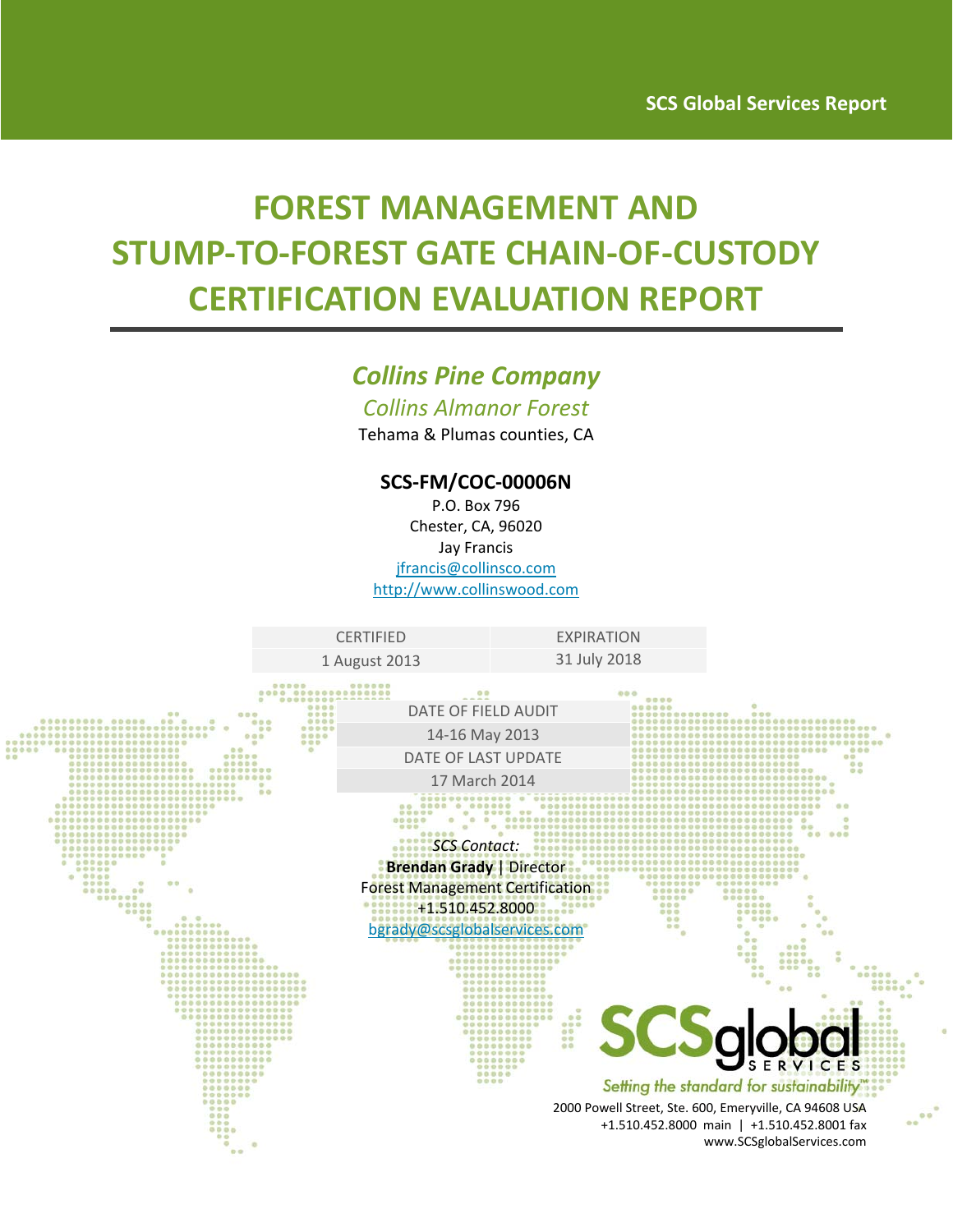# **Foreword**

SCS Global Services (SCS) is a certification body accredited by the Forest Stewardship Council to conduct forest management and chain of custody evaluations. Under the FSC / SCS certification system, forest management enterprises (FMEs) meeting international standards of forest stewardship can be certified as "well managed," thereby permitting the FME's use of the FSC endorsement and logo in the marketplace subject to regular FSC / SCS oversight.

SCS deploys interdisciplinary teams of natural resource specialists and other experts in forested regions all over the world to conduct evaluations of forest management. SCS evaluation teams collect and analyze written materials, conduct interviews with FME staff and key stakeholders, and complete field and office audits of subject forest management units (FMUs) as part of certification evaluations. Upon completion of the fact-finding phase of all evaluations, SCS teams determine conformance to the FSC Principles and Criteria.

#### **Organization of the Report**

This report of the results of our evaluation is divided into two sections. Section A provides the public summary and background information that is required by the Forest Stewardship Council. This section is made available to the general public and is intended to provide an overview of the evaluation process, the management programs and policies applied to the forest, and the results of the evaluation. Section A will be posted on the FSC Certificate Database (http://info.fsc.org/) no less than 30 days after issue of the certificate. Section B contains more detailed results and information for the use of by the FME.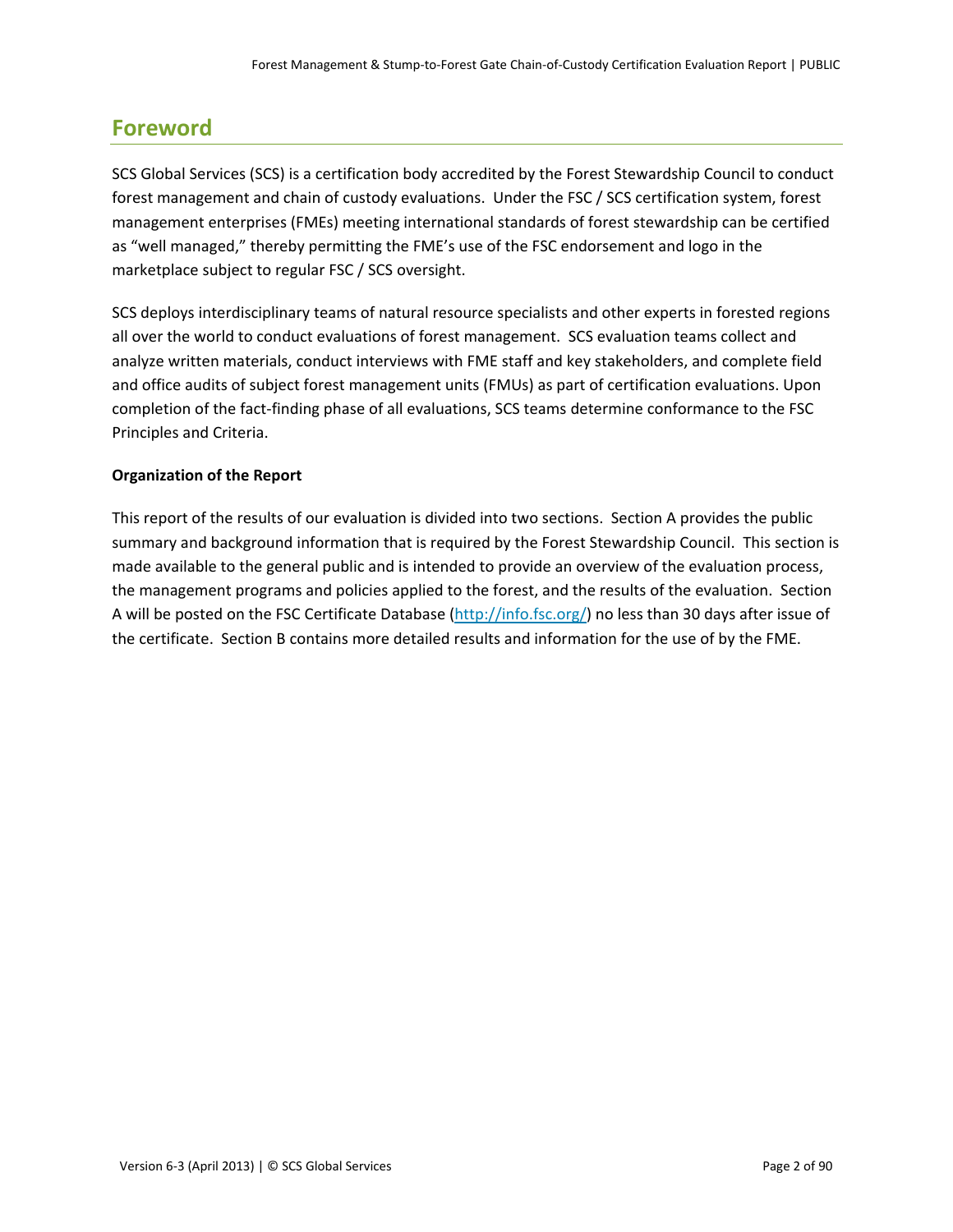# **Table of Contents**

| Appendix 1 - Current and Projected Annual Harvest for Main Commercial Species  35 |  |
|-----------------------------------------------------------------------------------|--|
|                                                                                   |  |
|                                                                                   |  |
|                                                                                   |  |
|                                                                                   |  |
|                                                                                   |  |
|                                                                                   |  |
|                                                                                   |  |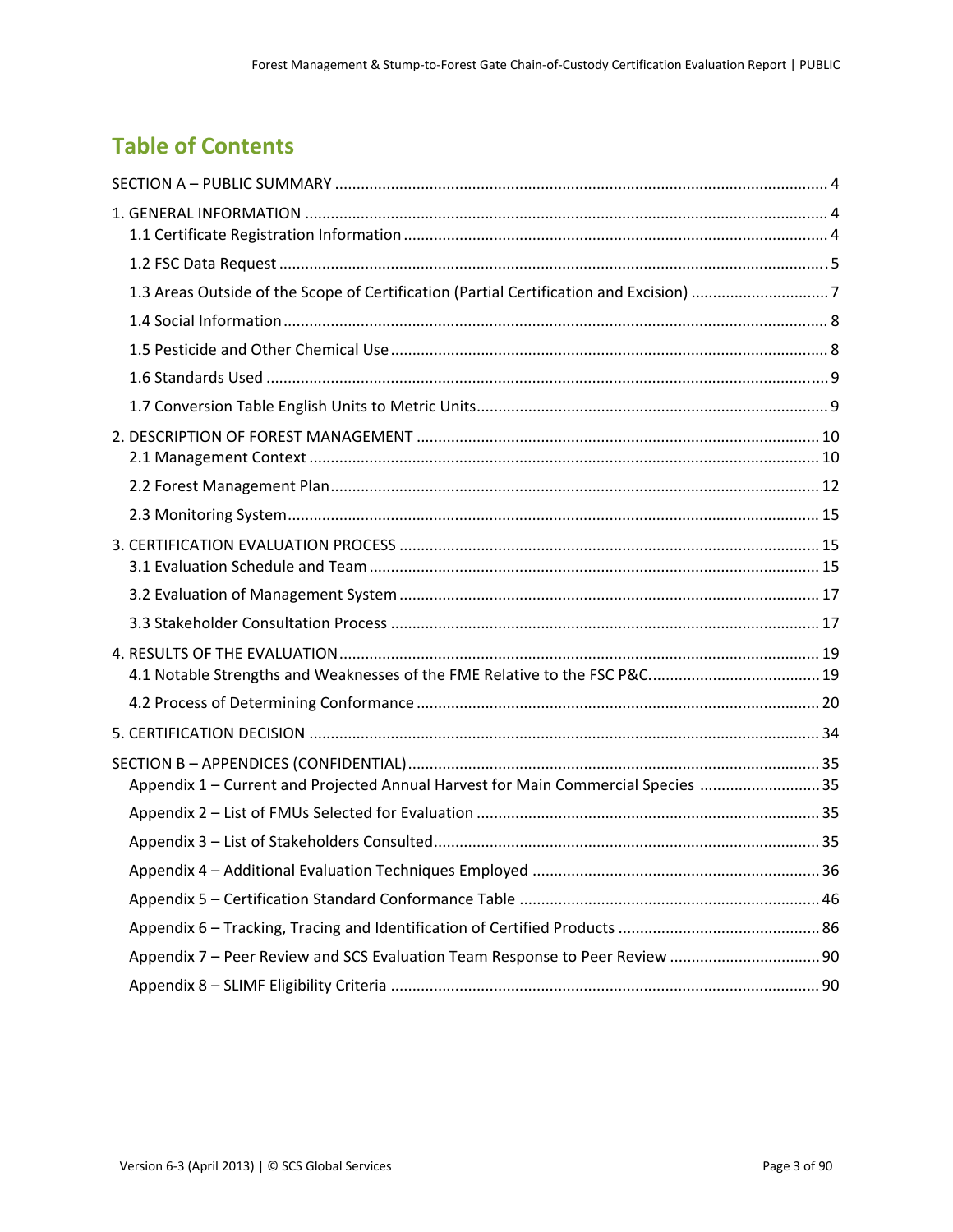# **SECTION A – PUBLIC SUMMARY**

# **1. General Information**

# **1.1 Certificate Registration Information**

#### **1.1.1.a Name and Contact Information**

| <b>Organization name</b> | Collins Pine Company - Collins Almanor Forest  |  |  |  |  |
|--------------------------|------------------------------------------------|--|--|--|--|
| <b>Contact person</b>    | Jay Francis, Forest Manager                    |  |  |  |  |
| <b>Address</b>           | PO Box 796<br><b>Telephone</b><br>530-258-4401 |  |  |  |  |
|                          | Chester, CA 96020<br>530-258-4266<br>Fax       |  |  |  |  |
|                          | <b>USA</b><br>jfrancis@collinsco.com<br>e-mail |  |  |  |  |
|                          | Website<br>http://www.collinswood.com          |  |  |  |  |

### **1.1.1.b FSC Sales Information**

| $\lfloor x \rfloor$ FSC Sales contact information same as above. |  |         |  |  |
|------------------------------------------------------------------|--|---------|--|--|
| <b>FSC salesperson</b>                                           |  |         |  |  |
| <b>Address</b><br><b>Telephone</b>                               |  |         |  |  |
|                                                                  |  | Fax     |  |  |
|                                                                  |  | e-mail  |  |  |
|                                                                  |  | Website |  |  |

#### **1.1.2 Scope of Certificate**

| <b>Certificate Type</b>                             | X Single FMU                                     | Multiple FMU               |  |
|-----------------------------------------------------|--------------------------------------------------|----------------------------|--|
|                                                     | Group                                            |                            |  |
| <b>SLIMF</b> (if applicable)                        | <b>Small SLIMF</b><br>Low intensity SLIMF        |                            |  |
|                                                     | certificate                                      | certificate                |  |
|                                                     | Group SLIMF certificate                          |                            |  |
| # Group Members (if applicable)                     | n/a                                              |                            |  |
| <b>Number of FMUs in scope of certificate</b>       | 1                                                |                            |  |
| <b>Geographic location of non-SLIMF FMU(s)</b>      | Latitude & Longitude: E/W 40 degrees 18 minutes; |                            |  |
|                                                     | N/S 121 degrees 49 minutes                       |                            |  |
| <b>Forest zone</b>                                  | <b>Boreal</b>                                    | $X$ Temperate              |  |
|                                                     | Subtropical<br>Tropical                          |                            |  |
| Total forest area in scope of certificate which is: |                                                  | Units: $\Box$ ha or $X$ ac |  |
| privately managed                                   | 94,000                                           |                            |  |
| state managed                                       | 0                                                |                            |  |
| community managed                                   | 0                                                |                            |  |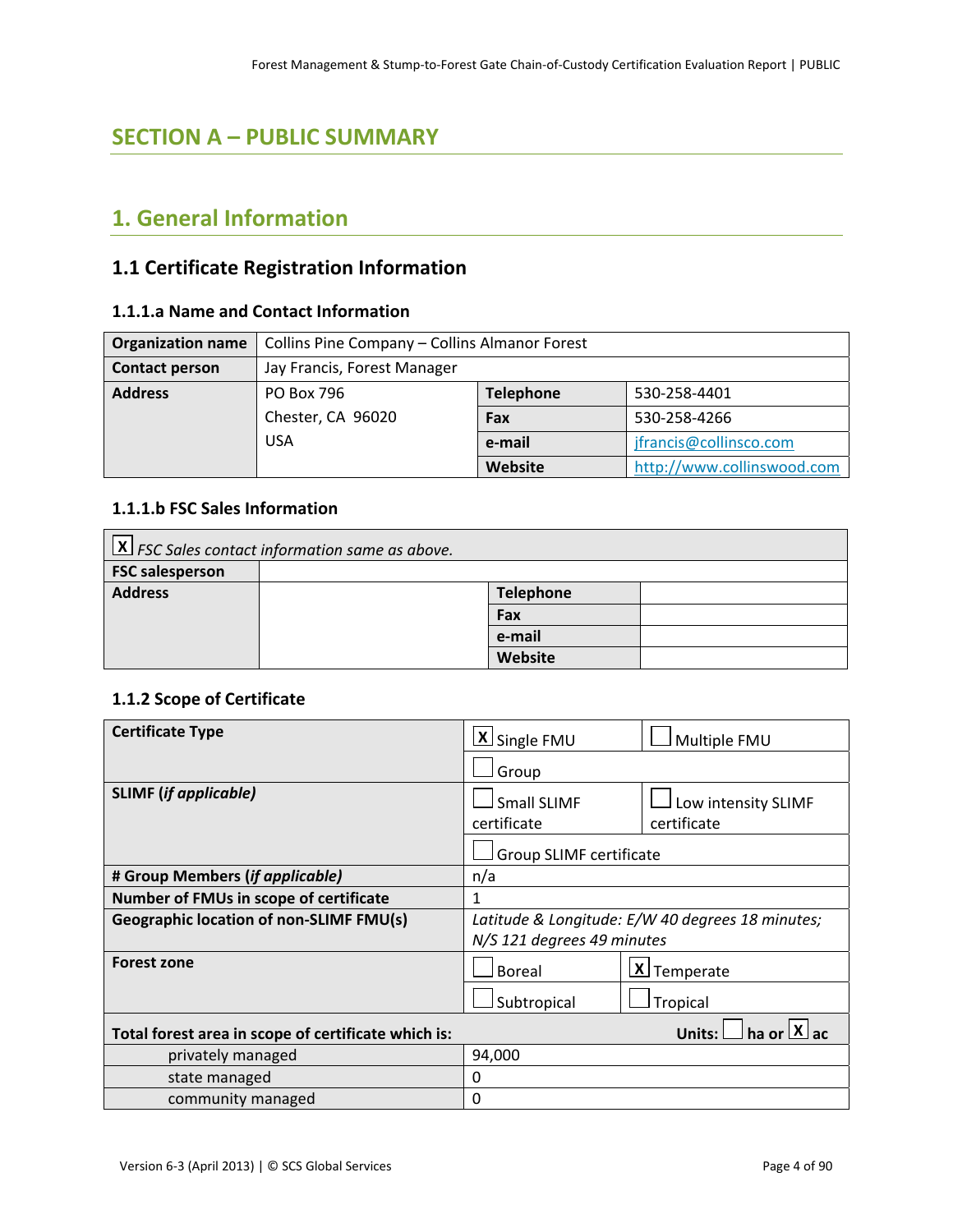| Number of FMUs in scope that are:                                                                          |     |   |                             |  |
|------------------------------------------------------------------------------------------------------------|-----|---|-----------------------------|--|
| less than 100 ha in area                                                                                   | - 0 |   | 100 - 1000 ha in area       |  |
| 1000 - 10 000 ha in area                                                                                   | -0  |   | more than 10 000 ha in area |  |
| Units: $\Box$ ha or $\Box$ ac<br>Total forest area in scope of certificate which is included in FMUs that: |     |   |                             |  |
| are less than 100 ha in area                                                                               |     | O |                             |  |
| are between 100 ha and 1000 ha in area<br>0                                                                |     |   |                             |  |
| meet the eligibility criteria as low intensity SLIMF FMUs<br>0                                             |     |   |                             |  |
| Division of FMUs into manageable units:                                                                    |     |   |                             |  |
|                                                                                                            |     |   |                             |  |

### **1.2 FSC Data Request**

#### **1.2.1 Production Forests**

| <b>Timber Forest Products</b>                                                                   | ha or $X$ ac<br>Units:           |
|-------------------------------------------------------------------------------------------------|----------------------------------|
| Total area of production forest (i.e. forest from which timber may be<br>harvested)             | 94,000                           |
| Area of production forest classified as 'plantation'                                            | $\Omega$                         |
| Area of production forest regenerated primarily by replanting or by a                           | $\mathbf 0$                      |
| combination of replanting and coppicing of the planted stems                                    |                                  |
| Area of production forest regenerated primarily by natural regeneration,                        | 94,000                           |
| or by a combination of natural regeneration and coppicing of the naturally                      |                                  |
| regenerated stems                                                                               |                                  |
| Silvicultural system(s)                                                                         | Area under type of<br>management |
| Even-aged management                                                                            |                                  |
| Clearcut (clearcut size range #####)                                                            |                                  |
| Shelterwood                                                                                     |                                  |
| Other:                                                                                          |                                  |
| Uneven-aged management                                                                          | 94,000                           |
| Individual tree selection                                                                       |                                  |
| Group selection                                                                                 |                                  |
| Other:                                                                                          |                                  |
| Other (e.g. nursery, recreation area, windbreak, bamboo, silvo-                                 |                                  |
| pastoral system, agro-forestry system, etc.)                                                    |                                  |
| The sustainable rate of harvest (usually Annual Allowable Harvest or AAH                        |                                  |
| where available) of commercial timber (m3 of round wood)                                        |                                  |
| <b>Non-timber Forest Products (NTFPs)</b>                                                       |                                  |
| Area of forest protected from commercial harvesting of timber and                               |                                  |
| managed primarily for the production of NTFPs or services                                       |                                  |
| Other areas managed for NTFPs or services                                                       |                                  |
| Approximate annual commercial production of non-timber forest                                   |                                  |
| products included in the scope of the certificate, by product type                              |                                  |
| Explanation of the assumptions and reference to the data source upon which AAH and NTFP harvest |                                  |
| rates estimates are based:                                                                      |                                  |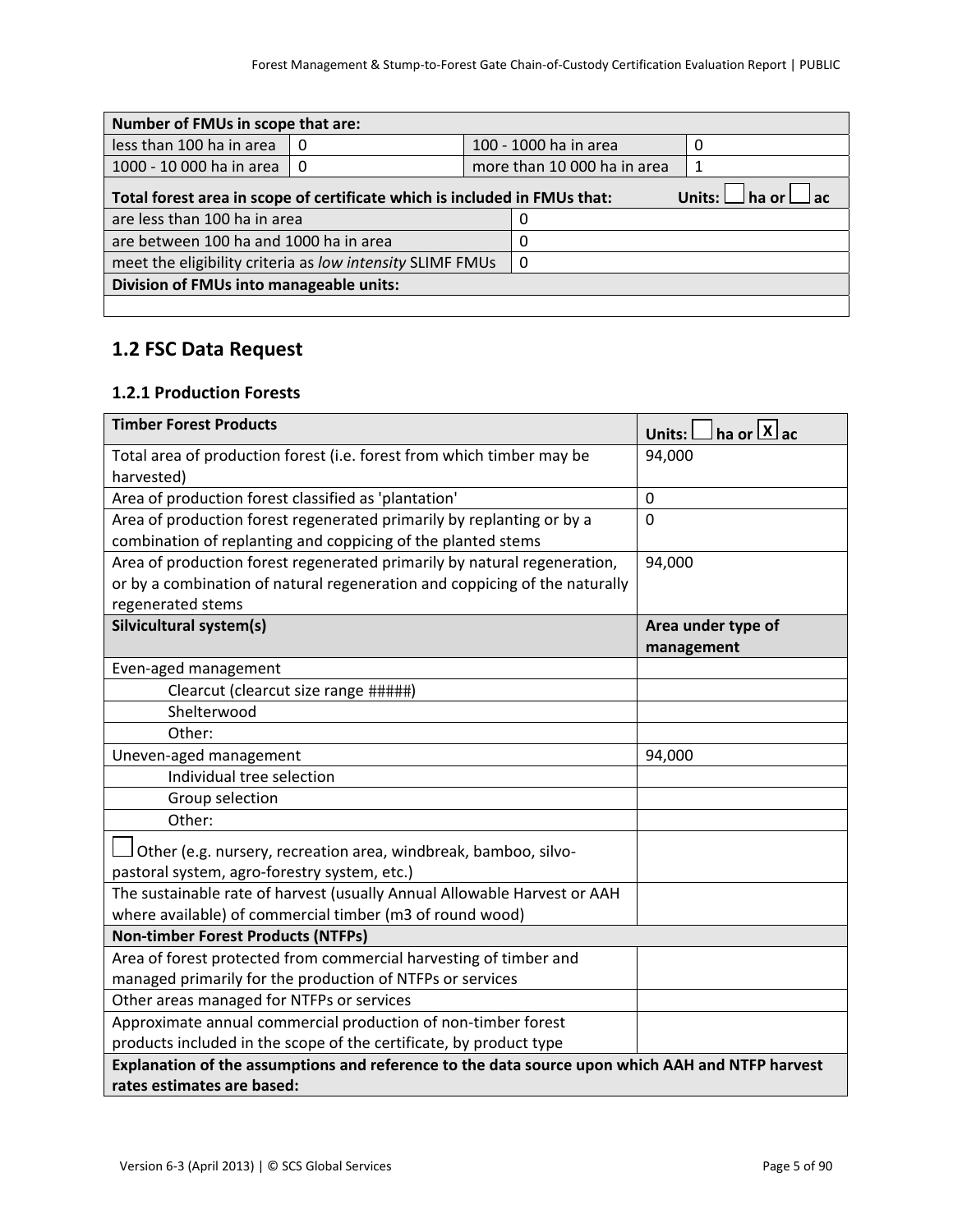Estimates of Maximum sustained yield are provided through the CAF sustained yield plan. This document provides extensive analysis of the timber resource broken down by ownership units and cutting block and further distinguishes between morphology, eco-type, watershed and other factors. The projected yield is estimated for a hundred year period based on selection, continuous cover prescriptions augmented by group cutting to encourage pine regeneration.

The Sustained Yield Plan has provided a more formalized and comprehensive framework for guiding management activities on the CAF; the SYP provides corroboration of the sustainability and ecological appropriateness of the annual allowable harvest. The allowable harvest is slightly below current growth and well below projected growth, due to alternatives and trade‐offs selected in the final model, including areas where harvest will be reduced or not occur to protect HCVF attributes and other resource values. The SYP is a major step forward in understanding and integrating resource management, when compared to the "THP to THP" basis of management.

**Species in scope of joint FM/COC certificate:** *(Scientific / Latin Name* and Common / Trade Name)

*Pinus ponderosa* ponderosa pine *Pinus lambertiana* sugar pine *Pinus contorta* lodgepole pine *Pinus jeffreyi* Jeffrey pine *Pinus monticola* western white pine *Abies concolor* white fir *Abies magnifica* red fir *Pseudotsuga menziesii* Douglas‐fir *Calocedrus decurrens* incense‐cedar

### **1.2.2 FSC Product Classification**

| <b>Timber products</b>            |                        |                                    |  |  |
|-----------------------------------|------------------------|------------------------------------|--|--|
| <b>Product Level 1</b>            | <b>Product Level 2</b> | <b>Species</b>                     |  |  |
| W1                                | W1.1 Roundwood (logs   | All                                |  |  |
| W1                                | W1.2 Fuel Wood         | All                                |  |  |
| W <sub>3</sub>                    | W3.1 Wood chips        | All                                |  |  |
| <b>Non-Timber Forest Products</b> |                        |                                    |  |  |
| <b>Product Level 1</b>            | <b>Product Level 2</b> | <b>Product Level 3 and Species</b> |  |  |
| n/a                               |                        |                                    |  |  |

#### **1.2.3 Conservation Areas**

| Total area of forest and non-forest land protected from commercial     |                                                                                         |                                               | 4,751 ac (Includes 1,524 ac       |                                 |       |
|------------------------------------------------------------------------|-----------------------------------------------------------------------------------------|-----------------------------------------------|-----------------------------------|---------------------------------|-------|
| harvesting of timber and managed primarily for conservation objectives |                                                                                         |                                               | of RSA                            |                                 |       |
|                                                                        |                                                                                         | <b>High Conservation Value Forest / Areas</b> |                                   |                                 |       |
|                                                                        | Units: $\Box$ ha or $\Box$ ac<br>High Conservation Values present and respective areas: |                                               |                                   |                                 |       |
| Code<br><b>Description &amp; Location</b><br><b>HCV Type</b>           |                                                                                         | Area                                          |                                   |                                 |       |
| $\overline{\mathbf{x}}$                                                | HCV1                                                                                    | Forests or areas containing globally,         | - Montane Hardwood Conifer<br>117 |                                 |       |
|                                                                        |                                                                                         | regionally or nationally significant          |                                   | located in S1/2 Sec 31 T27N R3E | Acres |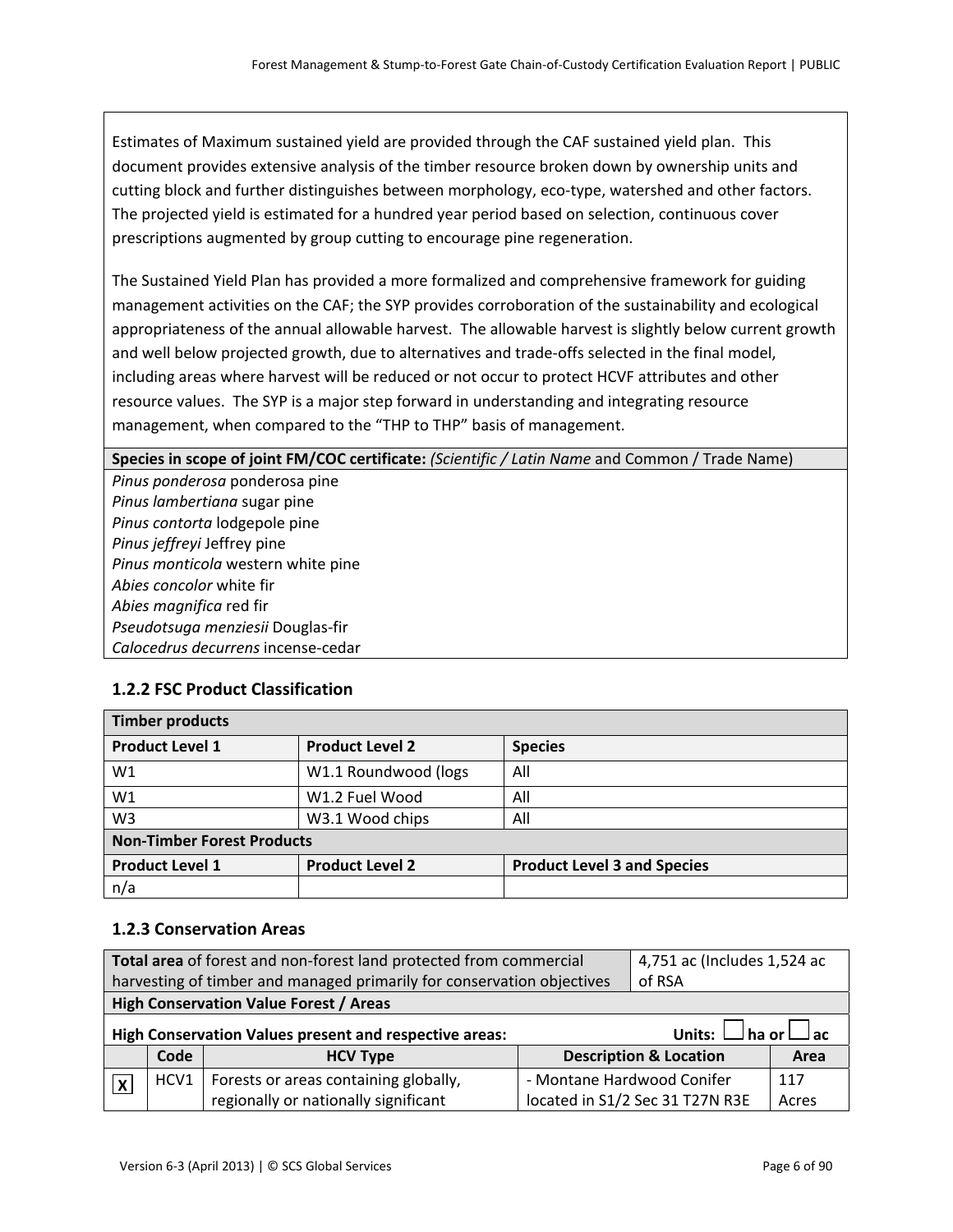|                 |                                                                            | concentrations of biodiversity values (e.g.<br>endemism, endangered species, refugia).                                                                                                                                                                                                                            |                                                                                                                                     |                                                                     |
|-----------------|----------------------------------------------------------------------------|-------------------------------------------------------------------------------------------------------------------------------------------------------------------------------------------------------------------------------------------------------------------------------------------------------------------|-------------------------------------------------------------------------------------------------------------------------------------|---------------------------------------------------------------------|
| $ \mathbf{x} $  | HCV <sub>2</sub>                                                           | Forests or areas containing globally,<br>regionally or nationally significant large<br>landscape level forests, contained within,<br>or containing the management unit,<br>where viable populations of most if not all<br>naturally occurring species exist in natural<br>patterns of distribution and abundance. | - Sierran Mixed Conifer, 4 stands<br>distributed across the CAF                                                                     | 872<br>Acres                                                        |
| $ \mathbf{x} $  | HCV3                                                                       | Forests or areas that are in or contain<br>rare, threatened or endangered<br>ecosystems.                                                                                                                                                                                                                          | - Aspen, located within the Hart<br>and Sunflower THPs and the<br>margin of Rock Lake<br>- Late Successional/Old Growth,<br>see map | - 9 acres<br>Type $1-$<br>234<br>acres<br>Type $2-$<br>458<br>acres |
| $\vert x \vert$ | HCV4                                                                       | Forests or areas that provide basic<br>services of nature in critical situations (e.g.<br>watershed protection, erosion control).                                                                                                                                                                                 | - Montane Riparian, distributed<br>throughout the CAF                                                                               | 1,537<br>acres                                                      |
|                 | HCV5                                                                       | Forests or areas fundamental to meeting<br>basic needs of local communities (e.g.<br>subsistence, health).                                                                                                                                                                                                        |                                                                                                                                     |                                                                     |
|                 | HCV <sub>6</sub>                                                           | Forests or areas critical to local<br>communities' traditional cultural identity<br>(areas of cultural, ecological, economic or<br>religious significance identified in<br>cooperation with such local communities).                                                                                              |                                                                                                                                     |                                                                     |
|                 | Total Area of forest classified as 'High Conservation Value Forest / Area' |                                                                                                                                                                                                                                                                                                                   |                                                                                                                                     |                                                                     |

# **1.3 Areas Outside of the Scope of Certification (Partial Certification and Excision)**

| $\vert$ N/A – All forestland owned or managed by the applicant is included in the scope.         |                                                                                                              |  |  |
|--------------------------------------------------------------------------------------------------|--------------------------------------------------------------------------------------------------------------|--|--|
|                                                                                                  | $\lfloor x \rfloor$ Applicant owns and/or manages other FMUs not under evaluation.                           |  |  |
|                                                                                                  | $\Delta$ Applicant wishes to excise portions of the FMU(s) under evaluation from the scope of certification. |  |  |
| <b>Explanation for exclusion of</b>                                                              | Collins Timber Group owns other FMU's throughout the U.S., all of                                            |  |  |
| <b>FMUs and/or excision:</b>                                                                     | which have been FSC certified for over 15 years                                                              |  |  |
| <b>Control measures to prevent</b>                                                               | Same as above                                                                                                |  |  |
| mixing of certified and non-                                                                     |                                                                                                              |  |  |
| certified product (C8.3):                                                                        |                                                                                                              |  |  |
|                                                                                                  | Description of FMUs excluded from or forested area excised from the scope of certification:                  |  |  |
| <b>Name of FMU or Stand</b><br>Location (city, state, country)<br>Size ( $\Box$ ha or $\Box$ ac) |                                                                                                              |  |  |
| <b>Collins Kane</b>                                                                              | Kane, Pennsylvania, USA<br>117,800                                                                           |  |  |
| <b>Collins Lakeview</b><br>Oregon & California, USA<br>97,426                                    |                                                                                                              |  |  |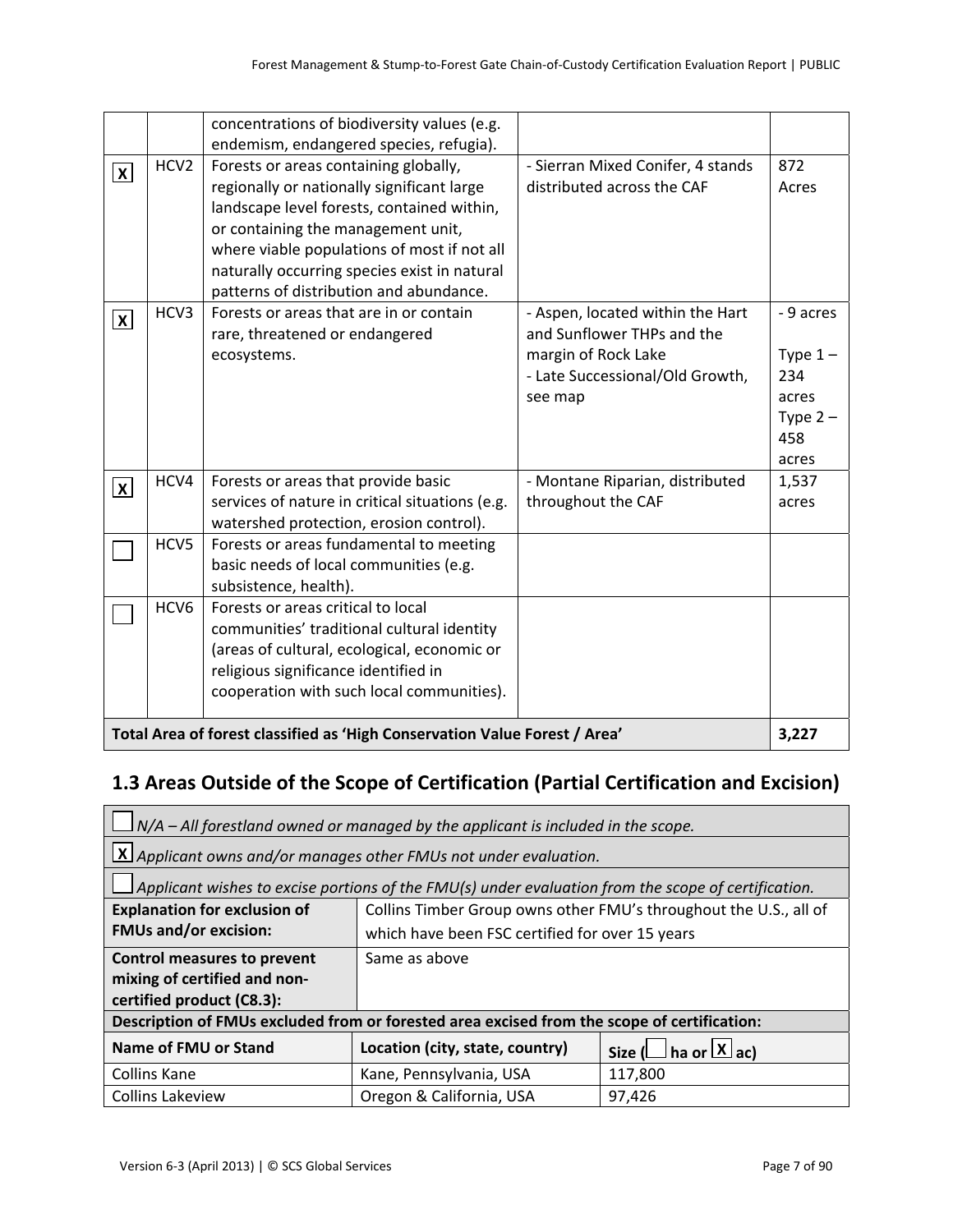# **1.4 Social Information**

| Number of forest workers (including contractors) working in forest within scope of certificate |  |  |  |
|------------------------------------------------------------------------------------------------|--|--|--|
| (differentiated by gender):                                                                    |  |  |  |
| 8 female workers<br>l 128 male workers                                                         |  |  |  |

# **1.5 Pesticide and Other Chemical Use**

| FME does not use pesticides.                           |                                                                    |                                                                                                                                 |                                                   |                                                                                                                                                                                                                                                       |  |
|--------------------------------------------------------|--------------------------------------------------------------------|---------------------------------------------------------------------------------------------------------------------------------|---------------------------------------------------|-------------------------------------------------------------------------------------------------------------------------------------------------------------------------------------------------------------------------------------------------------|--|
| <b>Commercial name</b><br>of pesticide /<br>herbicide  | <b>Active ingredient</b>                                           | <b>Quantity applied</b><br>annually (kg or<br>lbs)                                                                              | Size of area<br>treated<br>annually<br>(ha or ac) | <b>Reason for use</b>                                                                                                                                                                                                                                 |  |
| Chopper, Gly Star &<br>Accord<br><b>XRT</b>            | Glyphosate &<br>Imazapyr                                           | 84.5 gallons<br>(Glyphosate) &<br>124 ounces<br>(Imazapyr)                                                                      | 145 acres                                         | A Imazapyr and<br>Glyphosate<br>combination<br>was used as a<br>preharvest spray on<br>several<br>designated "group<br>selection" areas. A<br>Glyphosate alone<br>spray was used as a<br>release treatment on<br>larger fire<br>rehabilitation sites. |  |
| Element & 2,4-D<br>LV <sub>6</sub>                     | Triclopyr and 2,4-D                                                | 1.5% Triclopyr and<br>1.5% 2,4-<br>D@18<br>gallons/acre                                                                         | 12 acres                                          | As a release spray on<br>established seedlings<br>/ fire rehabilitation                                                                                                                                                                               |  |
| Gly Star                                               | Glyphosate                                                         | 3-4% @ 11-31<br>gallons/acre                                                                                                    | 459 acres                                         | Initial vegetation<br>control on newly<br>planted<br>fire rehabilitation<br>area.                                                                                                                                                                     |  |
| Chopper & Razor                                        | Imazapyr &<br>Glyphosate                                           | 3% Imazapyr and<br>5-10%<br>Glyphosate @ 8<br>gallons/acre                                                                      | 6.5 acres                                         | Preharvest spray on<br>established group<br>selections                                                                                                                                                                                                |  |
| Velpar, Chopper,<br>Razor.<br>Element and 2,4-D<br>LV6 | Imazapyr,<br>Glyphosate,<br>Hexazinone,<br>Triclopyr and 2,4-<br>D | 3% Imazapyr and<br>5%<br>Glyphosate @ 8<br>gallons/acre.<br>3% Hexazinone at<br>3 lbs./acre.<br>1.5% Triclopyr and<br>1.5% 2,4- | 258 acres                                         | Imazapyr and<br>Glyphosate were used<br>as a<br>preharvest spray for<br>group selections and<br>rehabilitation site (29<br>acres). The<br>Hexazinone for site                                                                                         |  |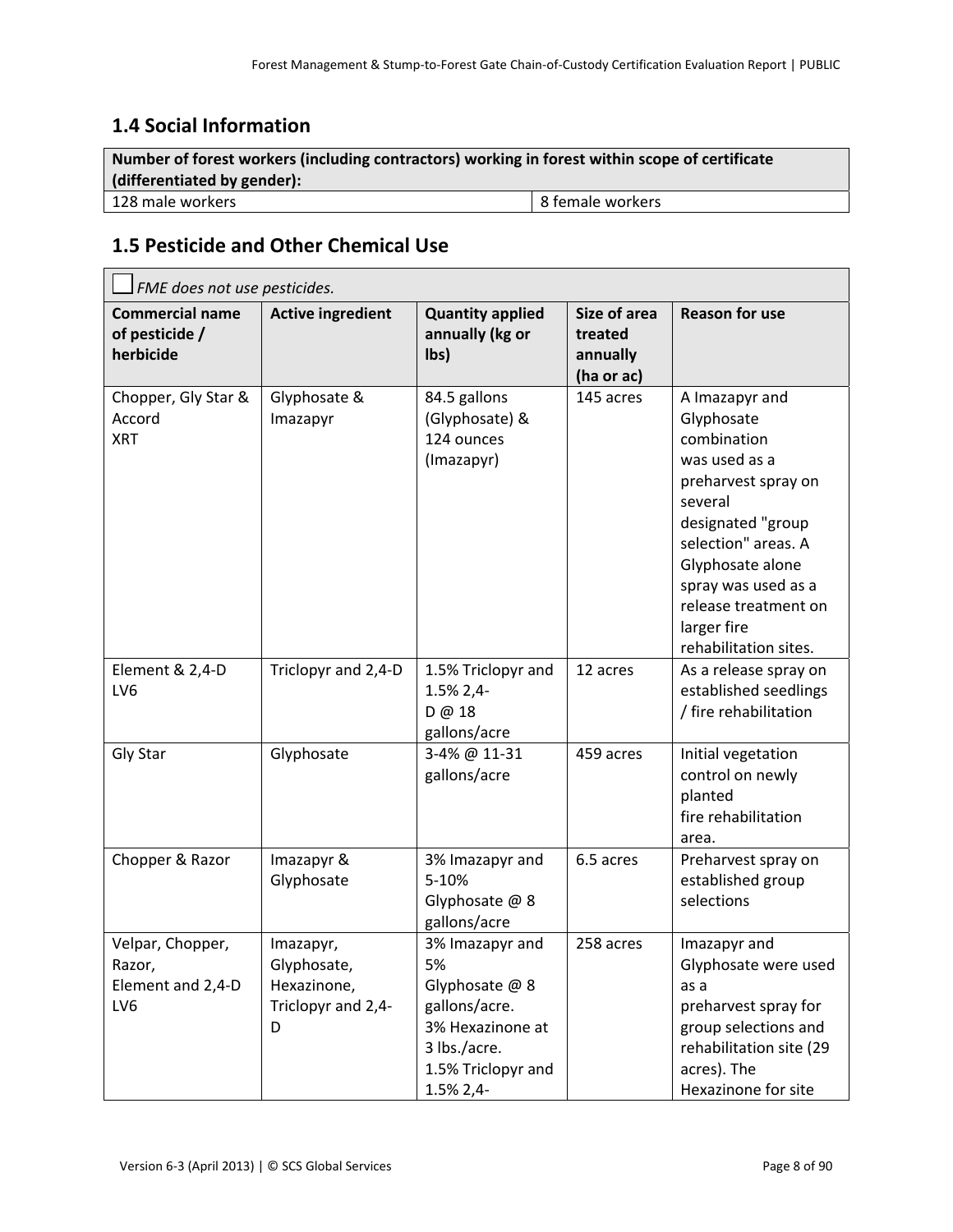|                 |                          | D @ avg. $24$<br>gallons/acre                            |           | prep on a<br>rehabilitation site (200<br>acres). The<br>Triclopyr and 2,4-D as<br>a release spray on<br>2 different<br>reforestation sites |
|-----------------|--------------------------|----------------------------------------------------------|-----------|--------------------------------------------------------------------------------------------------------------------------------------------|
| Chopper & Razor | Glyphosate &<br>Imazapyr | 2% Glyphosate and<br>2%<br>Imazapyr @ 11<br>gallons/acre | 218 acres | Brush treatment on<br>the rehabilitation of<br>understocked area<br>project.                                                               |

### **1.6 Standards Used**

### **1.6.1 Applicable FSC‐Accredited Standards**

| <b>Title</b>                                                                                                  | <b>Version</b> | <b>Date of Finalization</b> |  |
|---------------------------------------------------------------------------------------------------------------|----------------|-----------------------------|--|
| FSC US Forest Management Standard                                                                             | 1.0            | July 8, 2012                |  |
| All standards employed are available on the websites of FSC International (www.fsc.org), the FSC-US           |                |                             |  |
| (www.fscus.org) or the SCS Standards page (www.scsglobalservices.com/certification-standards-and-program-     |                |                             |  |
| documents). Standards are also available, upon request, from SCS Global Services (www.SCSglobalServices.com). |                |                             |  |

# **1.7 Conversion Table English Units to Metric Units**

| <b>Length Conversion Factors</b> |                           |             |  |
|----------------------------------|---------------------------|-------------|--|
| To convert from                  | To                        | multiply by |  |
| Mile (US Statute)                | Kilometer (km)            | 1.609347    |  |
| Foot (ft)                        | Meter (m)                 | 0.3048      |  |
| Yard (yd)                        | Meter (m)                 | 0.9144      |  |
| <b>Area Conversion Factors</b>   |                           |             |  |
| To convert from                  | To                        | multiply by |  |
| Square foot (sq ft)              | Square meter $(m2)$       | 0.09290304  |  |
| Acre (ac)                        | Hectare (ha)              | 0.4047      |  |
| <b>Volume Conversion Factors</b> |                           |             |  |
| To convert from                  | To                        | multiply by |  |
| Cubic foot (cu ft)               | Cubic meter $(m^3)$       | 0.02831685  |  |
| Gallon (gal)                     | Liter (I)                 | 4.546       |  |
| <b>Quick reference</b>           |                           |             |  |
| 1 acre                           | $= 0.404686$ ha           |             |  |
| 1,000 acres                      | $= 404.686$ ha            |             |  |
| 1 board foot                     | $= 0.00348$ cubic meters  |             |  |
| 1,000 board feet                 | $=$ 3.48 cubic meters     |             |  |
| 1 cubic foot                     | $= 0.028317$ cubic meters |             |  |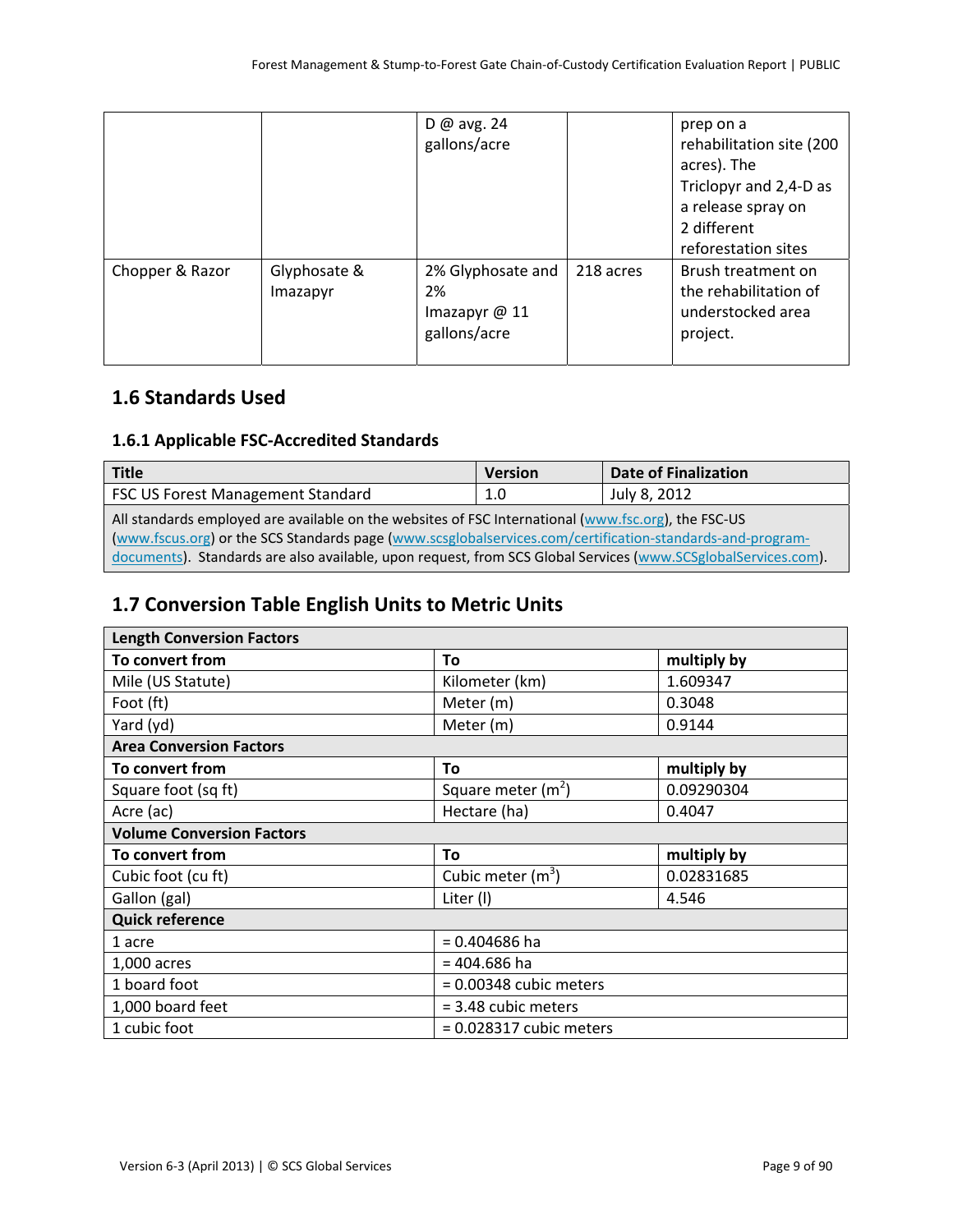# **2. Description of Forest Management**

### **2.1 Management Context**

#### **2.1.1 Regulatory Context**

| Pertinent Regulations at the National Level | <b>Endangered Species Act</b>                         |  |
|---------------------------------------------|-------------------------------------------------------|--|
|                                             | Clean Water Act (Section 404 wetland protection)      |  |
|                                             | Occupational Safety and Health Act                    |  |
|                                             | <b>National Historic Preservation Act</b>             |  |
|                                             | Archaeological and Historic Preservation Act          |  |
|                                             | Americans with Disabilities Act                       |  |
|                                             | U.S. ratified treaties, including CITES               |  |
|                                             | Lacey Act                                             |  |
|                                             | Forest Resources Conservation and Shortage Relief Act |  |
|                                             | <b>National Resource Protection Act</b>               |  |
|                                             | National Environmental Protection Act                 |  |
|                                             | National Wild and Scenic River Act                    |  |
|                                             | Native American Grave Protection and Repatriation     |  |
|                                             | Act                                                   |  |
|                                             | <b>Rehabilitation Act</b>                             |  |
|                                             | <b>Architectural Barriers Act</b>                     |  |
| Pertinent Regulations at the State / Local  | Z'Berg-Nejedly State Forest Practices Act of 1973     |  |
| Level                                       | California Endangered Species Act                     |  |
|                                             | California Environmental Quality Act                  |  |
|                                             | California Civil Code Section 1008                    |  |
|                                             | Native Plant Protection Act                           |  |
|                                             | Porter-Cologne Water Quality Control Act              |  |
|                                             | The California Forest Practice Regulations (FPR)      |  |
|                                             | Williamson Act                                        |  |
|                                             | Timberland Productivity Act                           |  |

#### **Regulatory Context Description**

The lead agency for forest management in California is the California Department of Forestry and Fire Protection (Cal Fire). This agency oversees all commercial timber operations in the State of California and is responsible for document review for compliance with the requirements of all of the state level regulations. Documents associated with timber harvest (SYP and THP) are considered CEQA equivalent documents. The California Department of Fish and Game is lead for all endangered species concerns, including federally listed species (plants and animals), where authority has been delegated by the US Fish and Wildlife Service. The Central Valley Water Quality Control Board has responsibility for the protection of water quality related to silvicultural activities, beyond that provided by Cal Fire.

#### **2.1.2 Environmental Context**

#### **Environmental safeguards:**

The most important environmental safeguard employed on Collins Almanor Forest is the single tree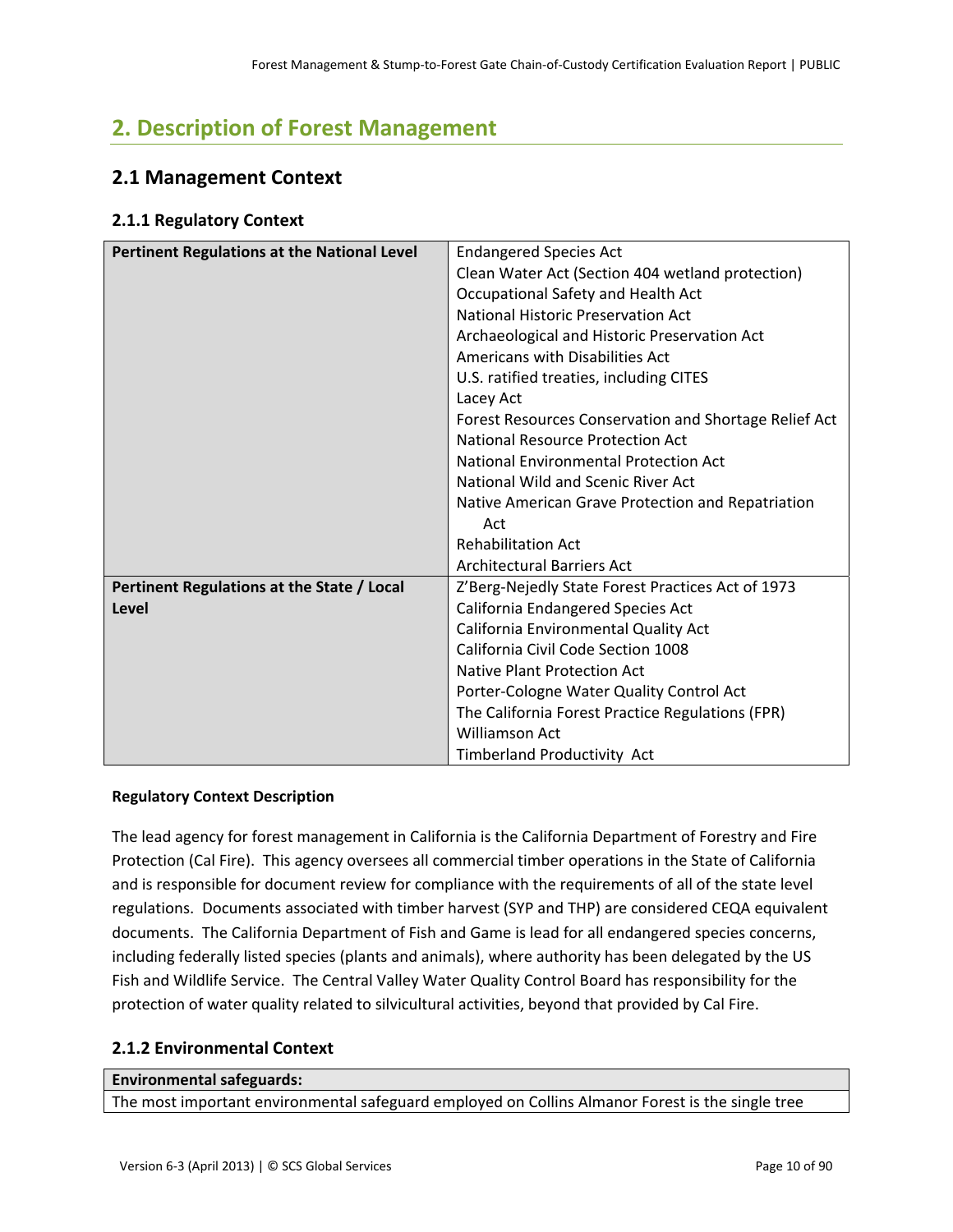selection silvicultural system. By actively promoting large, older trees for harvest, the managed forest provides for high quality late seral habitat throughout the forest management unit.

In addition, CAF employs more traditional safeguards such as buffer zones around wetland and riparian areas. Unique or rare habitats have been identified and demarcated for protection as part of CAF's high conservation value forest and representative sample area systems. Examples of these types of habitats are aspen stands, meadow systems, and old growth forest areas. CAF also engages in restation

**Management strategy for the identification and protection of rare, threatened and endangered (RTE) species and their habitats:**

As part of timber harvest plan process, an initial database search of the California Natural Diversity Database (CNDDB) is conducted to locate known presence of RTE species. Field surveys are conducted by a staff biologist to locate populations of species, and protection measures are put in place depending on the needs of the particular species. Special status species with known occurrences on CAF include sandhill crane, willow flycatcher, and pacific fisher.

#### **2.1.3 Socioeconomic Context**

In the wider context of the area the forest forms part of a matrix of forest ownerships, both public and private, that provides aesthetic, economic and ecological benefit to the community. Collins Pine Company is an important component of the regional economy of northern Plumas and eastern Tehama counties. The Chester mill is the largest employer in the Chester area. The Collins family and its employee representatives, prominently including the forestry staff, have enjoyed a long and positive relationship with the community in and around Chester. The Collins Pine Company provides jobs for around 200 people in the Chester, CA area through its forestry activity and associated mill. Further indirect input into the community is provided through local taxes and tourism and recreation in the general area and within the forest itself. Collins Almanor Forest therefore plays a significant role in this rural area of northeastern California.

The forest holding extends west and south of Lake Almanor, in Tehama and Plumas counties. These counties may be characterized as resource dependent, with high levels of direct and indirect employment related to the timber industry. In response to shifting federal timber policies, forest management practices, and market fluctuations, the regional economy has experienced periods of boom and bust. The mill at Chester was upgraded in 2003 and continues to be a significant employer in the region.

Public access to the forest is maintained except in ecologically sensitive areas. Hunting and fishing, primarily by the local community is an important aspect of community access.

#### **2.1.4 Land use, Ownership, and Land Tenure**

The Collins Almanor Forest is comprised of 94,000 acres located within Plumas and Tehama Counties, in northeastern California. The forest is primarily northern Sierra type with areas of southern Cascadian types. Prominent species are ponderosa pine, sugar pine, and true fir species, with lesser proportions of Douglas‐fir, Jeffrey pine, incense‐cedar, lodgepole pine and mixed hardwoods. Ownership of the Collins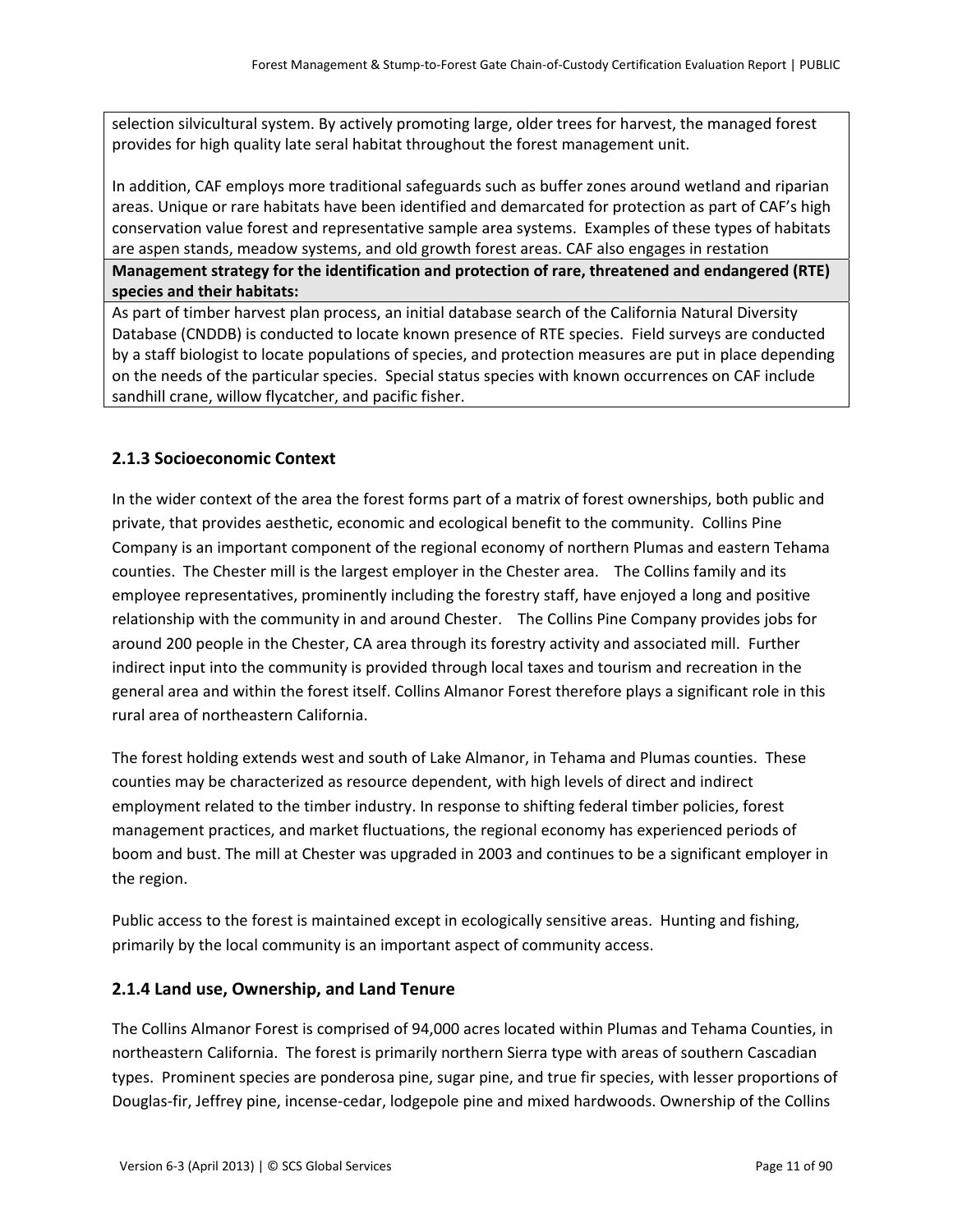Almanor Forest (including limited areas where only timber rights are owned) is variably distributed among three ownership groups:

- Collins Family Members (family descendents of E.S. Collins)
- General Board of Global Ministries, United Methodist Church (New York, NY)
- **Collins Pine Company (Portland, Oregon)**

It is managed under a long‐term management agreement between the owners and Collins Pine Company, which also owns and operates a sawmill in Chester, Ca. The relationship between the owners and the land managers is subject to oversight by three designated fiduciary agents.

The historical record of the Collins Family involvement in California forestry began in 1902 with the initial purchase of timberland in Plumas and Tehama Counties in Northeast California by the partnership of Curtis, Collins and Holbrook (CC&H). By 1912, CC&H had acquired over 62,000 acres of the current CAF. A major purchase of heavily cutover land, now known as the Wolf Creek Block, was completed in the 1940's. Occasional purchases of mostly cutover timberland have been added to this base to create the current 94,000‐acre CAF. Active management of CAF commenced in 1941 with the development of the mill site in Chester. Since that time, there have been 4 basic harvest cycles or "pass-throughs" of the forest, with each cycle largely driven by stand enhancement objectives.

After the initial award of certification in 1993, Collins Pine Company engaged in a major planning effort for the CAF, resulting in the approval of a Sustained Yield Plan (SYP) in 2004 which integrates timber management planning with watershed and wildlife objectives and constraints. The SYP is a 10‐year document and will have to be revised and re‐approved in 2014.

# **2.2 Forest Management Plan**

#### **Management Objectives:**

The CAF operates under an approved Sustained Yield Plan (SYP). This SYP describes the proposed, future management of approximately 94,000 acres of privately owned forestland located in Plumas and Tehama Counties. Copies of the SYP are on file for review at the Shasta County Library in Redding, the California Department of Forestry and Fire Protection's Shasta‐Trinity Unit Headquarters in Redding, CDF Lassen‐Modoc Unit Headquarters in Susanville, CDF Cascade Area Headquarters in Redding, and at CDF State Headquarters in Sacramento.

Sustained yield plans are one of the mechanisms that timberland owners can use to meet the State of California's requirement for maintaining maximum sustained production. SYPs must include projections of timber growth and harvesting over a 100 year planning horizon, assessment of watershed and wildlife resources, and constraints of other resource values on timber production. Issues and mitigation measures that are adequately covered in an approved SYP may be cited by reference in individual Timber Harvesting Plans. This document and requires public review and approval by the Board of forestry. Following approval, SYPs are in force for a period of 10 years.

The forest management objectives as stated in the SYP approved in 2004 are as follows: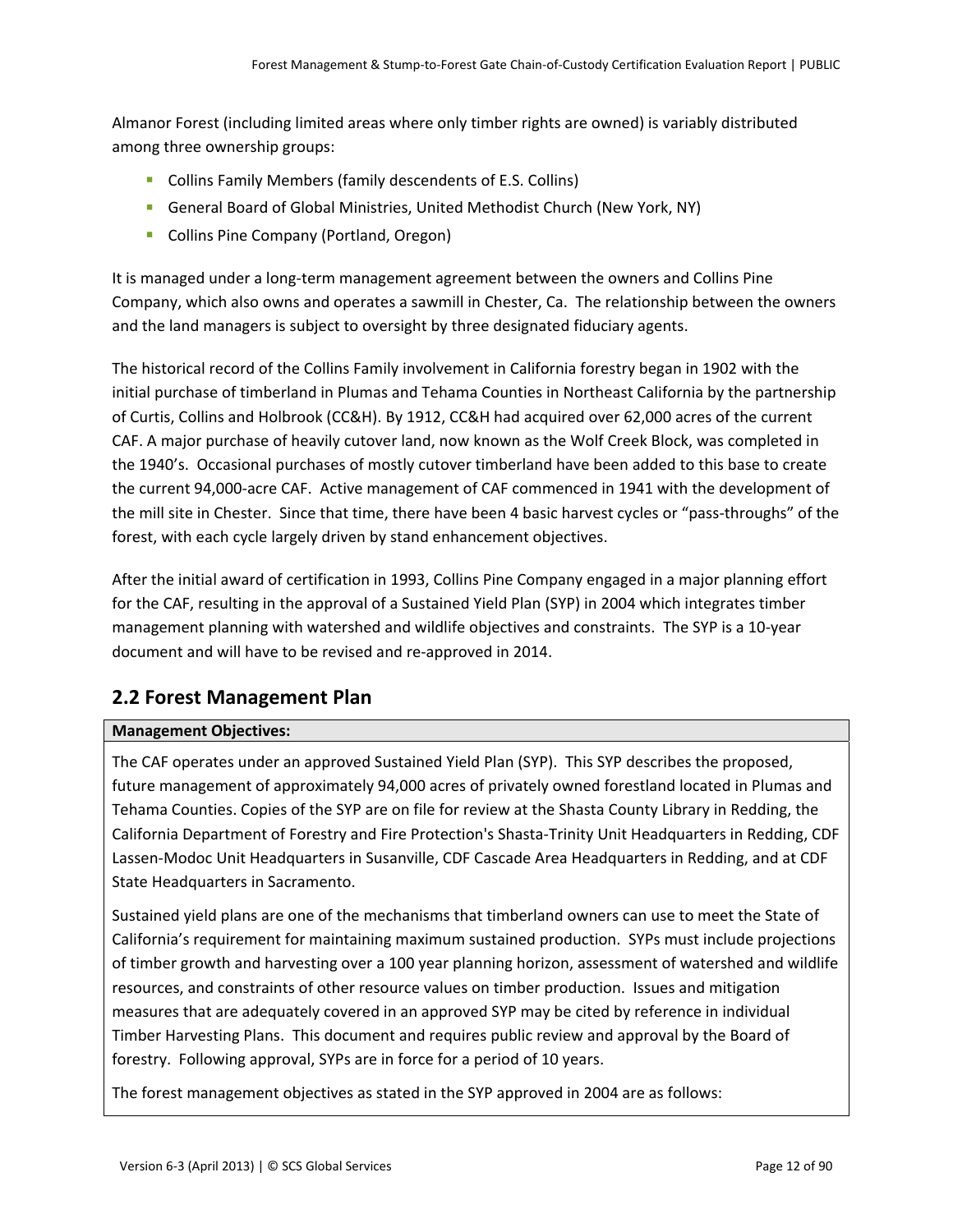- Growth, yield and the standing inventory shall be managed so as to produce a sustained flow of sawlogs averaging 33MMBF, annually.
- Silvicultural systems shall be employed that address the owners desire to retain functional and visually attractive forests after harvest. Single tree selection has traditionally dominated CAF management. When implemented over broad stand conditions, however, single tree selection presents regeneration challenges that this SYP must address.
- Adaptations to past management that provide opportunities for pine regeneration will be vigorously explored. They include: continued use of biomass thinning in stagnated understories, an increased toolbox of marking prescriptions to address more varied stand conditions, and the modified use of true fir selection (removal of all non-pine trees in areas up to 2.0 acres), where appropriate.
- **The primary wildlife objective is to maintain the vegetative components naturally found in CAF** forest types and provide the key habitat elements needed to support all native wildlife.
- **Another plan objective is to manage watercourses and adjoining buffer zones so as to maintain** the quality and quantity of beneficial uses of waters flowing through CAF.

#### **Forest Composition and Rationale for Species Selection:**

By a considerable margin, the most dominant timber type on the CAF is Sierra Mixed Conifer, which occupies 87% of the forested acres within the ownership, largely in the elevation band of 4,200 to 5,500 feet. This type is an association of five main tree species: ponderosa pine, sugar pine, Douglas‐fir, white Fir, and incense-cedar. Within this type, stand proportions by species varies across the forest, but ponderosa pine, white fir, and sugar pine are the most prevalent. This association of species can be found intermingled as single trees or as small groups. At lower elevations, Sierra Mixed Conifer gives way to the Ponderosa Pine type. At elevations above the Sierra Mixed Conifer type is found the White Fir type, which largely is limited to areas in the Northwestern portion of the CAF. In isolated areas characterized by poor fall/winter air drainage and high water table, pure stands of lodgepole pine are found. Hardwoods such as alder, dogwood, bigleaf maple, cottonwood and aspen can be found on moist sites within the CAF. Black Oak, the only upland hardwood species on CAF, is limited to the lowest elevations at the very western part of the property and in the lower elevations of the Wolf Creek block.

#### **General Description of Land Management System(s):**

The entirety of the CAF is managed under all-aged silviculture, primarily single tree selection. However, due to the difficulties of assuring adequate regeneration of shade‐intolerant species, primarily pines, when employing single tree selection silviculture in mixed-conifer forests, Collins foresters have been modifying their silvicultural prescriptions in recent years to better facilitate pine regeneration. Much more aggressive use of group selection as a means of harvesting and providing better opportunities for shade intolerant pine regeneration has been taking place since the last recertification audit in 2003. Planting efforts associated with this increase in group selection have also increased on the CAF.

#### **Harvest Methods and Equipment used:**

Harvest methods are include ground based systems, such as handfalling combined with rubber tire or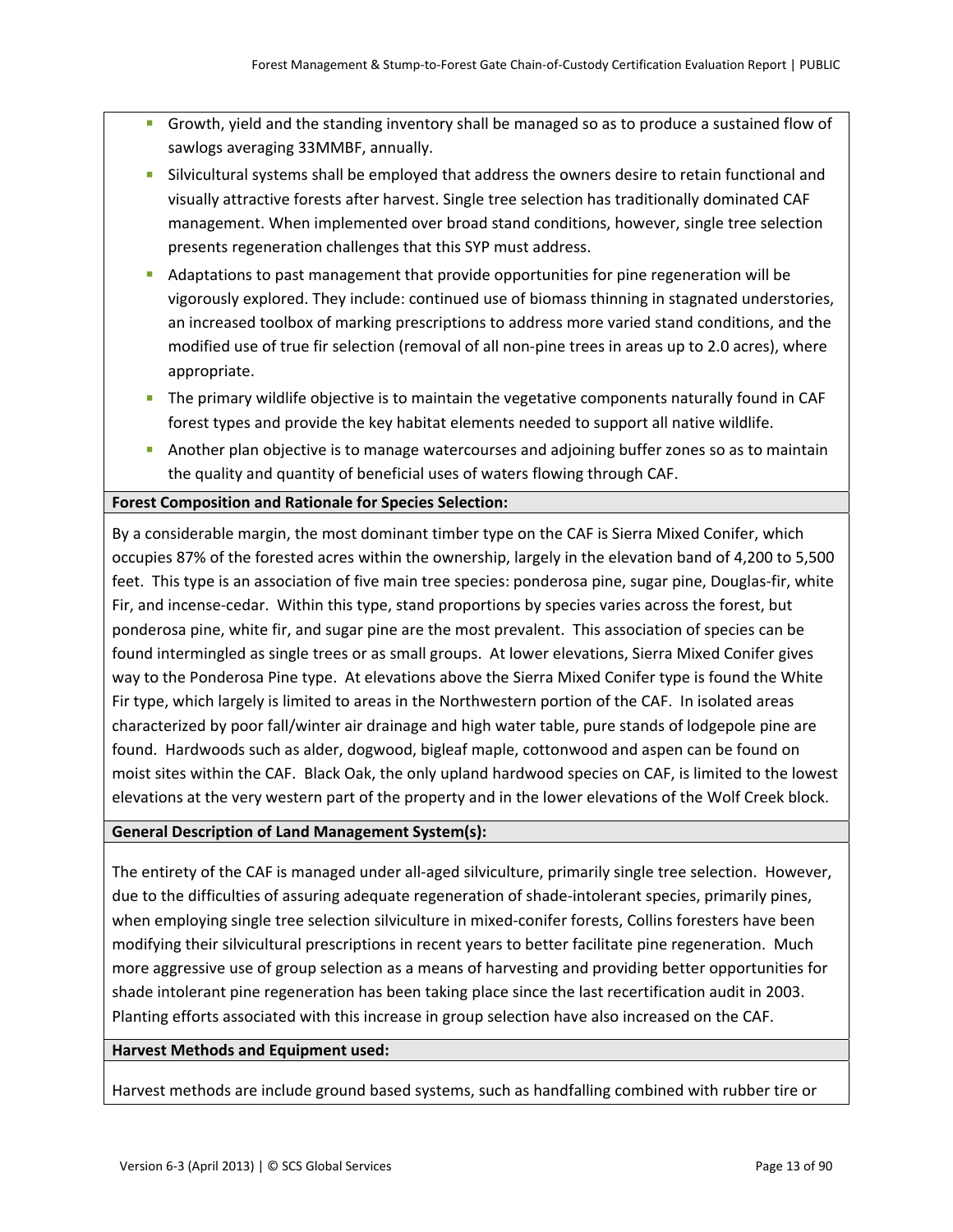track skidding. On steeper slopes, cable based skyline systems are used.

#### **Explanation of the management structures:**

The managing entity of the Collins Almanor Forest is:

Collins Pine Company

P.O. Box 796

Chester, CA 96020

Current ownership of the Collins Almanor Forest (including limited areas where only timber rights are owned) is variably distributed between three ownership groups:

Collins Family Members

General Board of Global Ministries, United Methodist Church (New York, New York)

Collins Pine Company (Portland, Oregon)

The 94,000 acres comprising CAF is composed of 9 different variations in proportion of ownership between the above three groups, with the largest block (over 77,000 acres) being the lands of the former Curtis, Collins and Holbrook Company (CC&H). Undivided ownership of the former CC&H lands is roughly apportioned as: 55% to the United Methodist Church, General Board of Global Ministries, and 45% to individual members of the Collins family (descendants of E.S. Collins, the principal owner of CC&H).

The second largest component of CAF is the approximately 6,000 acres held by the Collins California Trust (CCT), whose beneficiaries are members of the Collins family. The Collins Timber Properties (CTP) component of the CAF amounts to approximately 3,200 acres with undivided interest held by Collins family members as well as Collins Pine Company. Minor holdings include Rock Creek Investors (a Collins family & Collins Pine holding), parcels with exclusive title held by the United Methodist Church and lands held exclusively by Collins Pine Company, which includes the mill site. Finally, the CAF includes approximately 1,300 acres of land for which Collins Pine Company, or the CC&H partnership, owns only the timber rights.

The CAF is divided into four geographically contiguous Management Units (MU): Chester MU, Onion MU, Rhyolite MU, and Wolf Creek MU. Within the four Management Units, specific cutting units have been delineated which generally are sized to be equal to a timber harvest plan (THP) operational area.

Forestry services are provided by the professional forester (RPF) and forestry technician staff of the CAF. Contractors are hired by Collins Pine Company for most silvicultural operations. The contractors are selected based on cost, place of origin and past performance, with past performance weighed heavily in the selection process. All timber operators are Licensed Timber Operators (LTOs) in the State of California.

Training opportunities for all forestry staff are provided upon request of the individual staff member. The CAF provides travel expenses, registrations costs and pay while at approved training for staff members.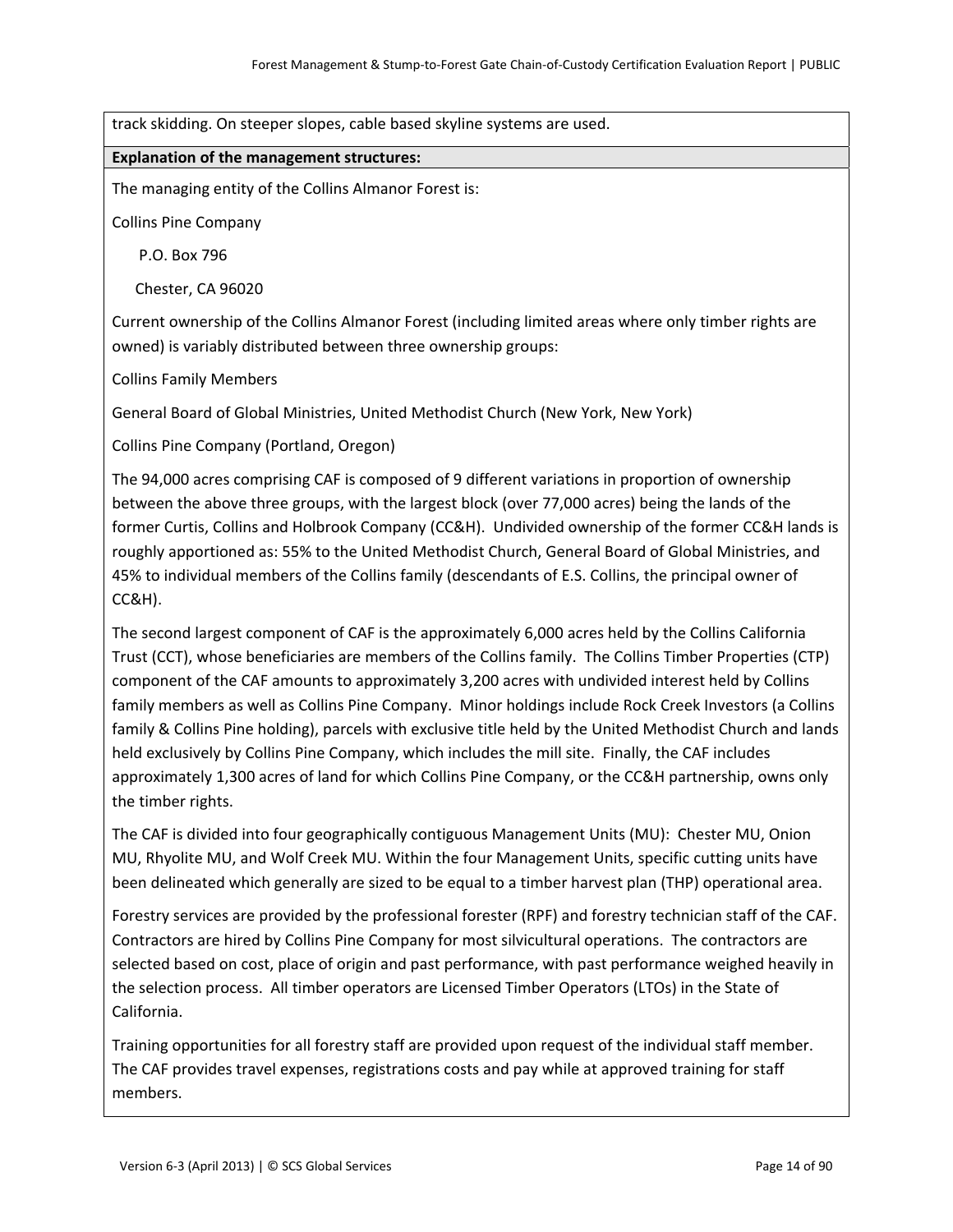# **2.3 Monitoring System**

#### **Growth and Yield of all forest products harvested:**

CAF maintains its own continuous forest inventory system on the forest, with fixed CFI plots. Traditional inventory metrics such as species and volume are recorded.

**Forest dynamics and changes in composition of flora and fauna:**

General forest composition is captured through use of the California Wildlife Habitat Relationship System. Cruise data is fed into the system to identify habitat types across the forest, and is updated when new monitoring data becomes available. Surveys for RTE species always occur as part of timber harvest planning. Additional surveys are conducted on a case by case basis depending on staff availability.

#### **Environmental Impacts:**

Harvesting operations are routinely inspected for possible impacts as part of timber sale administration. Environmental impacts from the road system is captured through a road monitoring program that identifies erosion hazards.

#### **Social Impacts:**

CAF monitors social impacts of their operations by tracking stakeholder comments. Note that this area of monitoring was identified as an area of non‐conformance during this evaluation.

#### **Costs, Productivity, and Efficiency:**

CAF's internal accounting procedures track costs and revenues as part of normal business operations.

# **3. Certification Evaluation Process**

### **3.1 Evaluation Schedule and Team**

#### **3.1.1 Evaluation Itinerary and Activities**

| Date: Tuesday May 14th                |                                                                                                                    |  |
|---------------------------------------|--------------------------------------------------------------------------------------------------------------------|--|
| <b>FMU</b> / Location / sites visited | Activities / notes                                                                                                 |  |
| <b>Collins Almanor Forest Offices</b> | Opening Meeting: Introductions, client update, review audit scope,                                                 |  |
| (AM)                                  | audit plan, intro/update to FSC and SCS standards and protocols,<br>review of open CARs/OBS, final site selection  |  |
| Field Tour (PM)                       | Dirt bike open recreation area, area adjacent to active nest site,<br>$\bullet$<br>discussed recreation management |  |
|                                       | Bridge replacement on Warner Valley Road,<br>$\bullet$                                                             |  |
|                                       | Sunflower THP - marked but uncut, discussed group selection<br>$\bullet$<br>harvesting                             |  |
|                                       | Wolf Creek THP – selection thinning harvest, removal of<br>$\bullet$<br>primarily white fir                        |  |
|                                       | Chips Fire Salvage area - discussed salvage operations, fire<br>$\bullet$                                          |  |
|                                       | management, retention guidelines, replanting strategies                                                            |  |
| Date: Wednesday May 15th              |                                                                                                                    |  |
| FMU / Location / sites visited        | Activities / notes                                                                                                 |  |
| Field Tour (AM)                       | Aspen stand – discussed HCVF measures, tree retention policies,                                                    |  |
|                                       | restoration and management approaches                                                                              |  |
|                                       | Mud Lake - seasonal meadow candidate RSA area, discussed<br>$\bullet$                                              |  |
|                                       | RSA protection strategies, cross boundary management issues,                                                       |  |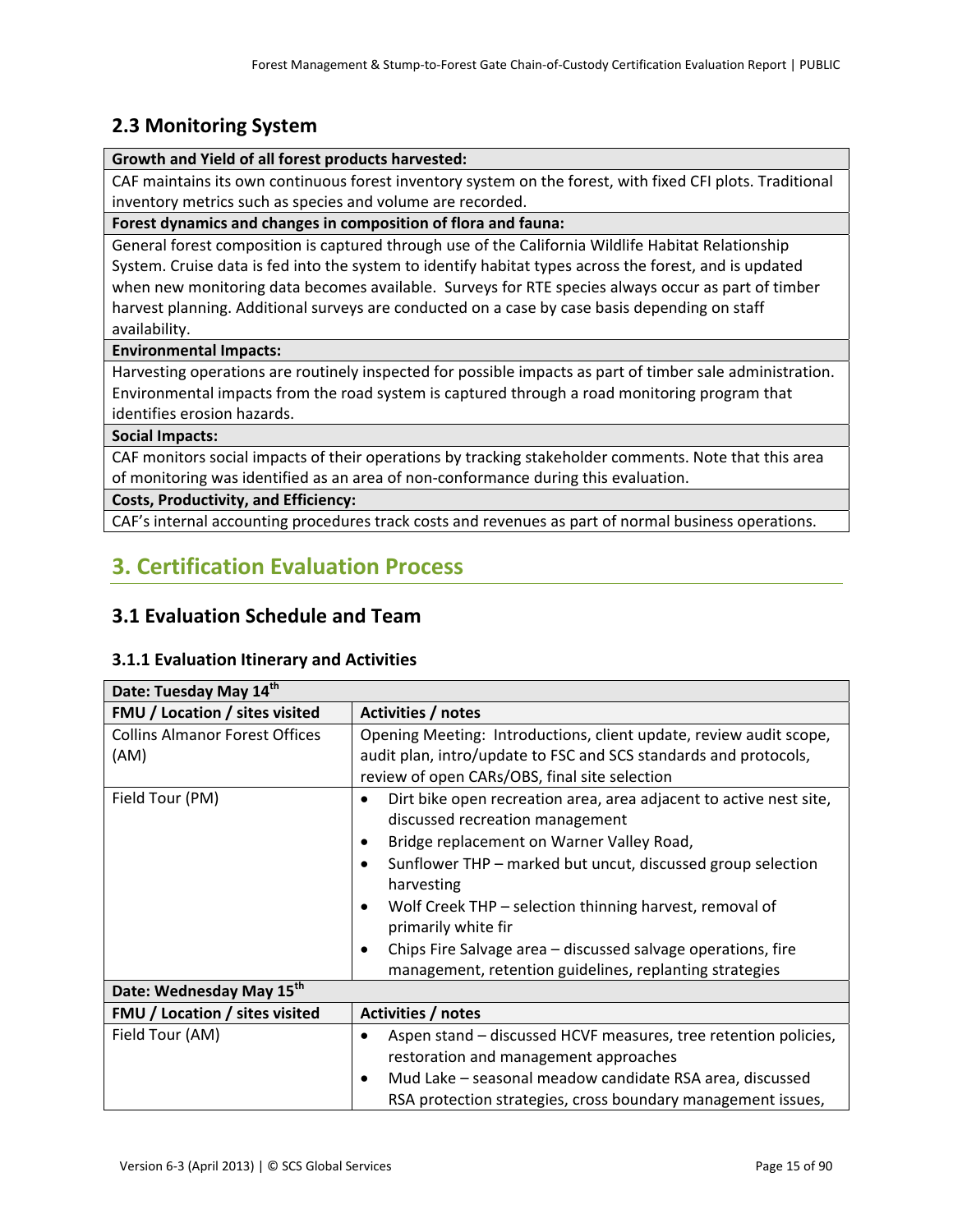|                                               | recreation protection measures                                       |  |
|-----------------------------------------------|----------------------------------------------------------------------|--|
|                                               | Chips Fire Salvage - contractor interviews, active salvage           |  |
|                                               | operations.                                                          |  |
| <b>Collins Almanor Forest Offices</b><br>(PM) | Interviews with field staff, document review<br>$\bullet$            |  |
| Date: Thursday May 16 <sup>th</sup>           |                                                                      |  |
| <b>FMU</b> / Location / sites visited         | Activities / notes                                                   |  |
| <b>Collins Almanor Forest Offices</b>         | $8:00 - 11:00$                                                       |  |
|                                               | Document review, closing meeting preparation, consolidation of       |  |
|                                               | findings                                                             |  |
| <b>Collins Almanor Forest Offices</b>         | $11:00 - 12:00$                                                      |  |
|                                               | Closing Meeting and Review of Findings                               |  |
| Sandhouse THP                                 | Continuous Forest Inventory plot in selection harvest area,<br>٠     |  |
|                                               | discussed monitoring procedures                                      |  |
|                                               | Meadow restoration site, lodgepole pine removal, sandhill crane<br>٠ |  |
|                                               | management                                                           |  |
|                                               | Group selection harvest, discussed pesticide use and                 |  |
|                                               | Aspen stand discussed conifer removal and protection measures        |  |

#### **3.1.2 Total Time Spent on Evaluation**

| Number of days spent on-site assessing the applicant:                                       |  |
|---------------------------------------------------------------------------------------------|--|
| B. Number of auditors participating in on-site evaluation:                                  |  |
| C. Additional days spent on preparation, stakeholder consultation, and post-site follow-up: |  |
| D. Total number of person days used in evaluation:                                          |  |

#### **3.1.3 Evaluation Team**

| <b>Auditor Name:</b>   | Mr. Brendan Grady                                                                         | <b>Auditor role:</b> | Lead auditor |  |
|------------------------|-------------------------------------------------------------------------------------------|----------------------|--------------|--|
| <b>Qualifications:</b> | Mr. Grady is the Director, Forest Management Certification for SCS. In that role, he      |                      |              |  |
|                        | provides daily management and quality control for the program. He participated as a       |                      |              |  |
|                        | team member and lead auditor in forest certification audits throughout the United         |                      |              |  |
|                        | States, Europe, and South East Asia. Brendan has a B.S. in Forestry from the University   |                      |              |  |
|                        | of California, Berkeley, and a Juris Doctorate from the University of Washington          |                      |              |  |
|                        | School of Law. Brendan is a member of the State Bar of California, and was an             |                      |              |  |
|                        | attorney in private practice focusing on environmental law before taking his current      |                      |              |  |
|                        | role at SCS.                                                                              |                      |              |  |
| <b>Auditor Name:</b>   | Dr. Robert J. Hrubes<br><b>Auditor role:</b><br>Auditor                                   |                      |              |  |
| <b>Qualifications:</b> | Dr. Hrubes is a California registered professional forester (#2228) and forest            |                      |              |  |
|                        | economist with over 30 years of professional experience in both private and public        |                      |              |  |
|                        | forest management issues. He is presently Executive Vice-President of SCS Global          |                      |              |  |
|                        | Services. In addition to serving as team leader for the Michigan state forestlands        |                      |              |  |
|                        | evaluation, Dr. Hrubes worked in collaboration with other SCS personnel to develop        |                      |              |  |
|                        | the programmatic protocol that guides all SCS Forest Conservation Program                 |                      |              |  |
|                        | evaluations. Dr. Hrubes has previously led numerous audits under the SCS Forest           |                      |              |  |
|                        | Conservation Program of North American public forest, industrial forest ownerships        |                      |              |  |
|                        | and non-industrial forests, as well as operations in Scandinavia, Chile, Japan, Malaysia, |                      |              |  |
|                        | Australia and New Zealand. Dr. Hrubes holds graduate degrees in forest economics          |                      |              |  |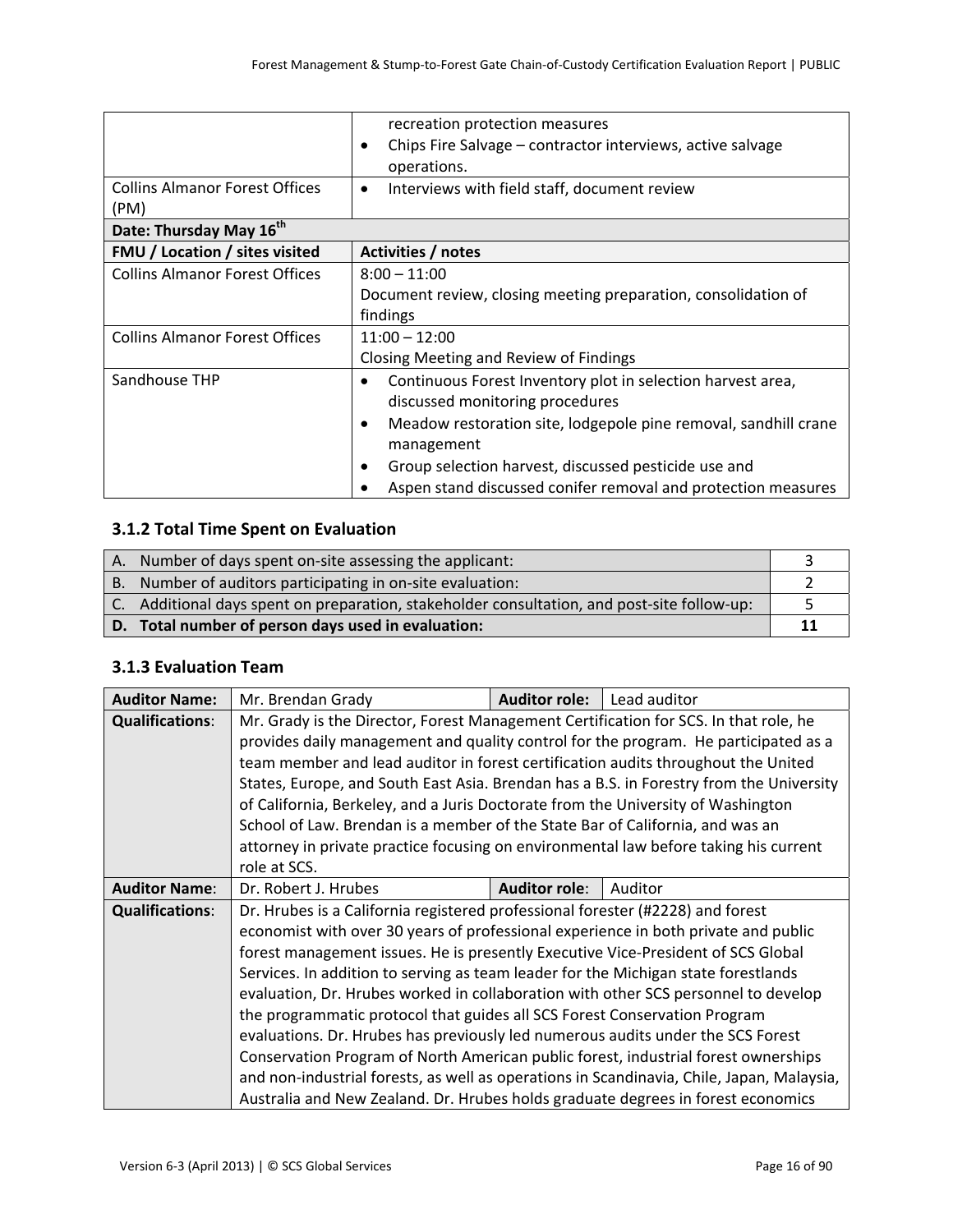(Ph.D.), economics (M.A.) and resource systems management (M.S.) from the University of California‐Berkeley and the University of Michigan. His professional forestry degree (B.S.F. with double major in Outdoor Recreation) was awarded from Iowa State University. He was employed for 14 years, in a variety of positions ranging from research forester to operations research analyst to planning team leader, by the USDA Forest Service. Upon leaving federal service, he entered private consulting from 1988 to 2000. He has been Senior V.P. at SCS since February, 2000.

### **3.2 Evaluation of Management System**

#### **3.2.1 Methodology and Strategies Employed**

SCS deploys interdisciplinary teams with expertise in forestry, social sciences, natural resource economics, and other relevant fields to assess an FME's conformance to FSC standards and policies. Evaluation methods include document and record review, implementing sampling strategies to visit a broad number of forest cover and harvest prescription types, observation of implementation of management plans and policies in the field, and stakeholder analysis. When there is more than one team member, team members may review parts of the standards based on their background and expertise. On the final day of an evaluation, team members convene to deliberate the findings of the assessment jointly. This involves an analysis of all relevant field observations, stakeholder comments, and reviewed documents and records. Where consensus between team members cannot be achieved due to lack of evidence, conflicting evidence or differences of interpretation of the standards, the team is instructed to report these in the certification decision section and/or in observations.

#### **3.2.2 Pre‐evaluation**

A pre‐evaluation of the FME *was not* required by FSC norms. **X**

 $\Box$  A pre-evaluation of the FME was conducted as required by and in accordance with FSC norms.

### **3.3 Stakeholder Consultation Process**

In accordance with SCS protocols, consultation with key stakeholders is an integral component of the evaluation process. Stakeholder consultation takes place prior to, concurrent with, and following field evaluations. Distinct purposes of such consultation include:

- To solicit input from affected parties as to the strengths and weaknesses of the FME's management, relative to the standard, and the nature of the interaction between the company and the surrounding communities.
- **The Solicit input on whether the forest management operation has consulted with stakeholders** regarding identifying any high conservation value forests (HCVFs).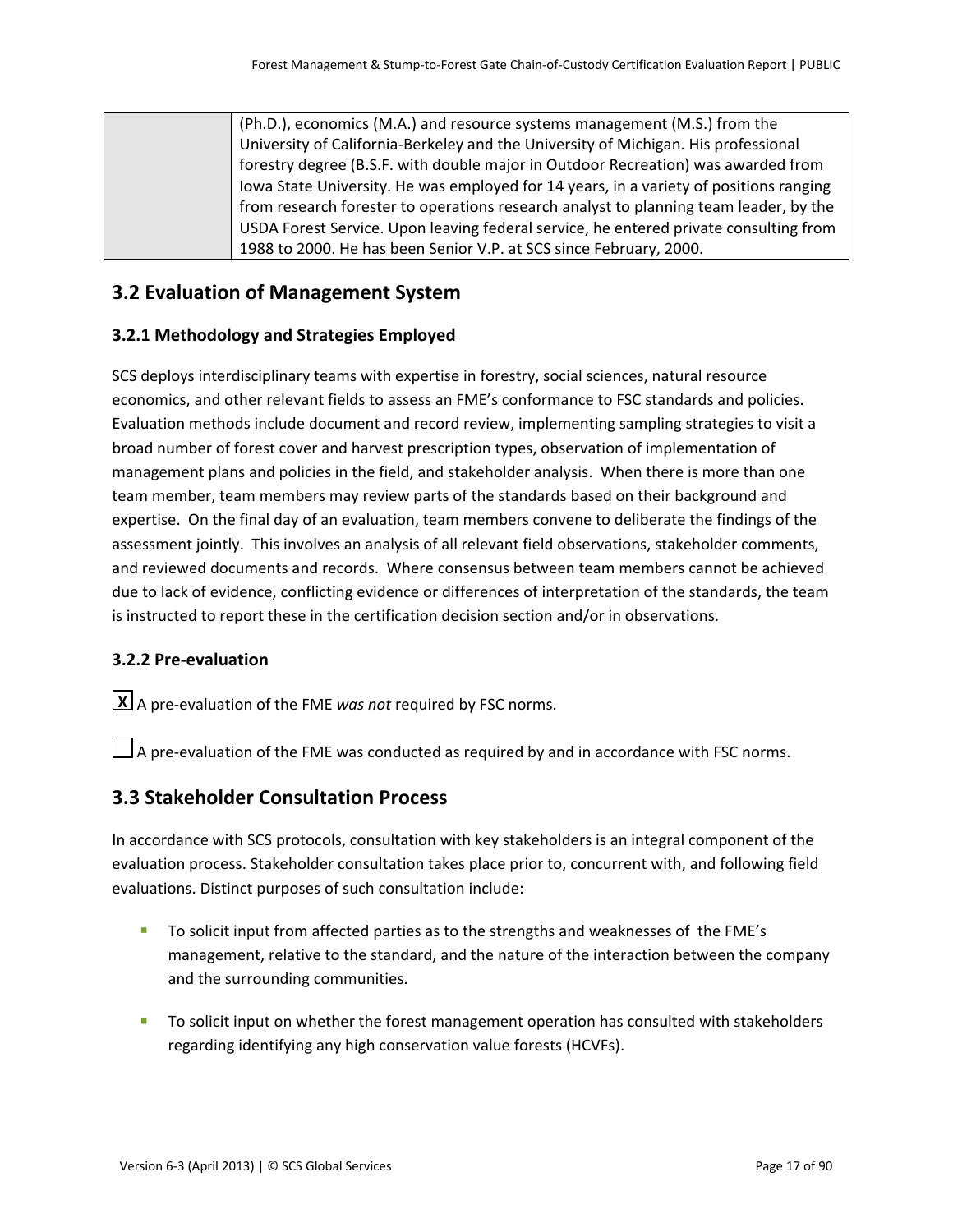Principal stakeholder groups are identified based upon results from the pre‐evaluation (if one was conducted), lists of stakeholders from the FME under evaluation, and additional stakeholder contacts from other sources (e.g., chair of the regional FSC working group). The following types of groups and individuals were determined to be principal stakeholders in this evaluation:

| FME Management and staff                             | Pertinent Tribal members and/or representatives |
|------------------------------------------------------|-------------------------------------------------|
| <b>Consulting foresters</b>                          | Members of the FSC National Initiative          |
| Contractors                                          | Members of the regional FSC working group       |
| Lease holders                                        | <b>FSC International</b>                        |
| Adjacent property owners                             | Local and regionally-based environmental        |
|                                                      | organizations and conservationists              |
| Local and regionally-based social interest and civic | Forest industry groups and organizations        |
| organizations                                        |                                                 |
| Purchasers of logs harvested on FME forestlands      | Local, state, and federal regulatory agency     |
|                                                      | personnel                                       |
| Recreational user groups                             | Other relevant groups                           |

**3.3.1 Stakeholder Groups Consulted During Evaluation for Certification**

Stakeholder consultation activities are organized to give participants the opportunity to provide comments according to general categories of interest based on the three FSC chambers, as well as the SCS Interim Standard, if one was used. A public notice was sent to stakeholders at least 6 weeks prior to the audit notifying them of the audit and soliciting comments. The table below summarizes the major comments received from stakeholders and the assessment team's response. Where a stakeholder comment has triggered a subsequent investigation during the evaluation, the corresponding follow‐up action and conclusions from SCS are noted below.

#### **3.3.2 Summary of Stakeholder Comments and Responses from the Team, Where Applicable**

| <b>Stakeholder Comments</b>                 | <b>SCS Response</b>               |  |
|---------------------------------------------|-----------------------------------|--|
| <b>Economic Comments</b>                    |                                   |  |
| Collins has maintained commitment to        | Noted as evidence of conformance. |  |
| local hiring and boosting the local         |                                   |  |
| economy. They have made continued           |                                   |  |
| investments in their mill, which is notable |                                   |  |
| for a company in a rural economy.           |                                   |  |
| <b>Social Comments</b>                      |                                   |  |
| Collins prides itself on being a good       | Noted as evidence of conformance. |  |
| neighbor in the community.                  |                                   |  |
| There are many examples of how they         | Noted as evidence of conformance. |  |
| engage with the community, including        |                                   |  |
| donating land for a community center,       |                                   |  |
| funding a scholarship at the local high     |                                   |  |
| school.                                     |                                   |  |
| Collins is engaged in numerous local civic  | Noted as evidence of conformance. |  |
| organizations.                              |                                   |  |
| <b>Environmental Comments</b>               |                                   |  |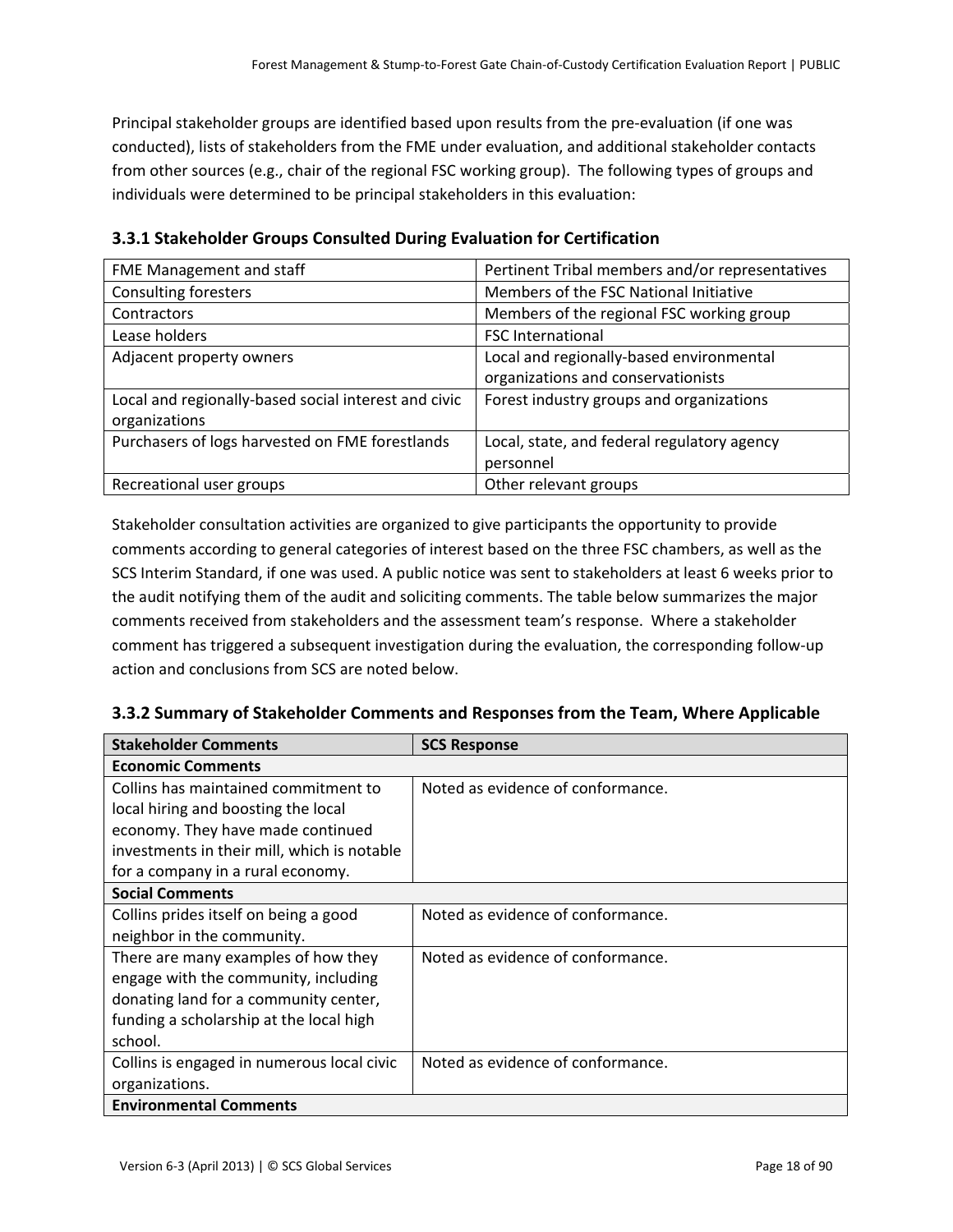| CAF's practices of selection harvesting,      | Noted as evidence of conformance. |
|-----------------------------------------------|-----------------------------------|
| responsible forest management and eco-        |                                   |
| friendly timber harvesting methodology        |                                   |
| continue to be at the forefront of FSC        |                                   |
| forest management practices in                |                                   |
| California.                                   |                                   |
| CAF's forest management practices are in      | Noted as evidence of conformance. |
| sharp contrast to neighboring industrial      |                                   |
| landowners.                                   |                                   |
| If everyone did forestry like Collins did we  | Noted as evidence of conformance. |
| would be having a different conversation      |                                   |
| about forestry in the U.S.                    |                                   |
| It is clear that Collins takes stewardship of | Noted as evidence of conformance. |
| their land seriously.                         |                                   |

# **4. Results of The Evaluation**

Table 4.1 below, contains the evaluation team's findings as to the strengths and weaknesses of the subject forest management operation relative to the FSC Principles of forest stewardship. Weaknesses are noted as Corrective Action Requests (CARs) related to each principle.

| <b>Principle / Subject Area</b><br><b>Strengths Relative to the Standard</b> |                                                                                                                                                                                                                                                              | <b>Weaknesses Relative to the</b><br><b>Standard</b>                                                                                                                                                                |  |
|------------------------------------------------------------------------------|--------------------------------------------------------------------------------------------------------------------------------------------------------------------------------------------------------------------------------------------------------------|---------------------------------------------------------------------------------------------------------------------------------------------------------------------------------------------------------------------|--|
| <b>P1: FSC Commitment</b><br>and Legal Compliance                            | Positive relationship with<br>$\bullet$<br>regulators<br>Long history of commitment to<br>$\bullet$<br><b>FSC</b>                                                                                                                                            | No observed weaknesses<br>$\bullet$                                                                                                                                                                                 |  |
| P2: Tenure & Use<br><b>Rights &amp;</b><br><b>Responsibilities</b>           | Clear land title is held<br>$\bullet$<br>No reported tenure conflicts                                                                                                                                                                                        | Tracking of use rights could be<br>$\bullet$<br>improved, see OBS 2013.1                                                                                                                                            |  |
| P3: Indigenous Peoples'<br><b>Rights</b>                                     | CAF engages in outreach to local<br>$\bullet$<br>tribes as part of THP process                                                                                                                                                                               | No observed weaknesses<br>$\bullet$                                                                                                                                                                                 |  |
| <b>P4: Community</b><br><b>Relations &amp; Workers'</b><br><b>Rights</b>     | CAF is a strong positive presence<br>$\bullet$<br>in the local community<br>Exemplary support of local<br>$\bullet$<br>education on forestry and forest<br>management<br>Health and safety program<br>$\bullet$<br>required for all staff and<br>contractors | Collins should confirm that its<br>$\bullet$<br>compensation package continues<br>to meet local norms, see OBS<br>2013.2<br>Sociological impacts document<br>٠<br>should be periodically updated,<br>see OBS 2013.3 |  |
| <b>P5: Benefits from the</b><br>Forest                                       | Collins is a key contributor to the<br>$\bullet$<br>local economy<br>Field reviews showed minimal<br>waste of forest products                                                                                                                                | Collins has an opportunity to<br>$\bullet$<br>diversify products and services it<br>manages on its FMUs, see OBS<br>2013.4                                                                                          |  |

# **4.1 Notable Strengths and Weaknesses of the FME Relative to the FSC P&C.**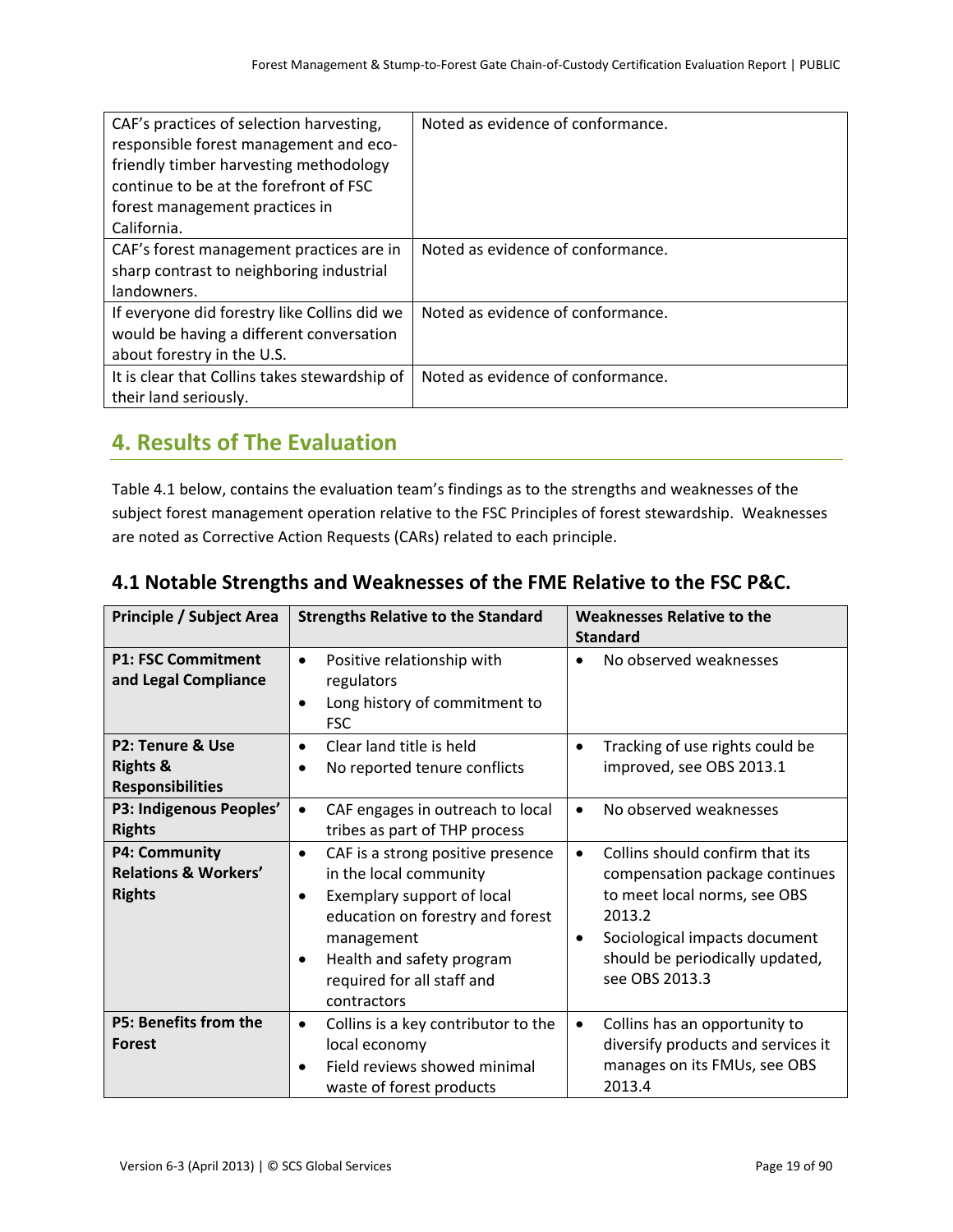| <b>P6: Environmental</b><br>Impact            | Thorough assessment of possible<br>$\bullet$<br>impacts has been conducted as<br>part of CAF's management<br>planning.<br>CAF engages in restoration<br>$\bullet$<br>efforts for unique plant<br>communities, such as wet<br>meadow systems and aspen<br>stands    | Tracking of data related to<br>$\bullet$<br>changes in road density could be<br>improved, see OBS 2013.5<br>Site-specific prescriptions and<br>$\bullet$<br>maps are not being produced<br>prior to pesticide use, see CAR<br>2013.6<br>Monitoring of pesticide use must<br>٠<br>be improved, see CAR 2013.7 |
|-----------------------------------------------|--------------------------------------------------------------------------------------------------------------------------------------------------------------------------------------------------------------------------------------------------------------------|--------------------------------------------------------------------------------------------------------------------------------------------------------------------------------------------------------------------------------------------------------------------------------------------------------------|
| P7: Management Plan                           | CAF has a variety of<br>$\bullet$<br>management documents, with<br>their Sustained Yield Plan<br>providing a thorough<br>management plan<br>Comprehensive and high quality<br>$\bullet$<br>public summary of management<br>plan is available on Collins<br>website | Training records should be kept<br>$\bullet$<br>more comprehensively, see OBS<br>2013.8                                                                                                                                                                                                                      |
| P8: Monitoring &<br><b>Assessment</b>         | CAF has their own continuous<br>$\bullet$<br>forest inventory system for<br>growth and yield data<br>Strong road system monitoring<br>program                                                                                                                      | Managers were not able to<br>$\bullet$<br>demonstrate that the socio-<br>economic effects of their<br>management activities on the<br>CAF are being monitored, see<br>CAR 2013.9                                                                                                                             |
| P9: High Conservation<br><b>Value Forests</b> | CAF has conducted an HCVF<br>$\bullet$<br>analysis and designated HCVF<br>areas throughout the forest                                                                                                                                                              | No observed weaknesses<br>$\bullet$                                                                                                                                                                                                                                                                          |
| <b>P10: Plantations</b>                       | Not applicable<br>$\bullet$                                                                                                                                                                                                                                        | Not applicable<br>$\bullet$                                                                                                                                                                                                                                                                                  |
| Chain of custody                              | Risk of mixing of certified and<br>$\bullet$<br>non-certified material is low                                                                                                                                                                                      | A non-conforming logo use was<br>$\bullet$<br>found on the Collins website, see<br>CAR 2013.10<br>Records for CoC training are not<br>being kept, see CAR 2013.11                                                                                                                                            |

# **4.2 Process of Determining Conformance**

### **4.2.1 Structure of Standard and Degrees of Non‐Conformance**

FSC‐accredited forest stewardship standards consist of a three‐level hierarchy: principle, the criteria that correspond to that principle, and the performance indicators that elaborate each criterion. Consistent with SCS Forest Conservation Program evaluation protocols, the team collectively determines whether or not the subject forest management operation is in conformance with every applicable indicator of the relevant forest stewardship standard. Each nonconformance must be evaluated to determine whether it constitutes a major or minor nonconformance at the level of the associated criterion or sub‐criterion. Not all indicators are equally important, and there is no simple numerical formula to determine whether an operation is in nonconformance. The team therefore must use their collective judgment to assess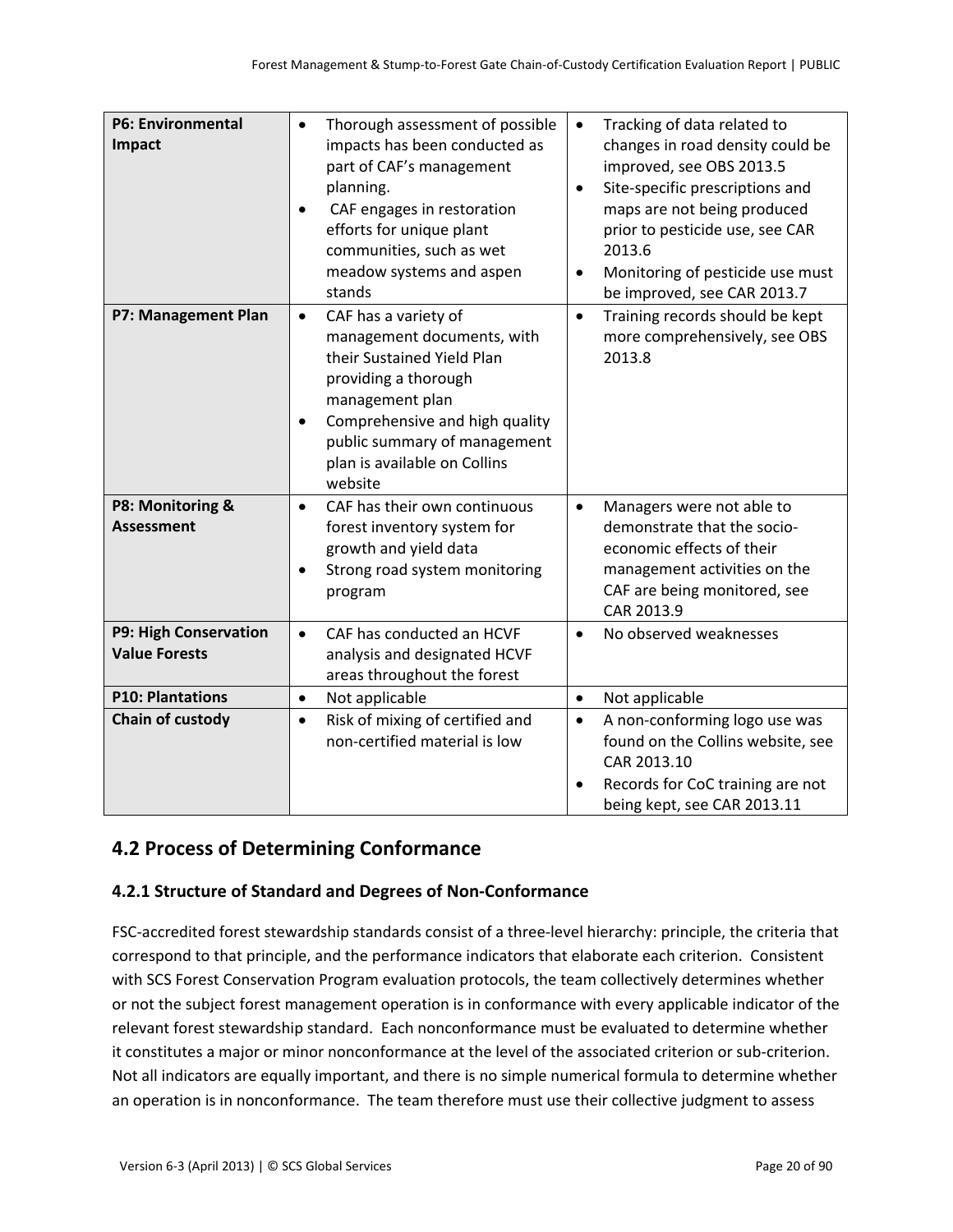each criterion and determine if the FME is in conformance. If the FME is determined to be in nonconformance at the criterion level, then at least one of the applicable indicators must be in major nonconformance.

Corrective action requests (CARs) are issued for every instance of a non‐conformance. Major nonconformances trigger Major CARs and minor nonconformances trigger Minor CARs.

#### **4.2.1 Interpretations of Major CARs, Minor CARs and Observations**

*Major CARs*: Major nonconformances, either alone or in combination with nonconformances of all other applicable indicators, result (or are likely to result) in a fundamental failure to achieve the objectives of the relevant FSC Criterion given the uniqueness and fragility of each forest resource. These are corrective actions that must be resolved or closed out before a certificate can be awarded. If Major CARs arise after an operation is certified, the timeframe for correcting these nonconformances is typically shorter than for Minor CARs. Certification is contingent on the certified FME's response to the CAR within the stipulated time frame.

*Minor CARs:* These are corrective action requests in response to minor nonconformances, which are typically limited in scale or can be characterized as an unusual lapse in the system. Most Minor CARs are the result of nonconformance at the indicator-level. Corrective actions must be closed out within a specified time period of award of the certificate.

*Observations:* These are subject areas where the audit team concludes that there is conformance, but either future nonconformance may result due if the matter is not addressed or the FME could achieve exemplary status through further refinement. Action on Observations is voluntary and does not affect the maintenance of the certificate. However, Observations can become CARs if performance with respect to the pertinent Indicator(s) associated with the Observation falls into nonconformance, as determined in future audits.

#### **4.2.2 Major Nonconformances**

|            | No Major CARs were issued to the FME during the evaluation. Any Minor CARs from previous   |
|------------|--------------------------------------------------------------------------------------------|
|            | surveillance audits have been reviewed and closed prior to the issuance of a certificate.  |
| <u>ן א</u> | Major CARs were issued to the FME during the evaluation, which have all been closed to the |
|            | satisfaction of the audit team and meet the requirements of the standards. Any Minor CARs  |
|            | from previous surveillance audits have been reviewed and closed prior to the issuance of a |
|            | certificate.                                                                               |
|            | Major CARs were issued to the FME during the evaluation and the FME has not yet            |
|            | satisfactorily closed all Major CARs.                                                      |

#### **4.2.3 Existing Corrective Action Requests and Observations**

**Finding Number: 2012.1**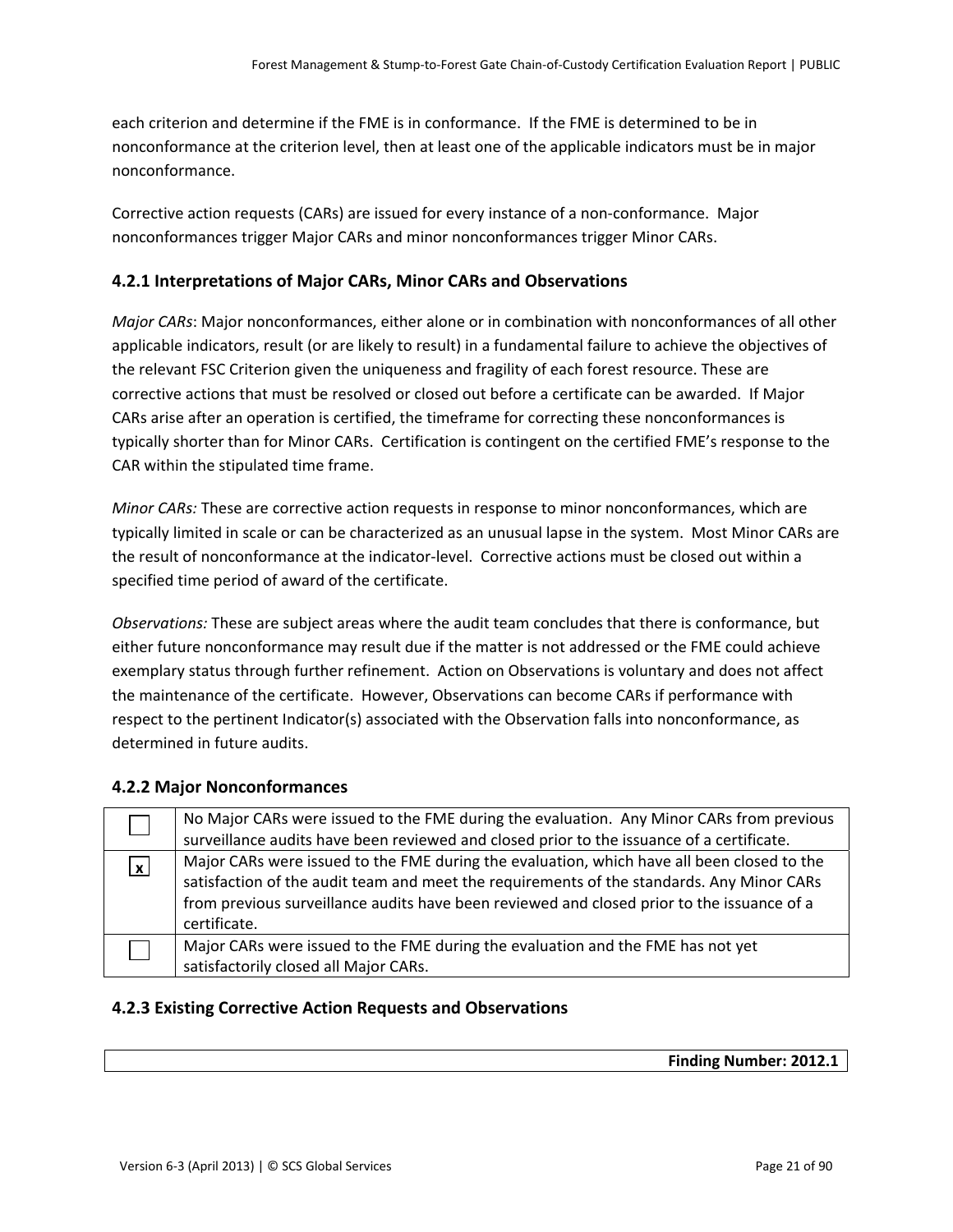| Select one:                                                                                                                                                                                                                                                                                                                                                                                                                                                                                                                                           | $ \mathsf{X} $<br><b>Minor CAR</b><br><b>Major CAR</b><br><b>Observation</b>                                                                                     |  |  |
|-------------------------------------------------------------------------------------------------------------------------------------------------------------------------------------------------------------------------------------------------------------------------------------------------------------------------------------------------------------------------------------------------------------------------------------------------------------------------------------------------------------------------------------------------------|------------------------------------------------------------------------------------------------------------------------------------------------------------------|--|--|
|                                                                                                                                                                                                                                                                                                                                                                                                                                                                                                                                                       | FMU CAR/OBS issued to (when more than one FMU):                                                                                                                  |  |  |
| <b>Deadline</b>                                                                                                                                                                                                                                                                                                                                                                                                                                                                                                                                       | Pre-condition to certification<br>3 months from Issuance of Final Report<br>$ X $ Next audit (surveillance or re-evaluation)<br>Other deadline (specify):        |  |  |
| <b>FSC Indicator:</b>                                                                                                                                                                                                                                                                                                                                                                                                                                                                                                                                 | FSC-US 6.4.c                                                                                                                                                     |  |  |
| Non-Conformity: CAF has developed and implemented a protocol for selection of RSAs and HCVFs on<br>the forest. This protocol involves utilization of a number of assessments including SNEP, CA-GAP, and<br>the WHR habitat rating systems. As a result several unique communities and species were identified on<br>the CAF lands. These have been documented and mapped as either RSAs or HCVFs. While the RSAs<br>have been identified, no specific management plans for protection of the unique resources of these<br>areas have been developed. |                                                                                                                                                                  |  |  |
| Corrective Action Request: By the 2013 recertification audit, CAF shall develop and implement<br>management guidelines that specify management activities within RSAs are limited to low impact<br>activities compatible with the protected RSA objectives.                                                                                                                                                                                                                                                                                           |                                                                                                                                                                  |  |  |
| <b>FME</b> response<br>(including any<br>evidence<br>submitted)                                                                                                                                                                                                                                                                                                                                                                                                                                                                                       | The RSA protocols were clarified, in writing, to state that any management will be<br>limited to low impact activities compatible with protected RSA objectives. |  |  |
| <b>SCS review</b>                                                                                                                                                                                                                                                                                                                                                                                                                                                                                                                                     | Closed.                                                                                                                                                          |  |  |
| <b>Status of CAR:</b>                                                                                                                                                                                                                                                                                                                                                                                                                                                                                                                                 | $\mathbf{x}$ Closed<br><b>Upgraded to Major</b><br>Other decision (refer to description above)                                                                   |  |  |

|                                                                                                                                                                                                                                                               |                  |                                                                                                                                                                         |                    | <b>Finding Number: 2012.2</b> |
|---------------------------------------------------------------------------------------------------------------------------------------------------------------------------------------------------------------------------------------------------------------|------------------|-------------------------------------------------------------------------------------------------------------------------------------------------------------------------|--------------------|-------------------------------|
| Select one:                                                                                                                                                                                                                                                   | <b>Major CAR</b> | <b>X</b> Minor CAR                                                                                                                                                      | <b>Observation</b> |                               |
| FMU CAR/OBS issued to (when more than one FMU):                                                                                                                                                                                                               |                  |                                                                                                                                                                         |                    |                               |
| <b>Deadline</b>                                                                                                                                                                                                                                               |                  | Pre-condition to certification<br>3 months from Issuance of Final Report<br>$\lfloor x \rfloor$ Next audit (surveillance or re-evaluation)<br>Other deadline (specify): |                    |                               |
| <b>FSC Indicator:</b>                                                                                                                                                                                                                                         | $FSC - US 6.4.d$ |                                                                                                                                                                         |                    |                               |
| Non-Conformity: In the Protocol for Selection of Forest Stewardship Council Representative Sample<br>Areas and High Conservation Value Forests for the Collins Almanor Forest there was no indication of the<br>planned periodic review and updating of RSAs. |                  |                                                                                                                                                                         |                    |                               |
| <b>Corrective Action Request:</b> By the 2013 Recertification Audit, CAF shall provide a plan within the RSA                                                                                                                                                  |                  |                                                                                                                                                                         |                    |                               |

assessment for periodically reviewing and, if necessary, updating it in order to determine if the need for RSAs has changed and if revision of the RSAs is warranted. This must occur at a minimum of every 10 years.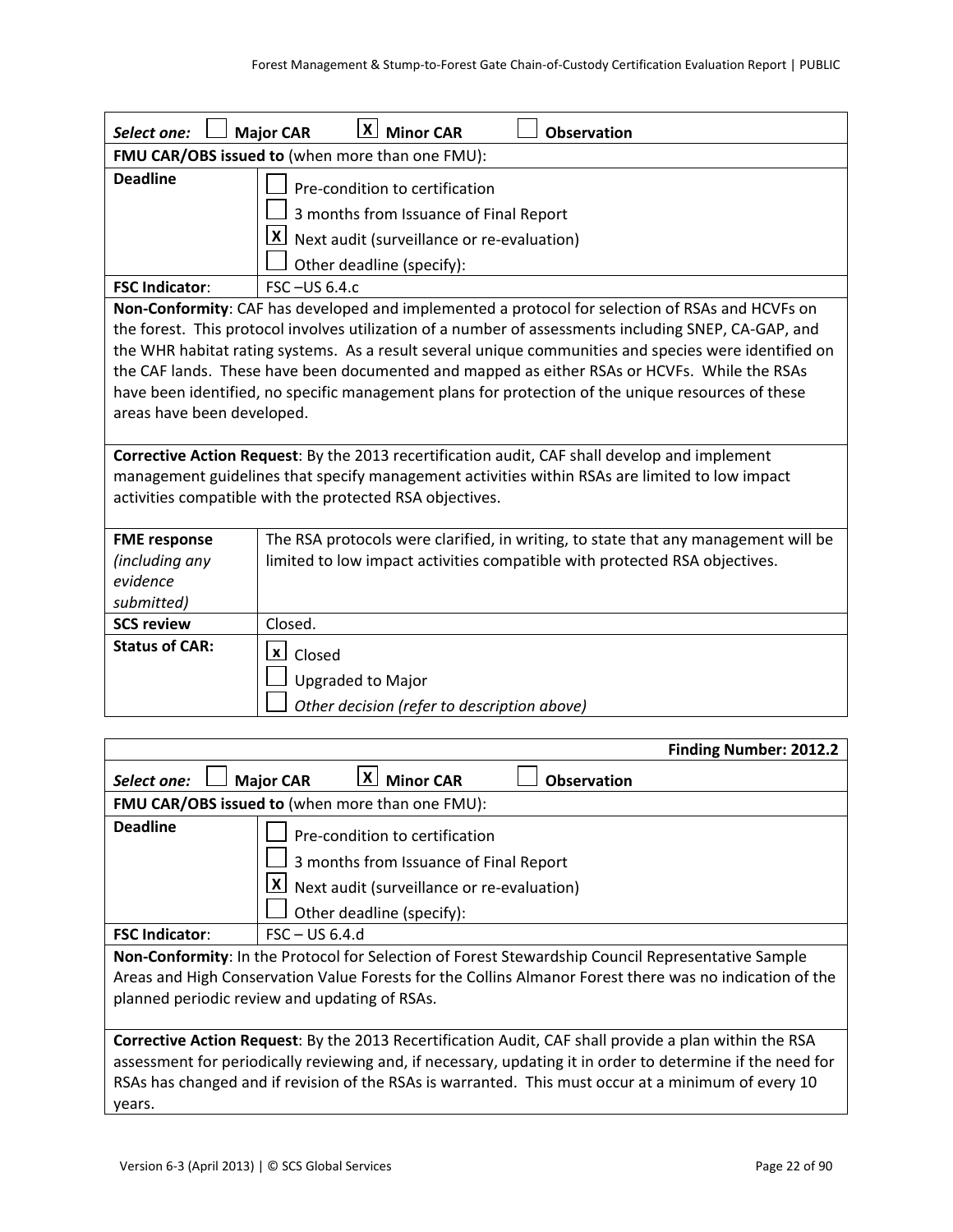| <b>FME</b> response   | The written RSA protocols were updated to state that plans will be considered for |
|-----------------------|-----------------------------------------------------------------------------------|
| (including any        | revision no less frequently than every 10 years.                                  |
| evidence              |                                                                                   |
| submitted)            |                                                                                   |
| <b>SCS review</b>     | Closed                                                                            |
| <b>Status of CAR:</b> | $\mathbf{X}$ Closed                                                               |
|                       | <b>Upgraded to Major</b>                                                          |
|                       | Other decision (refer to description above)                                       |

|                             | Finding Number: 2012.3                                                                                     |  |  |
|-----------------------------|------------------------------------------------------------------------------------------------------------|--|--|
| Select one:                 | $\lfloor x \rfloor$ Observation<br><b>Minor CAR</b><br><b>Major CAR</b>                                    |  |  |
|                             | FMU CAR/OBS issued to (when more than one FMU):                                                            |  |  |
| <b>Deadline</b>             | Pre-condition to certification                                                                             |  |  |
|                             | 3 months from Issuance of Final Report                                                                     |  |  |
|                             | $\lfloor x \rfloor$ Next audit (surveillance or re-evaluation)                                             |  |  |
|                             | Other deadline (specify):                                                                                  |  |  |
| <b>FSC Indicator:</b>       | FSC - US 6.3.a.3 (see also 1.4.a)                                                                          |  |  |
|                             | Non-Conformity: CAF has identified areas of both Type I and Type II old growth and has developed           |  |  |
|                             | management guidelines to maintain the area, structure, composition and processes of these old growth       |  |  |
|                             | areas. During the course of the annual surveillance audit, a pending California Transportation project to  |  |  |
|                             | widen and straighten Highway 32, which would impact the Type II old growth stand in the Deer Creek         |  |  |
|                             | area was reviewed. The widening and straightening project will increase the size of the highway right-     |  |  |
|                             | of-way to include some of the Type II old growth stand and all trees in a portion of this new right-of-way |  |  |
|                             | will be cut. This project will reduce the area of Type II old growth present on the CAF, if implemented.   |  |  |
|                             | Cal Trans informed CAF that if CAF would not willingly sell the right-of-way, the State would go forward   |  |  |
|                             | with eminent domain proceedings, so this potential reduction in Type II old growth is beyond the           |  |  |
| control of CAF.             |                                                                                                            |  |  |
|                             |                                                                                                            |  |  |
|                             | Corrective Action Request: CAF should keep SCS advised of the progress of the Highway 32 widening          |  |  |
|                             | and straightening project, since implementation of this project would result in a reduction of the Type II |  |  |
| old growth area on the CAF. |                                                                                                            |  |  |
|                             |                                                                                                            |  |  |
| <b>FME response</b>         | CAF informed SCS at the time that the highway expansion project was approved in                            |  |  |
| (including any              | November 2012. At the time of the 2013 audit, harvesting related to the project                            |  |  |
| evidence                    | had already been completed.                                                                                |  |  |
| submitted)                  |                                                                                                            |  |  |
| <b>SCS review</b>           | As the HCVF reduction was due to a governmental action outside of the control of                           |  |  |
|                             | the certificate holder, a finding of non-conformance is not warranted.                                     |  |  |
| <b>Status of CAR:</b>       | $\lfloor x \rfloor$ Closed                                                                                 |  |  |
|                             | <b>Upgraded to Major</b>                                                                                   |  |  |
|                             | Other decision (refer to description above)                                                                |  |  |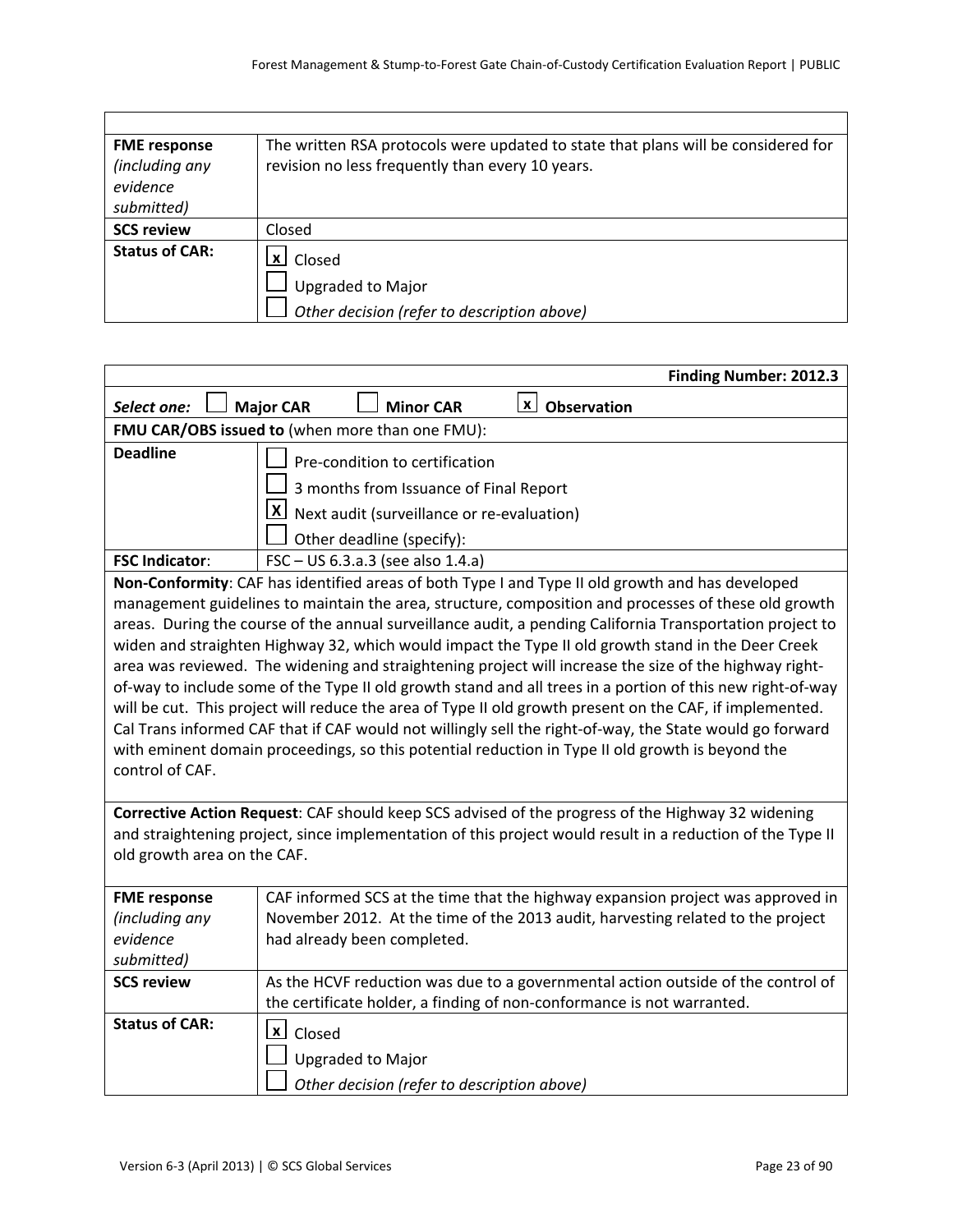#### **4.2.4 New Corrective Action Requests and Observations**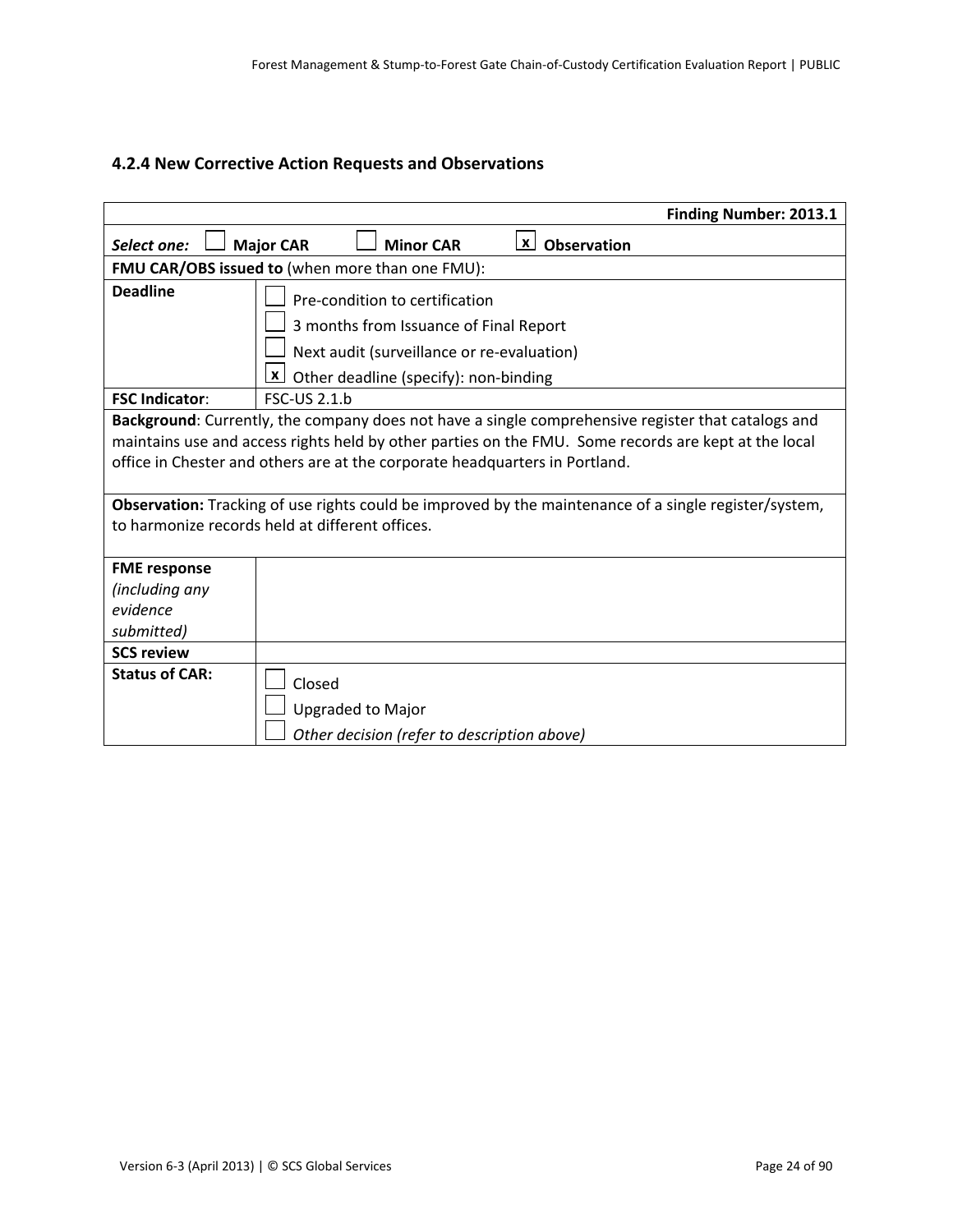|                       | <b>Finding Number: 2013.2</b>                                                                        |  |  |
|-----------------------|------------------------------------------------------------------------------------------------------|--|--|
| Select one:           | <b>Minor CAR</b><br>$x \mid$<br><b>Observation</b><br><b>Major CAR</b>                               |  |  |
|                       | FMU CAR/OBS issued to (when more than one FMU):                                                      |  |  |
| <b>Deadline</b>       | Pre-condition to certification                                                                       |  |  |
|                       | 3 months from Issuance of Final Report                                                               |  |  |
|                       | Next audit (surveillance or re-evaluation)                                                           |  |  |
|                       | $\mathbf{x}$<br>Other deadline (specify): non-binding                                                |  |  |
| <b>FSC Indicator:</b> | <b>FSC-US 4.1.a</b>                                                                                  |  |  |
|                       | Background: Collins' overall compensation package for its employees has been eroding, recently. Cost |  |  |
|                       | of living adjustments have not occurred in recent years, and the pension program has been            |  |  |
| downgraded.           |                                                                                                      |  |  |
|                       |                                                                                                      |  |  |
|                       | Observation: Through an appropriate review/calibration effort, Collins should confirm that its       |  |  |
| industry.             | compensation package continues to meet or exceed prevailing local norms within the forest products   |  |  |
|                       |                                                                                                      |  |  |
| <b>FME response</b>   |                                                                                                      |  |  |
| (including any        |                                                                                                      |  |  |
| evidence              |                                                                                                      |  |  |
| submitted)            |                                                                                                      |  |  |
| <b>SCS review</b>     |                                                                                                      |  |  |
| <b>Status of CAR:</b> | Closed                                                                                               |  |  |
|                       | <b>Upgraded to Major</b>                                                                             |  |  |
|                       | Other decision (refer to description above)                                                          |  |  |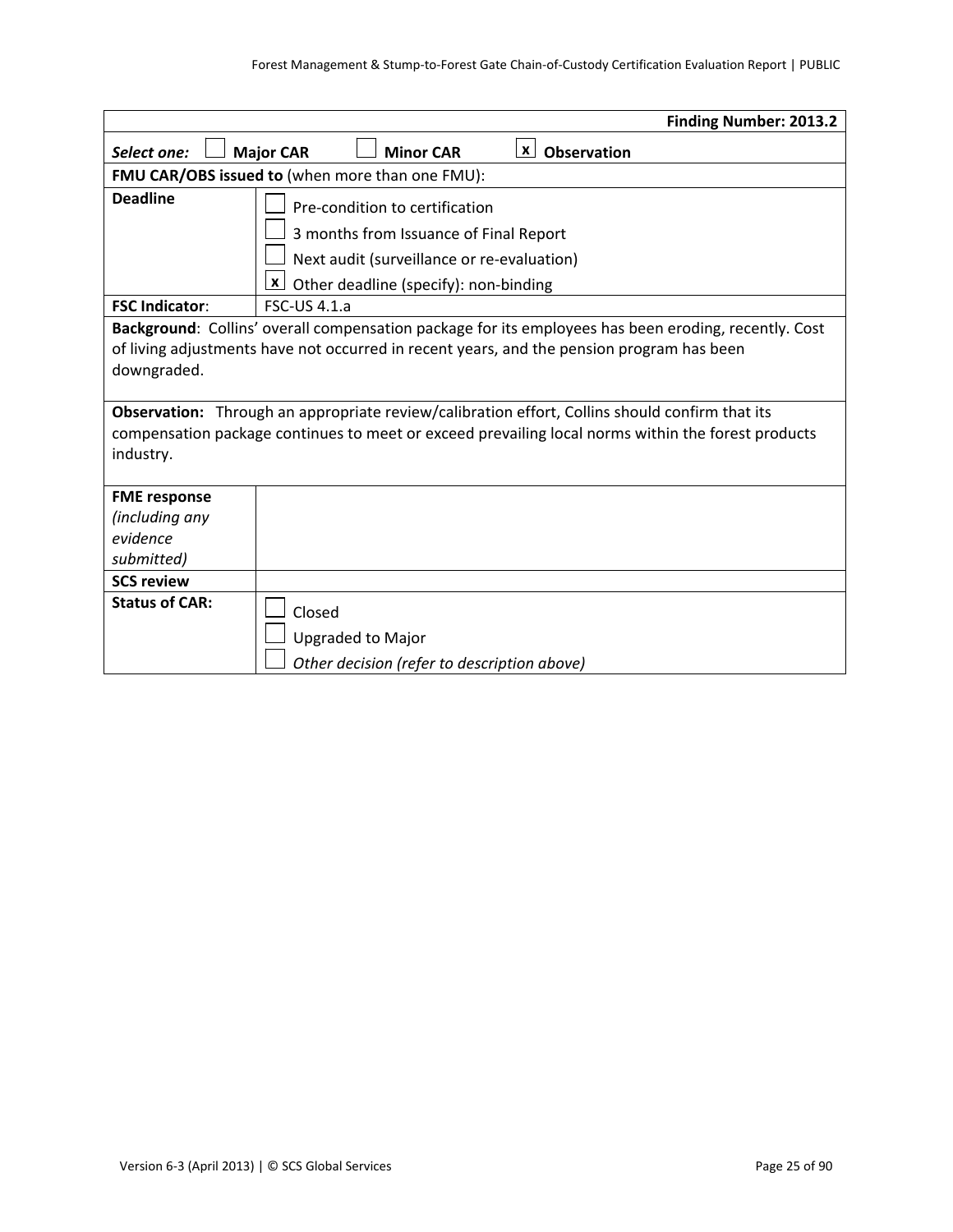|                                               | Finding Number: 2013.3                                                                             |  |  |
|-----------------------------------------------|----------------------------------------------------------------------------------------------------|--|--|
| Select one:                                   | <b>Minor CAR</b><br>$x \mid$<br>Observation<br><b>Major CAR</b>                                    |  |  |
|                                               | FMU CAR/OBS issued to (when more than one FMU):                                                    |  |  |
| <b>Deadline</b>                               | Pre-condition to certification                                                                     |  |  |
|                                               | 3 months from Issuance of Final Report                                                             |  |  |
|                                               | Next audit (surveillance or re-evaluation)                                                         |  |  |
|                                               | $\mathbf{x}$<br>Other deadline (specify):non-binding                                               |  |  |
| <b>FSC Indicator:</b>                         | $FSC$ -US 4.4.a                                                                                    |  |  |
|                                               | Background: CAF managers produced a summary document entitled "Sociological Impacts of CAF" that   |  |  |
|                                               | describes the socioeconomic context of the region and how CAF and Collins Pine affect it. This     |  |  |
|                                               | document was produced in response to the current FSC national standard, which went into effect in  |  |  |
| 2010, and it has not been updated.            |                                                                                                    |  |  |
|                                               |                                                                                                    |  |  |
|                                               | Observation: CAF managers should periodically update its summary document in order to take account |  |  |
| of any changes in its socio-economic impacts. |                                                                                                    |  |  |
| <b>FME response</b>                           |                                                                                                    |  |  |
| (including any                                |                                                                                                    |  |  |
| evidence                                      |                                                                                                    |  |  |
| submitted)                                    |                                                                                                    |  |  |
| <b>SCS review</b>                             |                                                                                                    |  |  |
| <b>Status of CAR:</b>                         | Closed                                                                                             |  |  |
|                                               | <b>Upgraded to Major</b>                                                                           |  |  |
|                                               | Other decision (refer to description above)                                                        |  |  |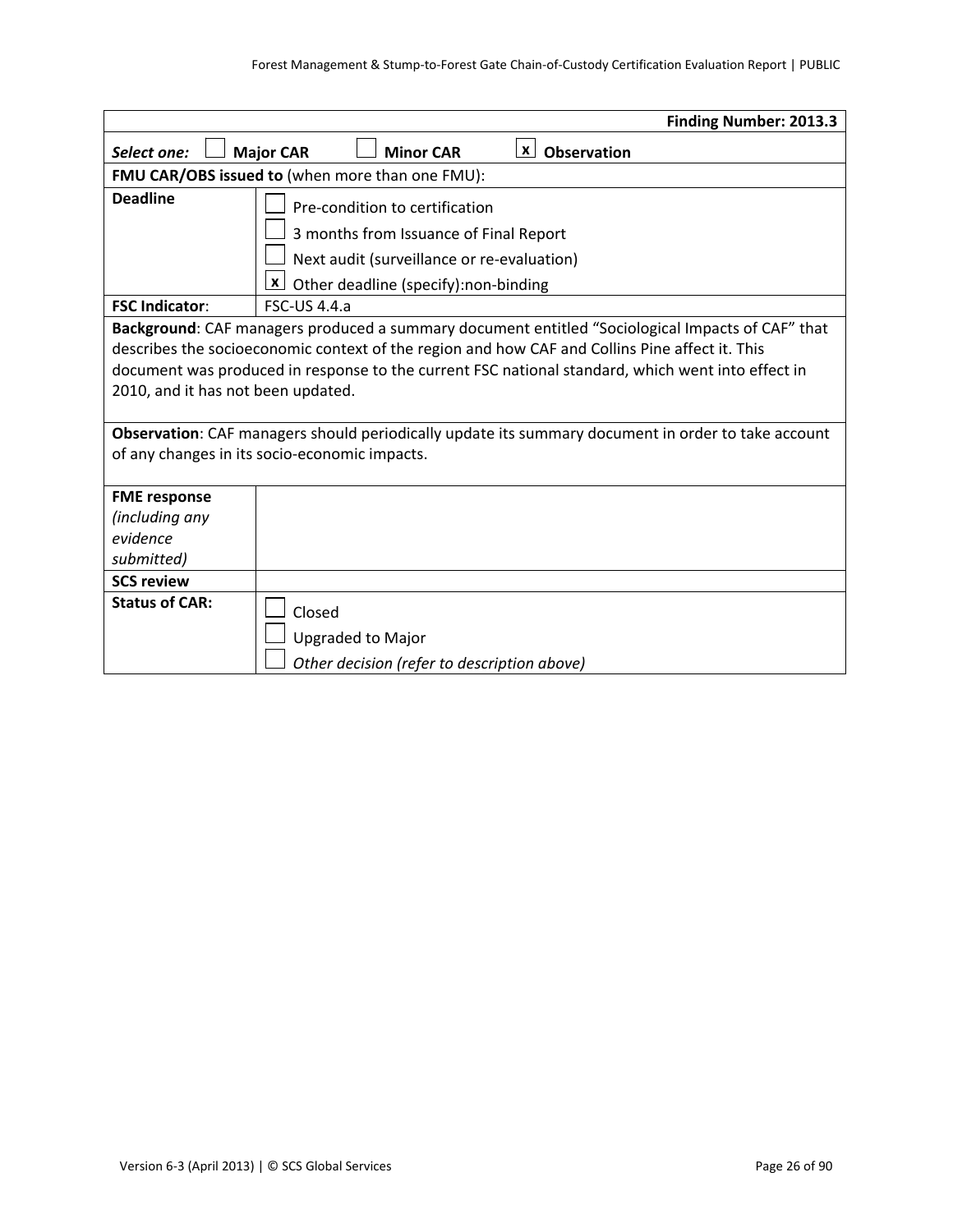|                                                                                                                                                                                                                                                                                                                                                                   |                                                                                                                                                                                 | <b>Finding Number: 2013.4</b> |
|-------------------------------------------------------------------------------------------------------------------------------------------------------------------------------------------------------------------------------------------------------------------------------------------------------------------------------------------------------------------|---------------------------------------------------------------------------------------------------------------------------------------------------------------------------------|-------------------------------|
| Select one:                                                                                                                                                                                                                                                                                                                                                       | <b>Minor CAR</b><br><b>Major CAR</b>                                                                                                                                            | $X$ Observation               |
|                                                                                                                                                                                                                                                                                                                                                                   | FMU CAR/OBS issued to (when more than one FMU):                                                                                                                                 |                               |
| <b>Deadline</b>                                                                                                                                                                                                                                                                                                                                                   | Pre-condition to certification<br>3 months from Issuance of Final Report<br>Next audit (surveillance or re-evaluation)<br>$\mathbf{x}$<br>Other deadline (specify): non-binding |                               |
| <b>FSC Indicator:</b>                                                                                                                                                                                                                                                                                                                                             | <b>FSC-US 5.4.a</b>                                                                                                                                                             |                               |
| Background: Although CAF is an important contributor to the local/regional economy, its regional<br>economic contributions are primarily driven by timber products.<br><b>Observation:</b> CAF has an opportunity to diversify the products and services it manages on its FMU by<br>investigating opportunities for carbon and other non-timber forest products. |                                                                                                                                                                                 |                               |
| <b>FME response</b><br>(including any<br>evidence<br>submitted)                                                                                                                                                                                                                                                                                                   |                                                                                                                                                                                 |                               |
| <b>SCS review</b>                                                                                                                                                                                                                                                                                                                                                 |                                                                                                                                                                                 |                               |
| <b>Status of CAR:</b>                                                                                                                                                                                                                                                                                                                                             | Closed<br><b>Upgraded to Major</b><br>Other decision (refer to description above)                                                                                               |                               |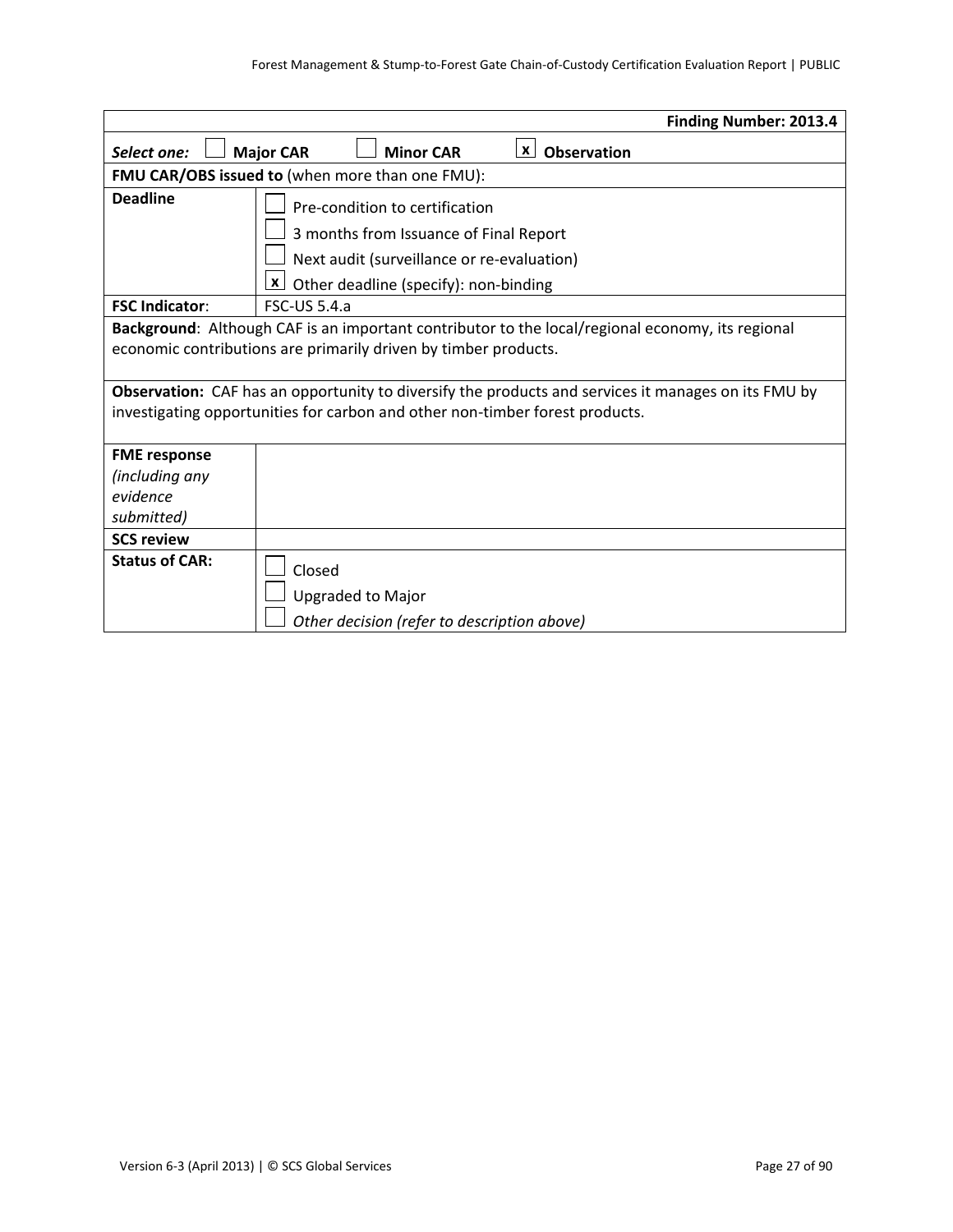|                                                                                                                                                                                                                                                                                                        | <b>Finding Number: 2013.5</b>                                                                                                                                                   |  |  |
|--------------------------------------------------------------------------------------------------------------------------------------------------------------------------------------------------------------------------------------------------------------------------------------------------------|---------------------------------------------------------------------------------------------------------------------------------------------------------------------------------|--|--|
| Select one:                                                                                                                                                                                                                                                                                            | <u><b>x</b></u> Observation<br><b>Major CAR</b><br><b>Minor CAR</b>                                                                                                             |  |  |
|                                                                                                                                                                                                                                                                                                        | FMU CAR/OBS issued to (when more than one FMU):                                                                                                                                 |  |  |
| <b>Deadline</b>                                                                                                                                                                                                                                                                                        | Pre-condition to certification<br>3 months from Issuance of Final Report<br>Next audit (surveillance or re-evaluation)<br>$\mathbf{x}$<br>Other deadline (specify): non-binding |  |  |
| <b>FSC Indicator:</b>                                                                                                                                                                                                                                                                                  | FSC-US 6.5.d                                                                                                                                                                    |  |  |
| Background: CAF managers are tracking total number of road miles constructed or reconstructed, and<br>road miles of abandoned. The way the data was presented to the auditors made it appear that road<br>density is increasing, although conversations with staff revealed that this is not the case. |                                                                                                                                                                                 |  |  |
| Observation: The data being tracked could be put to better use to analyze road density and to judge<br>and convey whether it is increasing or decreasing, over time.                                                                                                                                   |                                                                                                                                                                                 |  |  |
| <b>FME response</b>                                                                                                                                                                                                                                                                                    |                                                                                                                                                                                 |  |  |
| (including any                                                                                                                                                                                                                                                                                         |                                                                                                                                                                                 |  |  |
| evidence                                                                                                                                                                                                                                                                                               |                                                                                                                                                                                 |  |  |
| submitted)                                                                                                                                                                                                                                                                                             |                                                                                                                                                                                 |  |  |
| <b>SCS review</b><br><b>Status of CAR:</b>                                                                                                                                                                                                                                                             |                                                                                                                                                                                 |  |  |
|                                                                                                                                                                                                                                                                                                        | Closed                                                                                                                                                                          |  |  |
|                                                                                                                                                                                                                                                                                                        | <b>Upgraded to Major</b>                                                                                                                                                        |  |  |
|                                                                                                                                                                                                                                                                                                        | Other decision (refer to description above)                                                                                                                                     |  |  |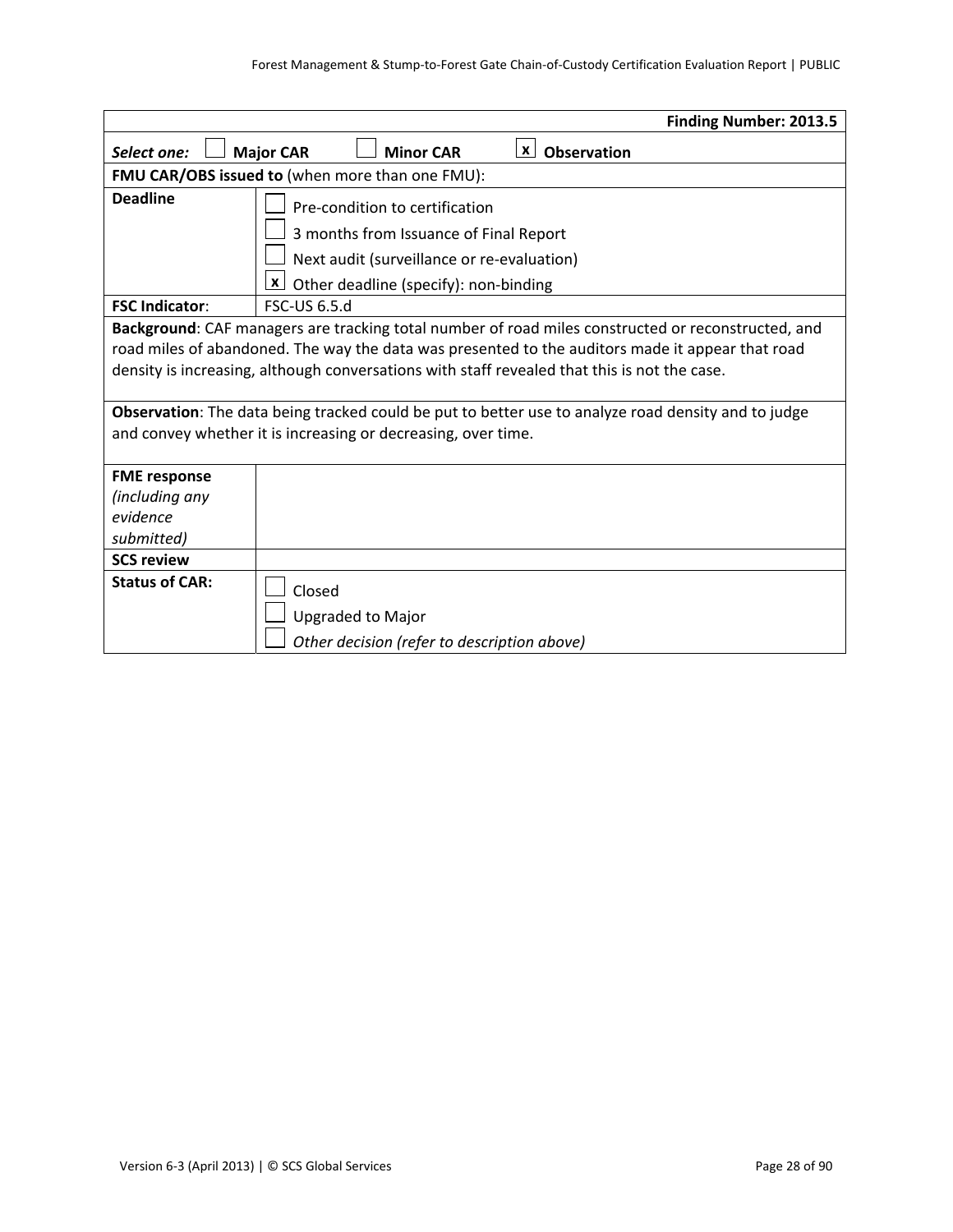|                                                                 |                                                                                                                                                                         | <b>Finding Number: 2013.6</b>                                                                          |
|-----------------------------------------------------------------|-------------------------------------------------------------------------------------------------------------------------------------------------------------------------|--------------------------------------------------------------------------------------------------------|
| Select one:                                                     | <b>Minor CAR</b><br><b>Major CAR</b><br>$\lfloor x \rfloor$                                                                                                             | <b>Observation</b>                                                                                     |
|                                                                 | FMU CAR/OBS issued to (when more than one FMU):                                                                                                                         |                                                                                                        |
| <b>Deadline</b>                                                 | Pre-condition to certification<br>3 months from Issuance of Final Report<br>$\lfloor x \rfloor$ Next audit (surveillance or re-evaluation)<br>Other deadline (specify): |                                                                                                        |
| <b>FSC Indicator:</b>                                           | <b>FSC-US 6.6.d</b>                                                                                                                                                     |                                                                                                        |
|                                                                 |                                                                                                                                                                         | Non-Conformity: Site-specific prescriptions and maps are not produced prior to use of pesticides.      |
|                                                                 |                                                                                                                                                                         |                                                                                                        |
|                                                                 |                                                                                                                                                                         | Corrective Action Request: Whenever chemicals are used, a written prescription must be prepared        |
|                                                                 |                                                                                                                                                                         | that describes the site-specific hazards and environmental risks and the precautions that workers will |
|                                                                 |                                                                                                                                                                         | employ to avoid or minimize those hazards and risks; a map of the treatment area must be included.     |
| <b>FME response</b><br>(including any<br>evidence<br>submitted) |                                                                                                                                                                         |                                                                                                        |
| <b>SCS review</b>                                               |                                                                                                                                                                         |                                                                                                        |
| <b>Status of CAR:</b>                                           | Closed<br><b>Upgraded to Major</b><br>Other decision (refer to description above)                                                                                       |                                                                                                        |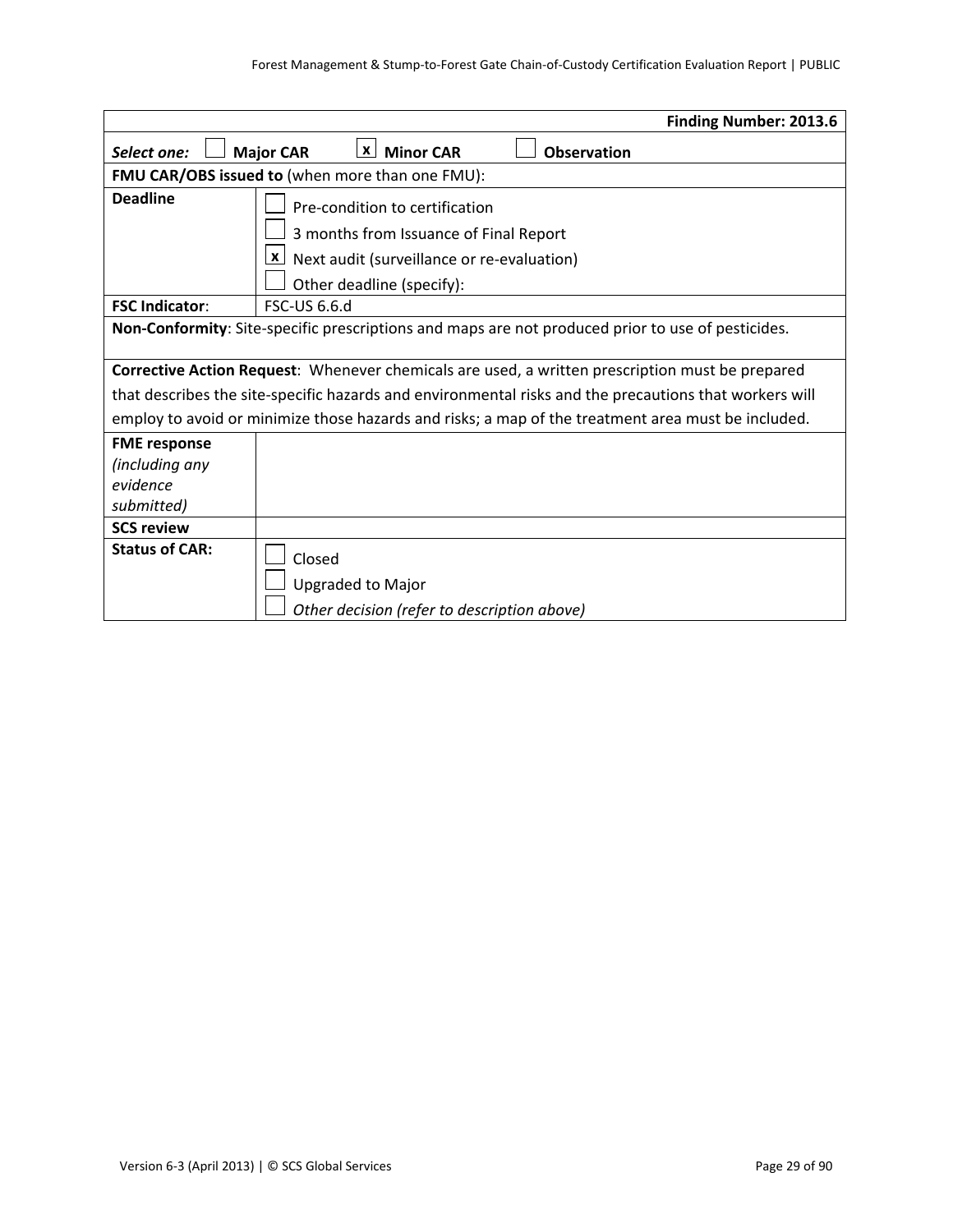|                                                                 | <b>Finding Number: 2013.7</b>                                                                                                                                                                                                                                              |  |  |  |
|-----------------------------------------------------------------|----------------------------------------------------------------------------------------------------------------------------------------------------------------------------------------------------------------------------------------------------------------------------|--|--|--|
| Select one:                                                     | $\lfloor x \rfloor$ Minor CAR<br><b>Major CAR</b><br><b>Observation</b>                                                                                                                                                                                                    |  |  |  |
|                                                                 | FMU CAR/OBS issued to (when more than one FMU):                                                                                                                                                                                                                            |  |  |  |
| <b>Deadline</b>                                                 | Pre-condition to certification<br>3 months from Issuance of Final Report<br>$\mathbf{X}$ Next audit (surveillance or re-evaluation)<br>Other deadline (specify):                                                                                                           |  |  |  |
| <b>FSC Indicator:</b>                                           | <b>FSC-US 6.6.e</b>                                                                                                                                                                                                                                                        |  |  |  |
| application levels.                                             | Non-Conformity: Monitoring of pesticide use is not occurring with sufficient structure to understand<br>where opportunities exist to decrease use; e.g., whether desired effects can be achieved with lower                                                                |  |  |  |
|                                                                 | Corrective Action Request: If chemicals are used, the effects must be expressly monitored and the<br>results used for adaptive management. Written records must be kept of pest/pathogen occurrences,<br>control measures, and incidences of worker exposure to chemicals. |  |  |  |
| <b>FME response</b><br>(including any<br>evidence<br>submitted) |                                                                                                                                                                                                                                                                            |  |  |  |
| <b>SCS review</b>                                               |                                                                                                                                                                                                                                                                            |  |  |  |
| <b>Status of CAR:</b>                                           | Closed<br><b>Upgraded to Major</b><br>Other decision (refer to description above)                                                                                                                                                                                          |  |  |  |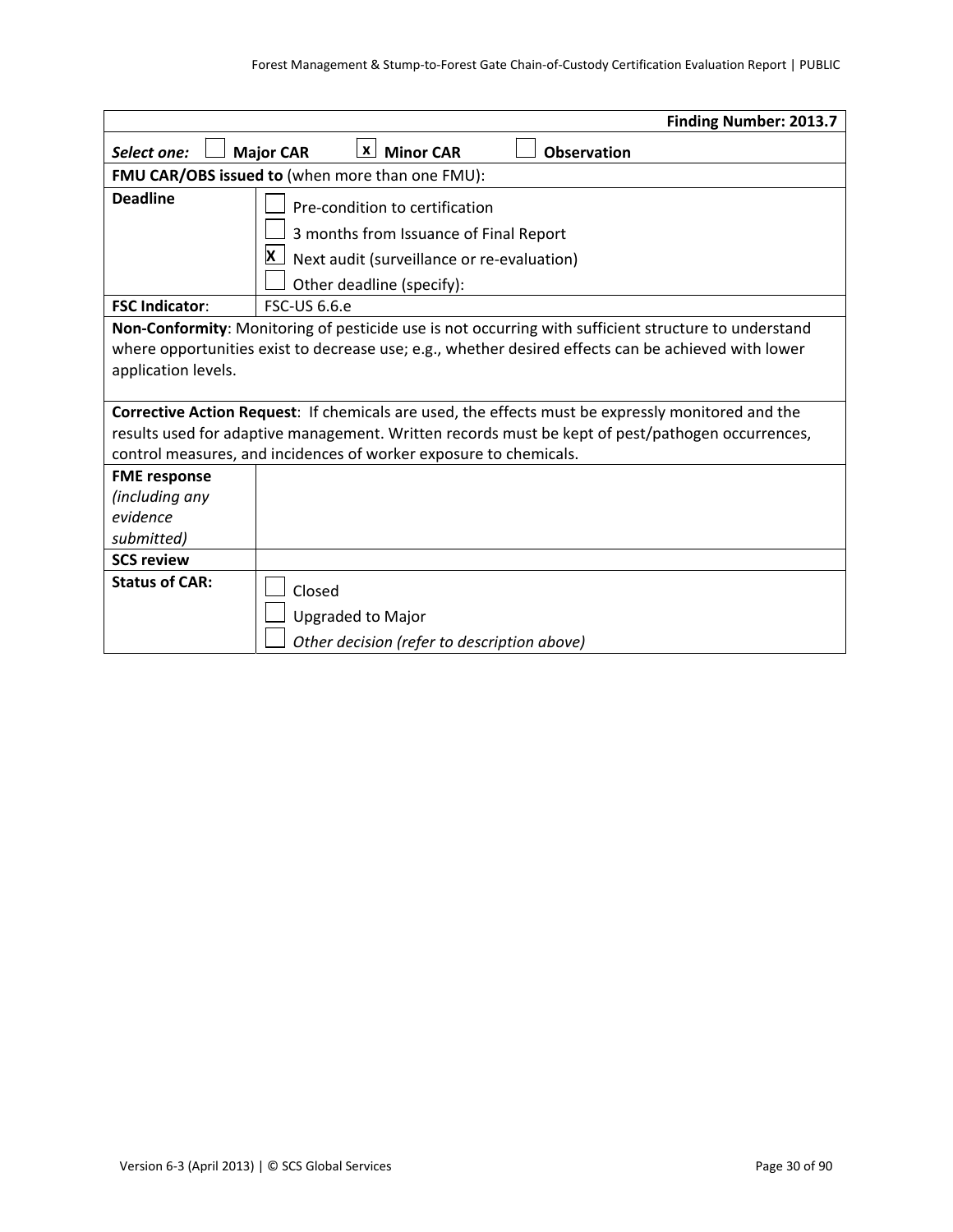|                                                                                                                                                                                                                                                                                                                                                              |                                                                                                                                                                                 | <b>Finding Number: 2013.8</b> |  |
|--------------------------------------------------------------------------------------------------------------------------------------------------------------------------------------------------------------------------------------------------------------------------------------------------------------------------------------------------------------|---------------------------------------------------------------------------------------------------------------------------------------------------------------------------------|-------------------------------|--|
| Select one:                                                                                                                                                                                                                                                                                                                                                  | <b>Minor CAR</b><br><b>Major CAR</b>                                                                                                                                            | $\mathbf{x}$<br>Observation   |  |
|                                                                                                                                                                                                                                                                                                                                                              | FMU CAR/OBS issued to (when more than one FMU):                                                                                                                                 |                               |  |
| <b>Deadline</b>                                                                                                                                                                                                                                                                                                                                              | Pre-condition to certification<br>3 months from Issuance of Final Report<br>Next audit (surveillance or re-evaluation)<br>$\mathbf{x}$<br>Other deadline (specify): non-binding |                               |  |
| <b>FSC Indicator:</b>                                                                                                                                                                                                                                                                                                                                        | <b>FSC-US 7.3.a</b>                                                                                                                                                             |                               |  |
| Background: Interviews with staff indicated that training was occurring, both on-boarding for newer<br>employees and continuing education for more experienced staff. However, training records of<br>employee training/education activities are not being kept.<br>Observation: Training records should be more effectively and comprehensively maintained. |                                                                                                                                                                                 |                               |  |
| <b>FME response</b><br>(including any<br>evidence<br>submitted)                                                                                                                                                                                                                                                                                              |                                                                                                                                                                                 |                               |  |
| <b>SCS review</b>                                                                                                                                                                                                                                                                                                                                            |                                                                                                                                                                                 |                               |  |
| <b>Status of CAR:</b>                                                                                                                                                                                                                                                                                                                                        | Closed<br><b>Upgraded to Major</b><br>Other decision (refer to description above)                                                                                               |                               |  |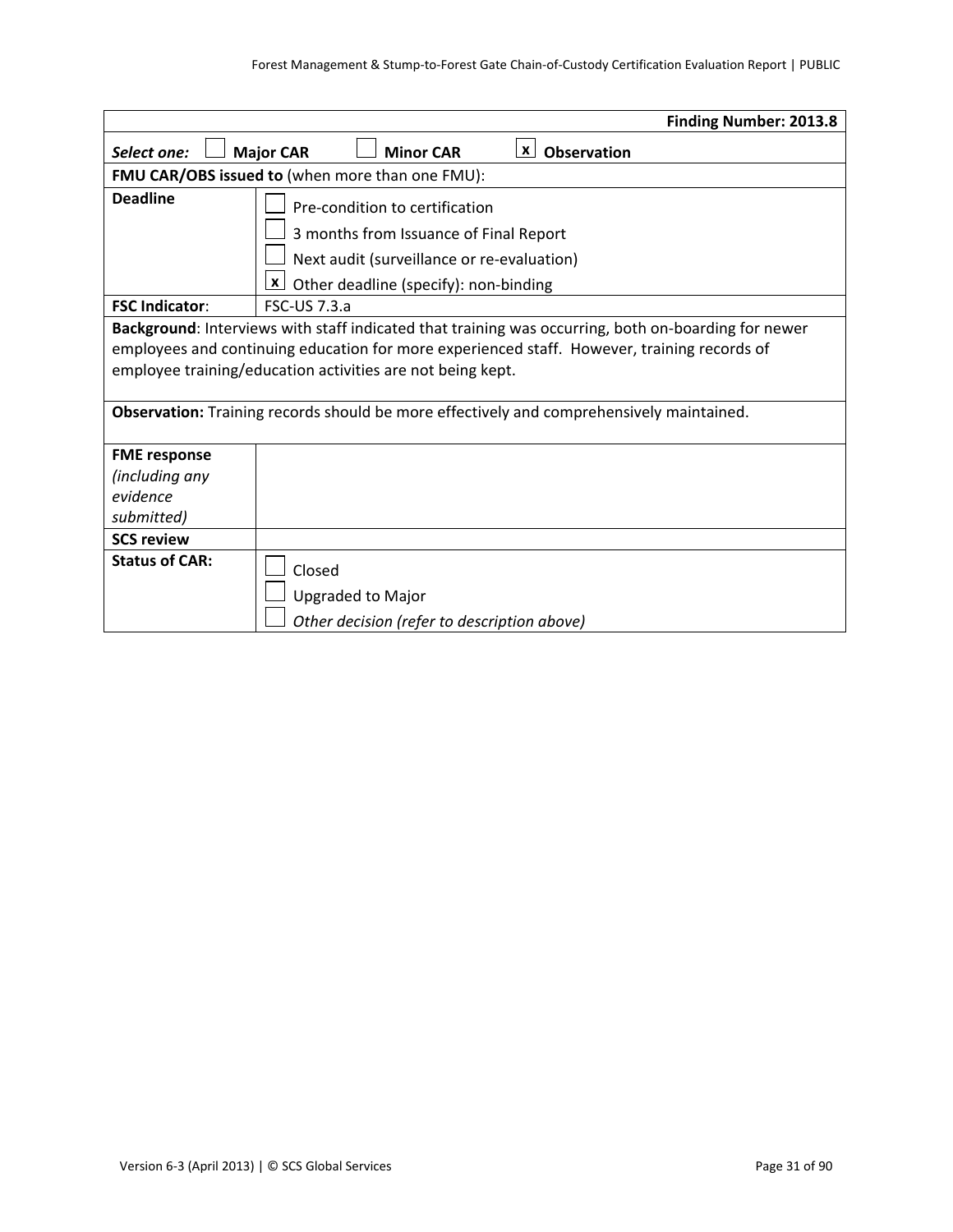|                                                                                                                                                                                   |                  |                                                                                                                                                                         |                    | <b>Finding Number: 2013.9</b>                                                                                                                                                                              |
|-----------------------------------------------------------------------------------------------------------------------------------------------------------------------------------|------------------|-------------------------------------------------------------------------------------------------------------------------------------------------------------------------|--------------------|------------------------------------------------------------------------------------------------------------------------------------------------------------------------------------------------------------|
| Select one:                                                                                                                                                                       | <b>Major CAR</b> | <b>X</b> Minor CAR                                                                                                                                                      | <b>Observation</b> |                                                                                                                                                                                                            |
| FMU CAR/OBS issued to (when more than one FMU):                                                                                                                                   |                  |                                                                                                                                                                         |                    |                                                                                                                                                                                                            |
| <b>Deadline</b>                                                                                                                                                                   |                  | Pre-condition to certification<br>3 months from Issuance of Final Report<br>$\lfloor x \rfloor$ Next audit (surveillance or re-evaluation)<br>Other deadline (specify): |                    |                                                                                                                                                                                                            |
| <b>FSC Indicator:</b>                                                                                                                                                             | FSC-US 8.2.d.3   |                                                                                                                                                                         |                    |                                                                                                                                                                                                            |
| management activities on the CAF are being monitored.                                                                                                                             |                  |                                                                                                                                                                         |                    | Non-Conformity: CAF managers were not able to demonstrate that the socio-economic effects of their                                                                                                         |
| (see Indicator 4.4.a), including the social impacts of harvesting, participation in local economic<br>Indicator 4.1.b), and local purchasing opportunities (see Indicator 4.1.e). |                  |                                                                                                                                                                         |                    | Corrective Action Request: The landowner or manager shall monitor relevant socio-economic issues<br>opportunities (see Indicator 4.1.g), the creation and/or maintenance of quality job opportunities (see |
| <b>FME response</b><br>(including any<br>evidence<br>submitted)                                                                                                                   |                  |                                                                                                                                                                         |                    |                                                                                                                                                                                                            |
| <b>SCS review</b>                                                                                                                                                                 |                  |                                                                                                                                                                         |                    |                                                                                                                                                                                                            |
| <b>Status of CAR:</b>                                                                                                                                                             | Closed           | <b>Upgraded to Major</b><br>Other decision (refer to description above)                                                                                                 |                    |                                                                                                                                                                                                            |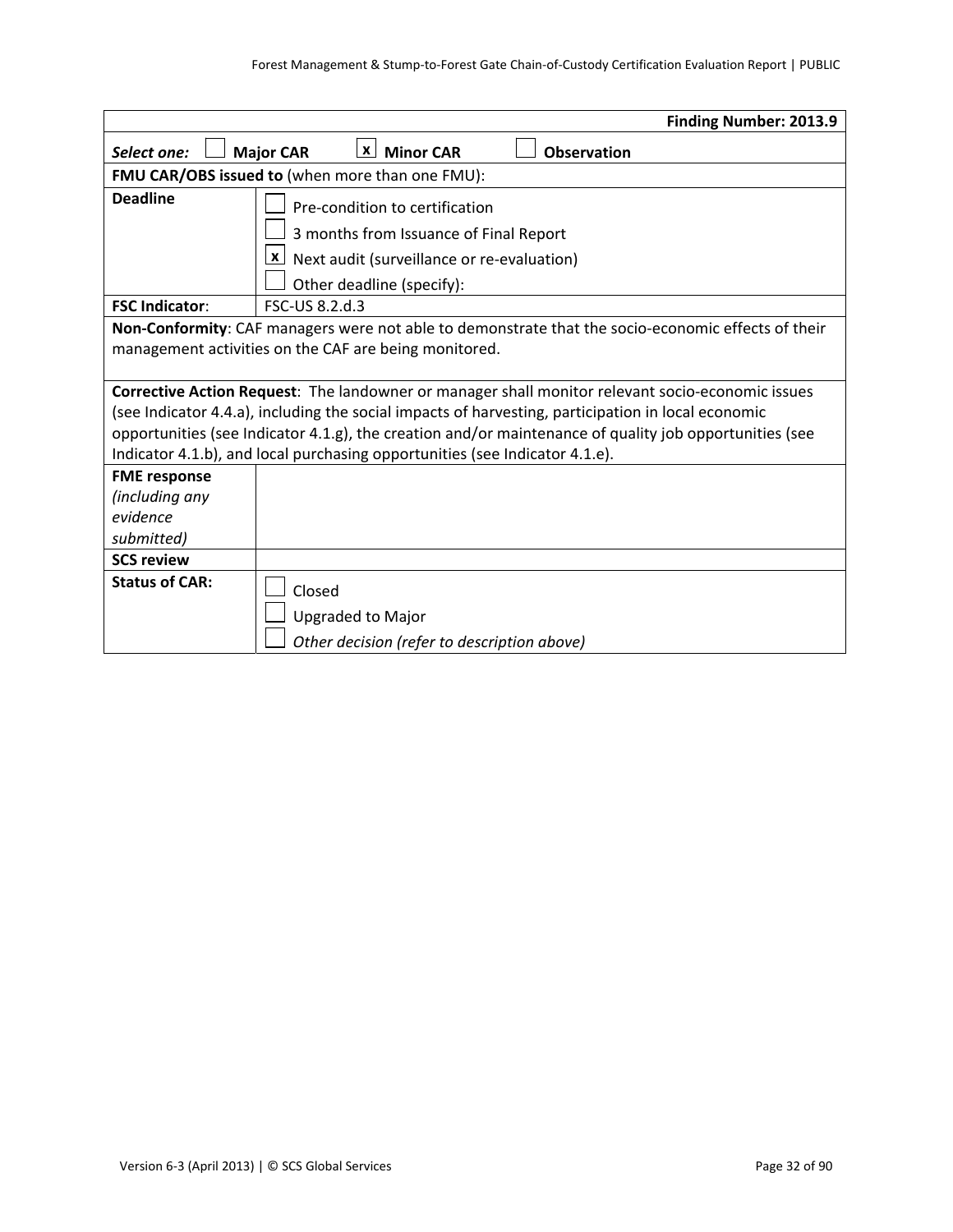|                       | Finding Number: 2013.10                                                                                                                                                 |
|-----------------------|-------------------------------------------------------------------------------------------------------------------------------------------------------------------------|
| Select one:           | $\mathbf{x}$<br><b>Minor CAR</b><br><b>Major CAR</b><br><b>Observation</b>                                                                                              |
|                       | FMU CAR/OBS issued to (when more than one FMU):                                                                                                                         |
| <b>Deadline</b>       | Pre-condition to certification<br>3 months from Issuance of Final Report<br>$\lfloor x \rfloor$ Next audit (surveillance or re-evaluation)<br>Other deadline (specify): |
| <b>FSC Indicator:</b> | SCS FSC Chain of Custody Indicators for Forest Management Enterprises; 3.2                                                                                              |
|                       | Non-Conformity: A non-conforming use of FSC logo was found on the collinsco.com website homepage                                                                        |
|                       | (logo does not use the promotional panel format or list a trademark license code).                                                                                      |
|                       | <b>Corrective Action Request:</b> The FME must, as a standard operating procedure, request authorization                                                                |
|                       | from SCS to use the FSC on-product labels and/or FSC trademarks for promotional use.                                                                                    |
| <b>FME</b> response   |                                                                                                                                                                         |
| (including any        |                                                                                                                                                                         |
| evidence              |                                                                                                                                                                         |
| submitted)            |                                                                                                                                                                         |
| <b>SCS review</b>     |                                                                                                                                                                         |
| <b>Status of CAR:</b> | Closed                                                                                                                                                                  |
|                       | <b>Upgraded to Major</b>                                                                                                                                                |
|                       | Other decision (refer to description above)                                                                                                                             |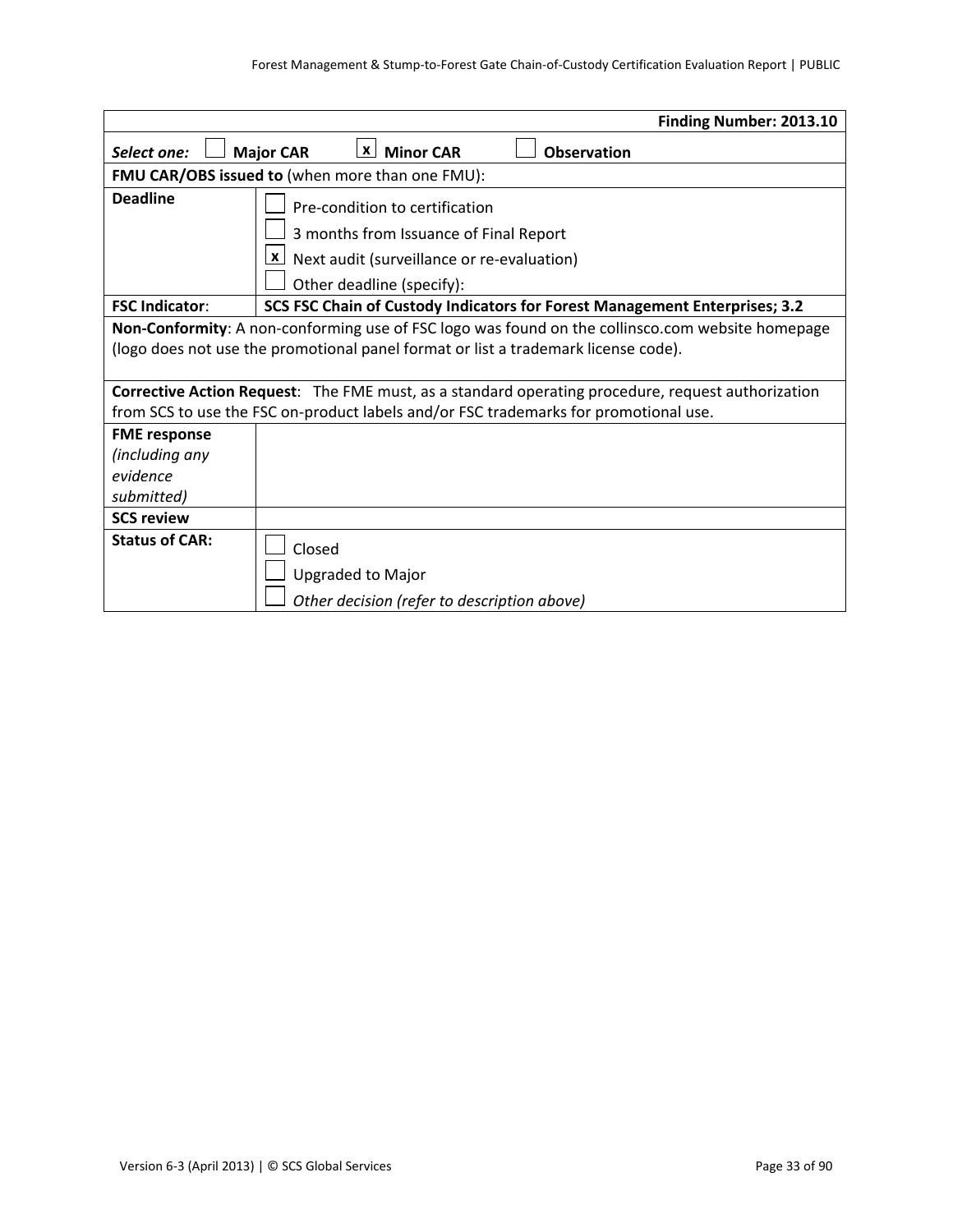|                                                                                                                                                                                                                                                                                                                                                               |                                    |                                                                                                                                                                         |                    | Finding Number: 2013.11                                                                            |
|---------------------------------------------------------------------------------------------------------------------------------------------------------------------------------------------------------------------------------------------------------------------------------------------------------------------------------------------------------------|------------------------------------|-------------------------------------------------------------------------------------------------------------------------------------------------------------------------|--------------------|----------------------------------------------------------------------------------------------------|
| Select one:                                                                                                                                                                                                                                                                                                                                                   | <b>Major CAR</b>                   | <b>X</b> Minor CAR                                                                                                                                                      | <b>Observation</b> |                                                                                                    |
| FMU CAR/OBS issued to (when more than one FMU):                                                                                                                                                                                                                                                                                                               |                                    |                                                                                                                                                                         |                    |                                                                                                    |
| <b>Deadline</b>                                                                                                                                                                                                                                                                                                                                               |                                    | Pre-condition to certification<br>3 months from Issuance of Final Report<br>$\lfloor x \rfloor$ Next audit (surveillance or re-evaluation)<br>Other deadline (specify): |                    |                                                                                                    |
| <b>FSC Indicator:</b>                                                                                                                                                                                                                                                                                                                                         |                                    |                                                                                                                                                                         |                    | SCS FSC Chain of Custody Indicators for Forest Management Enterprises; 5.2                         |
|                                                                                                                                                                                                                                                                                                                                                               |                                    |                                                                                                                                                                         |                    | Non-Conformity: Records are not being kept pertaining to training for chain of custody procedures. |
| Corrective Action Request: The FME shall maintain up-to-date records of its COC training and/or<br>communications program, such as a list of trained employees, completed COC trainings, the intended<br>frequency of COC training (i.e., training plan), and related program materials (e.g., presentations,<br>memos, contracts, employee handbooks, etc.). |                                    |                                                                                                                                                                         |                    |                                                                                                    |
| <b>FME response</b><br>(including any<br>evidence<br>submitted)                                                                                                                                                                                                                                                                                               |                                    |                                                                                                                                                                         |                    |                                                                                                    |
| <b>SCS review</b>                                                                                                                                                                                                                                                                                                                                             |                                    |                                                                                                                                                                         |                    |                                                                                                    |
| <b>Status of CAR:</b>                                                                                                                                                                                                                                                                                                                                         | Closed<br><b>Upgraded to Major</b> | Other decision (refer to description above)                                                                                                                             |                    |                                                                                                    |

# **5. Certification Decision**

| <b>Certification Recommendation</b>                                                               |                                                                                       |                    |  |  |
|---------------------------------------------------------------------------------------------------|---------------------------------------------------------------------------------------|--------------------|--|--|
| FME be awarded FSC certification as a "Well-                                                      |                                                                                       |                    |  |  |
| Managed Forest" subject to the minor corrective                                                   | $Yes \mid X \mid No \mid$                                                             |                    |  |  |
| action requests stated in Section 4.2.                                                            |                                                                                       |                    |  |  |
| The SCS evaluation team makes the above recommendation for certification based on the full and    |                                                                                       |                    |  |  |
| proper execution of the SCS Forest Conservation Program evaluation protocols. If certification is |                                                                                       |                    |  |  |
|                                                                                                   | recommended, the FME has satisfactorily demonstrated the following without exception: |                    |  |  |
| FME has addressed any Major CAR(s) assigned during the evaluation.                                | Yes $\lfloor x \rfloor$<br><b>No</b>                                                  |                    |  |  |
| FME has demonstrated that their system of management is capable of ensuring                       |                                                                                       | Yes X<br><b>No</b> |  |  |
| that all of the requirements of the applicable standards (see Section 1.6 of this                 |                                                                                       |                    |  |  |
| report) are met over the forest area covered by the scope of the evaluation.                      |                                                                                       |                    |  |  |
| FME has demonstrated that the described system of management is being                             | $Yes \mid X \mid No$                                                                  |                    |  |  |
| implemented consistently over the forest area covered by the scope of the                         |                                                                                       |                    |  |  |
| certificate.                                                                                      |                                                                                       |                    |  |  |
| Comments:                                                                                         |                                                                                       |                    |  |  |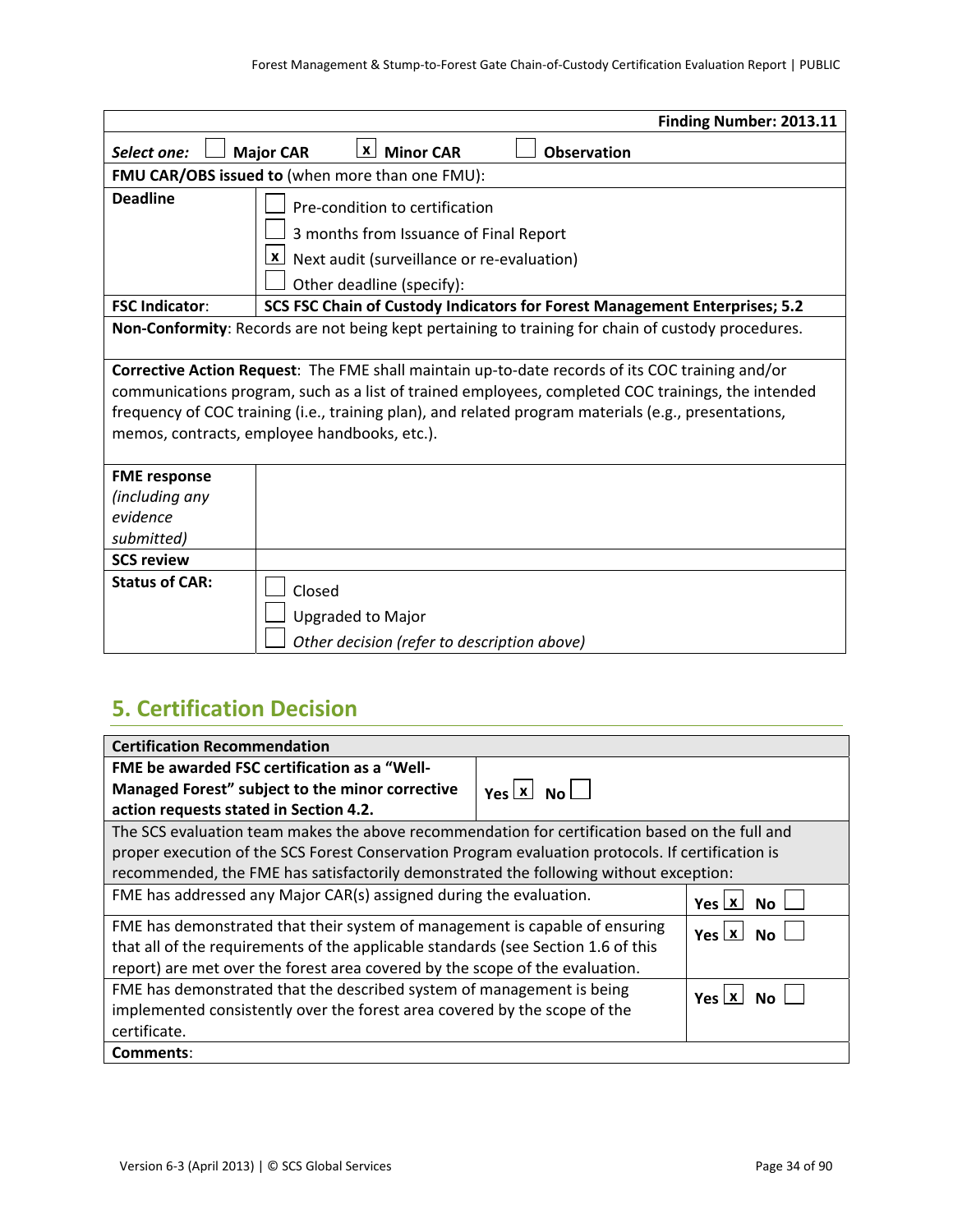# **SECTION B – APPENDICES (CONFIDENTIAL)**

# **Appendix 1 – Current and Projected Annual Harvest for Main Commercial Species**

Considerations in the modeling of yield over time were that the basis for silviculture would remain primarily selection silviculture augmented by "true fir Selection" and "biomass thinning prescription", both prescriptions designed to encourage propagation of pine.

Estimated sustained yield in the SYP is given as 32 million board feet growing to 42.6 million board feet by the end of the hundred year period. The allowable annual harvest remains at 33 million board feet (mmbf). This allowable harvest level is designed to harvest 85% of growth, plus 2 mmbf of the approximately 3 mmbf of annual mortality. As a result of slow stand conversion to more vigorous, free‐ to-grow trees, net growth has increased from zero in the 1940's to approximately 350 board feet per acre per year now. Eventually, net growth is expected to reach approximately 425 board feet per acre per year.

#### **Growth Model Projections Results**

| <b>Species Composition</b> | 1998 |     | 2098   Ending inventory                | mbf/acre |
|----------------------------|------|-----|----------------------------------------|----------|
| % Inventory Sugar Pine     | 26%  | 29% | l All acres                            | 27.2     |
| % Inventory Ponderosa Pine | 19%  | 15% | Less riparian areas                    | 25.8     |
| % Inventory True Fir       | 42%  | 37% | Less riparian and 1995 Late Seral Acre | 24.3     |

Long term Sustainable Harvest Level = 42.62 MMBF per Year

# **Appendix 2 – List of FMUs Selected for Evaluation**

FME consists of a single FMU **X**

 $\Box$  FME consists of multiple FMUs or is a Group

### **Appendix 3 – List of Stakeholders Consulted**

#### **List of FME Staff Consulted**

| <b>Name</b>         | <b>Title</b>          | <b>Contact Information</b> | <b>Consultation method</b> |
|---------------------|-----------------------|----------------------------|----------------------------|
|                     |                       |                            |                            |
| Jay Francis         | <b>Forest Manager</b> | jfrancis@collinsco.com     | Interview                  |
| Andy Juska          | Forester              | ajuska@collinsco.com       | Interview                  |
| Eric O'Kelley       | Forester              | eokelley@collinsco.com     | Interview                  |
| <b>Bob Birdsall</b> | Forester              | bbirdsall@collinsco.com    | Interview                  |
| Jake Blaufuss       | Forester              | jblaufuss@collinsco.com    | Interview                  |
| Glenn Gerbatz       | Forester              | ggerbatz@collinsco.com     | Interview                  |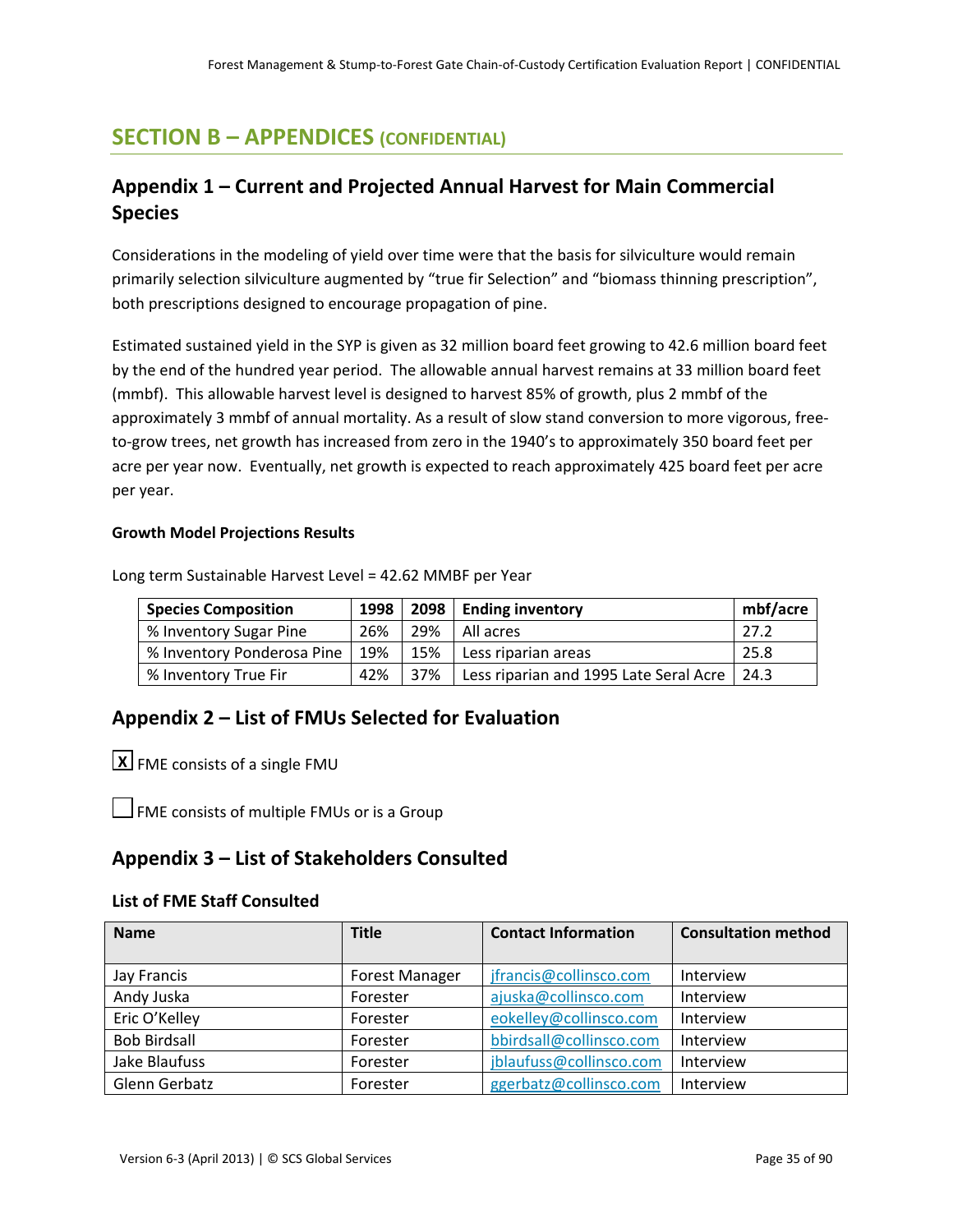| Linda Thomasma       | Wildlife Biologist | Ithomasma@collinsco.c  | Interview |
|----------------------|--------------------|------------------------|-----------|
|                      |                    | om                     |           |
| Paul Harlan          | VP, Resources      | pharlan@collinsco.com  | Interview |
| Nancy Helseth        | VP, Human          | nhelseth@collinsco.com | Interview |
|                      | Resources          |                        |           |
| Marilyn Hendrick     |                    | mhendrick@collinsco.co | Interview |
|                      |                    | m                      |           |
| <b>Cameron Waner</b> |                    | cwaner@collinsco.com   | Interview |

#### **List of other Stakeholders Consulted**

| <b>Name</b>              | Organization              | Contact               | <b>Consultation</b>    | <b>Requests</b> |
|--------------------------|---------------------------|-----------------------|------------------------|-----------------|
|                          |                           | <b>Information</b>    | method                 | Cert. Notf.     |
| Jonathan Kusel           | Sierra Institute for      | jkusel@sierrainstitut | Interview              | N               |
|                          | Community and             | e.us                  |                        |                 |
|                          | Environment               |                       |                        |                 |
| <b>Bruce Castle</b>      | <b>Ebbets Pass Forest</b> | blcastle@wavecable.   | Email                  | N               |
|                          | Watch                     | com                   | correspondence         |                 |
| <b>Candice Roseberry</b> | Roseberry Timber          |                       | <b>Field Interview</b> | N               |
| <b>Terry Roseberry</b>   | Roseberry Timber          |                       | <b>Field Interview</b> | N               |

### **Appendix 4 – Additional Evaluation Techniques Employed**

During the CLF and CAF recertification assessments it became clear that certain policies, procedures, and data management at the Collins Corporate (CC) headquarters affects the conformance of each of the Collins Companies' FMUs (Collins Almanor Forest, Collins Kane Forest, and Collins Lakeview Forest). SCS communicated with CC staff to arrange an on‐site evaluation of FSC‐US Criteria and/or Indicators that surfaced during each local FMU's on‐site assessments as being potentially managed or influenced at the corporate level.

SCS staff initially determined that the Criteria in the table below may be treated at the corporate level wholly or partially. During the office visit, SCS determined which Criteria and/or Indicators were or were not covered under any corporate level policies, procedures or data management systems. The table provides a summary of the determination of applicability of each Criterion and/or Indicators at the corporate level.

*C = CC found to be in conformance to Criterion or Indicator\* NC = CC found to be in nonconformance to Criterion or Indicator\* NA = Criterion or Indicator is not applicable to ANY FMU* LL = Conformance to this Criterion or Indicator is wholly determined at the local level for each FMU

\*NOTE: Evidence of conformance or nonconformance may include a combination of evidence from the corporate and local FMU levels. So while conformance at the corporate level may provide an overall indication of conformance, in determining conformance SCS auditors may still take into account divisions of responsibilities between CC and local FMU staff, as well as conditions at each local FMU.

| <b>REQUIREMENT</b> | SCS Audit Team Notes | C/N |
|--------------------|----------------------|-----|
|--------------------|----------------------|-----|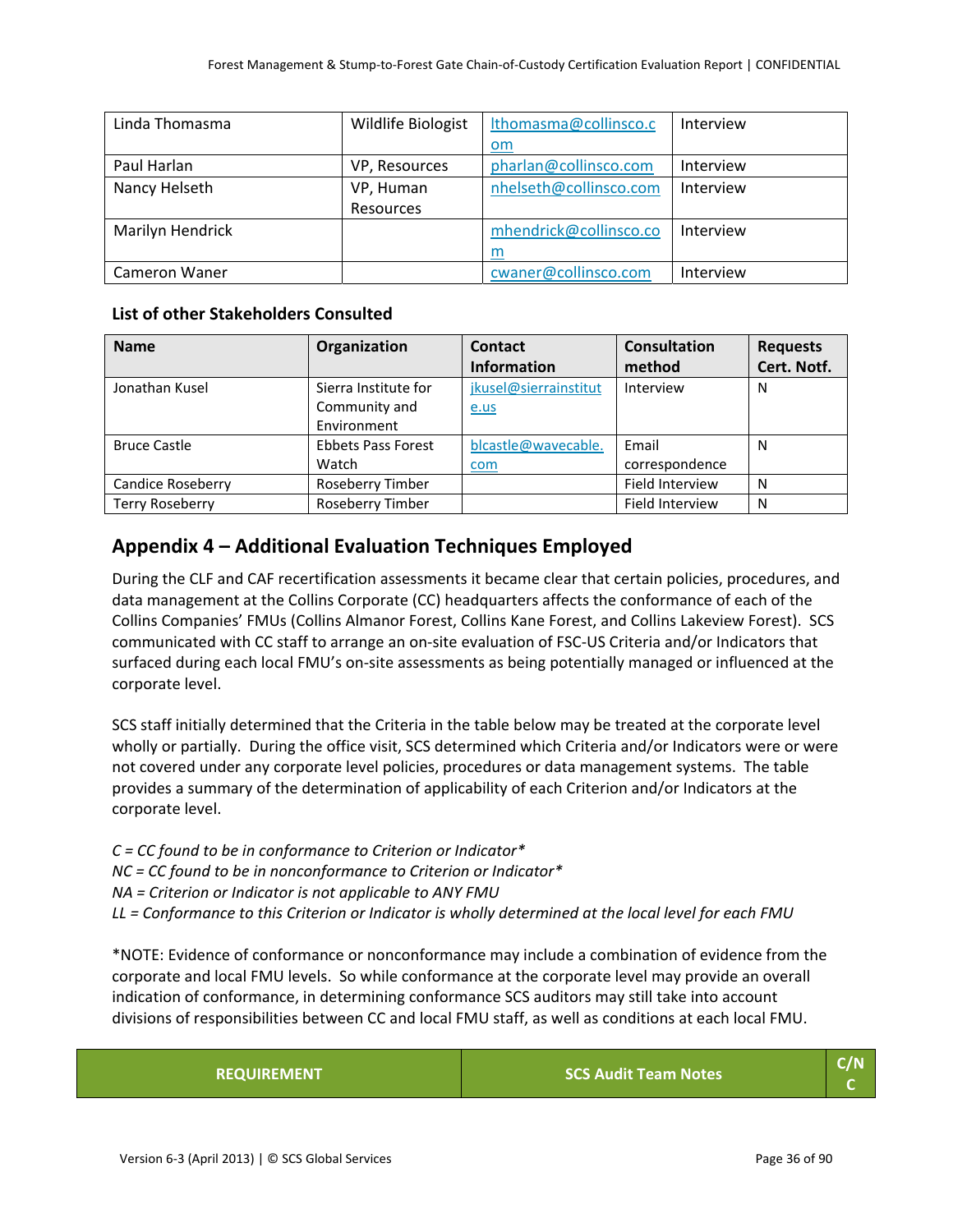| <b>REQUIREMENT</b>                                                                                                                                                                                                                                                                                                                                                                                                                                             | <b>SCS Audit Team Notes</b>                                                                                                                                                                                                                                                                                                                                                                                                                                                                                                                                                                 | C/N<br>C     |
|----------------------------------------------------------------------------------------------------------------------------------------------------------------------------------------------------------------------------------------------------------------------------------------------------------------------------------------------------------------------------------------------------------------------------------------------------------------|---------------------------------------------------------------------------------------------------------------------------------------------------------------------------------------------------------------------------------------------------------------------------------------------------------------------------------------------------------------------------------------------------------------------------------------------------------------------------------------------------------------------------------------------------------------------------------------------|--------------|
| P1 Forest management shall respect all applicable laws of the country in which they occur, and international<br>treaties and agreements to which the country is a signatory, and comply with all FSC Principles and Criteria.                                                                                                                                                                                                                                  |                                                                                                                                                                                                                                                                                                                                                                                                                                                                                                                                                                                             |              |
| C1.2. All applicable and legally prescribed fees,<br>royalties, taxes and other charges shall be paid.                                                                                                                                                                                                                                                                                                                                                         |                                                                                                                                                                                                                                                                                                                                                                                                                                                                                                                                                                                             | $\mathsf C$  |
| 1.2.a. The forest owner or manager provides<br>written evidence that all applicable and legally<br>prescribed fees, royalties, taxes and other charges<br>are being paid in a timely manner. If payment is<br>beyond the control of the landowner or manager,<br>then there is evidence that every attempt at<br>payment was made.                                                                                                                             | Collins Corporate (CC): All invoices, as well as<br>check copies, are maintained at the corporate<br>office in a scanned version only. There currently<br>are no outstanding payments as evinced through<br>a demonstration of CC's corporate accounting<br>system for every state where the FMUs operate.                                                                                                                                                                                                                                                                                  | C            |
| C1.6. Forest managers shall demonstrate a long-<br>term commitment to adhere to the FSC Principles<br>and Criteria.                                                                                                                                                                                                                                                                                                                                            |                                                                                                                                                                                                                                                                                                                                                                                                                                                                                                                                                                                             | $\mathsf{C}$ |
| 1.6.a. The forest owner or manager demonstrates a<br>long-term commitment to adhere to the FSC<br>Principles and Criteria and FSC and FSC-US policies,<br>including the FSC-US Land Sales Policy, and has a<br>publicly available statement of commitment to<br>manage the FMU in conformance with FSC<br>standards and policies.                                                                                                                              | CC: See http://www.collinsco.com/certified-<br>forests/ for "All three Collins forests-<br>Pennsylvania, Almanor, and Lakeview-have<br>been independently certified by Scientific<br>Certification Systems (SCS) in accordance with the<br>principles and criteria of the Forest Stewardship<br>Council (FSC)."<br>Note that Collins Lakeview and Collins Almanor<br>have recently received a CAR for use of the old<br>language. During the CC office assessment, the<br>Marketing Coordinator sent a message to website<br>staff to update the language with "standards and<br>policies." | $\mathsf{C}$ |
| 1.6.b. If the certificate holder does not certify their<br>entire holdings, then they document, in brief, the<br>reasons for seeking partial certification referencing<br>FSC-POL-20-002 (or subsequent policy revisions), the<br>location of other managed forest units, the natural<br>resources found on the holdings being excluded<br>from certification, and the management activities<br>planned for the holdings being excluded from<br>certification. | The Collins Companies certifies its entire<br>forestland holdings.                                                                                                                                                                                                                                                                                                                                                                                                                                                                                                                          | <b>NA</b>    |
| 1.6.c. The forest owner or manager notifies the<br>Certifying Body of significant changes in ownership<br>and/or significant changes in management planning<br>within 90 days of such change.                                                                                                                                                                                                                                                                  | Conformance to this indicator is determined at<br>the level of each local FMU.                                                                                                                                                                                                                                                                                                                                                                                                                                                                                                              | LL           |

| P2 Long-term tenure and use rights to the land and forest resources shall be clearly defined, documented and  $\,$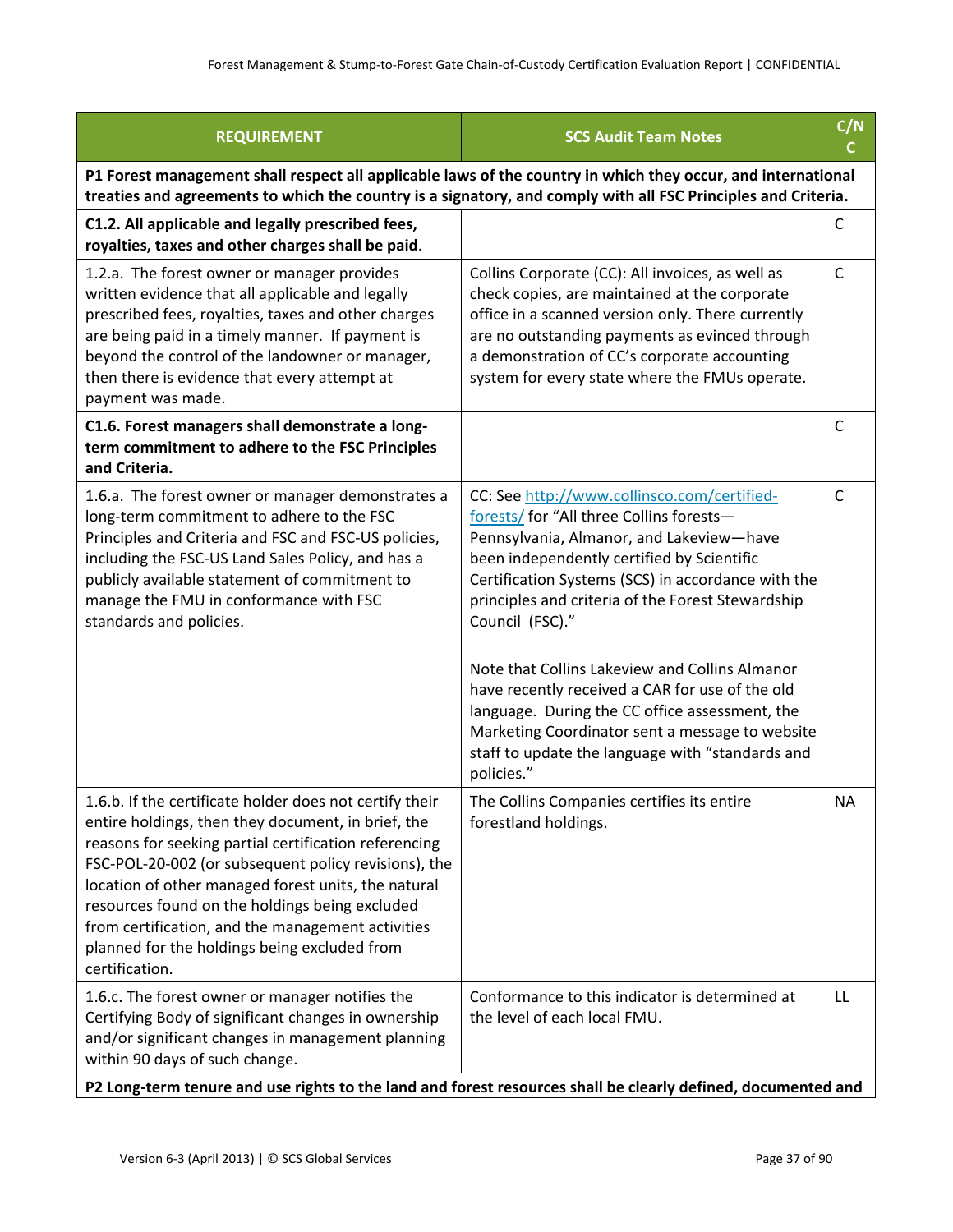| <b>REQUIREMENT</b>                                                                                                                                                                                                                                                                                                                                                                           | <b>SCS Audit Team Notes</b>                                                                                                                                                                                                                                                                                                                                                                                                                                                                                               | C/N<br>C     |
|----------------------------------------------------------------------------------------------------------------------------------------------------------------------------------------------------------------------------------------------------------------------------------------------------------------------------------------------------------------------------------------------|---------------------------------------------------------------------------------------------------------------------------------------------------------------------------------------------------------------------------------------------------------------------------------------------------------------------------------------------------------------------------------------------------------------------------------------------------------------------------------------------------------------------------|--------------|
| legally established.                                                                                                                                                                                                                                                                                                                                                                         |                                                                                                                                                                                                                                                                                                                                                                                                                                                                                                                           |              |
| C2.3. Appropriate mechanisms shall be employed<br>to resolve disputes over tenure claims and use<br>rights. The circumstances and status of any<br>outstanding disputes will be explicitly considered in<br>the certification evaluation. Disputes of substantial<br>magnitude involving a significant number of<br>interests will normally disqualify an operation from<br>being certified. |                                                                                                                                                                                                                                                                                                                                                                                                                                                                                                                           | C            |
| 2.3.a. If <i>disputes</i> arise regarding tenure claims or<br>use rights then the forest owner or manager initially<br>attempts to resolve them through open<br>communication, negotiation, and/or mediation. If<br>these good-faith efforts fail, then federal, state,<br>and/or local laws are employed to resolve such<br>disputes.                                                       | CC: The dispute resolution procedure is to be<br>treated in each local FMU's FMP. CC occasionally<br>becomes involved in disputes over ownership or<br>use rights. The Vice-President, Resources is the<br>corporate contact and person responsible for<br>land use and rights issues, which are brought<br>forward to the VP by either the local Resource<br>Manager or by direct contact by affected<br>ownership via email or phone. CC's VP is working<br>with Kane on one dispute right now after a legal<br>survey. | C            |
| 2.3.b. The forest owner or manager documents any<br>significant disputes over tenure and use rights.                                                                                                                                                                                                                                                                                         | CC: CC demonstrated records over the ownership<br>dispute at Kane. The process to resolve this<br>dispute is currently ongoing.                                                                                                                                                                                                                                                                                                                                                                                           | C            |
| P4 Forest management operations shall maintain or enhance the long-term social and economic well-being of<br>forest workers and local communities.                                                                                                                                                                                                                                           |                                                                                                                                                                                                                                                                                                                                                                                                                                                                                                                           |              |
| C4.1. The communities within, or adjacent to, the<br>forest management area should be given<br>opportunities for employment, training, and other<br>services.                                                                                                                                                                                                                                |                                                                                                                                                                                                                                                                                                                                                                                                                                                                                                                           | C            |
| 4.1.a. Employee compensation and hiring practices<br>meet or exceed the prevailing local norms within<br>the forestry industry.                                                                                                                                                                                                                                                              | CC: CC does compensation reviews as evinced<br>through salary surveys viewed with VP of HR. HR<br>periodically compares their salary information to<br>market data collected at the local level. Salary<br>determinations are done collaboratively with HR<br>at corporate and staff at local FMU offices.<br>Salary reviews that occur at the local level are<br>covered in those respective reports.                                                                                                                    | C            |
| 4.1.b. Forest work is offered in ways that create<br>high quality job opportunities for employees.                                                                                                                                                                                                                                                                                           | Conformance to this indicator is determined at<br>the level of each local FMU.                                                                                                                                                                                                                                                                                                                                                                                                                                            | LL           |
| 4.1.c. Forest workers are provided with fair wages.                                                                                                                                                                                                                                                                                                                                          | CC: VP of Resources works with local forestry<br>staff to examine salaries or wages in each FMU's<br>region. VP of HR demonstrated some Forest<br>Salary Comparison records as evidence of                                                                                                                                                                                                                                                                                                                                | $\mathsf{C}$ |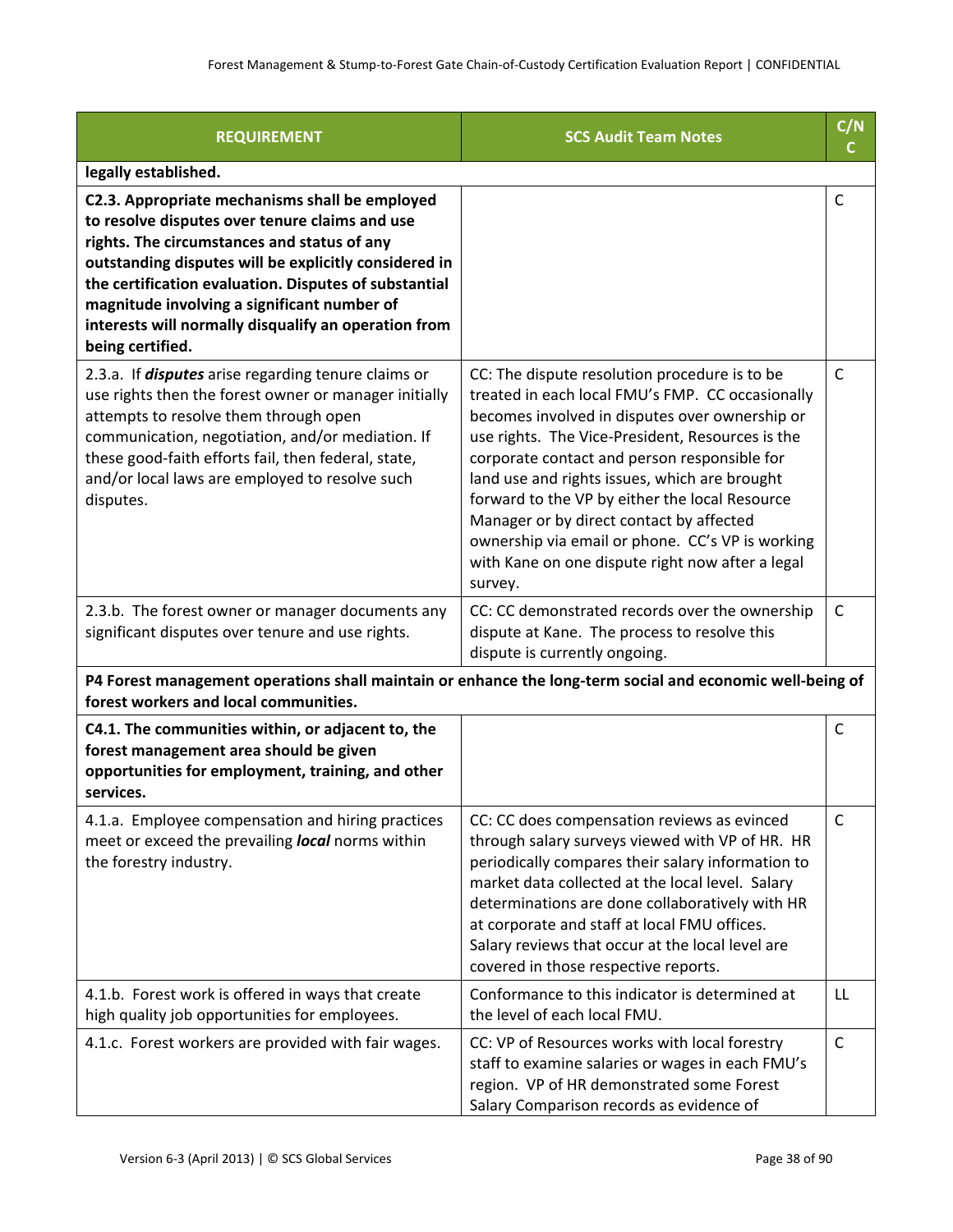| <b>REQUIREMENT</b>                                                                                                                                                                                                  | <b>SCS Audit Team Notes</b>                                                                                                                                                                                                                                                                                                                                                                                                                                                                                 |              |
|---------------------------------------------------------------------------------------------------------------------------------------------------------------------------------------------------------------------|-------------------------------------------------------------------------------------------------------------------------------------------------------------------------------------------------------------------------------------------------------------------------------------------------------------------------------------------------------------------------------------------------------------------------------------------------------------------------------------------------------------|--------------|
|                                                                                                                                                                                                                     | determining fair wages.                                                                                                                                                                                                                                                                                                                                                                                                                                                                                     |              |
| 4.1.d. Hiring practices and conditions of<br>employment are non-discriminatory and follow<br>applicable federal, state and local regulations.                                                                       | CC: CC's hiring practices and conditions adhere to<br>all applicable laws and regulations as stated in<br>corporate-level policies: "The Collins Companies<br>is an Equal Opportunity Employer. All qualified<br>applicants receive consideration for employment<br>without regard to race, color, creed, religion,<br>gender, national origin, age, veteran status,<br>disability, or any other status protected by law.<br>This applies for all hiring, whether or not involved<br>with CAF, CLF or CPF." | $\mathsf{C}$ |
| 4.1.e. The forest owner or manager provides work<br>opportunities to qualified local applicants and seeks<br>opportunities for purchasing local goods and<br>services of equal price and quality.                   | CC: Most purchases are left up to each FMU. CC<br>has certain corporate level contracts that may<br>apply to local FMUs, such as those for rental cars<br>(e.g., National/ Enterprise) and tires (e.g., Les<br>Schwab).                                                                                                                                                                                                                                                                                     | $\mathsf{C}$ |
| 4.1.f. Commensurate with the size and scale of<br>operation, the forest owner or manager provides<br>and/or supports learning opportunities to improve<br>public understanding of forests and forest<br>management. | Conformance to this indicator is determined at<br>the level of each local FMU.                                                                                                                                                                                                                                                                                                                                                                                                                              | LL           |
| 4.1.g. The forest owner or manager participates in<br>local economic development and/or civic activities,<br>based on scale of operation and where such<br>opportunities are available.                             | Conformance to this indicator is determined at<br>the level of each local FMU.                                                                                                                                                                                                                                                                                                                                                                                                                              | LL           |
| C4.2. Forest management should meet or exceed<br>all applicable laws and/or regulations covering<br>health and safety of employees and their families.                                                              |                                                                                                                                                                                                                                                                                                                                                                                                                                                                                                             | $\mathsf{C}$ |
| 4.2.a. The forest owner or manager meets or<br>exceeds all applicable laws and/or regulations<br>covering health and safety of employees and their<br>families (also see Criterion 1.1).                            | Conformance to this indicator is determined at<br>the level of each local FMU.                                                                                                                                                                                                                                                                                                                                                                                                                              | LL           |
| 4.2.b. The forest owner or manager and their<br>employees and contractors demonstrate a safe work<br>environment. Contracts or other written agreements<br>include safety requirements.                             | CC: CC will be reviewing all contract templates<br>this year to ensure that safety requirements are<br>sufficiently covered for each FMU. SCS found no<br>nonconformities in 2013 to contract<br>requirements for this indicator. Contracts for<br>Kane (e.g., Timber Harvest Contract) and<br>Lakeview (e.g., Work Contract) were examined.<br>Collins is careful to respect the legal separation of<br>employer / contractor under contracting rules.                                                     | C            |
| 4.2.c. The forest owner or manager hires well-<br>qualified service providers to safely implement the                                                                                                               | Conformance to this indicator is determined at<br>the level of each local FMU.                                                                                                                                                                                                                                                                                                                                                                                                                              | LL           |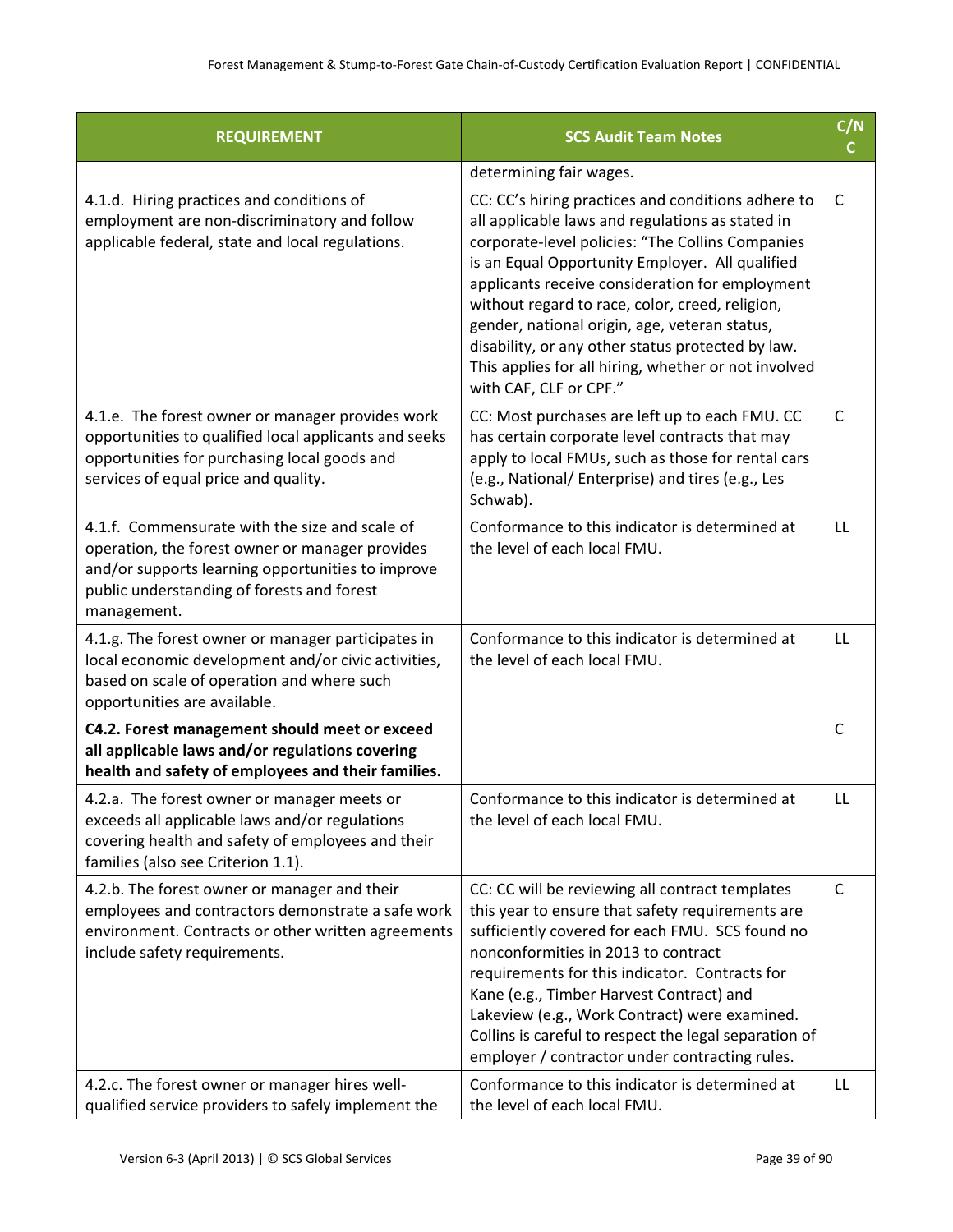| <b>REQUIREMENT</b>                                                                                                                                                                                                                            | <b>SCS Audit Team Notes</b>                                                                                                                                                                       | C/N<br>C.    |
|-----------------------------------------------------------------------------------------------------------------------------------------------------------------------------------------------------------------------------------------------|---------------------------------------------------------------------------------------------------------------------------------------------------------------------------------------------------|--------------|
| management plan.                                                                                                                                                                                                                              |                                                                                                                                                                                                   |              |
| C4.3 The rights of workers to organize and<br>voluntarily negotiate with their employers shall be<br>guaranteed as outlined in Conventions 87 and 98 of<br>the International Labor Organization (ILO).                                        |                                                                                                                                                                                                   | $\mathsf{C}$ |
| 4.3.a. Forest workers are free to associate with<br>other workers for the purpose of advocating for<br>their own employment interests.                                                                                                        | CC: CC does not interfere with workers' rights to<br>freely associate or advocate for their own<br>employment interests as stipulated under federal<br>laws.                                      | $\mathsf{C}$ |
| 4.3.b. The forest owner or manager has effective<br>and culturally sensitive mechanisms to resolve<br>disputes between workers and management.                                                                                                | CC: The Complaint Handling section of the<br>Salaried Employee Handbook addresses how<br>disputes and complaints can be addressed<br>between workers and management. This applies<br>to each FMU. | $\mathsf{C}$ |
| C4.4. Management planning and operations shall<br>incorporate the results of evaluations of social<br>impact. Consultations shall be maintained with<br>people and groups (both men and women) directly<br>affected by management operations. |                                                                                                                                                                                                   | C            |
| 4.4.a. The forest owner or manager understands the<br>likely social impacts of management activities, and<br>incorporates this understanding into management<br>planning and operations. Social impacts include<br>effects on:                | Conformance to this indicator is determined at<br>the level of each local FMU.                                                                                                                    | LL           |
| Archeological sites and sites of cultural,<br>historical and community significance (on<br>and off the FMU;                                                                                                                                   |                                                                                                                                                                                                   |              |
| Public resources, including air, water and<br>food (hunting, fishing, collecting);<br>Aesthetics;                                                                                                                                             |                                                                                                                                                                                                   |              |
| Community goals for forest and natural<br>resource use and protection such as<br>employment, subsistence, recreation and<br>health;                                                                                                           |                                                                                                                                                                                                   |              |
| Community economic opportunities;                                                                                                                                                                                                             |                                                                                                                                                                                                   |              |
| Other people who may be affected by<br>management operations.                                                                                                                                                                                 |                                                                                                                                                                                                   |              |
| A summary is available to the CB.                                                                                                                                                                                                             |                                                                                                                                                                                                   |              |
| 4.4.b. The forest owner or manager seeks and<br>considers input in management planning from<br>people who would likely be affected by<br>management activities.                                                                               | CC: Whenever an email or comment via the<br>comment form, the Marketing Coordinator first<br>attempts to deal with the comment directly or<br>forward the question or comment to local forest     | $\mathsf{C}$ |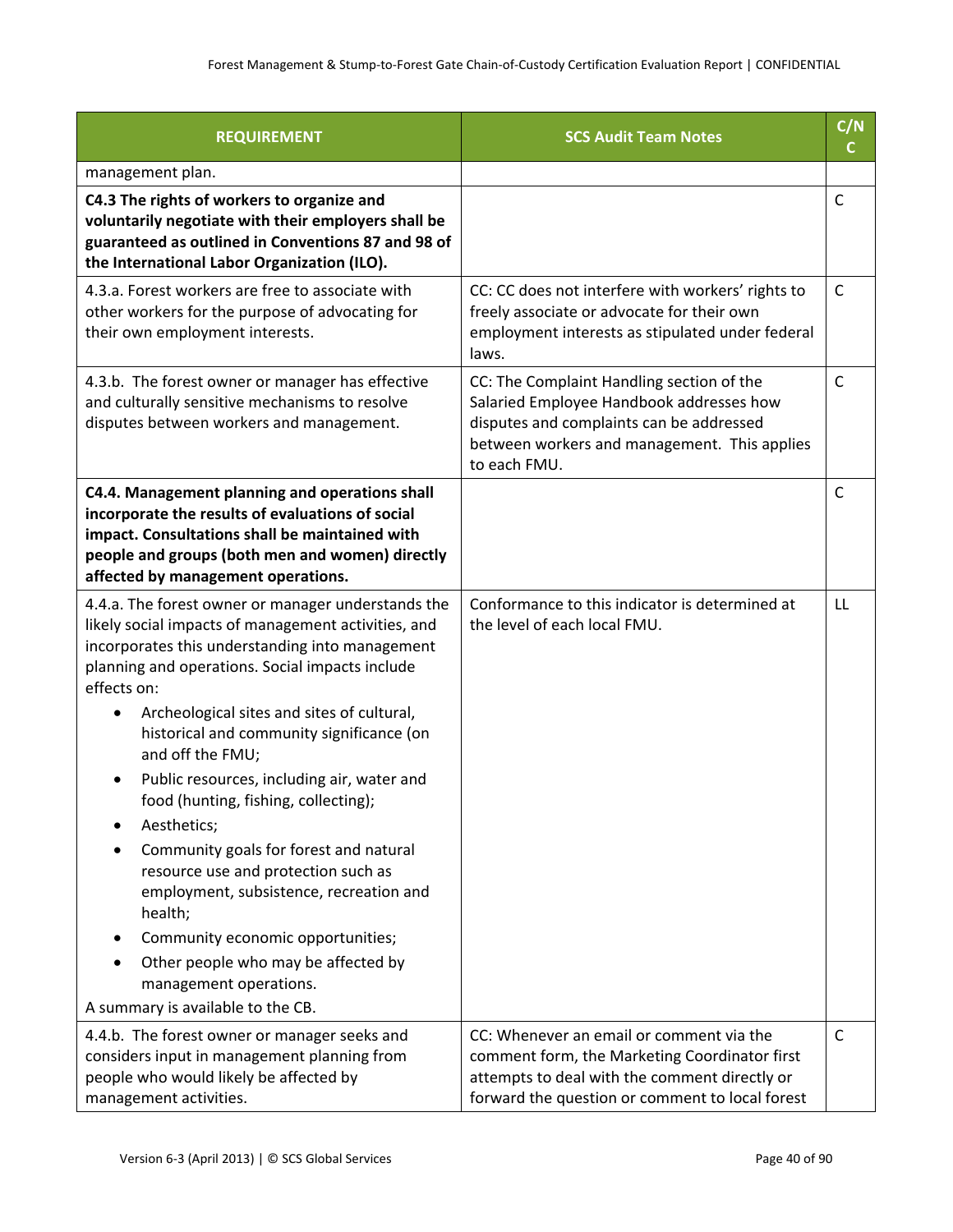| <b>REQUIREMENT</b>                                                                                                                                                                                                                                                                                                                                                                                                                                                                                                                                                                                                                                                                                                                                                                   | <b>SCS Audit Team Notes</b>                                                                                                                                                                                                                                                                  | C/N<br>C. |
|--------------------------------------------------------------------------------------------------------------------------------------------------------------------------------------------------------------------------------------------------------------------------------------------------------------------------------------------------------------------------------------------------------------------------------------------------------------------------------------------------------------------------------------------------------------------------------------------------------------------------------------------------------------------------------------------------------------------------------------------------------------------------------------|----------------------------------------------------------------------------------------------------------------------------------------------------------------------------------------------------------------------------------------------------------------------------------------------|-----------|
|                                                                                                                                                                                                                                                                                                                                                                                                                                                                                                                                                                                                                                                                                                                                                                                      | managers. Marketing coordinator demonstrated<br>records of email comments and responses or that<br>comments have been forwarded to each local<br>FMU. Additionally, at the corporate level,<br>specifically the VP, Resources, is available<br>anytime to be engaged on issues if necessary. |           |
| 4.4.c. People who are subject to direct adverse<br>effects of management operations are apprised of<br>relevant activities in advance of the action so that<br>they may express concern.                                                                                                                                                                                                                                                                                                                                                                                                                                                                                                                                                                                             | Conformance to this indicator is determined at<br>the level of each local FMU.                                                                                                                                                                                                               | LL        |
| 4.4.d. For <i>public forests</i> , consultation shall include<br>the following components:<br>1. Clearly defined and accessible methods for<br>public participation are provided in both<br>long and short-term planning processes,<br>including harvest plans and operational<br>plans;<br>Public notification is sufficient to allow<br>2.<br>interested stakeholders the chance to learn<br>of upcoming opportunities for public review<br>and/or comment on the proposed<br>management;<br>An accessible and affordable appeals<br>3.<br>process to planning decisions is available.<br>Planning decisions incorporate the results of public<br>consultation. All draft and final planning documents,<br>and their supporting data, are made readily<br>available to the public. | The Collins Companies do not manage any public<br>forests.                                                                                                                                                                                                                                   | <b>NA</b> |
| C4.5. Appropriate mechanisms shall be employed<br>for resolving grievances and for providing fair<br>compensation in the case of loss or damage<br>affecting the legal or customary rights, property,<br>resources, or livelihoods of local peoples. Measures<br>shall be taken to avoid such loss or damage.                                                                                                                                                                                                                                                                                                                                                                                                                                                                        | Conformance to this indicator is determined at<br>the level of each local FMU.                                                                                                                                                                                                               | LL        |
| P5 Forest management operations shall encourage the efficient use of the forest's multiple products and<br>services to ensure economic viability and a wide range of environmental and social benefits.                                                                                                                                                                                                                                                                                                                                                                                                                                                                                                                                                                              |                                                                                                                                                                                                                                                                                              |           |
| C5.1. Forest management should strive toward<br>economic viability, while taking into account the<br>full environmental, social, and operational costs of<br>production, and ensuring the investments<br>necessary to maintain the ecological productivity of<br>the forest.                                                                                                                                                                                                                                                                                                                                                                                                                                                                                                         |                                                                                                                                                                                                                                                                                              | C         |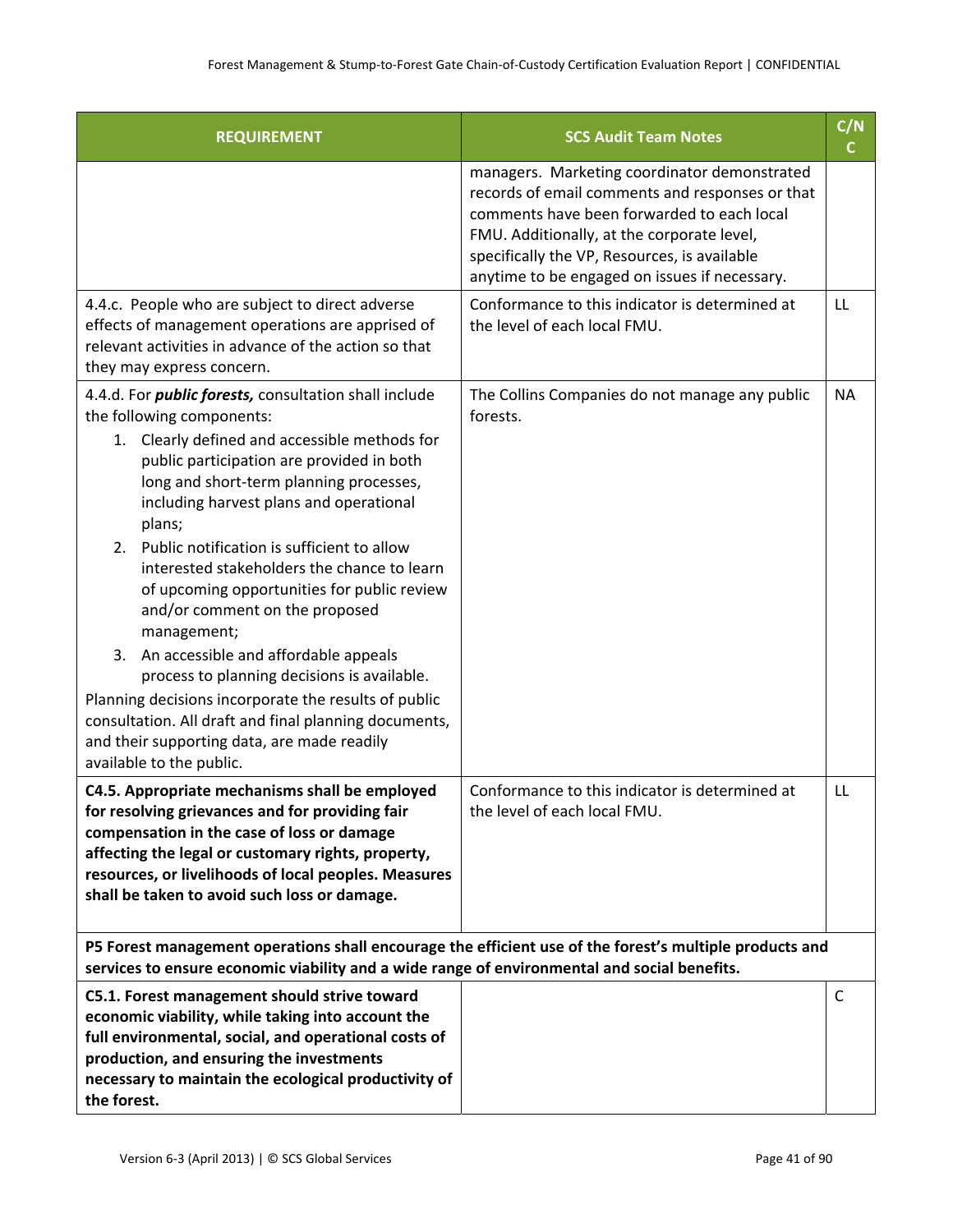| <b>REQUIREMENT</b>                                                                                                                                                                                                                                                  | <b>SCS Audit Team Notes</b>                                                                                                                                                                                                                                                                                                                                                                                                                                                                                                                                                                                                                                                                                                                                                                                             | C/N<br>C     |
|---------------------------------------------------------------------------------------------------------------------------------------------------------------------------------------------------------------------------------------------------------------------|-------------------------------------------------------------------------------------------------------------------------------------------------------------------------------------------------------------------------------------------------------------------------------------------------------------------------------------------------------------------------------------------------------------------------------------------------------------------------------------------------------------------------------------------------------------------------------------------------------------------------------------------------------------------------------------------------------------------------------------------------------------------------------------------------------------------------|--------------|
| 5.1.a. The forest owner or manager is financially<br>able to implement core management activities,<br>including all those environmental, social and<br>operating costs, required to meet this Standard, and<br>investment and reinvestment in forest<br>management. | CC: The CFO/ VP, Finance was able to<br>demonstrate that production reports can be<br>created using data reported from each local FMU.<br>It is largely up to each FMU to track its operating<br>costs and needs for investment. Each FMU is<br>responsible for their financial reporting, under<br>the constraints of corporate direction. Each<br>division produces its own financial statements<br>and production reporting. This is consolidated at<br>the corporate level and CC has annual<br>independent financial audits. Additionally, each<br>location is responsible for identifying investment<br>needs which needs corporate and/or board<br>approval depending on the investment levels.<br>VP, Resources may become involved with<br>reviewing costs and investment opportunities at<br>the local level. | $\mathsf{C}$ |
| 5.1.b. Responses to short-term financial factors are<br>limited to levels that are consistent with fulfillment<br>of this Standard.                                                                                                                                 | Conformance to this indicator is determined at<br>the level of each local FMU.                                                                                                                                                                                                                                                                                                                                                                                                                                                                                                                                                                                                                                                                                                                                          | LL           |
| C5.2. Forest management and marketing<br>operations should encourage the optimal use and<br>local processing of the forest's diversity of<br>products.                                                                                                              | Conformance to this indicator is determined at<br>the level of each local FMU.                                                                                                                                                                                                                                                                                                                                                                                                                                                                                                                                                                                                                                                                                                                                          | LL           |
| C5.3. Forest management should minimize waste<br>associated with harvesting and on-site processing<br>operations and avoid damage to other forest<br>resources.                                                                                                     | Conformance to this indicator is determined at<br>the level of each local FMU.                                                                                                                                                                                                                                                                                                                                                                                                                                                                                                                                                                                                                                                                                                                                          | LL           |
| C5.4. Forest management should strive to<br>strengthen and diversify the local economy,<br>avoiding dependence on a single forest product.                                                                                                                          |                                                                                                                                                                                                                                                                                                                                                                                                                                                                                                                                                                                                                                                                                                                                                                                                                         | $\mathsf{C}$ |
| 5.4.a. The forest owner or manager demonstrates<br>knowledge of their operation's effect on the local<br>economy as it relates to existing and potential<br>markets for a wide variety of timber and non-timber<br>forest products and services.                    | CC: CC works in a collaborative manner with each<br>FMU. Specifically at the VP, Resources levels and<br>other levels. Evidence of this is in the work that<br>VP-Resources did in promoting and getting the<br>potential for a biomass plant by Iberdrola to<br>locate in CLF that almost came to fruition.<br>At the corporate level CC is always looking for<br>opportunities. Red Rock Biofuels as an example<br>in CLF post Iberdrola for biomass based jet fuel.<br>At other corporate levels, sales staff are involved<br>in communicating demands from new and<br>current customers as evinced through emails                                                                                                                                                                                                   | C            |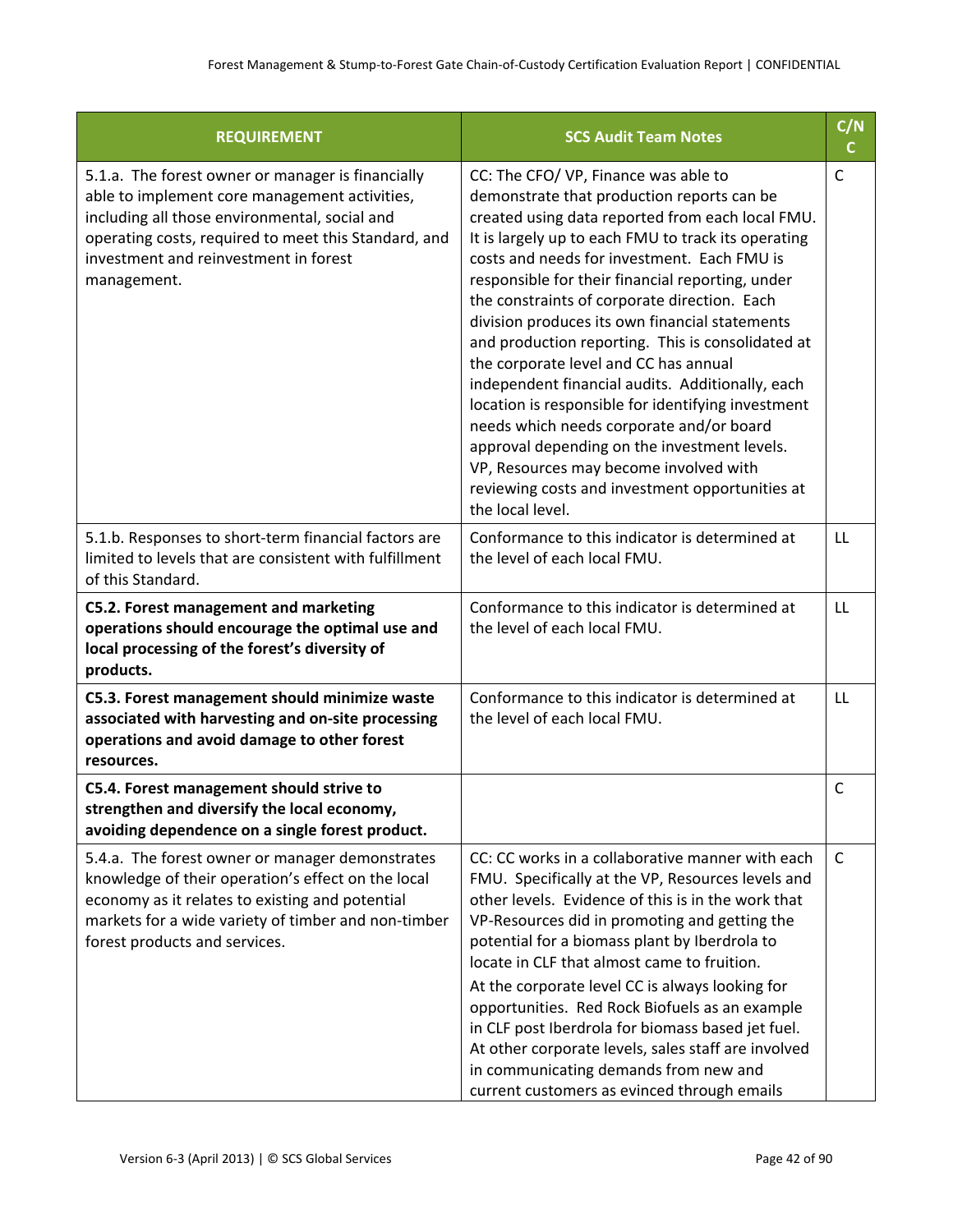| <b>REQUIREMENT</b>                                                                                                                                                                                                                                                                                                                                                                                                                                                                     | <b>SCS Audit Team Notes</b>                                                                                                       | C/N<br>C.    |
|----------------------------------------------------------------------------------------------------------------------------------------------------------------------------------------------------------------------------------------------------------------------------------------------------------------------------------------------------------------------------------------------------------------------------------------------------------------------------------------|-----------------------------------------------------------------------------------------------------------------------------------|--------------|
|                                                                                                                                                                                                                                                                                                                                                                                                                                                                                        | send through the CC website to the Marketing<br>Coordinator.                                                                      |              |
| 5.4.b The forest owner or manager strives to<br>diversify the economic use of the forest according to<br>Indicator 5.4.a.                                                                                                                                                                                                                                                                                                                                                              | CC: Evidence of biomass and biofuels initiatives<br>has been reviewed extensively by SCS staff at<br>previous assessments of CLF. | $\mathsf{C}$ |
| C5.5. Forest management operations shall<br>recognize, maintain, and, where appropriate,<br>enhance the value of forest services and resources<br>such as watersheds and fisheries.                                                                                                                                                                                                                                                                                                    | Conformance to this indicator is determined at<br>the level of each local FMU.                                                    | LL           |
| C5.6. The rate of harvest of forest products shall<br>not exceed levels which can be permanently<br>sustained.                                                                                                                                                                                                                                                                                                                                                                         | Conformance to this indicator is determined at<br>the level of each local FMU.                                                    | LL           |
| P7 A management plan -- appropriate to the scale and intensity of the operations -- shall be written,<br>implemented, and kept up to date. The long-term objectives of management, and the means of achieving<br>them, shall be clearly stated.                                                                                                                                                                                                                                        |                                                                                                                                   |              |
| C7.1. The management plan and supporting<br>documents shall provide:                                                                                                                                                                                                                                                                                                                                                                                                                   | Conformance to this indicator is determined at<br>the level of each local FMU.                                                    | LL           |
| a) Management objectives; b) description of the<br>forest resources to be managed, environmental<br>limitations, land use and ownership status, socio-<br>economic conditions, and a profile of adjacent<br>lands;                                                                                                                                                                                                                                                                     |                                                                                                                                   |              |
| c) Description of silvicultural and/or other<br>management system, based on the ecology of the<br>forest in question and information gathered<br>through resource inventories; d) Rationale for rate<br>of annual harvest and species selection; e)<br>Provisions for monitoring of forest growth and<br>dynamics; f) Environmental safeguards based on<br>environmental assessments; g) Plans for the<br>identification and protection of rare, threatened<br>and endangered species; |                                                                                                                                   |              |
| h) Maps describing the forest resource base<br>including protected areas, planned management<br>activities and land ownership;                                                                                                                                                                                                                                                                                                                                                         |                                                                                                                                   |              |
| i) Description and justification of harvesting<br>techniques and equipment to be used.                                                                                                                                                                                                                                                                                                                                                                                                 |                                                                                                                                   |              |
| C7.4. While respecting the confidentiality of<br>information, forest managers shall make publicly<br>available a summary of the primary elements of<br>the management plan, including those listed in<br>Criterion 7.1.                                                                                                                                                                                                                                                                |                                                                                                                                   | C            |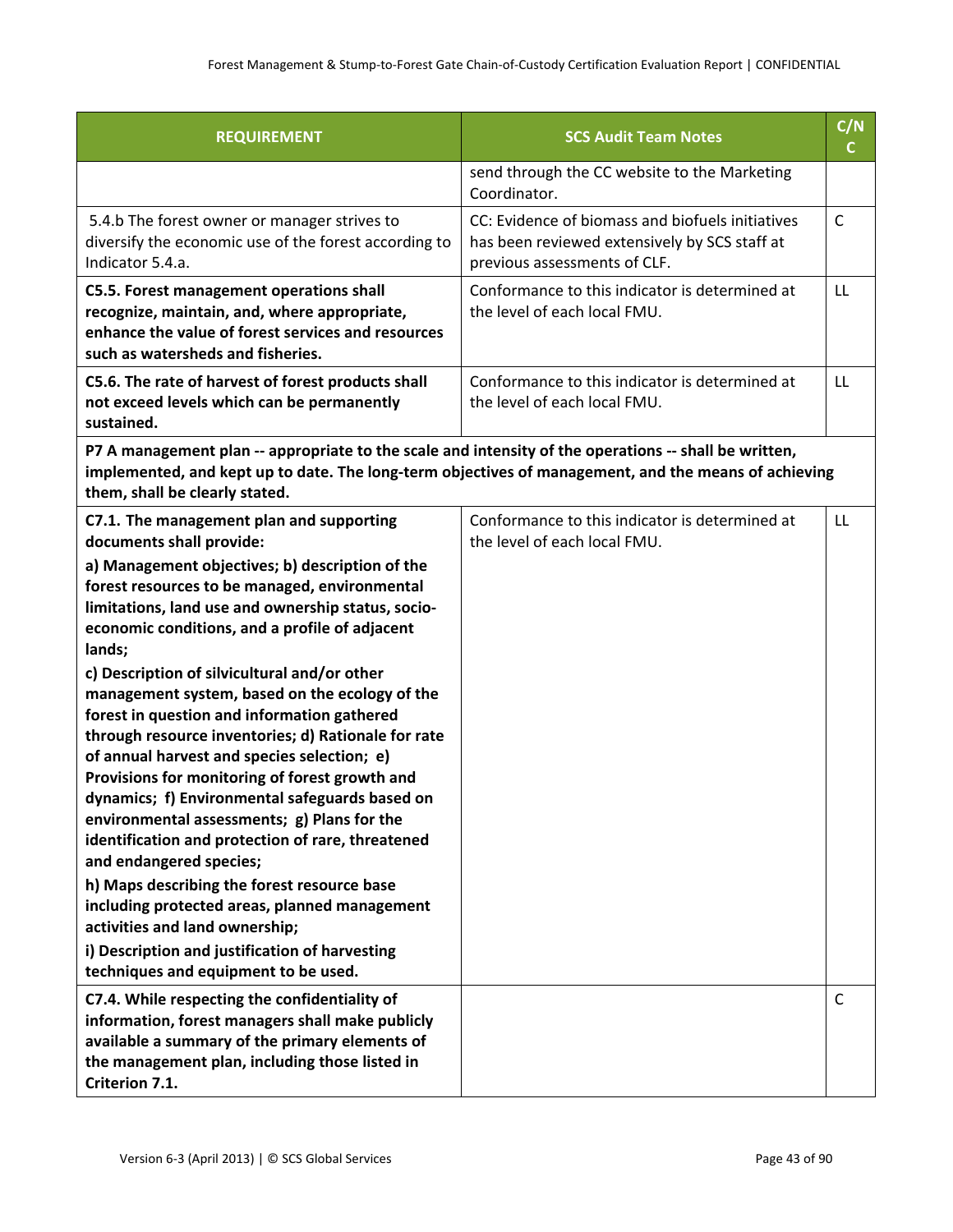| <b>REQUIREMENT</b>                                                                                                                                                                                                                                                                                                                                                                                                                                                   | <b>SCS Audit Team Notes</b>                                                                                                                                                                                                                                                                                                                                                                                                                                                                                                                                                                                                                                                                                                                                                                                                                                                  | C/N<br>C. |
|----------------------------------------------------------------------------------------------------------------------------------------------------------------------------------------------------------------------------------------------------------------------------------------------------------------------------------------------------------------------------------------------------------------------------------------------------------------------|------------------------------------------------------------------------------------------------------------------------------------------------------------------------------------------------------------------------------------------------------------------------------------------------------------------------------------------------------------------------------------------------------------------------------------------------------------------------------------------------------------------------------------------------------------------------------------------------------------------------------------------------------------------------------------------------------------------------------------------------------------------------------------------------------------------------------------------------------------------------------|-----------|
| 7.4.a. While respecting landowner confidentiality,<br>the management plan or a management plan<br>summary that outlines the elements of the plan<br>described in Criterion 7.1 is available to the public<br>either at no charge or a nominal fee.                                                                                                                                                                                                                   | CC: On an as needed basis. The FMU's operate<br>independently. Corporate, through the VP-<br>Resources, directs as needed the fulfillment of<br>requirements of elements such as these. We<br>have collaborated together on what each is using<br>and on what is listed in the public summaries.<br>Each is pulled from a variety of data and reports<br>and thus each has a slightly different<br>The Marketing Coordinator in Portland handles all<br>of the website traffic and updates to the CC<br>website. CC's role is ensuring that the public<br>summary of the FMP is posted on the CC website.<br>Determination of conformance to the content of<br>public summaries will be treated at each local<br>FMU.<br>During the office visit, the Marketing Coordinator<br>communicated with CLF and CAF staff on<br>updating the public summaries on the CC<br>website. | C         |
| 7.4.b. Managers of public forests make draft<br>management plans, revisions and supporting<br>documentation easily accessible for public review<br>and comment prior to their implementation.<br>Managers address public comments and modify the<br>plans to ensure compliance with this Standard.                                                                                                                                                                   | The Collins Companies do not manage any public<br>forests.                                                                                                                                                                                                                                                                                                                                                                                                                                                                                                                                                                                                                                                                                                                                                                                                                   | <b>NA</b> |
| P8 Monitoring shall be conducted -- appropriate to the scale and intensity of forest management -- to assess<br>the condition of the forest, yields of forest products, chain of custody, management activities and their social<br>and environmental impacts.                                                                                                                                                                                                       |                                                                                                                                                                                                                                                                                                                                                                                                                                                                                                                                                                                                                                                                                                                                                                                                                                                                              |           |
| 8.2. Forest management should include the<br>research and data collection needed to monitor, at<br>a minimum, the following indicators: a) yield of all<br>forest products harvested, b) growth rates,<br>regeneration, and condition of the forest, c)<br>composition and observed changes in the flora and<br>fauna, d) environmental and social impacts of<br>harvesting and other operations, and e) cost,<br>productivity, and efficiency of forest management. |                                                                                                                                                                                                                                                                                                                                                                                                                                                                                                                                                                                                                                                                                                                                                                                                                                                                              | C         |
| 8.2.a.1. For all commercially harvested products, an<br>inventory system is maintained. The inventory<br>system includes at a minimum: a) species, b)<br>volumes, c) stocking, d) regeneration, and e) stand                                                                                                                                                                                                                                                         | Conformance to this indicator is determined at<br>the level of each local FMU.                                                                                                                                                                                                                                                                                                                                                                                                                                                                                                                                                                                                                                                                                                                                                                                               | LL        |

and forest composition and structure; and f) timber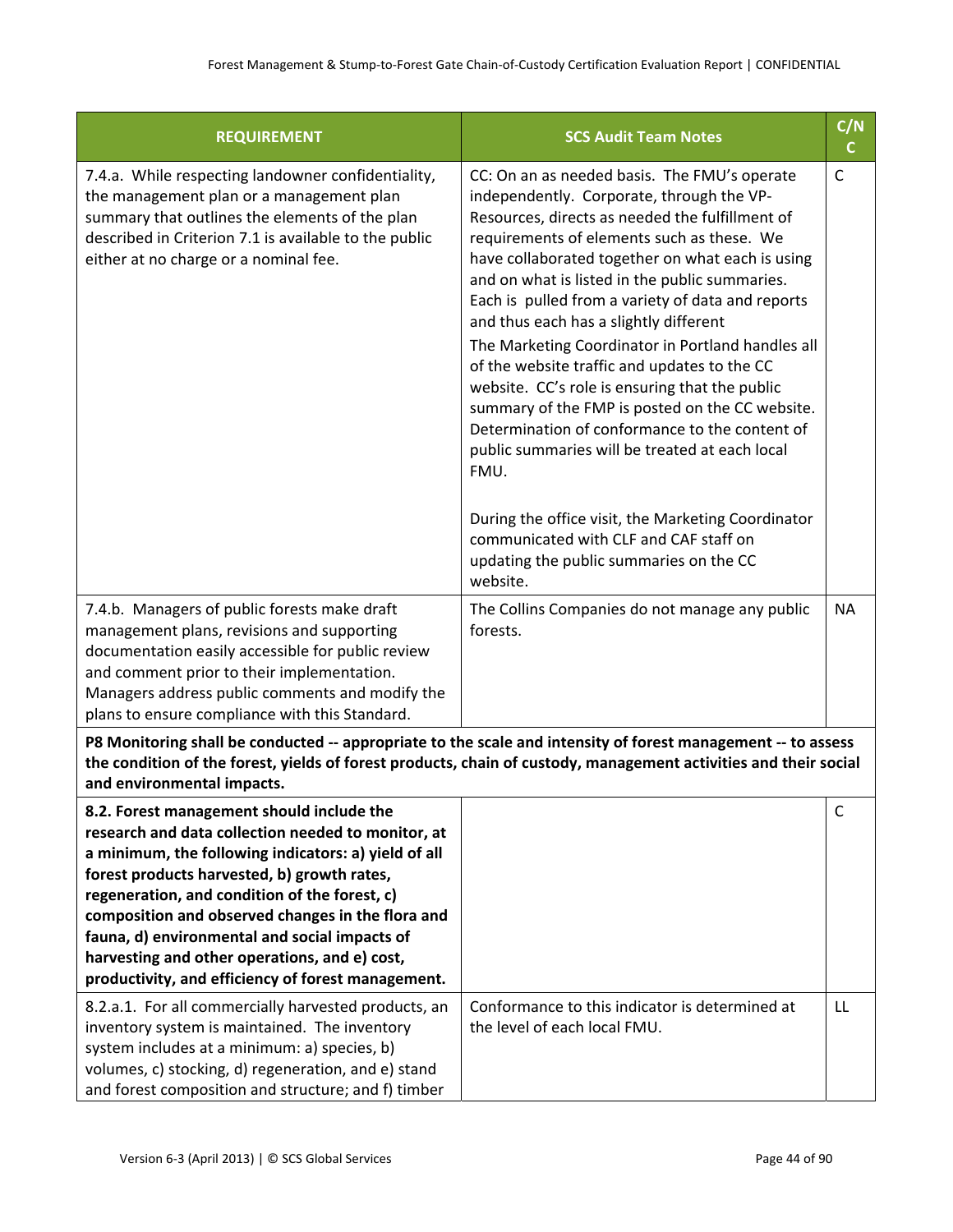| <b>REQUIREMENT</b>                                                                                                                                                                                                                                                                                                                                                                                                                                                | <b>SCS Audit Team Notes</b>                                                                   | C/N<br>C |
|-------------------------------------------------------------------------------------------------------------------------------------------------------------------------------------------------------------------------------------------------------------------------------------------------------------------------------------------------------------------------------------------------------------------------------------------------------------------|-----------------------------------------------------------------------------------------------|----------|
| quality.                                                                                                                                                                                                                                                                                                                                                                                                                                                          |                                                                                               |          |
| 8.2.a.2. Significant, unanticipated removal or loss or<br>increased vulnerability of forest resources is<br>monitored and recorded. Recorded information<br>shall include date and location of occurrence,<br>description of disturbance, extent and severity of<br>loss, and may be both quantitative and qualitative.                                                                                                                                           | Conformance to this indicator is determined at<br>the level of each local FMU.                | LL       |
| 8.2.b The forest owner or manager maintains<br>records of harvested timber and NTFPs (volume and<br>product and/or grade). Records must adequately<br>ensure that the requirements under Criterion 5.6<br>are met.                                                                                                                                                                                                                                                | Conformance to this indicator is determined at<br>the level of each local FMU.                | LL       |
| 8.2.c. The forest owner or manager periodically<br>obtains data needed to monitor presence on the<br>FMU of:<br>1) Rare, threatened and endangered species<br>and/or their <i>habitats</i> ;<br>Common and rare plant communities<br>2)<br>and/or habitat;<br>Location, presence and abundance of<br>3)<br>invasive species;<br>Condition of protected areas, set-asides<br>4)<br>and buffer zones;<br>5) High Conservation Value Forests (see<br>Criterion 9.4). | Conformance to this indicator is determined at<br>the level of each local FMU.                | LL       |
| 8.2.d.1. Monitoring is conducted to ensure that site<br>specific plans and operations are properly<br>implemented, environmental impacts of site<br>disturbing operations are minimized, and that<br>harvest prescriptions and guidelines are effective.                                                                                                                                                                                                          | Conformance to this indicator is determined at<br>the level of each local FMU.                | LL       |
| 8.2.d.2. A monitoring program is in place to assess<br>the condition and environmental impacts of the<br>forest-road system.                                                                                                                                                                                                                                                                                                                                      | Conformance to this indicator is determined at<br>the level of each local FMU.                | LL       |
| 8.2.d.3. The landowner or manager monitors<br>relevant socio-economic issues (see Indicator 4.4.a),<br>including the social impacts of harvesting,<br>participation in local economic opportunities (see<br>Indicator 4.1.g), the creation and/or maintenance of<br>quality job opportunities (see Indicator 4.1.b), and<br>local purchasing opportunities (see Indicator 4.1.e).                                                                                 | Conformance to this indicator is determined at<br>the level of each local FMU.                | LL       |
| 8.2.d.4. Stakeholder responses to management<br>activities are monitored and recorded as necessary.                                                                                                                                                                                                                                                                                                                                                               | CC: CC's Marketing Coordinator maintains<br>records of all communications received via the CC | C        |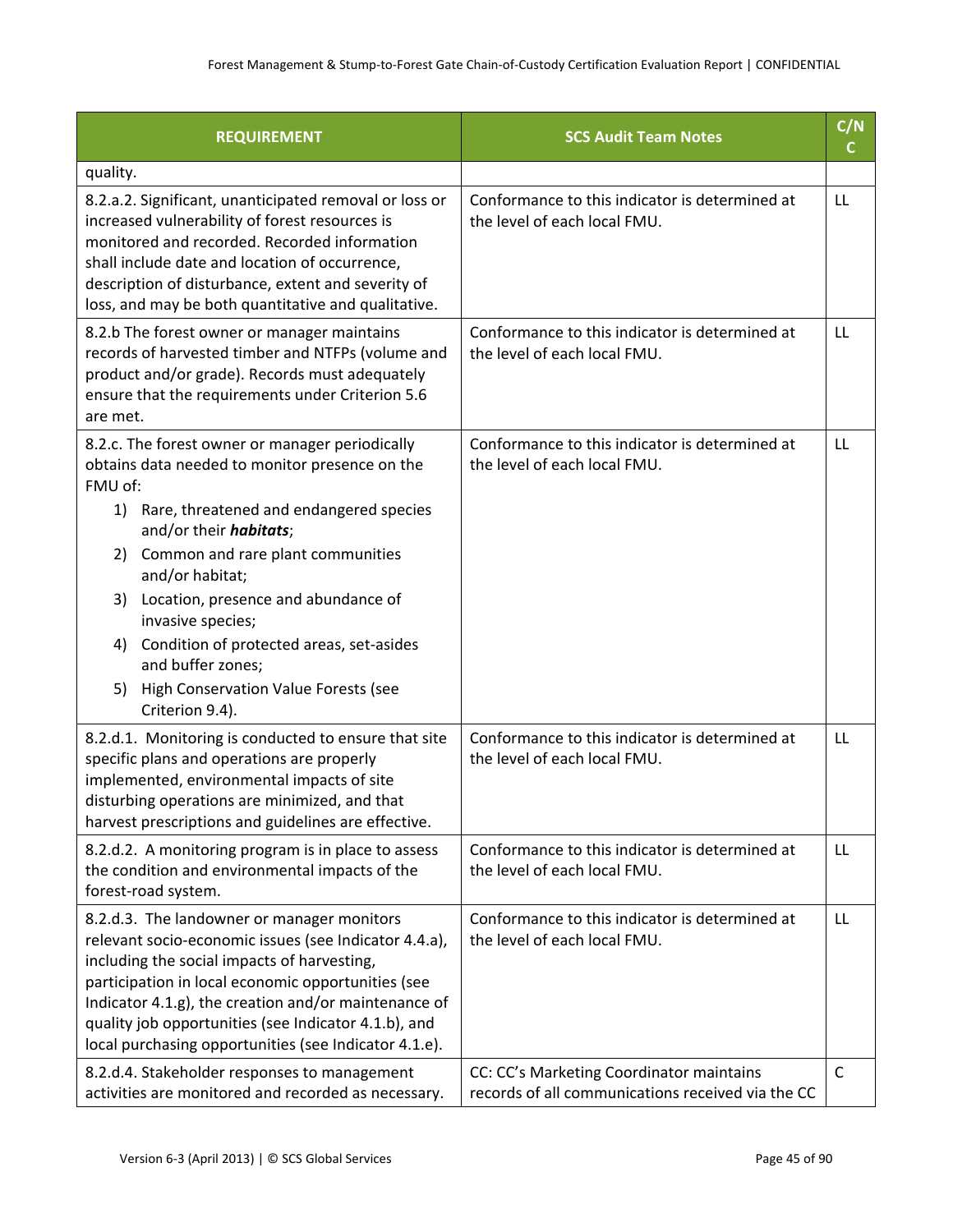| <b>REQUIREMENT</b>                                                                                                                                                                                            | <b>SCS Audit Team Notes</b>                                                                                                                                                                                                                                      | C/N<br>C  |
|---------------------------------------------------------------------------------------------------------------------------------------------------------------------------------------------------------------|------------------------------------------------------------------------------------------------------------------------------------------------------------------------------------------------------------------------------------------------------------------|-----------|
|                                                                                                                                                                                                               | website. Any comments dealing with stakeholder<br>issues are forwarded to staff at the applicable<br>local FMU.                                                                                                                                                  |           |
| 8.2.d.5. Where sites of cultural significance exist, the<br>opportunity to jointly monitor sites of cultural<br>significance is offered to tribal representatives (see<br>Principle 3).                       | Conformance to this indicator is determined at<br>the level of each local FMU.                                                                                                                                                                                   | <b>LL</b> |
| 8.2.e. The forest owner or manager monitors the<br>costs and revenues of management in order to<br>assess productivity and efficiency.                                                                        | CC: The CFO/ VP, Finance was able to<br>demonstrate that production reports can be<br>created using data reported from each local FMU.<br>These reports include information on costs and<br>revenues that can be used to monitor<br>productivity and efficiency. | C         |
| C8.5. While respecting the confidentiality of<br>information, forest managers shall make publicly<br>available a summary of the results of monitoring<br>indicators, including those listed in Criterion 8.2. | Conformance to this indicator is determined at<br>the level of each local FMU.                                                                                                                                                                                   | LL        |

## **Appendix 5 – Certification Standard Conformance Table**

*C= Conformance with Criterion or Indicator C/NC= Overall Conformance with Criterion, but there are Indicator nonconformances NC= Nonconformance with Criterion or Indicator NA= Not Applicable*

| <b>REQUIREMENT</b>                                                                                        | C/NC         | <b>COMMENT/CAR</b>                                 |  |
|-----------------------------------------------------------------------------------------------------------|--------------|----------------------------------------------------|--|
| <b>Principle #1: Compliance with Laws and FSC Principles</b>                                              |              |                                                    |  |
| Forest management shall respect all applicable laws of the country in which they occur, and international |              |                                                    |  |
| treaties and agreements to which the country is a signatory, and comply with all FSC Principles and       |              |                                                    |  |
| Criteria.                                                                                                 |              |                                                    |  |
| 1.1 Forest management shall respect all national                                                          | С            |                                                    |  |
| and local laws and administrative requirements.                                                           |              |                                                    |  |
| 1.1.a Forest management plans and operations                                                              | $\mathsf{C}$ | Operations and management plans reviewed during    |  |
| demonstrate compliance with all applicable federal,                                                       |              | the audit demonstrated compliance with applicable  |  |
| state, county, municipal, and tribal laws, and                                                            |              | laws and regulations. No recent violations or      |  |
| <b>administrative requirements</b> (e.g., regulations).                                                   |              | complaints or notices from Cal Fire have occurred. |  |
| Violations, outstanding complaints or investigations                                                      |              |                                                    |  |
| are provided to the <b>Certifying Body</b> (CB) during the                                                |              |                                                    |  |
| annual audit.                                                                                             |              |                                                    |  |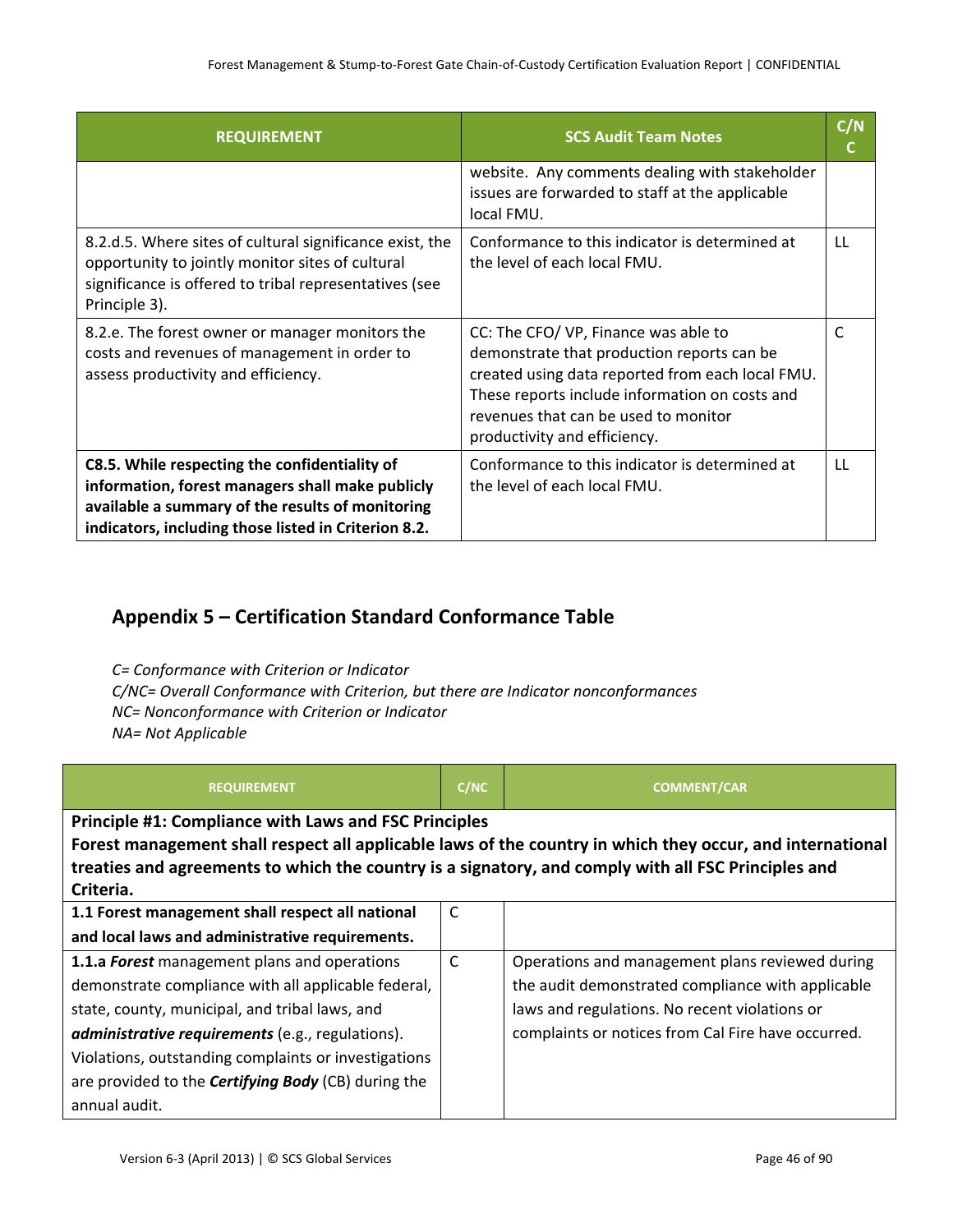| 1.1.b To facilitate legal compliance, the forest        | $\mathsf C$  | Foresters and loggers require competency-focused         |
|---------------------------------------------------------|--------------|----------------------------------------------------------|
| owner or manager ensures that employees and             |              | licensing by the state. Interviews with staff            |
| contractors, commensurate with their                    |              | consistently revealed in-depth working knowledge of      |
| responsibilities, are duly informed about applicable    |              | applicable laws and regulations.                         |
| laws and regulations.                                   |              |                                                          |
| 1.2. All applicable and legally prescribed fees,        | $\mathsf C$  |                                                          |
| royalties, taxes and other charges shall be paid.       |              |                                                          |
| 1.2.a The forest owner or manager provides              | $\mathsf C$  | Taxes are paid to the state board of equalization on     |
| written evidence that all applicable and legally        |              | amount of volume harvested. There is no evidence         |
| prescribed fees, royalties, taxes and other charges     |              | indicating that Collins is in arrears on payments of     |
| are being paid in a timely manner. If payment is        |              | taxes and fees.                                          |
| beyond the control of the landowner or manager,         |              |                                                          |
| then there is evidence that every attempt at            |              |                                                          |
| payment was made.                                       |              |                                                          |
| 1.3. In signatory countries, the provisions of all      | $\mathsf{C}$ |                                                          |
| binding international agreements such as CITES,         |              |                                                          |
| ILO Conventions, ITTA, and Convention on                |              |                                                          |
| <b>Biological Diversity, shall be respected.</b>        |              |                                                          |
| 1.3.a. Forest management plans and operations           | $\mathsf C$  | In the U.S., treaty requirements are applied through     |
| comply with relevant provisions of all applicable       |              | implementation of federal legislation, and therefore     |
| binding international agreements.                       |              | compliance with federal law is de facto compliance       |
|                                                         |              | with binding international agreements.                   |
| 1.4. Conflicts between laws, regulations and the        | $\mathsf{C}$ |                                                          |
| FSC Principles and Criteria shall be evaluated for      |              |                                                          |
| the purposes of certification, on a case by case        |              |                                                          |
| basis, by the certifiers and the involved or affected   |              |                                                          |
| parties.                                                |              |                                                          |
| 1.4.a. Situations in which compliance with laws or      | $\mathsf C$  | A recent example of a conflict was the harvesting of a   |
| regulations conflicts with compliance with FSC          |              | stand of old growth required as part of a highway        |
| Principles, Criteria or Indicators are documented       |              | expansion project. The situation was properly            |
| and referred to the CB.                                 |              | documented and referred to SCS.                          |
| 1.5. Forest management areas should be                  |              |                                                          |
| protected from illegal harvesting, settlement and       |              |                                                          |
| other unauthorized activities.                          |              |                                                          |
| 1.5.a. The forest owner or manager supports or          | $\mathsf{C}$ | CAF has a patrol person that tours the forest, and       |
| implements measures intended to prevent illegal         |              | staff have a regular presence in the forest to           |
| and unauthorized activities on the Forest               |              | discourage and control illegal activities on the forest. |
| Management Unit (FMU).                                  |              |                                                          |
| 1.5.b. If illegal or unauthorized activities occur, the | $\mathsf C$  | CAF personnel work closely with local law                |
| forest owner or manager implements actions              |              | enforcement agencies when illegal activities are         |
| designed to curtail such activities and correct the     |              | encountered on the forest, such as illegal drug issues.  |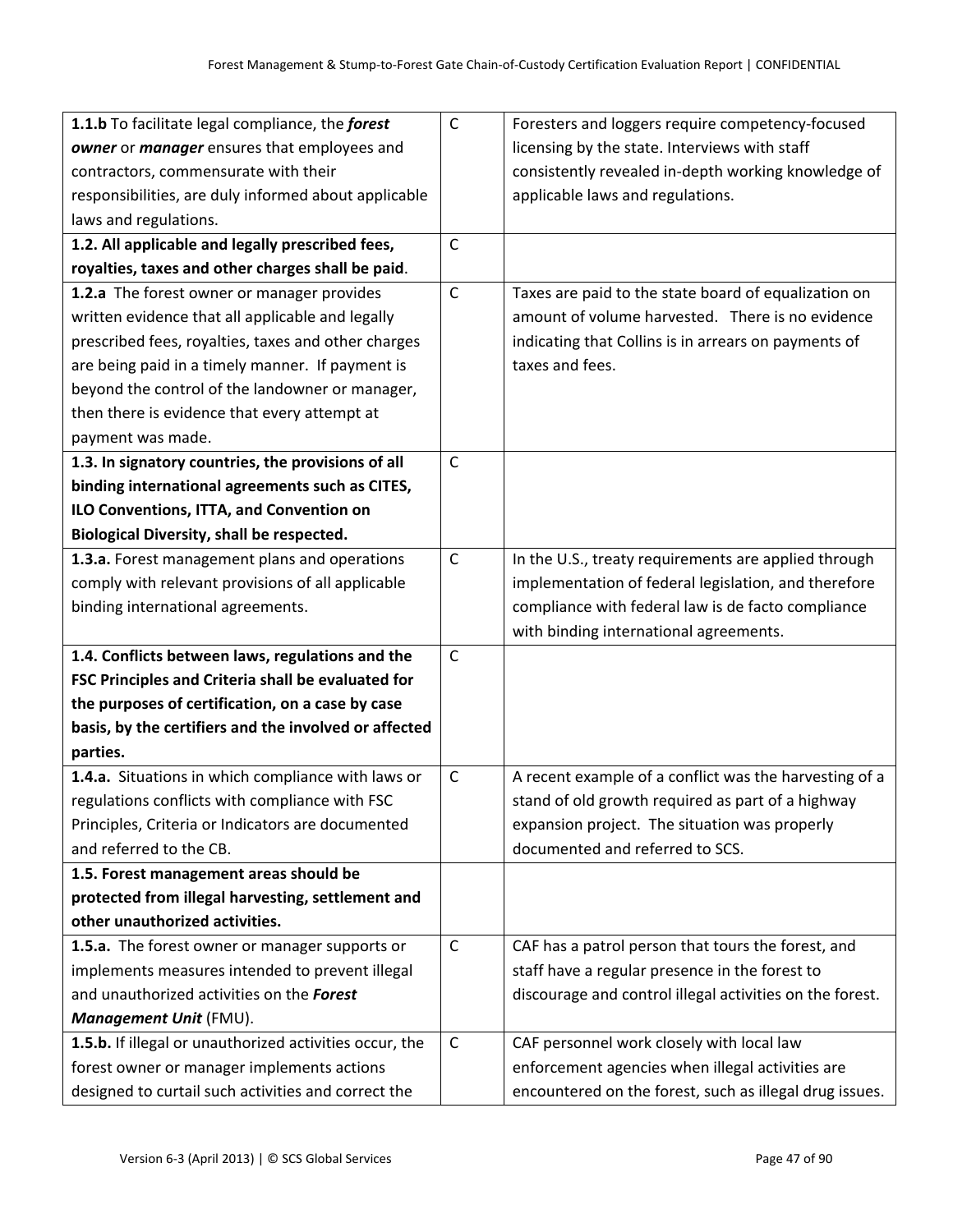| situation to the extent possible for meeting all land                                                    |              |                                                       |
|----------------------------------------------------------------------------------------------------------|--------------|-------------------------------------------------------|
| management objectives with consideration of                                                              |              |                                                       |
| available resources.                                                                                     |              |                                                       |
| 1.6. Forest managers shall demonstrate a long-                                                           |              |                                                       |
| term commitment to adhere to the FSC Principles                                                          |              |                                                       |
| and Criteria.                                                                                            |              |                                                       |
| 1.6.a. The forest owner or manager demonstrates                                                          | $\mathsf{C}$ | Collins has posted a statement of commitment to FSC   |
| a long-term commitment to adhere to the FSC                                                              |              | on its website. More importantly, it has              |
| Principles and Criteria and FSC and FSC-US policies,                                                     |              | demonstrated commitment through its early             |
| including the FSC-US Land Sales Policy, and has a                                                        |              | engagement with FSC, and history of support of        |
| publicly available statement of commitment to                                                            |              | certification.                                        |
| manage the FMU in conformance with FSC                                                                   |              |                                                       |
| standards and policies.                                                                                  |              |                                                       |
| 1.6.b. If the certificate holder does not certify their                                                  | <b>NA</b>    |                                                       |
| entire holdings, then they document, in brief, the                                                       |              |                                                       |
| reasons for seeking partial certification referencing                                                    |              |                                                       |
| FSC-POL-20-002 (or subsequent policy revisions),                                                         |              |                                                       |
| the location of other managed forest units, the                                                          |              |                                                       |
| natural resources found on the holdings being                                                            |              |                                                       |
| excluded from certification, and the management                                                          |              |                                                       |
| activities planned for the holdings being excluded                                                       |              |                                                       |
| from certification.                                                                                      |              |                                                       |
| 1.6.c. The forest owner or manager notifies the                                                          | $\mathsf{C}$ | Collins staff are in regular communication with SCS   |
| Certifying Body of significant changes in ownership                                                      |              | over any significant changes to the scope of the      |
| and/or significant changes in management planning                                                        |              | certificate.                                          |
| within 90 days of such change.                                                                           |              |                                                       |
| Principle #2: Long-term tenure and use rights to the land and forest resources shall be clearly defined, |              |                                                       |
| documented and legally established.                                                                      |              |                                                       |
| 2.1. Clear evidence of long-term forest use rights                                                       | C            |                                                       |
| to the land (e.g., land title, customary rights, or                                                      |              |                                                       |
| lease agreements) shall be demonstrated.                                                                 |              |                                                       |
| 2.1.a The forest owner or manager provides clear                                                         | $\mathsf{C}$ | Clear evidence of ownership rights was presented.     |
| evidence of <i>long-term</i> rights to use and manage                                                    |              | Audit team reviewed sample of deeds.                  |
| the FMU for the purposes described in the                                                                |              |                                                       |
| management plan.                                                                                         |              |                                                       |
| 2.1.b The forest owner or manager identifies and                                                         | $\mathsf{C}$ | Currently, the company does not have a single         |
| documents legally established use and access rights                                                      |              | comprehensive register that maintains use and         |
| associated with the FMU that are held by other                                                           |              | access rights held by other parties on the FMU. Some  |
| parties.                                                                                                 |              | records are kept at the local office in Chester and   |
|                                                                                                          |              | others are at the corporate headquarters in Portland. |
|                                                                                                          |              | OBS 2013.1 was issued.                                |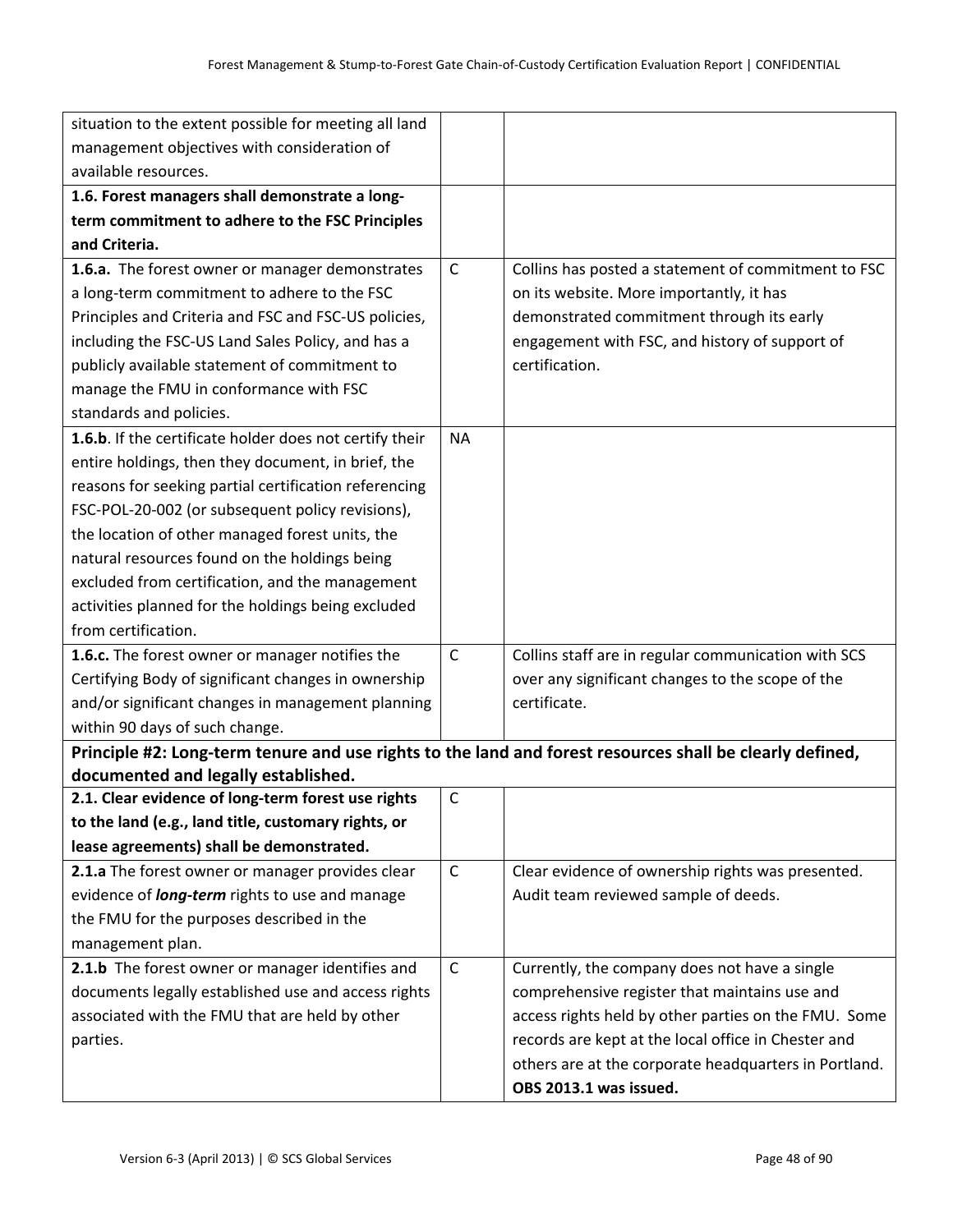| 2.1.c Boundaries of land ownership and use rights                | $\mathsf{C}$ | Signs are posted on CAF forest boundaries. Property      |
|------------------------------------------------------------------|--------------|----------------------------------------------------------|
| are clearly identified on the ground and on maps                 |              | lines are blazed.                                        |
| prior to commencing management activities in the                 |              |                                                          |
| vicinity of the boundaries.                                      |              |                                                          |
| 2.2. Local communities with legal or customary                   | $\mathsf{C}$ |                                                          |
| tenure or use rights shall maintain control, to the              |              |                                                          |
| extent necessary to protect their rights or                      |              |                                                          |
| resources, over forest operations unless they                    |              |                                                          |
| delegate control with free and informed consent                  |              |                                                          |
| to other agencies.                                               |              |                                                          |
| Applicability Note: For the planning and                         |              |                                                          |
| management of publicly owned forests, the local                  |              |                                                          |
| community is defined as all residents and property               |              |                                                          |
| owners of the relevant jurisdiction.                             |              |                                                          |
| 2.2.a The forest owner or manager allows the                     | $\mathsf{C}$ | No conflicts related to exercise of tenure or use rights |
| exercise of <i>tenure</i> and <i>use rights</i> allowable by law |              | were observed or made known to the audit team.           |
| or regulation.                                                   |              | Grazing rights are one of the few examples of a          |
|                                                                  |              | tenure rights held by third parties. More common is      |
|                                                                  |              | limited recreational use on CAF by users without a       |
|                                                                  |              | formal tenure right, such as a dirt bike area.           |
| 2.2.b In FMUs where tenure or use rights held by                 | $\mathsf{C}$ | Annual meetings occur with grazing rights owners at      |
| others exist, the forest owner or manager consults               |              | which time potential impacts are discussed.              |
| with groups that hold such rights so that                        |              |                                                          |
| management activities do not significantly impact                |              |                                                          |
| the uses or benefits of such rights.                             |              |                                                          |
| 2.3. Appropriate mechanisms shall be employed                    | $\mathsf{C}$ |                                                          |
| to resolve disputes over tenure claims and use                   |              |                                                          |
| rights. The circumstances and status of any                      |              |                                                          |
| outstanding disputes will be explicitly considered               |              |                                                          |
| in the certification evaluation. Disputes of                     |              |                                                          |
| substantial magnitude involving a significant                    |              |                                                          |
| number of interests will normally disqualify an                  |              |                                                          |
| operation from being certified.                                  |              |                                                          |
| 2.3.a If disputes arise regarding tenure claims or               | $\mathsf{C}$ | A recurring issue has involved Keefer Ranch, a           |
| use rights then the forest owner or manager                      |              | property where Collins owns the harvesting rights but    |
| initially attempts to resolve them through open                  |              | not the underlying land. Harvest plans have been met     |
| communication, negotiation, and/or mediation. If                 |              | with opposition by the ranch owner, although there       |
| these good-faith efforts fail, then federal, state,              |              | has been open communication and negotiation over         |
| and/or local laws are employed to resolve such                   |              | specific harvests (e.g., joint tree marking exercise).   |
| disputes.                                                        |              | Although this is a recurring issue, no non-              |
|                                                                  |              | conformanities were found to exist.                      |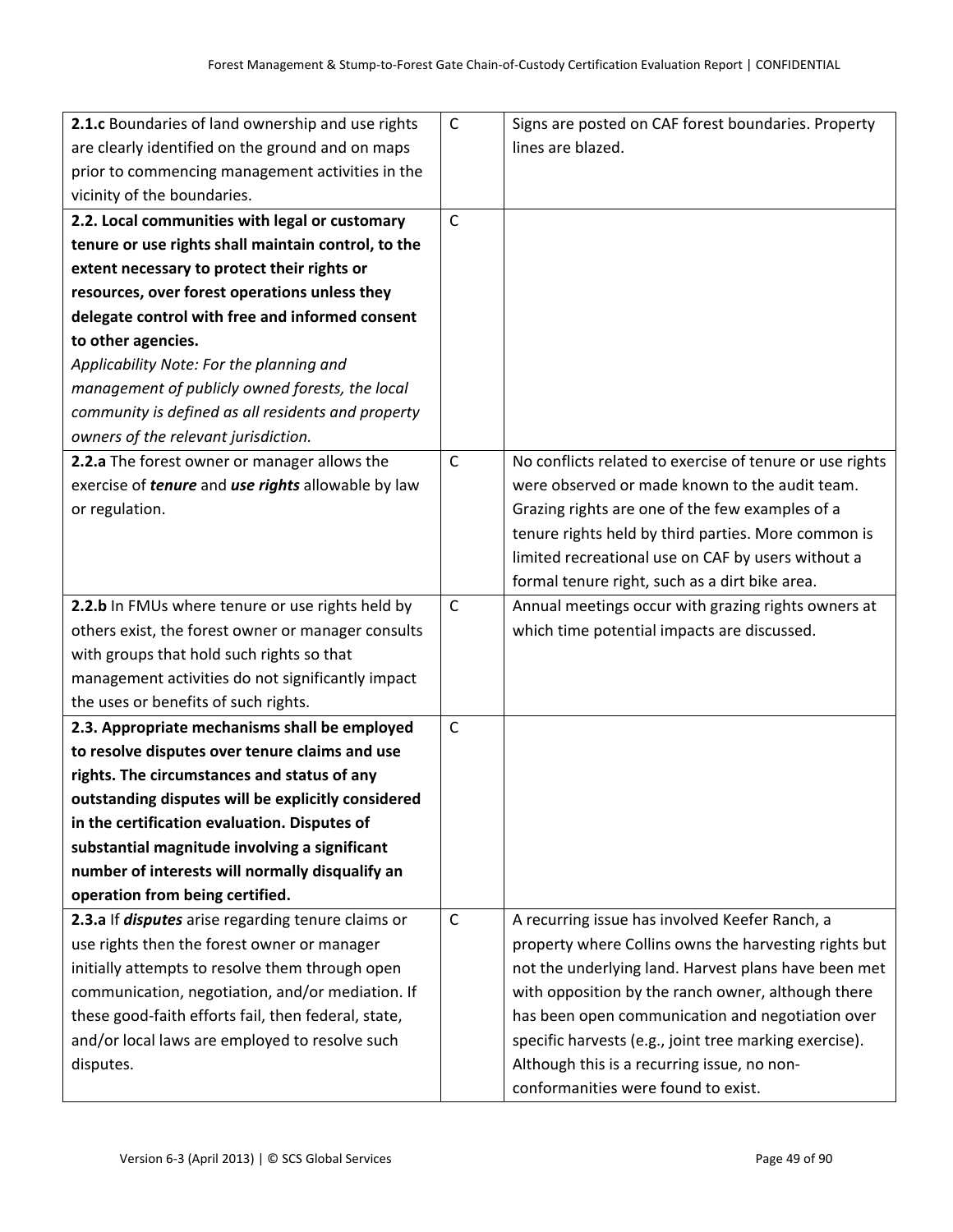| 2.3.b The forest owner or manager documents any                                                       | $\mathsf{C}$ | All such disputes are documented.                     |  |  |
|-------------------------------------------------------------------------------------------------------|--------------|-------------------------------------------------------|--|--|
| significant disputes over tenure and use rights.                                                      |              |                                                       |  |  |
| Princple #3: The legal and customary rights of indigenous peoples to own, use and manage their lands, |              |                                                       |  |  |
| territories, and resources shall be recognized and respected.                                         |              |                                                       |  |  |
| 3.1. Indigenous peoples shall control forest                                                          | <b>NA</b>    | CAF does not manage tribal forests                    |  |  |
| management on their lands and territories unless                                                      |              |                                                       |  |  |
| they delegate control with free and informed                                                          |              |                                                       |  |  |
| consent to other agencies.                                                                            |              |                                                       |  |  |
| 3.1.a Tribal forest management planning and                                                           | <b>NA</b>    |                                                       |  |  |
| implementation are carried out by authorized tribal                                                   |              |                                                       |  |  |
| representatives in accordance with tribal laws and                                                    |              |                                                       |  |  |
| customs and relevant federal laws.                                                                    |              |                                                       |  |  |
| 3.1.b The manager of a tribal forest secures, in                                                      | <b>NA</b>    |                                                       |  |  |
| writing, informed consent regarding forest                                                            |              |                                                       |  |  |
| management activities from the tribe or individual                                                    |              |                                                       |  |  |
| forest owner prior to commencement of those                                                           |              |                                                       |  |  |
| activities.                                                                                           |              |                                                       |  |  |
| 3.2. Forest management shall not threaten or                                                          | $\mathsf C$  |                                                       |  |  |
| diminish, either directly or indirectly, the                                                          |              |                                                       |  |  |
| resources or tenure rights of indigenous peoples.                                                     |              |                                                       |  |  |
| 3.2.a During management planning, the forest                                                          | $\mathsf{C}$ | No tribes have legal rights or binding agreements on  |  |  |
| owner or manager consults with American Indian                                                        |              | the FMU.                                              |  |  |
| groups that have legal rights or other binding                                                        |              |                                                       |  |  |
| agreements to the FMU to avoid harming their                                                          |              |                                                       |  |  |
| resources or rights.                                                                                  |              |                                                       |  |  |
| 3.2.b Demonstrable actions are taken so that forest                                                   | $\mathsf{C}$ | When the THP process reveals archeological sites,     |  |  |
| management does not adversely affect tribal                                                           |              | protective buffers are put in place.                  |  |  |
| resources. When applicable, evidence of, and                                                          |              |                                                       |  |  |
| measures for, protecting tribal resources are                                                         |              |                                                       |  |  |
| incorporated in the management plan.                                                                  |              |                                                       |  |  |
| 3.3. Sites of special cultural, ecological, economic                                                  | $\mathsf{C}$ |                                                       |  |  |
| or religious significance to indigenous peoples                                                       |              |                                                       |  |  |
| shall be clearly identified in cooperation with such                                                  |              |                                                       |  |  |
| peoples, and recognized and protected by forest                                                       |              |                                                       |  |  |
| managers.                                                                                             |              |                                                       |  |  |
| 3.3.a. The forest owner or manager invites                                                            | $\mathsf{C}$ | As part of the THP planning and review process, local |  |  |
| consultation with tribal representatives in                                                           |              | American Indian groups are contacted in order to      |  |  |
| identifying sites of current or traditional cultural,                                                 |              | solicit comment and input on potential arch sites.    |  |  |
| archeological, ecological, economic or religious                                                      |              |                                                       |  |  |
| significance.                                                                                         |              |                                                       |  |  |
| 3.3.b In consultation with tribal representatives,                                                    | $\mathsf C$  | Protection measures on CAF are typically limited to   |  |  |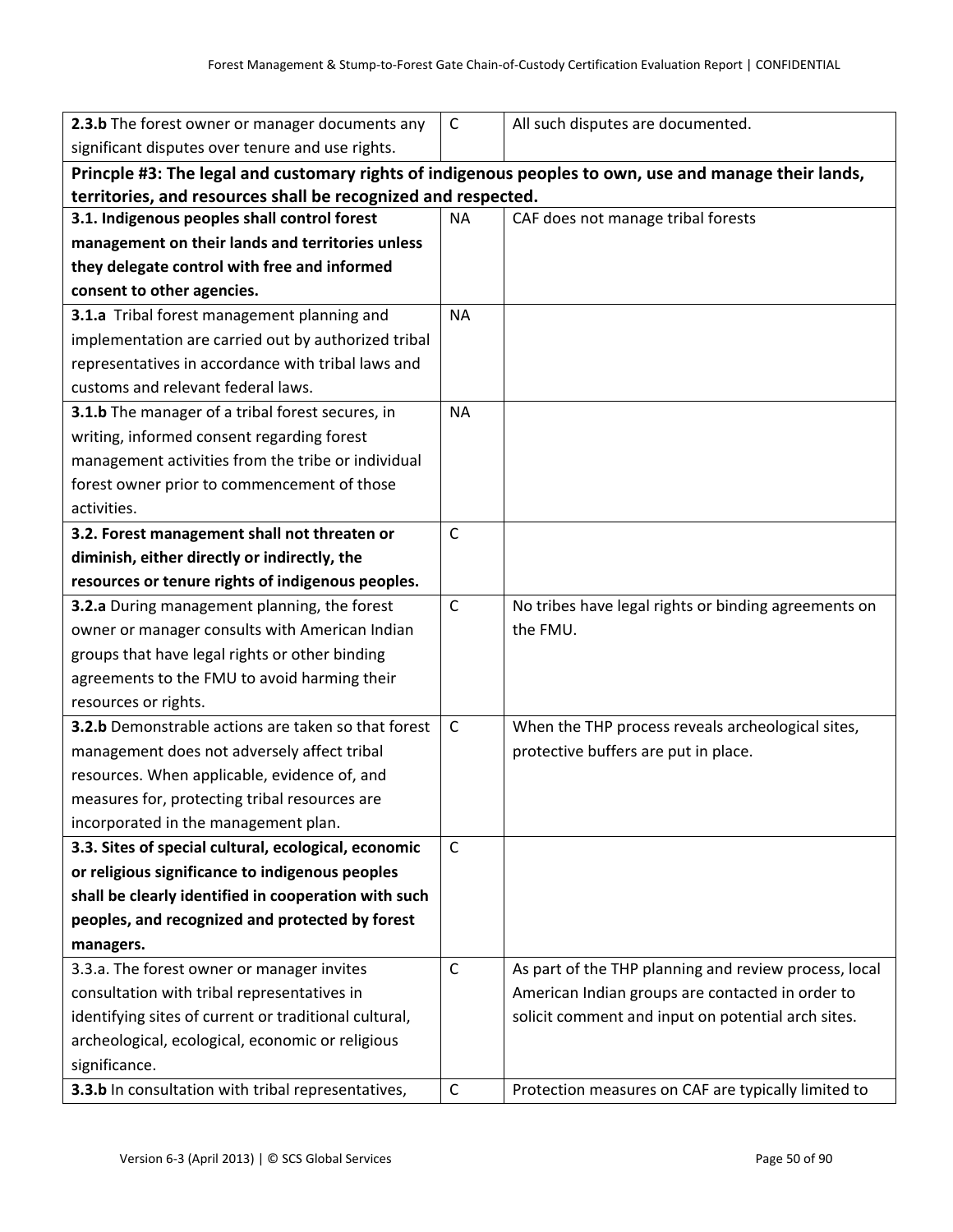| the forest owner or manager develops measures to                                              |              | buffer zones. Collins staff has worked collaboratively                                                    |
|-----------------------------------------------------------------------------------------------|--------------|-----------------------------------------------------------------------------------------------------------|
| protect or enhance areas of special significance                                              |              | and provided technical assistance to the Maidu                                                            |
| (see also Criterion 9.1).                                                                     |              | Stewardship Project, a group attempting to manage                                                         |
|                                                                                               |              | neighboring land for cultural purposes (e.g.                                                              |
|                                                                                               |              | stimulating bear grass growth for traditional                                                             |
|                                                                                               |              | weaving), although these projects are not taking                                                          |
|                                                                                               |              | place within CAF, itself.                                                                                 |
| 3.4. Indigenous peoples shall be compensated for                                              | <b>NA</b>    | No traditional knowledge is being used in forest                                                          |
| the application of their traditional knowledge                                                |              | management.                                                                                               |
| regarding the use of forest species or                                                        |              |                                                                                                           |
| management systems in forest operations. This                                                 |              |                                                                                                           |
| compensation shall be formally agreed upon with                                               |              |                                                                                                           |
| their free and informed consent before forest                                                 |              |                                                                                                           |
| operations commence.                                                                          |              |                                                                                                           |
| 3.4.a The forest owner or manager identifies                                                  | <b>NA</b>    |                                                                                                           |
| whether <i>traditional knowledge</i> in forest                                                |              |                                                                                                           |
| management is being used.                                                                     |              |                                                                                                           |
| 3.4.b When traditional knowledge is used, written                                             | <b>NA</b>    |                                                                                                           |
| protocols are jointly developed prior to such use                                             |              |                                                                                                           |
| and signed by local tribes or tribal members to                                               |              |                                                                                                           |
| protect and fairly compensate them for such use.                                              |              |                                                                                                           |
| 3.4.c The forest owner or manager respects the                                                | <b>NA</b>    |                                                                                                           |
| confidentiality of tribal traditional knowledge and                                           |              |                                                                                                           |
| assists in the protection of such knowledge.                                                  |              |                                                                                                           |
| Principle #4: Forest management operations shall maintain or enhance the long-term social and |              |                                                                                                           |
| economic well-being of forest workers and local communities.                                  |              |                                                                                                           |
| 4.1. The communities within, or adjacent to, the                                              |              |                                                                                                           |
| forest management area should be given                                                        |              |                                                                                                           |
| opportunities for employment, training, and other                                             |              |                                                                                                           |
| services.                                                                                     |              |                                                                                                           |
| 4.1.a Employee compensation and hiring practices                                              | $\mathsf{C}$ | Collins' overall compensation package for its                                                             |
| meet or exceed the prevailing local norms within                                              |              | employees has been eroding recently. Cost of living<br>adjustments have not occurred in recent years, and |
| the forestry industry.                                                                        |              | the pension program has been downgraded. OBS                                                              |
|                                                                                               |              | 2013.2 was issued.                                                                                        |
|                                                                                               |              |                                                                                                           |
| 4.1.b Forest work is offered in ways that create                                              | $\mathsf{C}$ | Foresters are provided with work opportunities in a                                                       |
| high quality job opportunities for employees.                                                 |              | variety of different aspects of forest management,                                                        |
|                                                                                               |              | allowing staff to take advantage of high quality                                                          |
|                                                                                               |              | opportunities.                                                                                            |
| 4.1.c Forest workers are provided with fair wages.                                            | $\mathsf{C}$ | Compensation to staff and contractors has been fair.                                                      |
|                                                                                               |              | The downturn in the timber economy has eroded                                                             |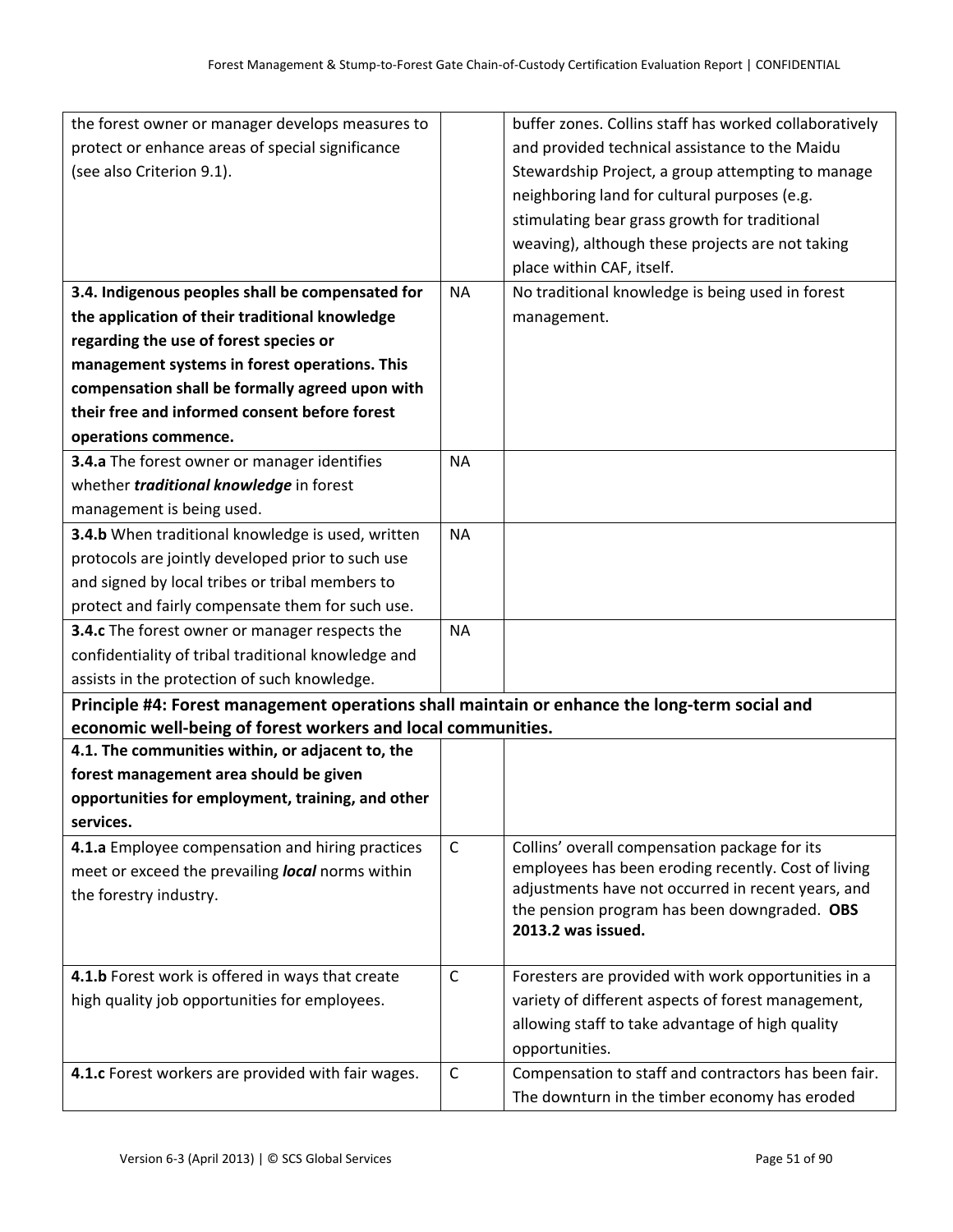|                                                       |              | compensation somewhat, although layoffs were              |
|-------------------------------------------------------|--------------|-----------------------------------------------------------|
|                                                       |              | avoided.                                                  |
| 4.1.d Hiring practices and conditions of              | $\mathsf{C}$ | No evidence of discrimination in hiring or                |
| employment are non-discriminatory and follow          |              | employment practices.                                     |
| applicable federal, state and local regulations.      |              |                                                           |
| 4.1.e The forest owner or manager provides work       | $\mathsf{C}$ | Work opportunities are provided to local job              |
| opportunities to qualified local applicants and seeks |              | applicants. Staff and contractors are all locally based.  |
| opportunities for purchasing local goods and          |              |                                                           |
| services of equal price and quality.                  |              |                                                           |
| 4.1.f Commensurate with the size and scale of         | $\mathsf{C}$ | CAF provides exemplary support of public education        |
| operation, the forest owner or manager provides       |              | about forest management. The prime example is a           |
| and/or supports learning opportunities to improve     |              | museum on the mill grounds devoted to the history         |
| public understanding of forests and forest            |              | of Collins and logging. Collins also supports school      |
| management.                                           |              | tours and other community educational efforts.            |
| 4.1.g The forest owner or manager participates in     | $\mathsf{C}$ | Collins plays a large role in the local economy,          |
| local economic development and/or civic activities,   |              | particularly through operating the Chester mill.          |
| based on scale of operation and where such            |              | Collins also participates in local organizations, such as |
| opportunities are available.                          |              | the Almanor Basin Watershed Advisory Committee.           |
| 4.2. Forest management should meet or exceed all      | $\mathsf{C}$ |                                                           |
| applicable laws and/or regulations covering health    |              |                                                           |
| and safety of employees and their families.           |              |                                                           |
| 4.2.a The forest owner or manager meets or            | $\mathsf C$  | CAR staff demonstrated knowledge of health and            |
| exceeds all applicable laws and/or regulations        |              | safety requirements during the audit. No lost time        |
| covering health and safety of employees and their     |              | accidents involving CAF staff occurred over the past      |
| families (also see Criterion 1.1).                    |              | year, although one occurred involving a contractor.       |
| 4.2.b The forest owner or manager and their           | $\mathsf{C}$ | Field observations by the audit team confirmed safe       |
| employees and contractors demonstrate a safe          |              | working conditions. Contract agreements include           |
| work environment. Contracts or other written          |              | written safety requirements (reviewed contract with       |
| agreements include safety requirements.               |              | A&M Timber). All contractors are required to file a       |
|                                                       |              | safety plan.                                              |
| 4.2.c The forest owner or manager hires well-         | $\mathsf{C}$ | Logging contractors must be licensed by the state.        |
| qualified service providers to safely implement the   |              |                                                           |
| management plan.                                      |              |                                                           |
| 4.3 The rights of workers to organize and             | $\mathsf{C}$ |                                                           |
| voluntarily negotiate with their employers shall be   |              |                                                           |
| guaranteed as outlined in Conventions 87 and 98       |              |                                                           |
| of the International Labor Organization (ILO).        |              |                                                           |
| 4.3.a Forest workers are free to associate with       | $\mathsf{C}$ | Although CAF employees are not unionized, there is        |
| other workers for the purpose of advocating for       |              | no evidence of CAF interference with workers right to     |
| their own employment interests.                       |              | associate.                                                |
| 4.3.b The forest owner or manager has effective       | $\mathsf C$  | CAF managers have an open door policy for surfacing       |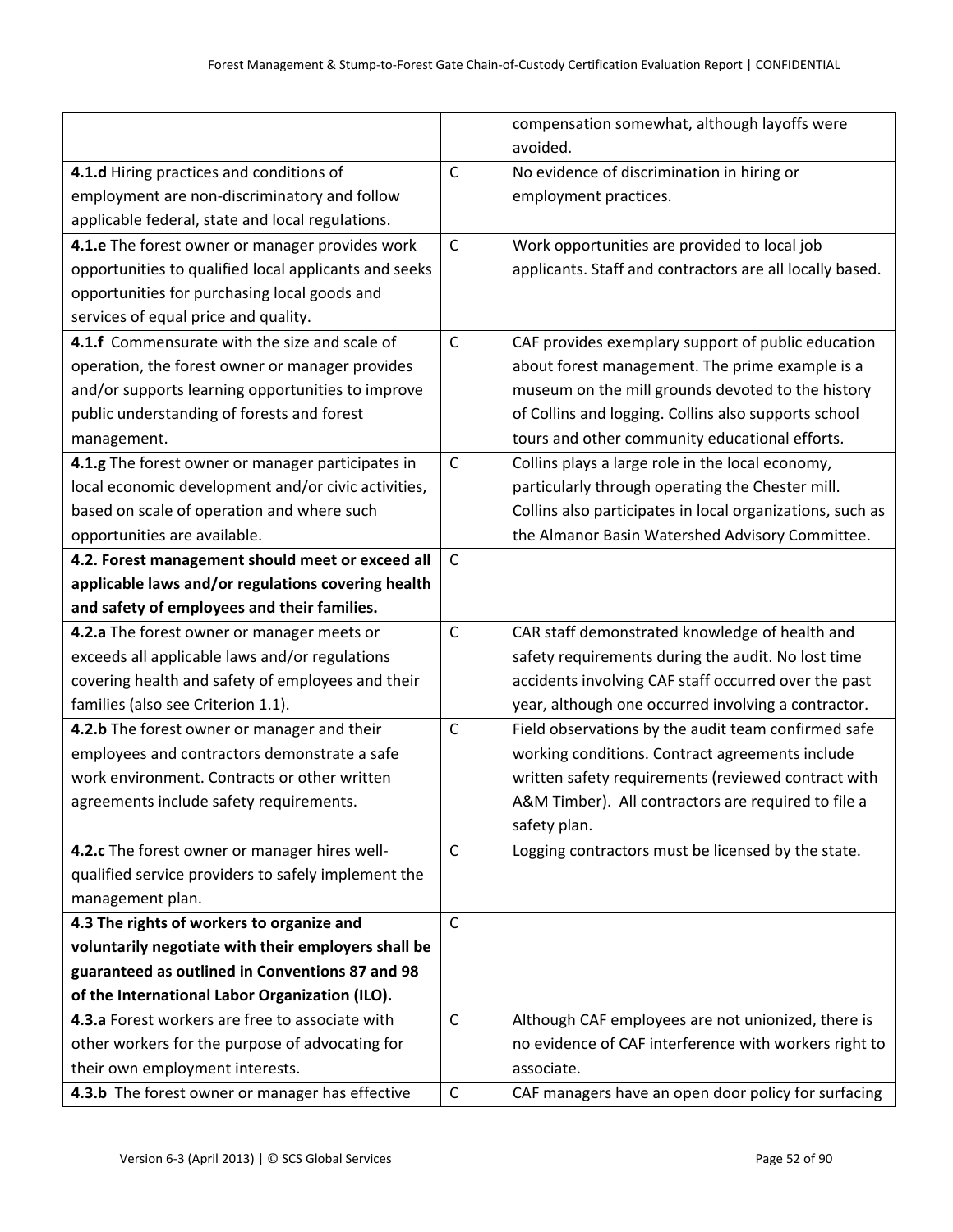| and culturally sensitive mechanisms to resolve                                                                                                                                                                                                                                                                                                                                                                                                                                                                                                                                                                                                                            |              | and resolving issues.                                                                                                                                                                                                                                                                                                                                                                                                                                          |
|---------------------------------------------------------------------------------------------------------------------------------------------------------------------------------------------------------------------------------------------------------------------------------------------------------------------------------------------------------------------------------------------------------------------------------------------------------------------------------------------------------------------------------------------------------------------------------------------------------------------------------------------------------------------------|--------------|----------------------------------------------------------------------------------------------------------------------------------------------------------------------------------------------------------------------------------------------------------------------------------------------------------------------------------------------------------------------------------------------------------------------------------------------------------------|
| disputes between workers and management.                                                                                                                                                                                                                                                                                                                                                                                                                                                                                                                                                                                                                                  |              |                                                                                                                                                                                                                                                                                                                                                                                                                                                                |
| 4.4. Management planning and operations shall                                                                                                                                                                                                                                                                                                                                                                                                                                                                                                                                                                                                                             |              |                                                                                                                                                                                                                                                                                                                                                                                                                                                                |
| incorporate the results of evaluations of social                                                                                                                                                                                                                                                                                                                                                                                                                                                                                                                                                                                                                          |              |                                                                                                                                                                                                                                                                                                                                                                                                                                                                |
| impact. Consultations shall be maintained with                                                                                                                                                                                                                                                                                                                                                                                                                                                                                                                                                                                                                            |              |                                                                                                                                                                                                                                                                                                                                                                                                                                                                |
| people and groups (both men and women)                                                                                                                                                                                                                                                                                                                                                                                                                                                                                                                                                                                                                                    |              |                                                                                                                                                                                                                                                                                                                                                                                                                                                                |
| directly affected by management operations.                                                                                                                                                                                                                                                                                                                                                                                                                                                                                                                                                                                                                               |              |                                                                                                                                                                                                                                                                                                                                                                                                                                                                |
| 4.4.a The forest owner or manager understands the<br>likely social impacts of management activities, and<br>incorporates this understanding into management<br>planning and operations. Social impacts include<br>effects on:<br>Archeological sites and sites of cultural,<br>historical and community significance (on and<br>off the FMU;<br>Public resources, including air, water and food<br>$\bullet$<br>(hunting, fishing, collecting);<br>Aesthetics;<br>$\bullet$<br>Community goals for forest and natural<br>٠<br>resource use and protection such as<br>employment, subsistence, recreation and<br>health;<br>Community economic opportunities;<br>$\bullet$ |              | CAF managers produced a summary document<br>entitled "Sociological Impacts of CAF" that describes<br>the socioeconomic context of the region and how<br>CAF and Collins Pine affect it. This document was<br>produced in response to the current FSC national<br>standard, which went into effect in 2010, and it has<br>not been updated. OBS 2013.3 was issued.                                                                                              |
| Other people who may be affected by<br>$\bullet$<br>management operations.<br>A summary is available to the CB.                                                                                                                                                                                                                                                                                                                                                                                                                                                                                                                                                           |              |                                                                                                                                                                                                                                                                                                                                                                                                                                                                |
| 4.4.b The forest owner or manager seeks and<br>considers input in management planning from<br>people who would likely be affected by<br>management activities.                                                                                                                                                                                                                                                                                                                                                                                                                                                                                                            | $\mathsf C$  | The THP process provides an established and robust<br>opportunity for the public to comment on<br>management operations. The SYP approval process<br>also entails substantial opportunities for stakeholder<br>input. In addition, Collins maintains an open door<br>policy with the community. Stakeholder interviews<br>indicate that managers are sensitive to community<br>concerns and willing to adapt activities in order to<br>accommodate any issues. |
| 4.4.c People who are subject to direct adverse                                                                                                                                                                                                                                                                                                                                                                                                                                                                                                                                                                                                                            | $\mathsf{C}$ | Public notices to adjacent/nearby landowners are                                                                                                                                                                                                                                                                                                                                                                                                               |
| effects of management operations are apprised of                                                                                                                                                                                                                                                                                                                                                                                                                                                                                                                                                                                                                          |              | required as part of the THP process.                                                                                                                                                                                                                                                                                                                                                                                                                           |
| relevant activities in advance of the action so that                                                                                                                                                                                                                                                                                                                                                                                                                                                                                                                                                                                                                      |              |                                                                                                                                                                                                                                                                                                                                                                                                                                                                |
| they may express concern.                                                                                                                                                                                                                                                                                                                                                                                                                                                                                                                                                                                                                                                 |              |                                                                                                                                                                                                                                                                                                                                                                                                                                                                |
| 4.4.d For <i>public forests</i> , consultation shall include<br>the following components:                                                                                                                                                                                                                                                                                                                                                                                                                                                                                                                                                                                 | <b>NA</b>    |                                                                                                                                                                                                                                                                                                                                                                                                                                                                |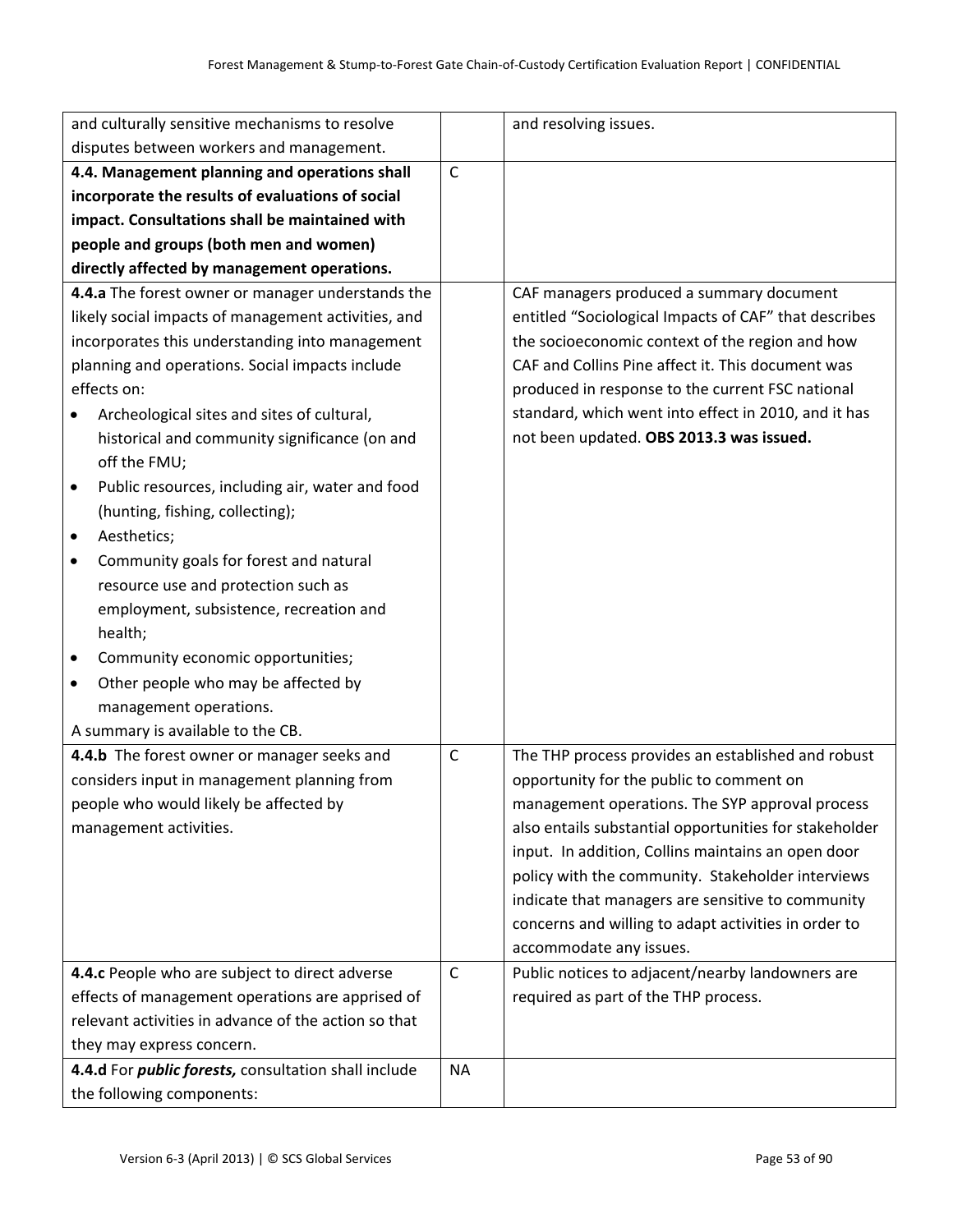|    | 4. Clearly defined and accessible methods for        |              |                                                      |
|----|------------------------------------------------------|--------------|------------------------------------------------------|
|    | public participation are provided in both long       |              |                                                      |
|    | and short-term planning processes, including         |              |                                                      |
|    | harvest plans and operational plans;                 |              |                                                      |
| 5. | Public notification is sufficient to allow           |              |                                                      |
|    | interested stakeholders the chance to learn of       |              |                                                      |
|    | upcoming opportunities for public review             |              |                                                      |
|    | and/or comment on the proposed                       |              |                                                      |
|    | management;                                          |              |                                                      |
| 6. | An accessible and affordable appeals process to      |              |                                                      |
|    | planning decisions is available.                     |              |                                                      |
|    | Planning decisions incorporate the results of public |              |                                                      |
|    | consultation. All draft and final planning           |              |                                                      |
|    | documents, and their supporting data, are made       |              |                                                      |
|    | readily available to the public.                     |              |                                                      |
|    | 4.5. Appropriate mechanisms shall be employed        | $\mathsf{C}$ |                                                      |
|    | for resolving grievances and for providing fair      |              |                                                      |
|    | compensation in the case of loss or damage           |              |                                                      |
|    | affecting the legal or customary rights, property,   |              |                                                      |
|    | resources, or livelihoods of local peoples.          |              |                                                      |
|    | Measures shall be taken to avoid such loss or        |              |                                                      |
|    |                                                      |              |                                                      |
|    | damage.                                              |              |                                                      |
|    | 4.5.a The forest owner or manager does not           | $\mathsf{C}$ | No evidence of negligent operations arose during the |
|    | engage in negligent activities that cause damage to  |              | audit.                                               |
|    | other people.                                        |              |                                                      |
|    | 4.5.b The forest owner or manager provides a         | $\mathsf{C}$ | Stakeholder interviews confirm that CAF managers     |
|    | known and accessible means for interested            |              | actively respond to community concerns, when they    |
|    | stakeholders to voice grievances and have them       |              | arise.                                               |
|    | resolved. If significant disputes arise related to   |              |                                                      |
|    | resolving grievances and/or providing fair           |              | Managers have maintained positive and open           |
|    | compensation, the forest owner or manager            |              | discussions even in difficult cases such as Keefer   |
|    | follows appropriate dispute resolution procedures.   |              | Ranch.                                               |
|    | At a minimum, the forest owner or manager            |              |                                                      |
|    | maintains open communications, responds to           |              |                                                      |
|    | grievances in a timely manner, demonstrates          |              |                                                      |
|    | ongoing good faith efforts to resolve the            |              |                                                      |
|    | grievances, and maintains records of legal suites    |              |                                                      |
|    | and claims.                                          |              |                                                      |
|    | 4.5.c Fair compensation or reasonable mitigation is  | $\mathsf C$  | No such incidents have occurred requiring            |
|    | provided to local people, communities or adjacent    |              | compensation to be paid.                             |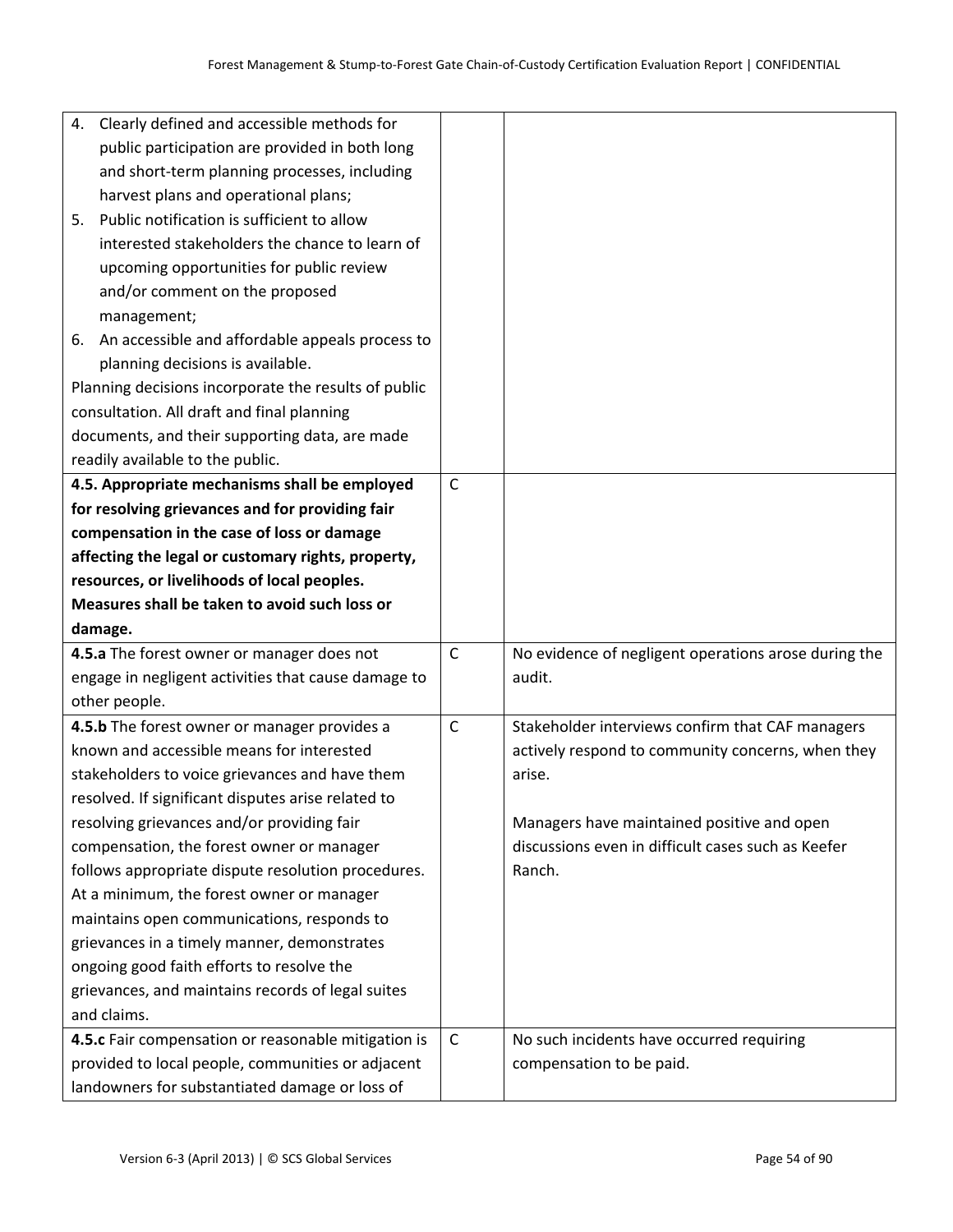| income caused by the landowner or manager.                                                                         |              |                                                         |  |
|--------------------------------------------------------------------------------------------------------------------|--------------|---------------------------------------------------------|--|
| Principle #5: Forest management operations shall encourage the efficient use of the forest's multiple products and |              |                                                         |  |
| services to ensure economic viability and a wide range of environmental and social benefits.                       |              |                                                         |  |
| 5.1. Forest management should strive toward                                                                        | $\mathsf{C}$ |                                                         |  |
| economic viability, while taking into account the                                                                  |              |                                                         |  |
| full environmental, social, and operational costs of                                                               |              |                                                         |  |
| production, and ensuring the investments                                                                           |              |                                                         |  |
| necessary to maintain the ecological productivity                                                                  |              |                                                         |  |
| of the forest.                                                                                                     |              |                                                         |  |
| 5.1.a The forest owner or manager is financially                                                                   | $\mathsf{C}$ | Although CAF has tightened its belt somewhat during     |  |
| able to implement core management activities,                                                                      |              | the recent economic downturn, there was no              |  |
| including all those environmental, social and                                                                      |              | evidence that core management activities were not       |  |
| operating costs, required to meet this Standard,                                                                   |              | carried out. In particular, CAF has maintained its road |  |
| and investment and reinvestment in forest                                                                          |              | maintenance program and staff biologist position.       |  |
| management.                                                                                                        |              |                                                         |  |
| 5.1.b Responses to short-term financial factors are                                                                | $\mathsf{C}$ | The economic downturn did not result in substantial     |  |
| limited to levels that are consistent with fulfillment                                                             |              | changes to the management of the forest.                |  |
| of this Standard.                                                                                                  |              |                                                         |  |
| 5.2. Forest management and marketing operations                                                                    | $\mathsf{C}$ |                                                         |  |
| should encourage the optimal use and local                                                                         |              |                                                         |  |
| processing of the forest's diversity of products.                                                                  |              |                                                         |  |
| 5.2.a Where forest products are harvested or sold,                                                                 | $\mathsf C$  | Logs harvested from the forest go primarily to feed     |  |
| opportunities for forest product sales and services                                                                |              | the local Collins sawmill and cogeneration plant in     |  |
| are given to local harvesters, value-added                                                                         |              | Chester, which is a major contributor to the local      |  |
| processing and manufacturing facilities, guiding                                                                   |              | economy. Logs are occasionally sold to other            |  |
| services, and other operations that are able to offer                                                              |              | specialty mills in the region. CAF has not exported     |  |
| services at competitive rates and levels of service.                                                               |              | any logs overseas.                                      |  |
| 5.2.b The forest owner or manager takes measures                                                                   | $\mathsf C$  | Collins' investment in the cogeneration facility has    |  |
| to optimize the use of harvested forest products                                                                   |              | allowed CAF to utilize smaller diameter material.       |  |
| and explores product diversification where                                                                         |              |                                                         |  |
| appropriate and consistent with management                                                                         |              |                                                         |  |
| objectives.                                                                                                        |              |                                                         |  |
| 5.2.c On public lands where forest products are                                                                    | <b>NA</b>    |                                                         |  |
| harvested and sold, some sales of forest products                                                                  |              |                                                         |  |
| or contracts are scaled or structured to allow small                                                               |              |                                                         |  |
| business to bid competitively.                                                                                     |              |                                                         |  |
| 5.3. Forest management should minimize waste                                                                       | $\mathsf{C}$ |                                                         |  |
| associated with harvesting and on-site processing                                                                  |              |                                                         |  |
| operations and avoid damage to other forest                                                                        |              |                                                         |  |
| resources.                                                                                                         |              |                                                         |  |
| 5.3.a Management practices are employed to                                                                         | $\mathsf{C}$ | Inspections of harvesting operations revealed good      |  |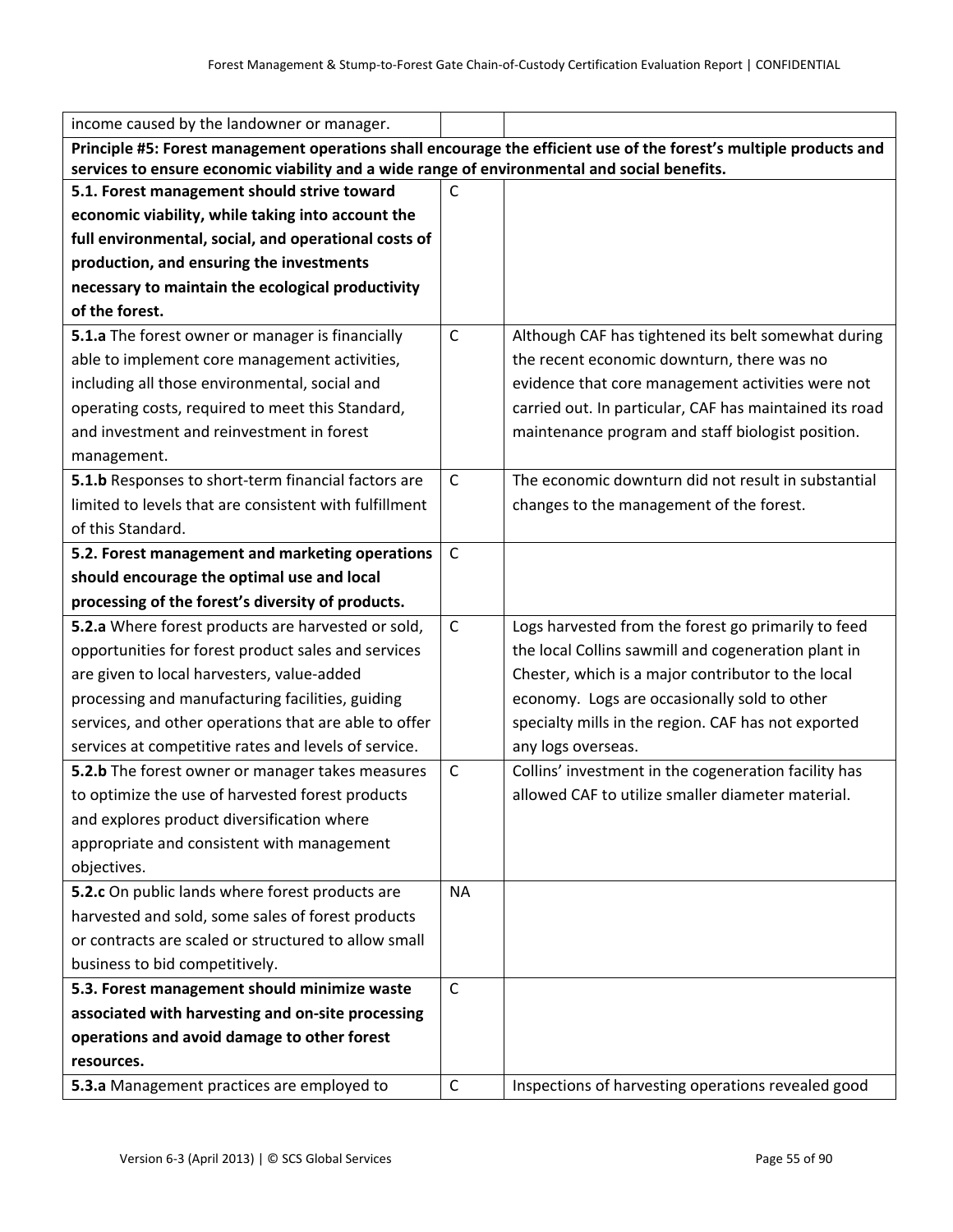| minimize the loss and/or waste of harvested forest           |              | recovery of merchantable material. In particular, CAF |
|--------------------------------------------------------------|--------------|-------------------------------------------------------|
| products.                                                    |              | engaged in a large-scale salvage operation from the   |
|                                                              |              | Chips fire, attempting to minimize loss of            |
|                                                              |              | merchantable logs from post fire degrade.             |
| 5.3.b Harvest practices are managed to protect               | $\mathsf{C}$ | Collins uneven-aged management system requires        |
| residual trees and other forest resources, including:        |              | more frequent entries than a predominantly even-      |
| soil compaction, rutting and erosion are<br>$\bullet$        |              | aged system but, despite this, inspected harvesting   |
| minimized;                                                   |              | sites did not show excessive rutting or soil damage.  |
| residual trees are not significantly damaged to<br>$\bullet$ |              |                                                       |
| the extent that health, growth, or values are                |              |                                                       |
| noticeably affected;                                         |              |                                                       |
| damage to NTFPs is minimized during<br>$\bullet$             |              |                                                       |
| management activities; and                                   |              |                                                       |
| techniques and equipment that minimize<br>$\bullet$          |              |                                                       |
| impacts to vegetation, soil, and water are used              |              |                                                       |
| whenever feasible.                                           |              |                                                       |
| 5.4. Forest management should strive to                      |              |                                                       |
| strengthen and diversify the local economy,                  |              |                                                       |
| avoiding dependence on a single forest product.              |              |                                                       |
| 5.4.a The forest owner or manager demonstrates               | $\mathsf{C}$ | Although CAF is an important contributor to the       |
| knowledge of their operation's effect on the local           |              | local/regional economy, it is primarily driven by the |
| economy as it relates to existing and potential              |              | timber products. OBS 2013.4 was issued.               |
| markets for a wide variety of timber and non-                |              |                                                       |
| timber forest products and services.                         |              |                                                       |
| 5.4.b The forest owner or manager strives to                 | $\mathsf C$  | See 5.4.b; more efforts could be made to diversify    |
| diversify the economic use of the forest according           |              | products coming from the forest.                      |
| to Indicator 5.4.a.                                          |              |                                                       |
| 5.5. Forest management operations shall                      | $\mathsf{C}$ |                                                       |
| recognize, maintain, and, where appropriate,                 |              |                                                       |
| enhance the value of forest services and resources           |              |                                                       |
| such as watersheds and fisheries.                            |              |                                                       |
| 5.5.a In developing and implementing activities on           | $\mathsf{C}$ | CAF provides opportunities for public recreation on   |
| the FMU, the forest owner or manager identifies,             |              | the forest. The forest is largely not gated. CAF      |
| defines and implements appropriate measures for              |              | participates in the Almanor Basin Watershed Advisory  |
| maintaining and/or enhancing forest services and             |              | Committee, which is aimed at maintaining water        |
| resources that serve public values, including                |              | quality in the basin for habitat and recreation.      |
| municipal watersheds, fisheries, carbon storage              |              |                                                       |
| and sequestration, recreation and tourism.                   |              |                                                       |
| 5.5.b The forest owner or manager uses the                   | $\mathsf{C}$ | See 5.5.a                                             |
| information from Indicator 5.5.a to implement                |              |                                                       |
| appropriate measures for maintaining and/or                  |              |                                                       |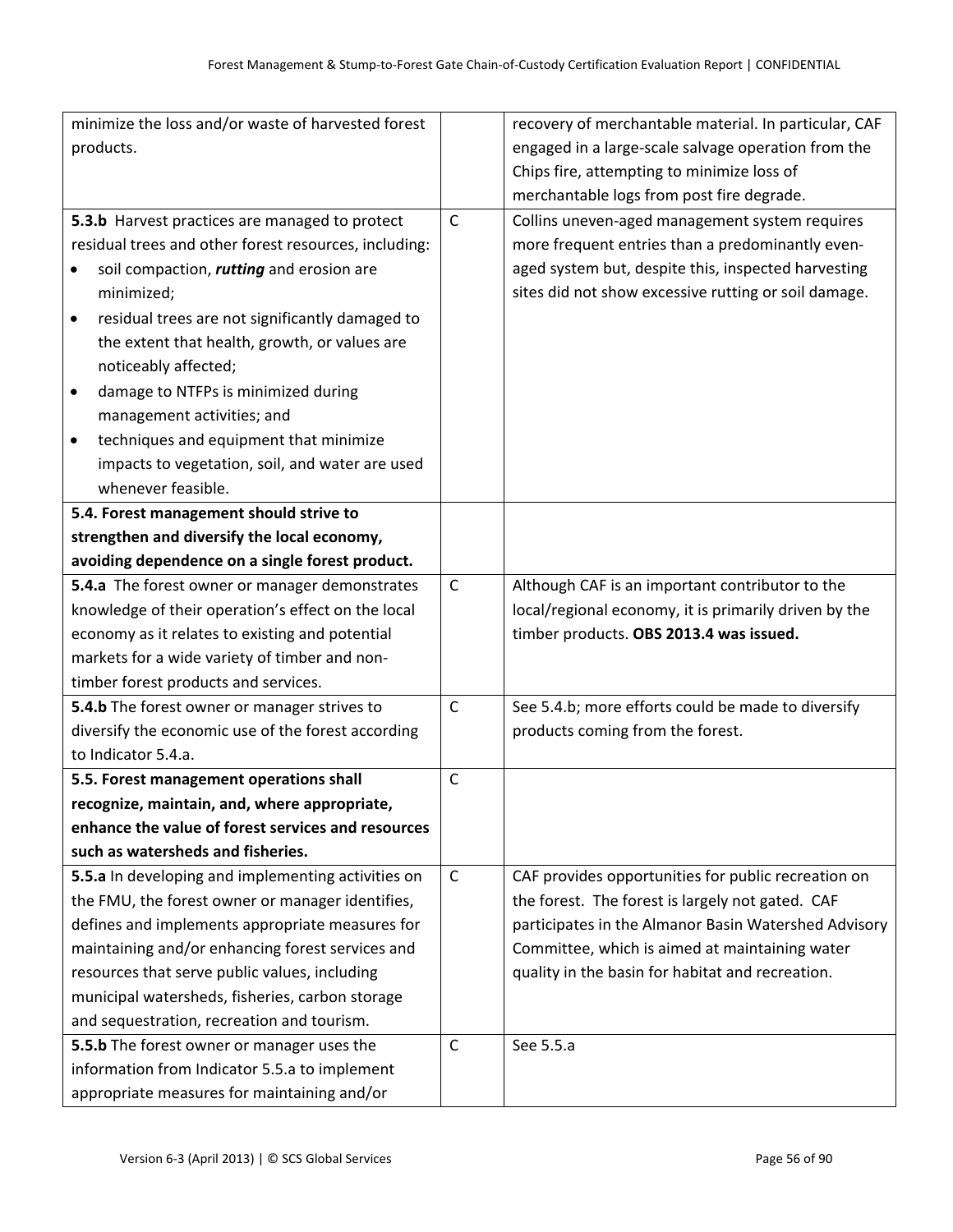| enhancing these services and resources.                 |              |                                                          |
|---------------------------------------------------------|--------------|----------------------------------------------------------|
| 5.6. The rate of harvest of forest products shall not   | $\mathsf{C}$ |                                                          |
| exceed levels which can be permanently                  |              |                                                          |
| sustained.                                              |              |                                                          |
| 5.6.a In FMUs where products are being harvested,       | $\mathsf{C}$ | CAF operates under a Sustained Yield Plan approved       |
| the landowner or manager calculates the sustained       |              | by Cal Fire, which requires analysis of the factors      |
| yield harvest level for each sustained yield planning   |              | identified in this Indicator. The current SYP expires in |
| unit, and provides clear rationale for determining      |              | 2014 and CAF is working on a renewal.                    |
| the size and layout of the planning unit. The           |              |                                                          |
| sustained yield harvest level calculation is            |              | Data for the harvest projections are fed by a            |
| documented in the Management Plan.                      |              | continuous forest inventory system on the property.      |
|                                                         |              | Unanticipated loss of timber, such as through large      |
| The sustained yield harvest level calculation for       |              | fire events, is considered in sustainable yield          |
| each planning unit is based on:                         |              | calculations by removing the volume of lost timber       |
| documented growth rates for particular sites,           |              | from the allowable harvest.                              |
| and/or acreage of forest types, age-classes and         |              |                                                          |
| species distributions;                                  |              |                                                          |
| mortality and decay and other factors that<br>$\bullet$ |              |                                                          |
| affect net growth;                                      |              |                                                          |
| areas reserved from harvest or subject to<br>٠          |              |                                                          |
| harvest restrictions to meet other management           |              |                                                          |
| goals;                                                  |              |                                                          |
| silvicultural practices that will be employed on<br>٠   |              |                                                          |
| the FMU;                                                |              |                                                          |
| management objectives and desired future<br>٠           |              |                                                          |
| conditions.                                             |              |                                                          |
| The calculation is made by considering the effects      |              |                                                          |
| of repeated prescribed harvests on the                  |              |                                                          |
| product/species and its ecosystem, as well as           |              |                                                          |
| planned management treatments and projections           |              |                                                          |
| of subsequent regrowth beyond single rotation and       |              |                                                          |
| multiple re-entries.                                    |              |                                                          |
| 5.6.b Average annual harvest levels, over rolling       | $\mathsf{C}$ | Harvesting levels are below the calculated sustained     |
| periods of no more than 10 years, do not exceed         |              | yield harvest level.                                     |
| the calculated sustained yield harvest level.           |              |                                                          |
| 5.6.c Rates and methods of timber harvest lead to       | $\mathsf{C}$ | Silvicultural methods on the forest are aimed at         |
| achieving desired conditions, and improve or            |              | improving health and quality throughout the stand.       |
| maintain health and quality across the FMU.             |              | Poorly formed or low vigor trees are targeted for        |
| Overstocked stands and stands that have been            |              | removal in order to promote growth on larger trees.      |
| depleted or rendered to be below productive             |              |                                                          |
| potential due to natural events, past management,       |              |                                                          |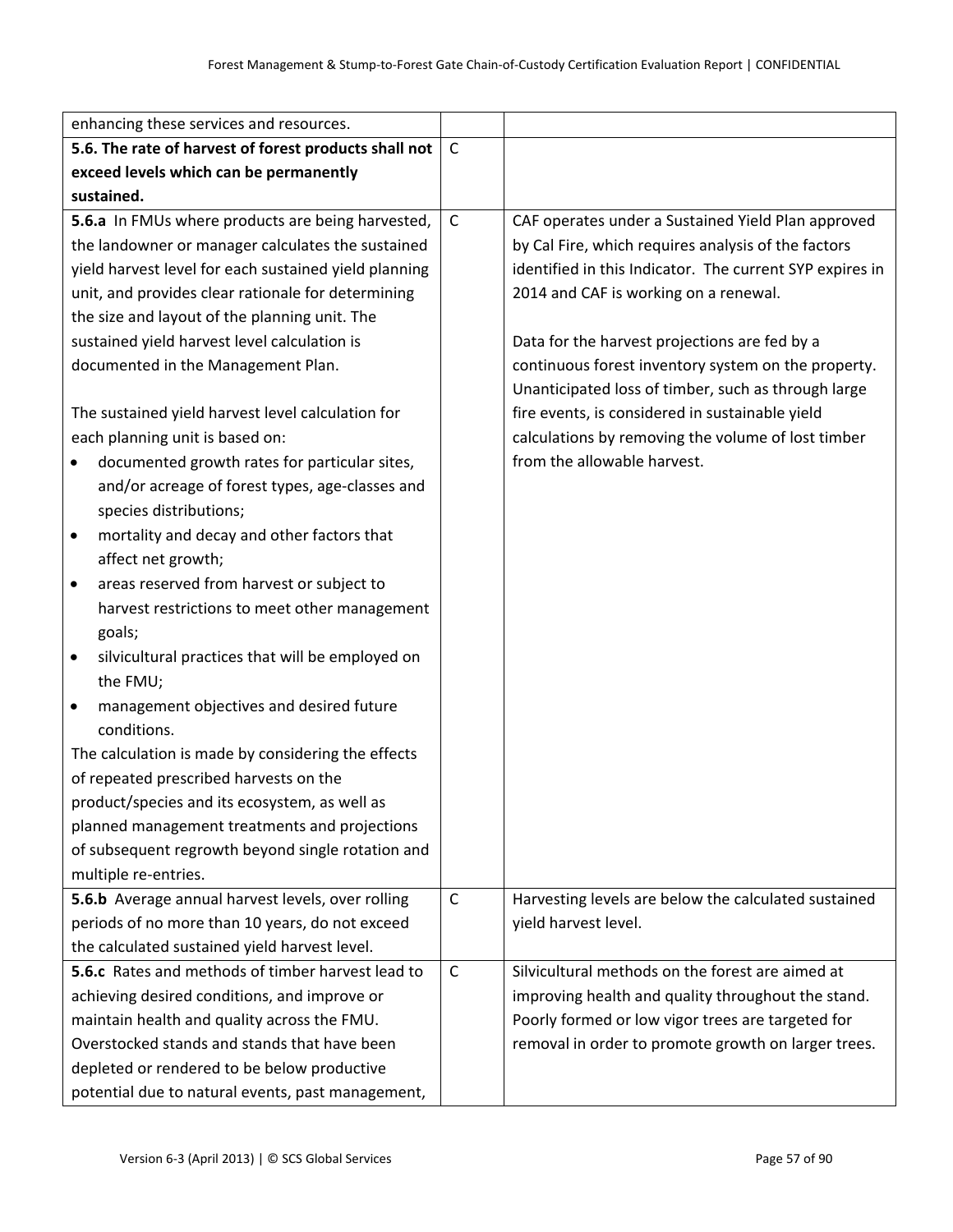| or lack of management, are returned to desired                                                       |              |                                                       |
|------------------------------------------------------------------------------------------------------|--------------|-------------------------------------------------------|
| stocking levels and composition at the earliest                                                      |              |                                                       |
| practicable time as justified in management                                                          |              |                                                       |
| objectives.                                                                                          |              |                                                       |
| 5.6.d For NTFPs, calculation of quantitative                                                         | <b>NA</b>    | NTFPs are not harvested by the company at             |
| sustained yield harvest levels is required only in                                                   |              | commercial levels though there is some unauthorized   |
| cases where products are harvested in significant                                                    |              | collecting that is likely commercial in nature.       |
| commercial operations or where traditional or                                                        |              |                                                       |
| customary use rights may be impacted by such                                                         |              |                                                       |
| harvests. In other situations, the forest owner or                                                   |              |                                                       |
| manager utilizes available information, and new                                                      |              |                                                       |
| information that can be reasonably gathered, to set                                                  |              |                                                       |
| harvesting levels that will not result in a depletion                                                |              |                                                       |
| of the non-timber growing stocks or other adverse                                                    |              |                                                       |
| effects to the forest ecosystem.                                                                     |              |                                                       |
| Principle #6: Forest management shall conserve biological diversity and its associated values, water |              |                                                       |
| resources, soils, and unique and fragile ecosystems and landscapes, and, by so doing, maintain the   |              |                                                       |
| ecological functions and the integrity of the forest.                                                |              |                                                       |
| 6.1. Assessments of environmental impacts shall                                                      |              |                                                       |
| be completed -- appropriate to the scale, intensity                                                  |              |                                                       |
| of forest management and the uniqueness of the                                                       |              |                                                       |
| affected resources -- and adequately integrated                                                      |              |                                                       |
| into management systems. Assessments shall                                                           |              |                                                       |
| include landscape level considerations as well as                                                    |              |                                                       |
| the impacts of on-site processing facilities.                                                        |              |                                                       |
| Environmental impacts shall be assessed prior to                                                     |              |                                                       |
| commencement of site-disturbing operations.                                                          |              |                                                       |
| 6.1.a Using the results of credible scientific                                                       | $\mathsf{C}$ | At a landscape level, portions of the required        |
| analysis, best available information (including                                                      |              | assessment is been completed as part of the SYP. In   |
| relevant databases), and local knowledge and                                                         |              | addition, timber harvest plans prepared prior to each |
| experience, an assessment of conditions on the                                                       |              | harvest evaluate the same information. Forest         |
| FMU is completed and includes:                                                                       |              | communities are mapped as part of the SYP. RTE        |
| 1) Forest community types and development, size                                                      |              | species are handled by A staff biologist, through     |
| class and/or successional stages, and associated                                                     |              | checking relevant state databases prior to each       |
| natural disturbance regimes;                                                                         |              | harvest, and surveying for known populations. Rare    |
| 2) Rare, Threatened and Endangered (RTE) species                                                     |              | ecological plant communities have been identified     |
| and rare ecological communities (including plant                                                     |              | through the HCVF and RSA process. A general           |
| communities);                                                                                        |              | assessment of riparian and soil conditions is         |
| 3) Other habitats and species of management                                                          |              | contained in the CAF management plan, and more        |
| concern;                                                                                             |              | detailed assessments are a part of THPs. Historic     |
| 4) Water resources and associated riparian                                                           |              | conditions on the forest are considered in the        |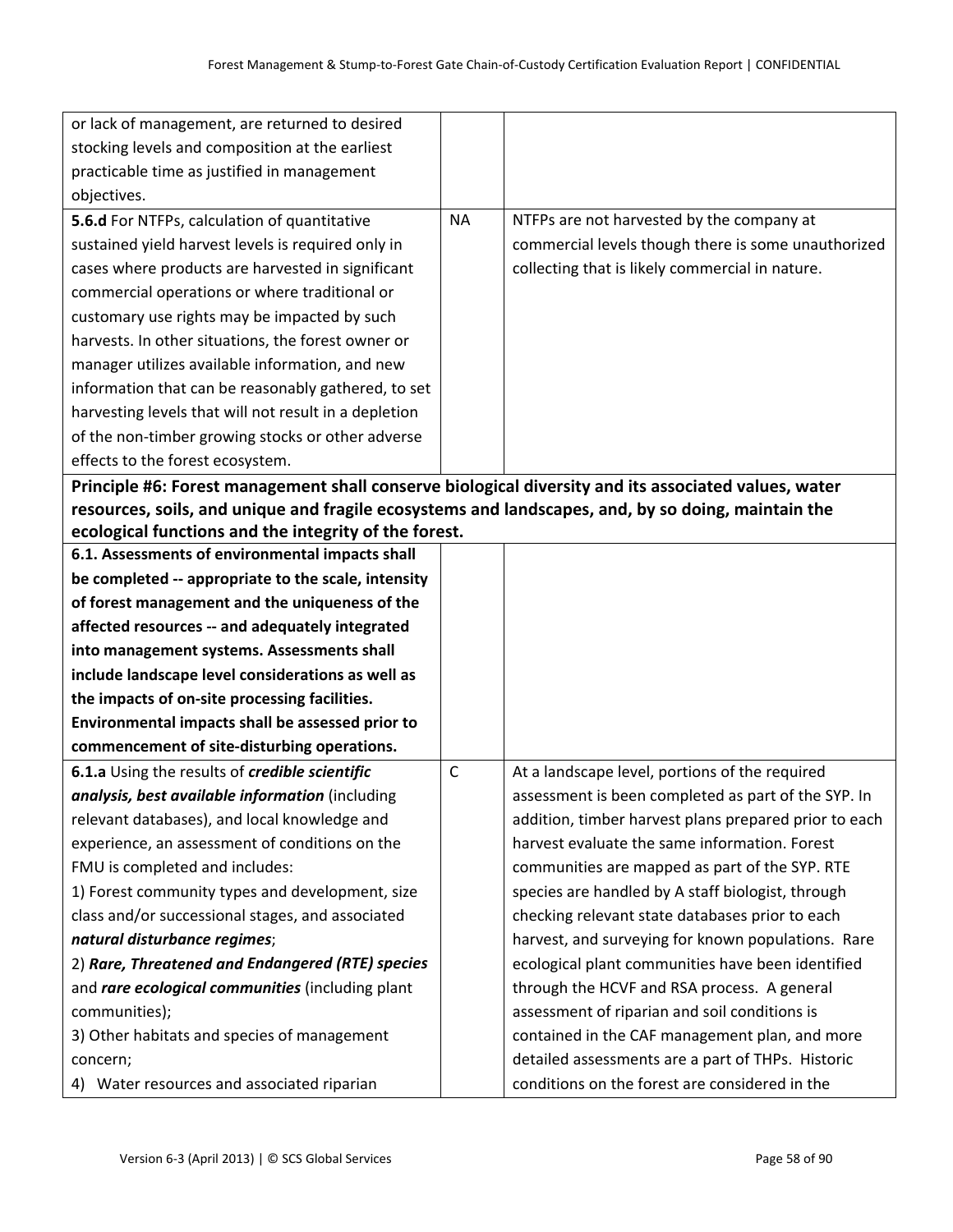| habitats and hydrologic functions;                    |              | management plan (Collins has had a long term tenure   |
|-------------------------------------------------------|--------------|-------------------------------------------------------|
| 5) Soil resources; and                                |              | over the forest, with original ownership beginning in |
| 6) Historic conditions on the FMU related to forest   |              | the early 1900s).                                     |
| community types and development, size class           |              |                                                       |
| and/or successional stages, and a broad               |              |                                                       |
| comparison of historic and current conditions.        |              |                                                       |
| 6.1.b Prior to commencing site-disturbing activities, | $\mathsf C$  | On an operational basis, THPs required before         |
| the forest owner or manager assesses and              |              | harvesting provide a site level environmental impact  |
| documents the potential short and long-term           |              | assessment.                                           |
| impacts of planned management activities on           |              |                                                       |
| elements 1-5 listed in Criterion 6.1.a.               |              |                                                       |
|                                                       |              |                                                       |
| The assessment must incorporate the best              |              |                                                       |
| available information, drawing from scientific        |              |                                                       |
| literature and experts. The impact assessment will    |              |                                                       |
| at minimum include identifying resources that may     |              |                                                       |
| be impacted by management (e.g., streams,             |              |                                                       |
| habitats of management concern, soil nutrients).      |              |                                                       |
| Additional detail (i.e., detailed description or      |              |                                                       |
| quantification of impacts) will vary depending on     |              |                                                       |
| the uniqueness of the resource, potential risks, and  |              |                                                       |
| steps that will be taken to avoid and minimize risks. |              |                                                       |
| 6.1.c Using the findings of the impact assessment     | $\mathsf C$  | Management is altered in order to minimize negative   |
| (Indicator 6.1.b), management approaches and          |              | effects of management. Examples include altering      |
| field prescriptions are developed and implemented     |              | harvesting near RTE sites, and riparian management    |
| that: 1) avoid or minimize negative short-term and    |              | zones. At a general level, CAF's management           |
| long-term impacts; and, 2) maintain and/or            |              | philosophy of promoting healthy late seral stands is  |
| enhance the long-term ecological viability of the     |              | aimed at maintaining the high level of ecological     |
| forest.                                               |              | viability on the forest.                              |
| 6.1.d On public lands, assessments developed in       | <b>NA</b>    |                                                       |
| Indicator 6.1.a and management approaches             |              |                                                       |
| developed in Indicator 6.1.c are made available to    |              |                                                       |
| the public in draft form for review and comment       |              |                                                       |
| prior to finalization. Final assessments are also     |              |                                                       |
| made available.                                       |              |                                                       |
| 6.2 Safeguards shall exist which protect rare,        | $\mathsf{C}$ |                                                       |
| threatened and endangered species and their           |              |                                                       |
| habitats (e.g., nesting and feeding areas).           |              |                                                       |
| Conservation zones and protection areas shall be      |              |                                                       |
| established, appropriate to the scale and intensity   |              |                                                       |
| of forest management and the uniqueness of the        |              |                                                       |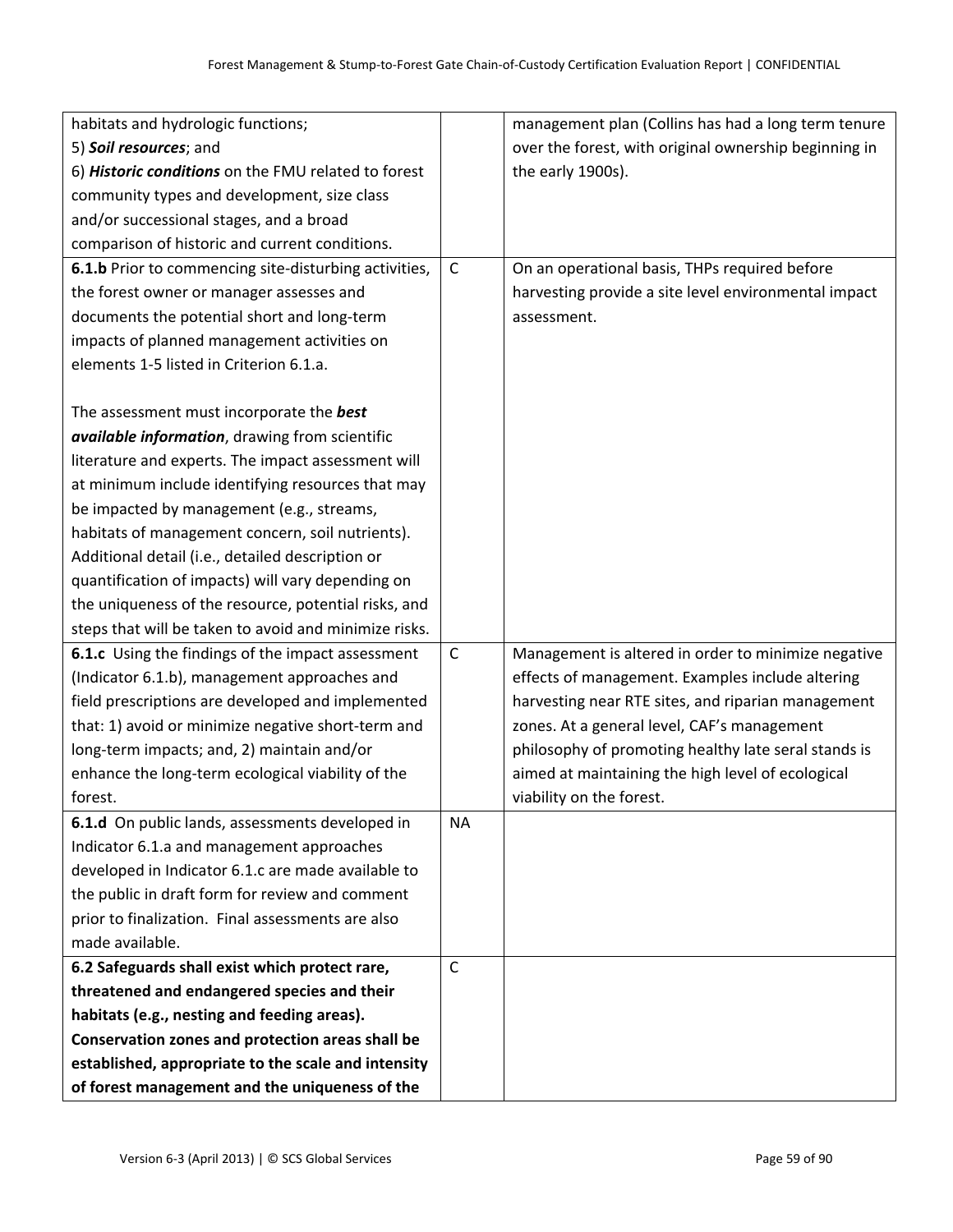| affected resources. Inappropriate hunting, fishing,   |              |                                                       |
|-------------------------------------------------------|--------------|-------------------------------------------------------|
| trapping, and collecting shall be controlled.         |              |                                                       |
| 6.2.a If there is a likely presence of RTE species as | $\mathsf{C}$ | CAF has a Ph.D.-level biologist on staff to manage    |
| identified in Indicator 6.1.a then either a field     |              | ecology and wildlife issues.                          |
| survey to verify the species' presence or absence is  |              |                                                       |
| conducted prior to site-disturbing management         |              | As part of THP process, an initial database search of |
| activities, or management occurs with the             |              | the California Natural Diversity Database (CNDDB) is  |
| assumption that potential RTE species are present.    |              | conducted. Surveys are conducted by the biologist     |
|                                                       |              | and field staff to locate populations of species.     |
| Surveys are conducted by biologists with the          |              |                                                       |
| appropriate expertise in the species of interest and  |              |                                                       |
| with appropriate qualifications to conduct the        |              |                                                       |
| surveys. If a species is determined to be present,    |              |                                                       |
| its location should be reported to the manager of     |              |                                                       |
| the appropriate database.                             |              |                                                       |
| 6.2.b When RTE species are present or assumed to      | $\mathsf C$  | Modifications to management plans are made when       |
| be present, modifications in management are made      |              | an RTE species is located or assumed to be present.   |
| in order to maintain, restore or enhance the extent,  |              | Examples include limiting the operational season near |
| quality and viability of the species and their        |              | wet meadow habitats containing threatened bird        |
| habitats. Conservation zones and/or protected         |              | species.                                              |
| areas are established for RTE species, including      |              |                                                       |
| those S3 species that are considered rare, where      |              |                                                       |
| they are necessary to maintain or improve the         |              |                                                       |
| short and long-term viability of the species.         |              |                                                       |
| Conservation measures are based on relevant           |              |                                                       |
| science, guidelines and/or consultation with          |              |                                                       |
| relevant, independent experts as necessary to         |              |                                                       |
| achieve the conservation goal of the Indicator.       |              |                                                       |
| 6.2.c For medium and large public forests (e.g.       | <b>NA</b>    |                                                       |
| state forests), forest management plans and           |              |                                                       |
| operations are designed to meet species' recovery     |              |                                                       |
| goals, as well as landscape level biodiversity        |              |                                                       |
| conservation goals.                                   |              |                                                       |
| 6.2.d Within the capacity of the forest owner or      | $\mathsf{C}$ | Recreational hunting and fishing does occur on CAF    |
| manager, hunting, fishing, trapping, collecting and   |              | lands. Prevention of collection of RTE species is     |
| other activities are controlled to avoid the risk of  |              | largely enforced by state government.                 |
| impacts to vulnerable species and communities         |              |                                                       |
| (See Criterion 1.5).                                  |              |                                                       |
| 6.3. Ecological functions and values shall be         | $\mathsf{C}$ |                                                       |
| maintained intact, enhanced, or restored,             |              |                                                       |
| including: a) Forest regeneration and succession.     |              |                                                       |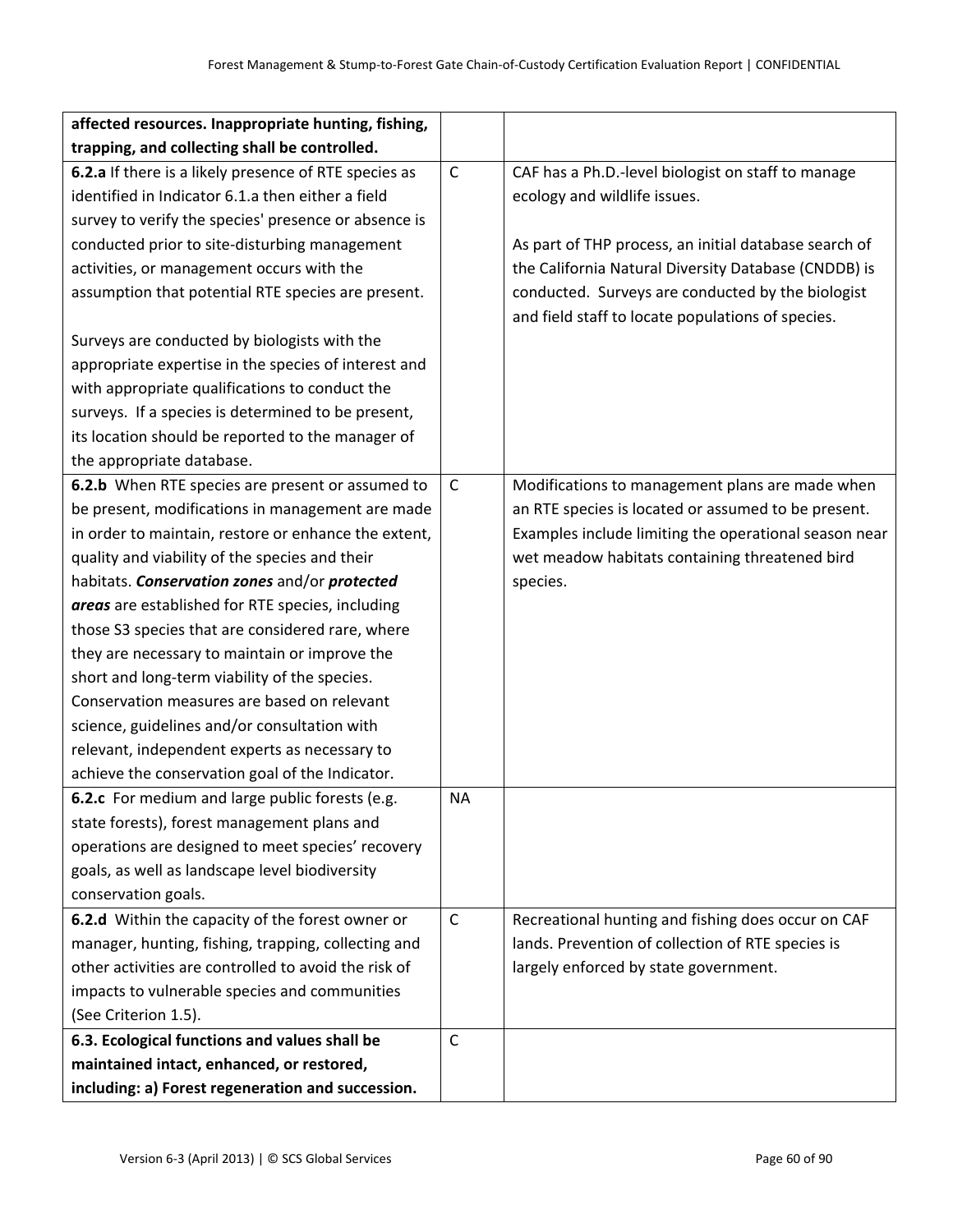| b) Genetic, species, and ecosystem diversity. c)     |              |                                                        |
|------------------------------------------------------|--------------|--------------------------------------------------------|
| Natural cycles that affect the productivity of the   |              |                                                        |
| forest ecosystem.                                    |              |                                                        |
| 6.3.a. Landscape-scale indicators                    | $\mathsf{C}$ |                                                        |
| 6.3.a.1 The forest owner or manager maintains,       | $\mathsf{C}$ | CAF's silviculture practices enhance late-seral stand  |
| enhances, and/or restores under-represented          |              | structure by growing older, large-diameter trees. This |
| successional stages in the FMU that would            |              | focus on maintaining older stands has created an       |
| naturally occur on the types of sites found on the   |              | unusual situation for a private forest where early     |
| FMU. Where old growth of different community         |              | successional forests could be considered under-        |
| types that would naturally occur on the forest are   |              | represented. CAF has addressed this by                 |
| under-represented in the landscape relative to       |              | experimenting with group openings in order to          |
| natural conditions, a portion of the forest is       |              | provide some variability in their forest.              |
| managed to enhance and/or restore old growth         |              |                                                        |
| characteristics.                                     |              | Examples of other under-represented ecosystems         |
|                                                      |              | include mountain meadows, which CAF actively           |
|                                                      |              | maintains through removing encroaching trees.          |
| 6.3.a.2 When a rare ecological community is          | $\mathsf{C}$ | Rare ecological communities have been identified       |
| present, modifications are made in both the          |              | through the HCVF and RSA processes. Examples           |
| management plan and its implementation in order      |              | include Mud Lake, a large wet meadow, and vernal       |
| to maintain, restore or enhance the viability of the |              | pools scattered throughout the ownership.              |
| community. Based on the vulnerability of the         |              |                                                        |
| existing community, conservation zones and/or        |              |                                                        |
| protected areas are established where warranted.     |              |                                                        |
| 6.3.a.3 When they are present, management            | $\mathsf{C}$ | Approximately 600 acres of Type I and Type II OG       |
| maintains the area, structure, composition, and      |              | forests have been identified and are being managed     |
| processes of all Type 1 and Type 2 old growth.       |              | to maintain their old growth values. Note that some    |
| Type 1 and 2 old growth are also protected and       |              | Type II was recently lost as part of a highway         |
| buffered as necessary with conservation zones,       |              | expansion.                                             |
| unless an alternative plan is developed that         |              |                                                        |
| provides greater overall protection of old growth    |              |                                                        |
| values.                                              |              |                                                        |
|                                                      |              |                                                        |
| Type 1 Old Growth is protected from harvesting       |              |                                                        |
| and road construction. Type 1 old growth is also     |              |                                                        |
| protected from other timber management               |              |                                                        |
| activities, except as needed to maintain the         |              |                                                        |
| ecological values associated with the stand,         |              |                                                        |
| including old growth attributes (e.g., remove exotic |              |                                                        |
| species, conduct controlled burning, and thinning    |              |                                                        |
| from below in dry forest types when and where        |              |                                                        |
| restoration is appropriate).                         |              |                                                        |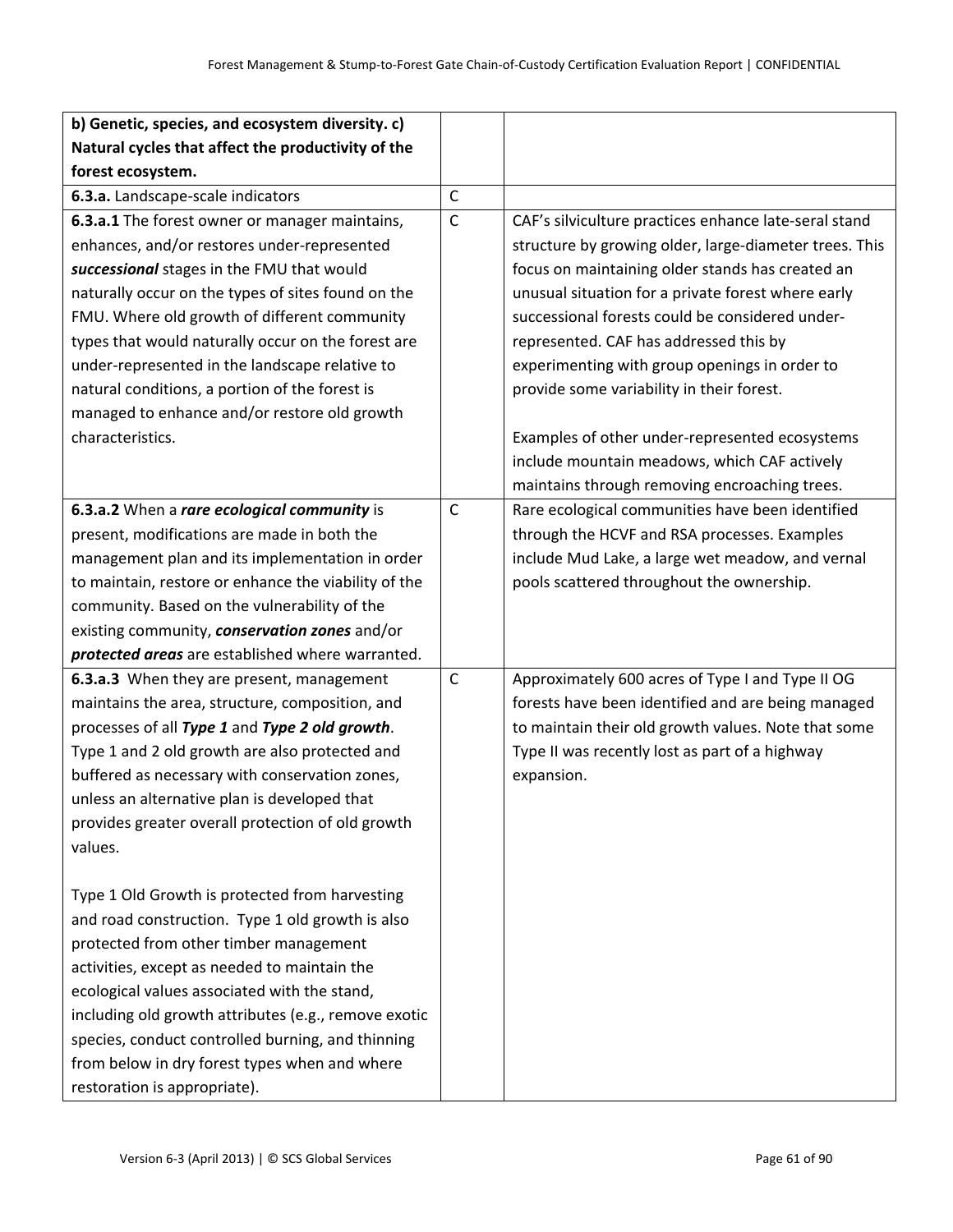| Type 2 Old Growth is protected from harvesting to<br>the extent necessary to maintain the area,<br>structures, and functions of the stand. Timber<br>harvest in Type 2 old growth must maintain old<br>growth structures, functions, and components<br>including individual trees that function as refugia<br>(see Indicator 6.3.g).            |              |                                                         |
|-------------------------------------------------------------------------------------------------------------------------------------------------------------------------------------------------------------------------------------------------------------------------------------------------------------------------------------------------|--------------|---------------------------------------------------------|
| On public lands, old growth is protected from<br>harvesting, as well as from other timber<br>management activities, except if needed to<br>maintain the values associated with the stand (e.g.,<br>remove exotic species, conduct controlled burning,<br>and thinning from below in forest types when and<br>where restoration is appropriate). |              |                                                         |
| On American Indian lands, timber harvest may be<br>permitted in Type 1 and Type 2 old growth in<br>recognition of their sovereignty and unique<br>ownership. Timber harvest is permitted in<br>situations where:                                                                                                                                |              |                                                         |
| Old growth forests comprise a significant<br>1.                                                                                                                                                                                                                                                                                                 |              |                                                         |
| portion of the tribal ownership.<br>A history of forest stewardship by the tribe<br>2.<br>exists.                                                                                                                                                                                                                                               |              |                                                         |
| High Conservation Value Forest attributes are<br>3.<br>maintained.                                                                                                                                                                                                                                                                              |              |                                                         |
| Old-growth structures are maintained.<br>4.                                                                                                                                                                                                                                                                                                     |              |                                                         |
| Conservation zones representative of old<br>5.                                                                                                                                                                                                                                                                                                  |              |                                                         |
| growth stands are established.                                                                                                                                                                                                                                                                                                                  |              |                                                         |
| Landscape level considerations are addressed.<br>6.                                                                                                                                                                                                                                                                                             |              |                                                         |
| Rare species are protected.<br>7.<br>6.3.b To the extent feasible within the size of the                                                                                                                                                                                                                                                        | $\mathsf{C}$ | Specific examples include meadow restoration            |
| ownership, particularly on larger ownerships                                                                                                                                                                                                                                                                                                    |              | projects for protected species such as sandhill cranes. |
| (generally tens of thousands or more acres),                                                                                                                                                                                                                                                                                                    |              | Their particular style of managed forest also           |
| management maintains, enhances, or restores                                                                                                                                                                                                                                                                                                     |              | promotes habitat for late seral species. In particular  |
| habitat conditions suitable for well-distributed                                                                                                                                                                                                                                                                                                |              | CAF has participated in the fisher relocation project.  |
| populations of animal species that are                                                                                                                                                                                                                                                                                                          |              |                                                         |
| characteristic of forest ecosystems within the                                                                                                                                                                                                                                                                                                  |              |                                                         |
| landscape.                                                                                                                                                                                                                                                                                                                                      |              |                                                         |
| 6.3.c Management maintains, enhances and/or                                                                                                                                                                                                                                                                                                     | C            | Riparian zones are strictly maintained that provide     |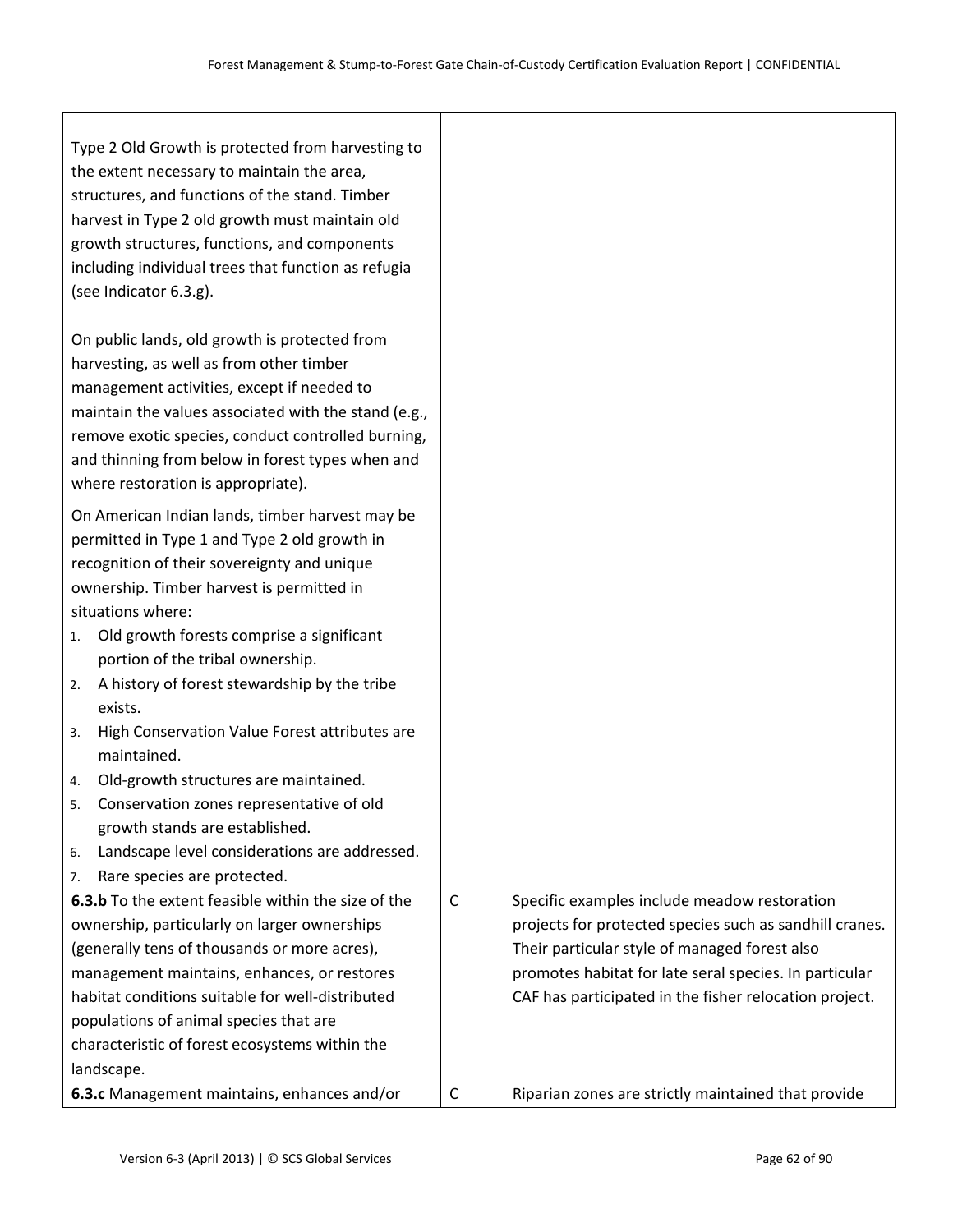|    | restores the plant and wildlife habitat of Riparian   |             | habitat for aquatic and riparian species. Active wet   |
|----|-------------------------------------------------------|-------------|--------------------------------------------------------|
|    | Management Zones (RMZs) to provide:                   |             | meadow restoration is taking place through removal     |
| a) | habitat for aquatic species that breed in             |             | of encroaching conifers.                               |
|    | surrounding uplands;                                  |             |                                                        |
| b) | habitat for predominantly terrestrial species         |             |                                                        |
|    | that breed in adjacent <i>aquatic habitats</i> ;      |             |                                                        |
| c) | habitat for species that use riparian areas for       |             |                                                        |
|    | feeding, cover, and travel;                           |             |                                                        |
| d) | habitat for plant species associated with             |             |                                                        |
|    | riparian areas; and,                                  |             |                                                        |
| e) | stream shading and inputs of wood and leaf            |             |                                                        |
|    | litter into the adjacent aquatic ecosystem.           |             |                                                        |
|    | <b>Stand-scale Indicators</b>                         | $\mathsf C$ | Silvicultural practices aim at promoting the natural   |
|    | 6.3.d Management practices maintain or enhance        |             | species composition of the site.                       |
|    | plant species composition, distribution and           |             |                                                        |
|    | frequency of occurrence similar to those that would   |             |                                                        |
|    | naturally occur on the site.                          |             |                                                        |
|    | 6.3.e When planting is required, a local source of    | $\mathsf C$ | Collins' uneven-aged management reduces the need       |
|    | known provenance is used when available and           |             | for planting. When planting is required, seed          |
|    | when the local source is equivalent in terms of       |             | collected on the forest or nearby sources is used.     |
|    | quality, price and productivity. The use of non-local |             |                                                        |
|    | sources shall be justified, such as in situations     |             |                                                        |
|    | where other management objectives (e.g. disease       |             |                                                        |
|    | resistance or adapting to climate change) are best    |             |                                                        |
|    | served by non-local sources. Native species suited    |             |                                                        |
|    | to the site are normally selected for regeneration.   |             |                                                        |
|    | 6.3.f Management maintains, enhances, or              | $\mathsf C$ | Large live trees are promoted throughout the stand.    |
|    | restores habitat components and associated stand      |             | Snags are maintained for wildlife purposes when they   |
|    | structures, in abundance and distribution that        |             | do not pose a safety threat.                           |
|    | could be expected from naturally occurring            |             |                                                        |
|    | processes. These components include:                  |             | CAF's strategy of promoting large trees throughout     |
| a) | large live trees, live trees with decay or            |             | the stand for eventual harvest makes the legacy tree   |
|    | declining health, snags, and well-distributed         |             | concept inapplicable, as there are no individual old   |
|    | coarse down and dead woody material. Legacy           |             | trees providing a habitat refuge, as envisioned by the |
|    | trees where present are not harvested; and            |             | definition. The presence of these trees throughout     |
|    | b) vertical and horizontal complexity.                |             | the stand mean that the structural habitat provided    |
|    | Trees selected for <i>retention</i> are generally     |             | by these trees is well distributed.                    |
|    | representative of the dominant species found on       |             |                                                        |
|    | the site.                                             |             |                                                        |
|    | 6.3.g.1 In the Southeast, Appalachia, Ozark-          | $\mathsf C$ | Even-aged silviculture is not practiced, except for    |
|    | Ouachita, Mississippi Alluvial Valley, and Pacific    |             | cases of salvage in stand replacing fire events. Even  |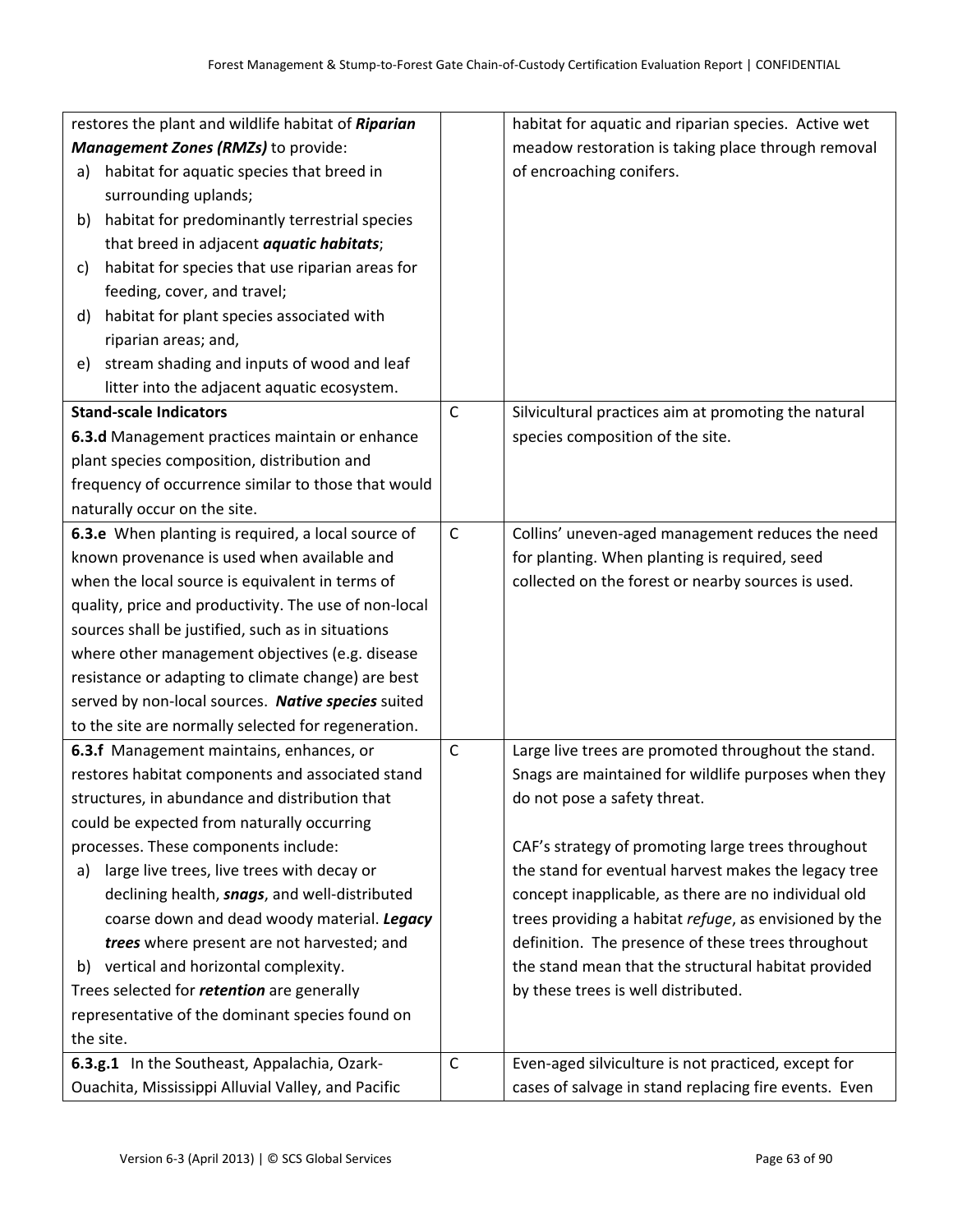|    | 6.3.h The forest owner or manager assesses the        | $\mathsf{C}$ | After analysis of the issue, invasive species risk was |
|----|-------------------------------------------------------|--------------|--------------------------------------------------------|
|    | confirm the preceding findings.                       |              |                                                        |
|    | biology, hydrology, and landscape ecology, to         |              |                                                        |
| 5. | Is reviewed by independent experts in wildlife        |              |                                                        |
|    | sensitive and rare species.                           |              |                                                        |
|    | normal opening size limits, including for             |              |                                                        |
|    | quality, and other values compared to the             |              |                                                        |
|    | equal or greater benefit to wildlife, water           |              |                                                        |
| 4. | Demonstrates that the variations will result in       |              |                                                        |
|    | maps of proposed openings or areas.                   |              |                                                        |
| 3. | Is spatially and temporally explicit and includes     |              |                                                        |
|    | FMU.                                                  |              |                                                        |
|    | regarding natural disturbance regimes for the         |              |                                                        |
|    | information including peer-reviewed science           |              |                                                        |
| 2. | Is based on the totality of the best available        |              |                                                        |
|    | forestry/silviculture).                               |              |                                                        |
|    | hydrology, landscape ecology,                         |              |                                                        |
|    | and/or related fields (wildlife biology,              |              |                                                        |
| 1. | Is developed by qualified experts in ecological       |              |                                                        |
|    | qualified plan:                                       |              |                                                        |
|    | opening size limits described in Indicator 6.3.g.1. A |              |                                                        |
|    | qualified plan to allow minor departure from the      |              |                                                        |
|    | landowner or manager has the option to develop a      |              |                                                        |
|    | 6.3.g.2 Under very limited situations, the            | <b>NA</b>    | CAF has not pursued this option.                       |
|    | and guidance.                                         |              |                                                        |
|    | Appendix C for additional regional requirements       |              |                                                        |
|    | purposes of restoration or rehabilitation. See        |              |                                                        |
|    | retention at a lower level is necessary for the       |              |                                                        |
|    | characteristic natural disturbance regime unless      |              |                                                        |
|    | configuration that is consistent with the             |              |                                                        |
|    | within the harvest unit in a proportion and           |              |                                                        |
|    | live trees and other native vegetation are retained   |              |                                                        |
|    | systems are employed, and during salvage harvests,    |              |                                                        |
|    | Southwest Regions, when even-aged silvicultural       |              |                                                        |
|    | In the Lake States Northeast, Rocky Mountain and      |              |                                                        |
|    |                                                       |              |                                                        |
|    | applicable region.                                    |              |                                                        |
|    | harvest unit as described in Appendix C for the       |              |                                                        |
|    | and other native vegetation are retained within the   |              |                                                        |
|    | employed, and during salvage harvests, live trees     |              | possible.                                              |
|    | Coast Regions, when even-aged systems are             |              | in those cases, surviving trees are maintained when    |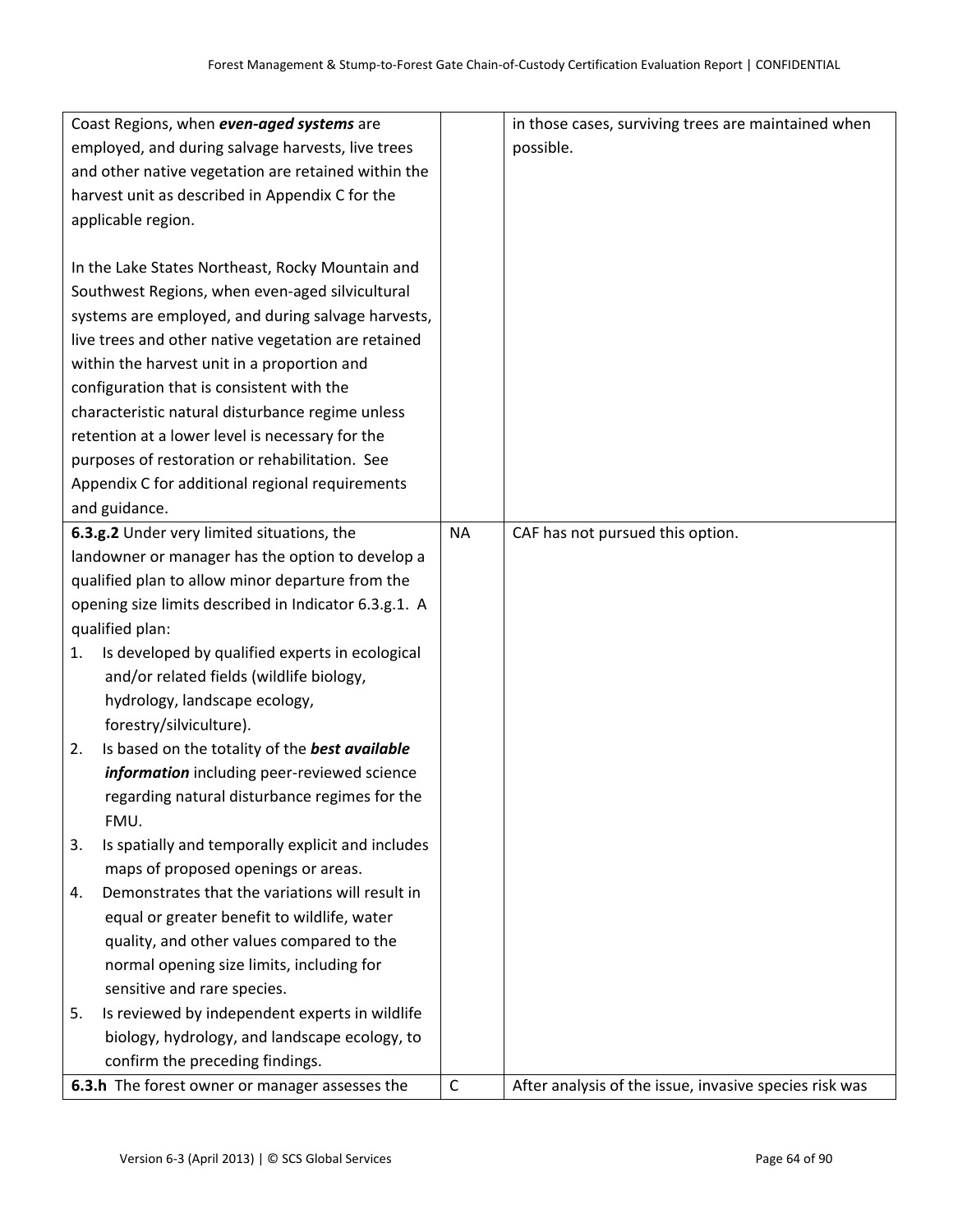|    | risk of, prioritizes, and, as warranted, develops and                                              |              | been determined to be low, and thus a                  |
|----|----------------------------------------------------------------------------------------------------|--------------|--------------------------------------------------------|
|    | implements a strategy to prevent or control                                                        |              | comprehensive strategy was not developed. Limited      |
|    | <i>invasive species, including:</i>                                                                |              | occurrences of invasive species have been addressed    |
| 1. | a method to determine the extent of invasive                                                       |              | in meadow restoration projects.                        |
|    | species and the degree of threat to native                                                         |              |                                                        |
|    | species and ecosystems;                                                                            |              |                                                        |
| 2. | implementation of management practices that                                                        |              |                                                        |
|    | minimize the risk of invasive establishment,                                                       |              |                                                        |
|    | growth, and spread;                                                                                |              |                                                        |
| 3. | eradication or control of established invasive                                                     |              |                                                        |
|    | populations when feasible: and,                                                                    |              |                                                        |
| 4. | monitoring of control measures and                                                                 |              |                                                        |
|    | management practices to assess their                                                               |              |                                                        |
|    | effectiveness in preventing or controlling                                                         |              |                                                        |
|    | invasive species.                                                                                  |              |                                                        |
|    | 6.3.i In applicable situations, the forest owner or                                                | $\mathsf{C}$ | A fire risk assessment study was conducted, analyzing  |
|    | manager identifies and applies site-specific fuels                                                 |              | areas of the ownership that had higher risk and fuel   |
|    | management practices, based on: (1) natural fire                                                   |              | loading. These areas are targeted for fuels            |
|    | regimes, (2) risk of wildfire, (3) potential economic                                              |              | treatment, and have fared better in recent large scale |
|    | losses, (4) public safety, and (5) applicable laws and                                             |              | events like the Chips fire.                            |
|    | regulations.                                                                                       |              |                                                        |
|    | 6.4. Representative samples of existing                                                            | $\mathsf{C}$ |                                                        |
|    | ecosystems within the landscape shall be                                                           |              |                                                        |
|    | protected in their natural state and recorded on                                                   |              |                                                        |
|    | maps, appropriate to the scale and intensity of                                                    |              |                                                        |
|    | operations and the uniqueness of the affected                                                      |              |                                                        |
|    | resources.                                                                                         |              |                                                        |
|    | 6.4.a The forest owner or manager documents the                                                    | $\mathsf{C}$ | An RSA analysis was produced "Protocol for Selection   |
|    | ecosystems that would naturally exist on the FMU,                                                  |              | of Forest Stewardship Council Representative Sample    |
|    |                                                                                                    |              |                                                        |
|    | and assesses the adequacy of their representation                                                  |              | Areas and High Conservation Value Forests for the      |
|    | and protection in the <i>landscape</i> (see Criterion 7.1).                                        |              | Collins Almanor Forest". As part of this process, CAF  |
|    | The assessment for medium and large forests                                                        |              | staff consulted the California Gap Analysis Project,   |
|    | include some or all of the following: a) GAP                                                       |              | Sierra Nevada Ecosystem Project, and other             |
|    | analyses; b) collaboration with state natural                                                      |              | landscape level conservation efforts. The scope of     |
|    | heritage programs and other public agencies; c)                                                    |              | the analysis was the two counties in which CAF is      |
|    | regional, landscape, and watershed planning                                                        |              | located, Plumas and Tehama.                            |
|    | efforts; d) collaboration with universities and/or                                                 |              |                                                        |
|    | local conservation groups.                                                                         |              |                                                        |
|    |                                                                                                    |              |                                                        |
|    | For an area that is not located on the FMU to<br>qualify as a Representative Sample Area (RSA), it |              |                                                        |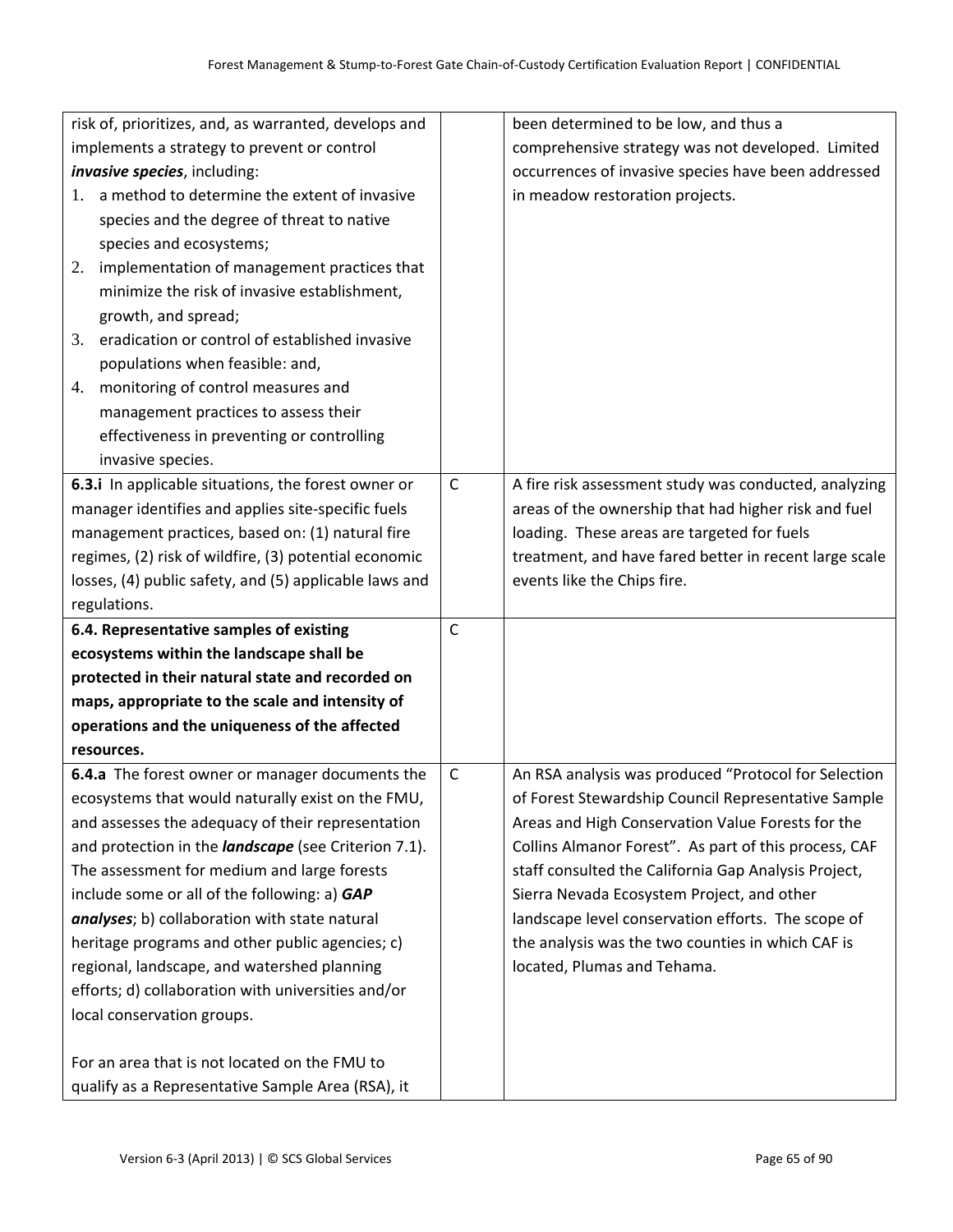| should be under permanent protection in its          |              |                                                                               |
|------------------------------------------------------|--------------|-------------------------------------------------------------------------------|
| natural state.                                       |              |                                                                               |
| 6.4.b Where existing areas within the landscape,     | $\mathsf C$  | The RSA identification process resulted in                                    |
| but external to the FMU, are not of adequate         |              | identification of several underrepresented                                    |
| protection, size, and configuration to serve as      |              | ecosystems such as barren areas, montane chaparral,                           |
| representative samples of existing ecosystems,       |              | and aspen. RSAs have been designated on CAF where                             |
| forest owners or managers, whose properties are      |              | a deficiency in existing protection areas was noted.                          |
| conducive to the establishment of such areas,        |              |                                                                               |
| designate ecologically viable RSAs to serve these    |              |                                                                               |
| purposes.                                            |              |                                                                               |
|                                                      |              |                                                                               |
| Large FMUs are generally expected to establish       |              |                                                                               |
| RSAs of purpose 2 and 3 within the FMU.              |              |                                                                               |
| 6.4.c Management activities within RSAs are limited  | $\mathsf C$  | In response to CAR 2012.1, the RSA protocols were                             |
| to low impact activities compatible with the         |              | clarified to state that any management would be                               |
| protected RSA objectives, except under the           |              | limited to low impact activities compatible with<br>protected RSA objectives. |
| following circumstances:                             |              |                                                                               |
| a) harvesting activities only where they are         |              |                                                                               |
| necessary to restore or create conditions to         |              |                                                                               |
| meet the objectives of the protected RSA, or to      |              |                                                                               |
| mitigate conditions that interfere with achieving    |              |                                                                               |
| the RSA objectives; or                               |              |                                                                               |
| b) road-building only where it is documented that it |              |                                                                               |
| will contribute to minimizing the overall            |              |                                                                               |
| environmental impacts within the FMU and will        |              |                                                                               |
| not jeopardize the purpose for which the RSA         |              |                                                                               |
| was designated.                                      |              |                                                                               |
| 6.4.d The RSA assessment (Indicator 6.4.a) shall be  | $\mathsf{C}$ | In response to CAR 2012.2, the RSA protocols were                             |
| periodically reviewed and if necessary updated (at   |              | amended to include a statement that they would be                             |
| a minimum every 10 years) in order to determine if   |              | revised at a minimum every 10 years. In practice new                          |
| the need for RSAs has changed; the designation of    |              | RSAs are being identified on an ongoing basis.                                |
| RSAs (Indicator 6.4.b) is revised accordingly.       |              |                                                                               |
| 6.4.e Managers of large, contiguous public forests   | <b>NA</b>    |                                                                               |
| establish and maintain a network of representative   |              |                                                                               |
| protected areas sufficient in size to maintain       |              |                                                                               |
| species dependent on interior core habitats.         |              |                                                                               |
| 6.5 Written guidelines shall be prepared and         | C            |                                                                               |
| implemented to control erosion; minimize forest      |              |                                                                               |
| damage during harvesting, road construction, and     |              |                                                                               |
| all other mechanical disturbances; and to protect    |              |                                                                               |
| water resources.                                     |              |                                                                               |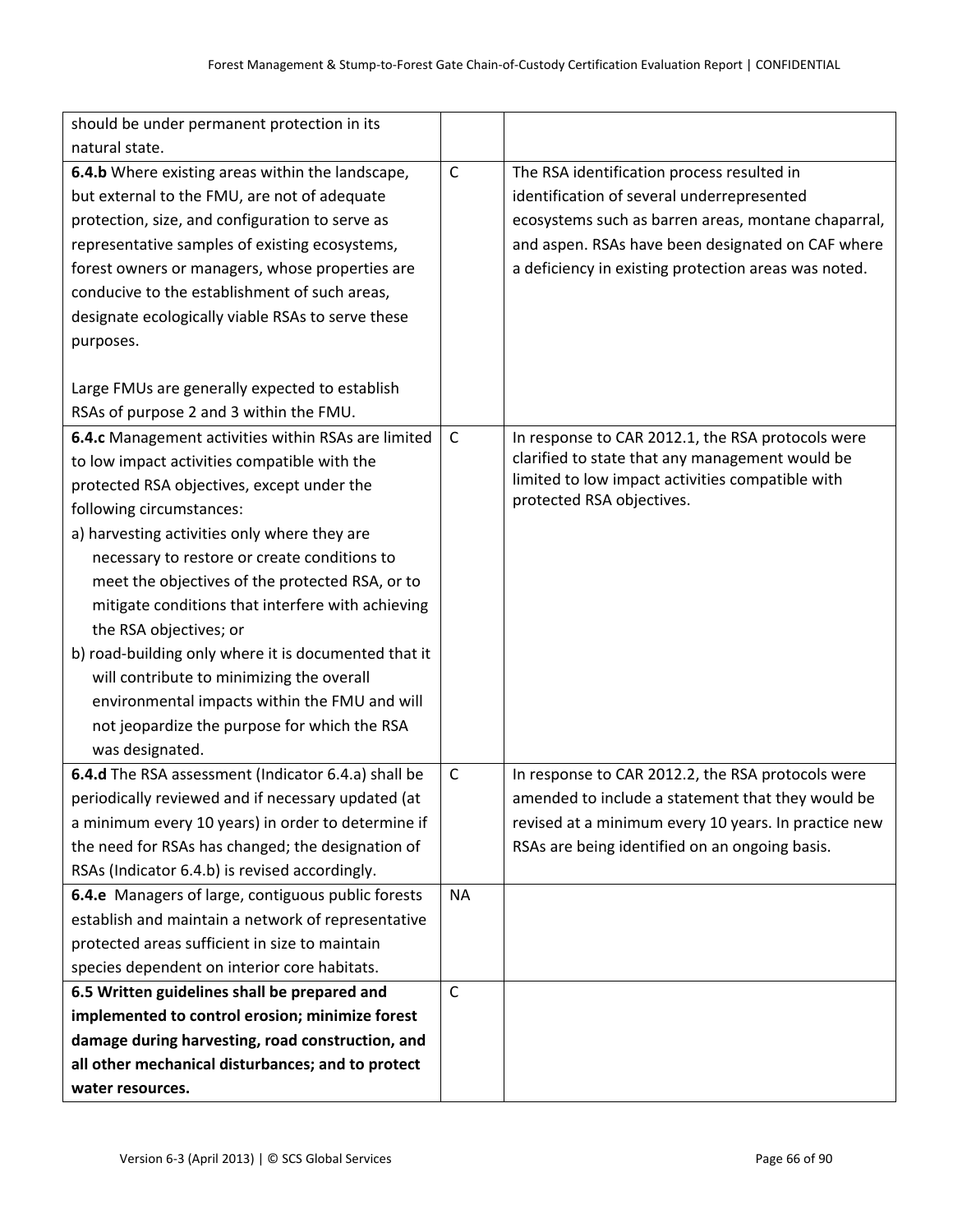| 6.5.a The forest owner or manager has written            | $\mathsf C$  | CAF has a written Road Management Plan covering        |
|----------------------------------------------------------|--------------|--------------------------------------------------------|
| guidelines outlining conformance with the                |              | the requirements in this criterion.                    |
| Indicators of this Criterion.                            |              |                                                        |
| 6.5.b Forest operations meet or exceed Best              | $\mathsf C$  | Road management takes state minimum                    |
| Management Practices (BMPs) that address                 |              | requirements under the forest practices rules as a     |
| components of the Criterion where the operation          |              | minimum (California does not have state level BMPs).   |
| takes place.                                             |              |                                                        |
| 6.5.c Management activities including site               | $\mathsf C$  | Harvesting sites visited during the audit confirmed    |
| preparation, harvest prescriptions, techniques,          |              | that management meets the elements of this             |
| timing, and equipment are selected and used to           |              | indicator. Compaction and soil disturbance on active   |
| protect soil and water resources and to avoid            |              | sites was minimized. No instances of excessive rutting |
| erosion, landslides, and significant soil disturbance.   |              | were observed during the audit.                        |
| Logging and other activities that significantly          |              |                                                        |
| increase the risk of landslides are excluded in areas    |              |                                                        |
| where risk of landslides is high. The following          |              |                                                        |
| actions are addressed:                                   |              |                                                        |
| Slash is concentrated only as much as                    |              |                                                        |
| necessary to achieve the goals of site                   |              |                                                        |
| preparation and the reduction of fuels to                |              |                                                        |
| moderate or low levels of fire hazard.                   |              |                                                        |
| Disturbance of topsoil is limited to the<br>٠            |              |                                                        |
| minimum necessary to achieve successful                  |              |                                                        |
| regeneration of species native to the site.              |              |                                                        |
| Rutting and compaction is minimized.                     |              |                                                        |
| Soil erosion is not accelerated.<br>٠                    |              |                                                        |
| Burning is only done when consistent with<br>$\bullet$   |              |                                                        |
| natural disturbance regimes.                             |              |                                                        |
| Natural ground cover disturbance is minimized            |              |                                                        |
| to the extent necessary to achieve                       |              |                                                        |
| regeneration objectives.                                 |              |                                                        |
| Whole tree harvesting on any site over                   |              |                                                        |
| multiple rotations is only done when research            |              |                                                        |
| indicates soil productivity will not be harmed.          |              |                                                        |
| Low impact equipment and technologies is                 |              |                                                        |
| used where appropriate.                                  |              |                                                        |
| 6.5.d The transportation system, including design        | $\mathsf{C}$ | CAF managers are tracking total number of road         |
| and placement of permanent and temporary haul            |              | miles constructed or reconstructed, and road miles of  |
| roads, skid trails, recreational trails, water crossings |              | abandoned. The way the data was presented to the       |
| and landings, is designed, constructed, maintained,      |              | auditors made it appear that road density is           |
| and/or reconstructed to reduce short and long-           |              | increasing, although conversations with staff revealed |
| term environmental impacts, habitat                      |              | that this is not the case. OBS 2013.5 was issued.      |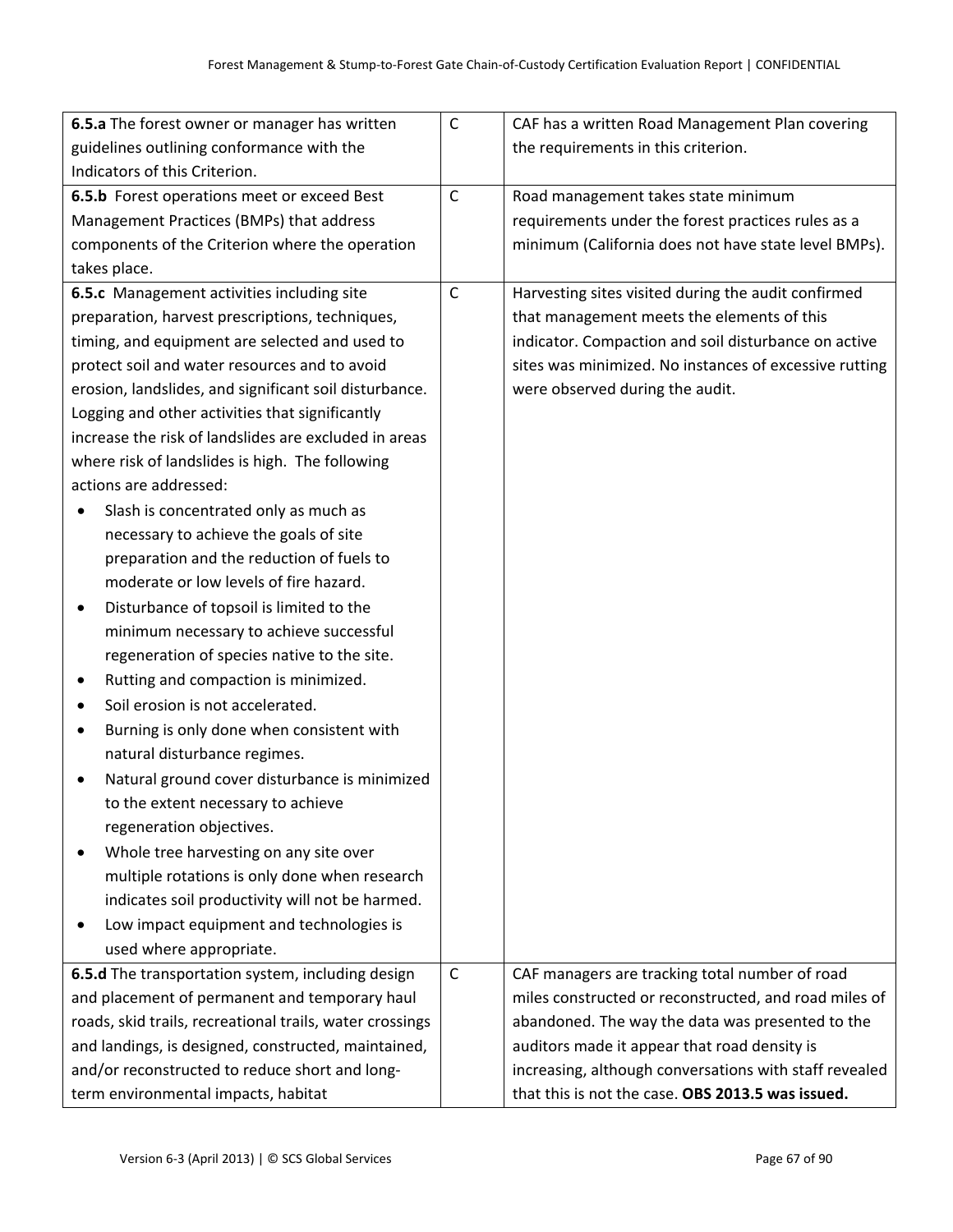|                       | fragmentation, soil and water disturbance and                                                  |              |                                                         |
|-----------------------|------------------------------------------------------------------------------------------------|--------------|---------------------------------------------------------|
|                       | cumulative adverse effects, while allowing for                                                 |              |                                                         |
|                       | customary uses and use rights. This includes:                                                  |              |                                                         |
|                       | access to all roads and trails (temporary and                                                  |              |                                                         |
|                       | permanent), including recreational trails, and                                                 |              |                                                         |
|                       | off-road travel, is controlled, as possible, to                                                |              |                                                         |
|                       | minimize ecological impacts;                                                                   |              |                                                         |
| $\bullet$             | road density is minimized;                                                                     |              |                                                         |
| erosion is minimized; |                                                                                                |              |                                                         |
|                       | sediment discharge to streams is minimized;                                                    |              |                                                         |
|                       | there is free upstream and downstream                                                          |              |                                                         |
|                       | passage for aquatic organisms;                                                                 |              |                                                         |
|                       | impacts of transportation systems on wildlife                                                  |              |                                                         |
|                       | habitat and migration corridors are minimized;                                                 |              |                                                         |
|                       | area converted to roads, landings and skid                                                     |              |                                                         |
| trails is minimized;  |                                                                                                |              |                                                         |
|                       | habitat fragmentation is minimized;                                                            |              |                                                         |
|                       | unneeded roads are closed and rehabilitated.                                                   |              |                                                         |
|                       | 6.5.e.1 In consultation with appropriate expertise,                                            | $\mathsf{C}$ | CAF employs streamside buffer zones that comply         |
|                       | the forest owner or manager implements written                                                 |              | with the requirements of this indicator. In particular, |
|                       | <b>Streamside Management Zone (SMZ) buffer</b>                                                 |              | the dominant use of single tree selection silviculture  |
|                       | management guidelines that are adequate for                                                    |              | means all harvesting complies with the requirements     |
|                       | preventing environmental impact, and include                                                   |              | for the inner buffer zone.                              |
|                       | protecting and restoring water quality, hydrologic                                             |              |                                                         |
|                       | conditions in rivers and stream corridors, wetlands,                                           |              |                                                         |
|                       | vernal pools, seeps and springs, lake and pond                                                 |              |                                                         |
|                       | shorelines, and other hydrologically sensitive areas.                                          |              |                                                         |
|                       | The guidelines include vegetative buffer widths and                                            |              |                                                         |
|                       | protection measures that are acceptable within                                                 |              |                                                         |
| those buffers.        |                                                                                                |              |                                                         |
|                       |                                                                                                |              |                                                         |
|                       | In the Appalachia, Ozark-Ouachita, Southeast,<br>Mississippi Alluvial Valley, Southwest, Rocky |              |                                                         |
|                       | Mountain, and Pacific Coast regions, there are                                                 |              |                                                         |
|                       | requirements for minimum SMZ widths and explicit                                               |              |                                                         |
|                       | limitations on the activities that can occur within                                            |              |                                                         |
|                       | those SMZs. These are outlined as requirements in                                              |              |                                                         |
| Appendix E.           |                                                                                                |              |                                                         |
|                       | 6.5.e.2 Minor variations from the stated minimum                                               | <b>NA</b>    | CAF is not pursuing this option.                        |
|                       | SMZ widths and layout for specific stream                                                      |              |                                                         |
|                       | segments, wetlands and other water bodies are                                                  |              |                                                         |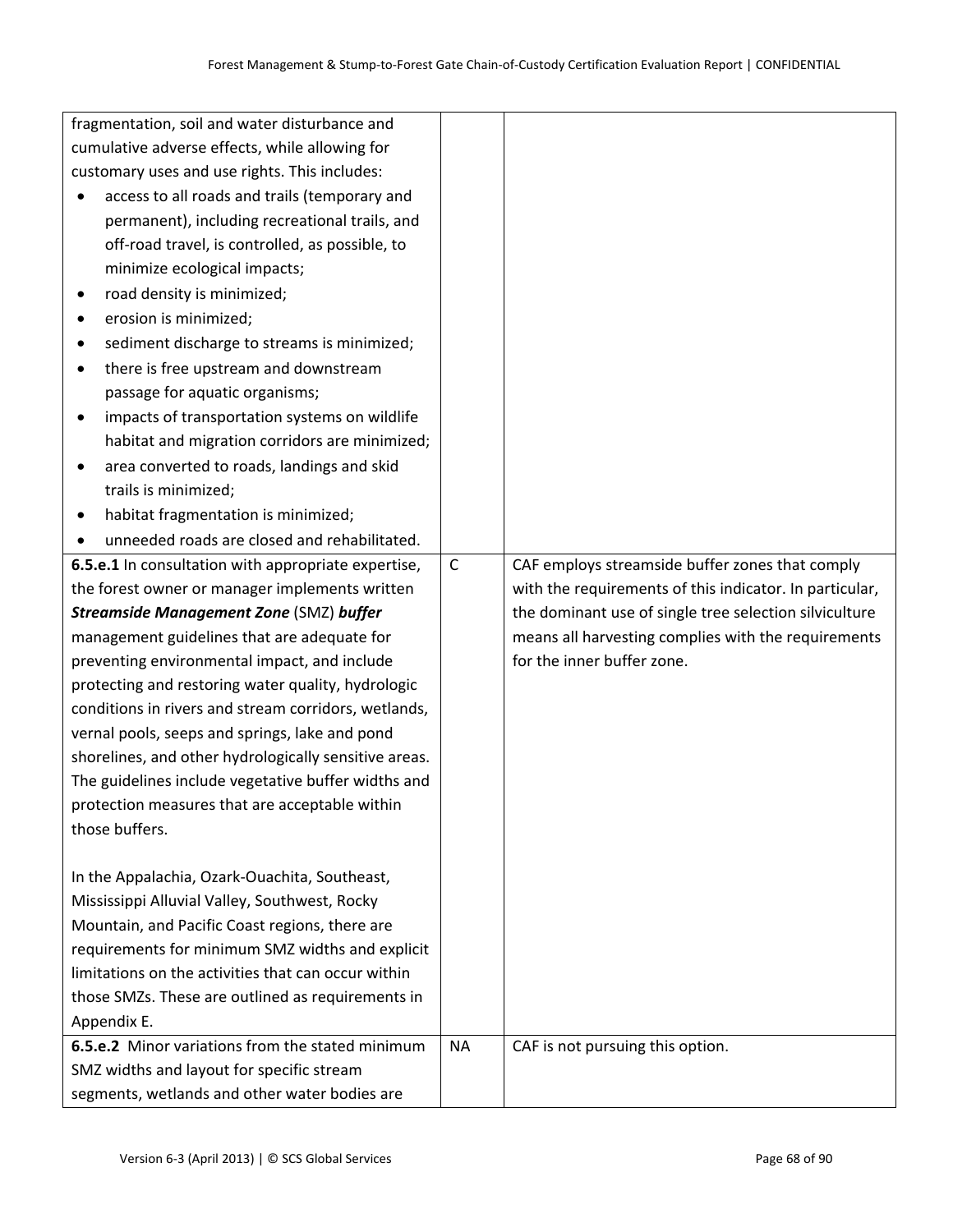| permitted in limited circumstances, provided the        |              |                                                        |
|---------------------------------------------------------|--------------|--------------------------------------------------------|
| forest owner or manager demonstrates that the           |              |                                                        |
| alternative configuration maintains the overall         |              |                                                        |
| extent of the buffers and provides equivalent or        |              |                                                        |
| greater environmental protection than FSC-US            |              |                                                        |
| regional requirements for those stream segments,        |              |                                                        |
| water quality, and aquatic species, based on site-      |              |                                                        |
| specific conditions and the best available              |              |                                                        |
| information. The forest owner or manager                |              |                                                        |
| develops a written set of supporting information        |              |                                                        |
| including a description of the riparian habitats and    |              |                                                        |
| species addressed in the alternative configuration.     |              |                                                        |
| The CB must verify that the variations meet these       |              |                                                        |
| requirements, based on the input of an                  |              |                                                        |
| independent expert in aquatic ecology or closely        |              |                                                        |
| related field.                                          |              |                                                        |
| 6.5.f Stream and wetland crossings are avoided          | $\mathsf{C}$ | Crossings are constructed in order to allow            |
| when possible. Unavoidable crossings are located        |              | movement of aquatic species. CAF road monitoring       |
| and constructed to minimize impacts on water            |              | program evaluates crossings in order to identify areas |
| quality, hydrology, and fragmentation of <i>aquatic</i> |              | that require repair.                                   |
| habitat. Crossings do not impede the movement of        |              |                                                        |
| aquatic species. Temporary crossings are restored       |              |                                                        |
| to original hydrological conditions when operations     |              |                                                        |
| are finished.                                           |              |                                                        |
| 6.5.g Recreation use on the FMU is managed to           | $\mathsf C$  | Recreation occurs throughout the FMU, and CAF staff    |
| avoid negative impacts to soils, water, plants,         |              | manage it when potential impacts arise. In particular, |
| wildlife and wildlife habitats.                         |              | an off-road bike area on forest land near Chester has  |
|                                                         |              | been a concern due to a nearby eagle nest. After       |
|                                                         |              | bike paths began to expand closer to the nest, a       |
|                                                         |              | portion of the area was shut down.                     |
| 6.5.h Grazing by domesticated animals is controlled     | $\mathsf{C}$ | Grazing does occur by third parties who own grazing    |
| to protect in-stream habitats and water quality, the    |              | rights on the forest. Impacts have been managed by     |
| species composition and viability of the riparian       |              | fencing off riparian habitats in heavy use areas to    |
| vegetation, and the banks of the stream channel         |              | stimulate recovery of riparian vegetation.             |
| from erosion.                                           |              |                                                        |
| 6.6. Management systems shall promote the               | $\mathsf C$  |                                                        |
| development and adoption of environmentally             |              |                                                        |
| friendly non-chemical methods of pest                   |              |                                                        |
| management and strive to avoid the use of               |              |                                                        |
| chemical pesticides. World Health Organization          |              |                                                        |
| Type 1A and 1B and chlorinated hydrocarbon              |              |                                                        |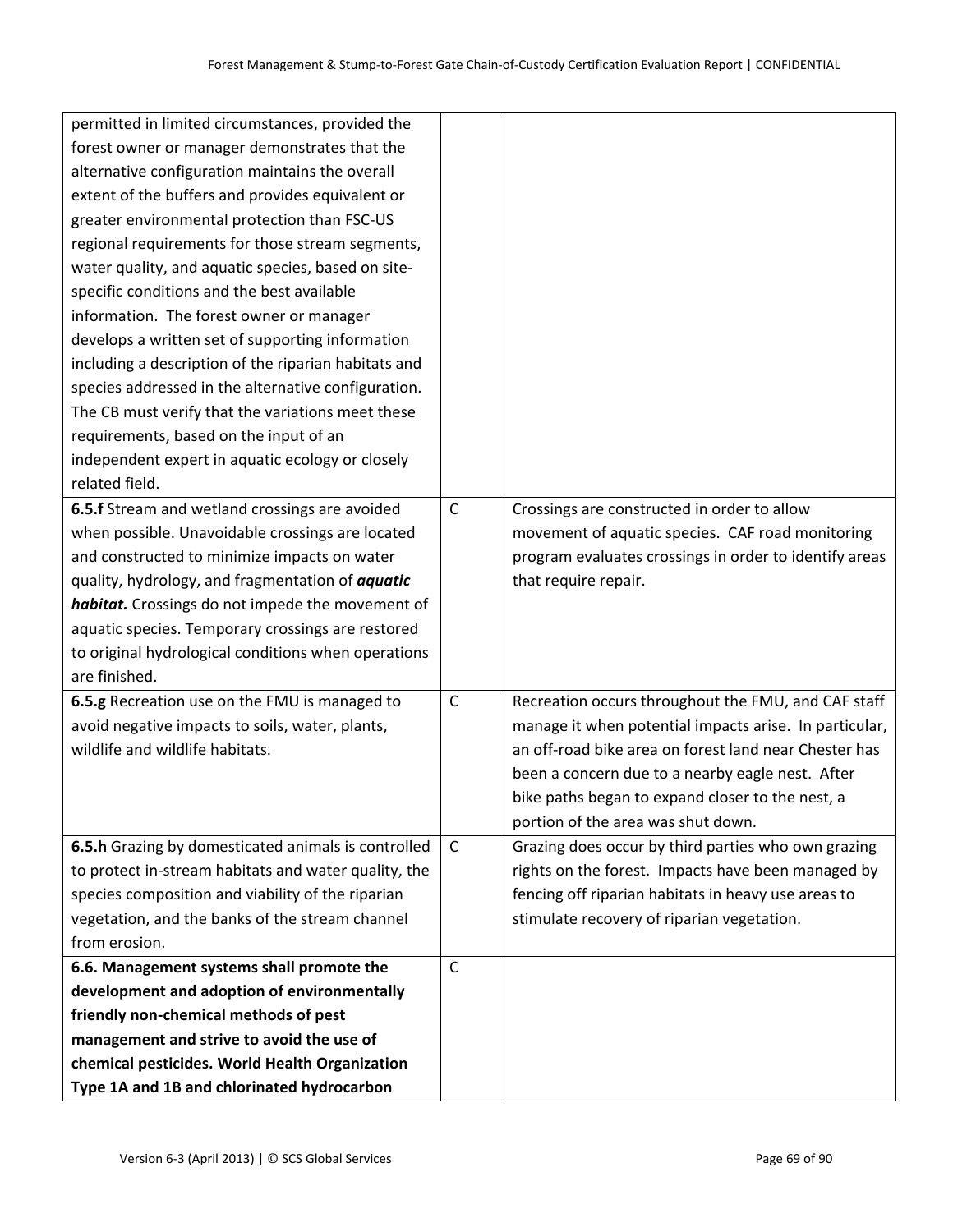| pesticides; pesticides that are persistent, toxic or   |              |                                                      |
|--------------------------------------------------------|--------------|------------------------------------------------------|
| whose derivatives remain biologically active and       |              |                                                      |
| accumulate in the food chain beyond their              |              |                                                      |
| intended use; as well as any pesticides banned by      |              |                                                      |
| international agreement, shall be prohibited. If       |              |                                                      |
| chemicals are used, proper equipment and               |              |                                                      |
| training shall be provided to minimize health and      |              |                                                      |
| environmental risks.                                   |              |                                                      |
| 6.6.a No products on the FSC list of Highly            | $\mathsf{C}$ | No prohibited chemicals are being used.              |
| Hazardous Pesticides are used (see FSC-POL-30-001      |              |                                                      |
| EN FSC Pesticides policy 2005 and associated           |              |                                                      |
| documents).                                            |              |                                                      |
| 6.6.b All toxicants used to control pests and          | $\mathsf{C}$ | Prior to using chemicals, experimental plots were    |
| competing vegetation, including rodenticides,          |              | used to determine whether alternate control          |
| insecticides, herbicides, and fungicides are used      |              | methods were available, such as mechanical control.  |
| only when and where non-chemical management            |              | Chemical use was determined to be the only effective |
| practices are: a) not available; b) prohibitively      |              | means. However, the dominant CAF silvicultural       |
| expensive, taking into account overall                 |              | strategy means that openings are small enough that   |
| environmental and social costs, risks and benefits;    |              | competing vegetation does not pose a large issue.    |
| c) the only effective means for controlling invasive   |              |                                                      |
| and exotic species; or d) result in less               |              |                                                      |
| environmental damage than non-chemical                 |              |                                                      |
| alternatives (e.g., top soil disturbance, loss of soil |              |                                                      |
| litter and down wood debris). If chemicals are used,   |              |                                                      |
| the forest owner or manager uses the least             |              |                                                      |
| environmentally damaging formulation and               |              |                                                      |
| application method practical.                          |              |                                                      |
|                                                        |              |                                                      |
| Written strategies are developed and implemented       |              |                                                      |
| that justify the use of chemical pesticides.           |              |                                                      |
| Whenever feasible, an eventual phase-out of            |              |                                                      |
| chemical use is included in the strategy. The written  |              |                                                      |
| strategy shall include an analysis of options for, and |              |                                                      |
| the effects of, various chemical and non-chemical      |              |                                                      |
| pest control strategies, with the goal of reducing or  |              |                                                      |
| eliminating chemical use.                              |              |                                                      |
| 6.6.c Chemicals and application methods are            | $\mathsf{C}$ | Application is always done by hand spraying.         |
| selected to minimize risk to non-target species and    |              | Chemicals are selected to minimize impacts.          |
| sites. When considering the choice between aerial      |              |                                                      |
| and ground application, the forest owner or            |              |                                                      |
| manager evaluates the comparative risk to non-         |              |                                                      |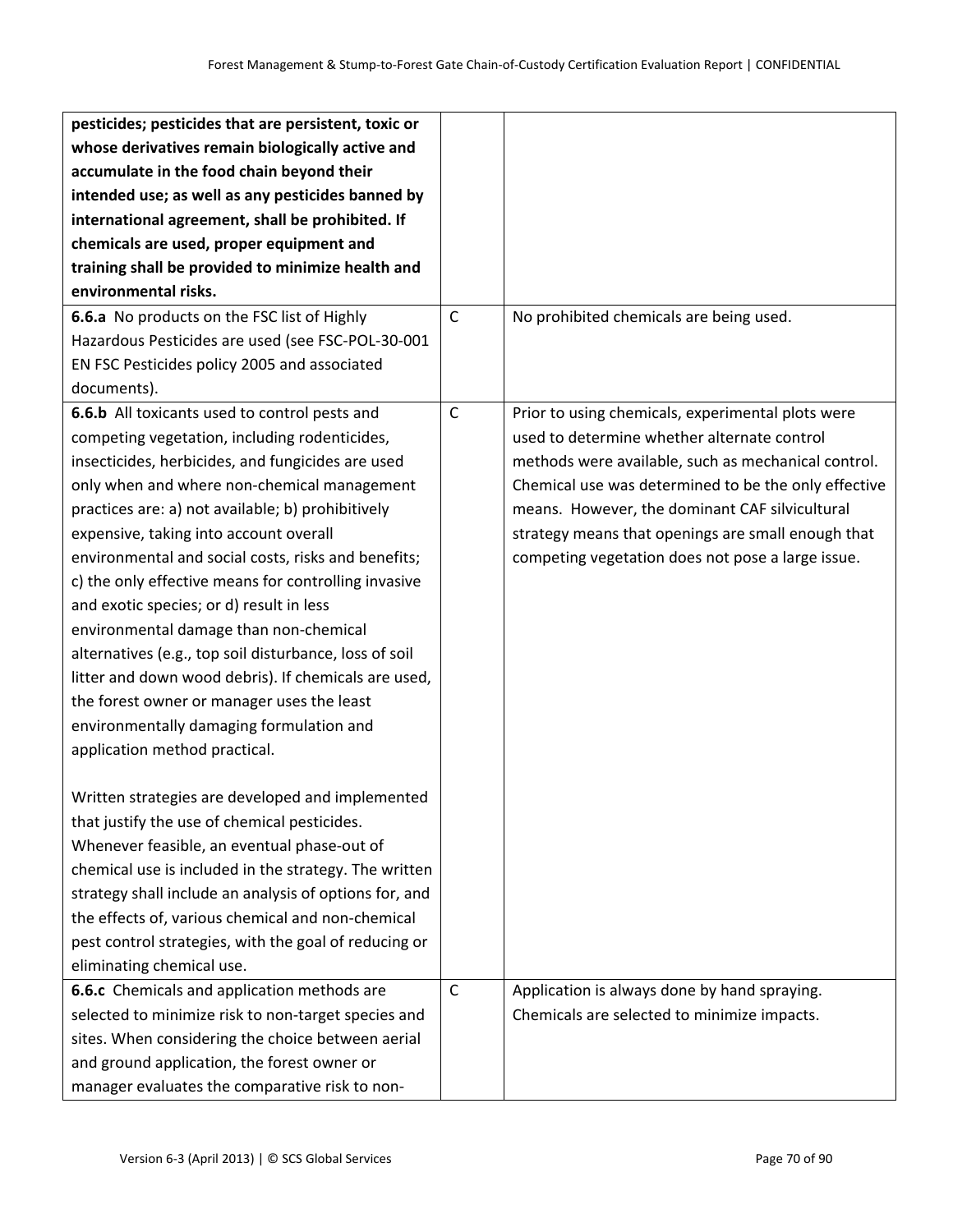| target species and sites, the comparative risk of     |              |                                                        |
|-------------------------------------------------------|--------------|--------------------------------------------------------|
| worker exposure, and the overall amount and type      |              |                                                        |
| of chemicals required.                                |              |                                                        |
| 6.6.d Whenever chemicals are used, a written          | <b>NC</b>    | Site-specific prescriptions and maps are not produced  |
| prescription is prepared that describes the site-     |              | prior to use of pesticides. CAR 2013.6 was issued.     |
| specific hazards and environmental risks, and the     |              |                                                        |
| precautions that workers will employ to avoid or      |              |                                                        |
| minimize those hazards and risks, and includes a      |              |                                                        |
| map of the treatment area.                            |              |                                                        |
| Chemicals are applied only by workers who have        |              |                                                        |
| received proper training in application methods       |              |                                                        |
| and safety. They are made aware of the risks, wear    |              |                                                        |
| proper safety equipment, and are trained to           |              |                                                        |
| minimize environmental impacts on non-target          |              |                                                        |
| species and sites.                                    |              |                                                        |
| 6.6.e If chemicals are used, the effects are          | <b>NC</b>    | Monitoring of pesticide use is not occurring with      |
| monitored and the results are used for adaptive       |              | sufficient structure to understand where               |
| management. Records are kept of pest                  |              | opportunities exist to decrease use; e.g., whether     |
| occurrences, control measures, and incidences of      |              | desired effects can be achieved with lower             |
| worker exposure to chemicals.                         |              | application levels. CAR 2013.7 was issued.             |
| 6.7. Chemicals, containers, liquid and solid non-     | $\mathsf C$  |                                                        |
| organic wastes including fuel and oil shall be        |              |                                                        |
| disposed of in an environmentally appropriate         |              |                                                        |
| manner at off-site locations.                         |              |                                                        |
| 6.7.a The forest owner or manager, and employees      | $\mathsf{C}$ | Staff and contractors have training on handling        |
| and contractors, have the equipment and training      |              | hazardous spills.                                      |
| necessary to respond to hazardous spills              |              |                                                        |
| 6.7.b In the event of a hazardous material spill, the | C            | No reported spills have occurred since the last audit, |
| forest owner or manager immediately contains the      |              | but interviews with field staff revealed knowledge of  |
| material and engages qualified personnel to           |              | spill clean-up procedures.                             |
| perform the appropriate removal and remediation,      |              |                                                        |
| as required by applicable law and regulations.        |              |                                                        |
| 6.7.c. Hazardous materials and fuels are stored in    | $\mathsf{C}$ | Hazardous materials are stored outside of riparian     |
| leak-proof containers in designated storage areas,    |              | zones. No evidence of fuel leaks arose during review   |
| that are outside of riparian management zones and     |              | of active operations.                                  |
| away from other ecological sensitive features, until  |              |                                                        |
| they are used or transported to an approved off-      |              |                                                        |
| site location for disposal. There is no evidence of   |              |                                                        |
| persistent fluid leaks from equipment or of recent    |              |                                                        |
| groundwater or surface water contamination.           |              |                                                        |
|                                                       |              |                                                        |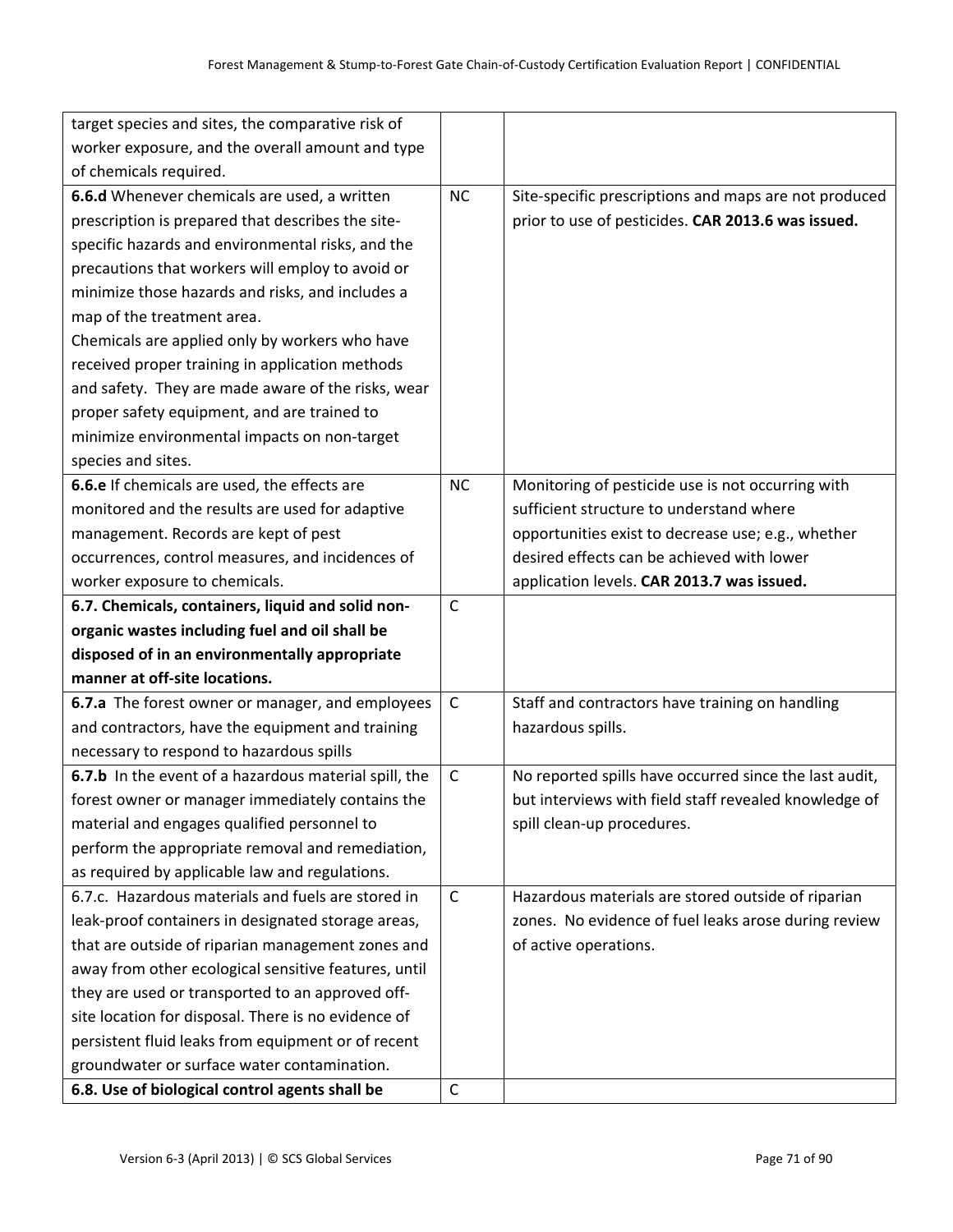| documented, minimized, monitored, and strictly             |              |                                        |
|------------------------------------------------------------|--------------|----------------------------------------|
| controlled in accordance with national laws and            |              |                                        |
| internationally accepted scientific protocols. Use         |              |                                        |
| of genetically modified organisms shall be                 |              |                                        |
| prohibited.                                                |              |                                        |
| 6.8.a Use of biological control agents are used only       | $\mathsf{C}$ | No biological control agents are used. |
| as part of a pest management strategy for the              |              |                                        |
| control of invasive plants, <i>pathogens</i> , insects, or |              |                                        |
| other animals when other pest control methods are          |              |                                        |
| ineffective, or are expected to be ineffective. Such       |              |                                        |
| use is contingent upon peer-reviewed scientific            |              |                                        |
| evidence that the agents in question are non-              |              |                                        |
| invasive and are safe for native species.                  |              |                                        |
| 6.8.b If biological control agents are used, they are      | <b>NA</b>    |                                        |
| applied by trained workers using proper                    |              |                                        |
| equipment.                                                 |              |                                        |
| 6.8.c If biological control agents are used, their use     | <b>NA</b>    |                                        |
| shall be documented, monitored and strictly                |              |                                        |
| controlled in accordance with state and national           |              |                                        |
| laws and internationally accepted scientific               |              |                                        |
| protocols. A written plan will be developed and            |              |                                        |
| implemented justifying such use, describing the            |              |                                        |
| risks, specifying the precautions workers will             |              |                                        |
| employ to avoid or minimize such risks, and                |              |                                        |
| describing how potential impacts will be                   |              |                                        |
| monitored.                                                 |              |                                        |
| 6.8.d Genetically Modified Organisms (GMOs) are            | $\mathsf{C}$ | No GMOs are used on CAF                |
| not used for any purpose                                   |              |                                        |
| 6.9. The use of exotic species shall be carefully          |              |                                        |
| controlled and actively monitored to avoid                 |              |                                        |
| adverse ecological impacts.                                |              |                                        |
| 6.9.a The use of exotic species is contingent on the       | $\mathsf{C}$ | No exotic species are used on CAF.     |
| availability of credible scientific data indicating that   |              |                                        |
| any such species is non-invasive and its application       |              |                                        |
| does not pose a risk to native biodiversity.               |              |                                        |
| 6.9.b If exotic species are used, their provenance         | <b>NA</b>    |                                        |
| and the location of their use are documented, and          |              |                                        |
| their ecological effects are actively monitored.           |              |                                        |
| 6.9.c The forest owner or manager shall take timely        | <b>NA</b>    |                                        |
| action to curtail or significantly reduce any adverse      |              |                                        |
| impacts resulting from their use of exotic species         |              |                                        |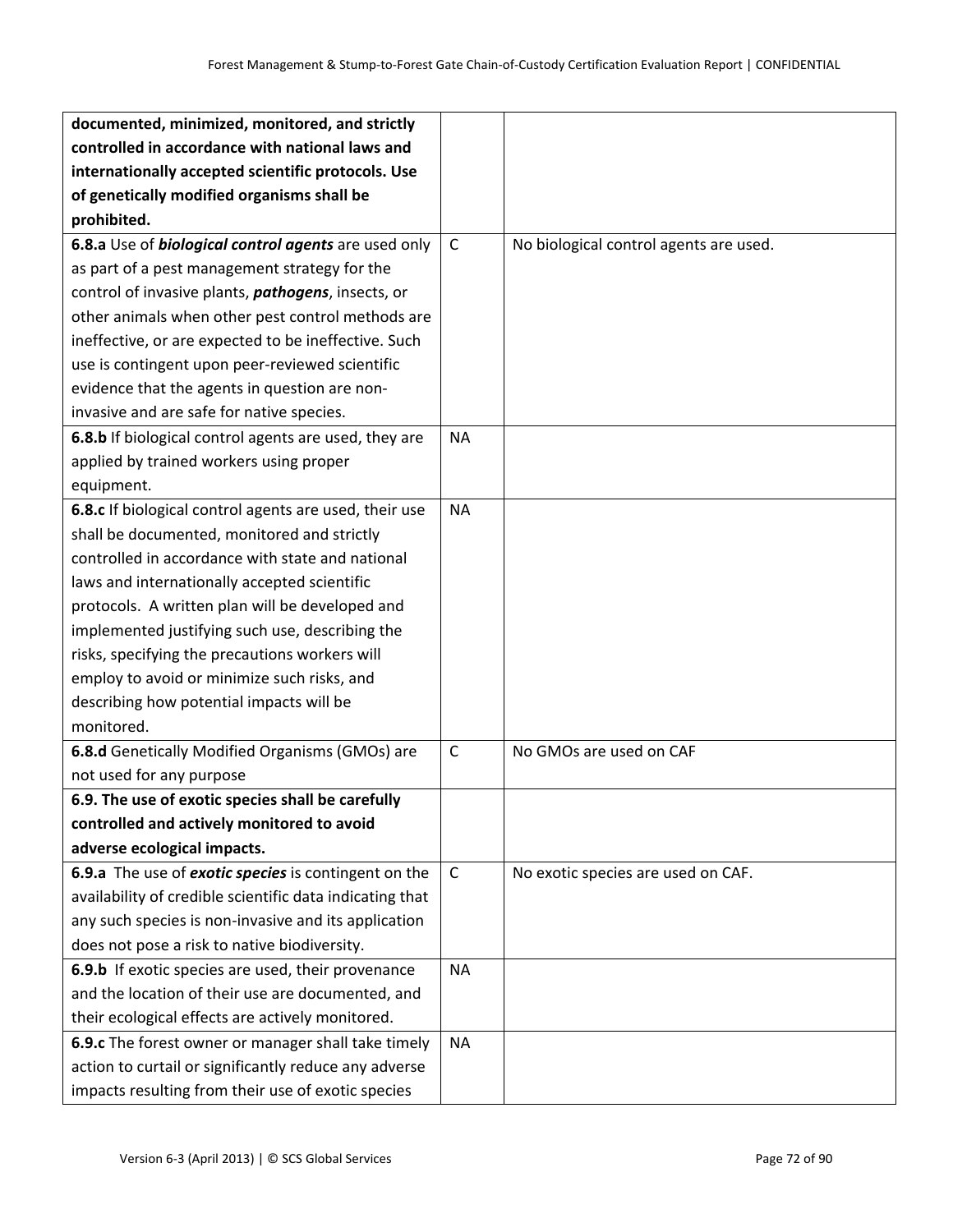| 6.10. Forest conversion to plantations or non-         | $\mathsf{C}$ |                                           |
|--------------------------------------------------------|--------------|-------------------------------------------|
| forest land uses shall not occur, except in            |              |                                           |
| circumstances where conversion:                        |              |                                           |
| a) Entails a very limited portion of the forest        |              |                                           |
| management unit; and b) Does not occur on High         |              |                                           |
| Conservation Value Forest areas; and c) Will           |              |                                           |
| enable clear, substantial, additional, secure, long-   |              |                                           |
| term conservation benefits across the forest           |              |                                           |
| management unit.                                       |              |                                           |
| 6.10.a Forest conversion to non-forest land uses       | $\mathsf{C}$ | No forest conversion is occurring on CAF. |
| does not occur, except in circumstances where          |              |                                           |
| conversion entails a very limited portion of the       |              |                                           |
| forest management unit (note that Indicators           |              |                                           |
| 6.10.a, b, and c are related and all need to be        |              |                                           |
| conformed with for conversion to be allowed).          |              |                                           |
| 6.10.b Forest conversion to non-forest land uses       | <b>NA</b>    |                                           |
| does not occur on high conservation value forest       |              |                                           |
| areas (note that Indicators 6.10.a, b, and c are       |              |                                           |
| related and all need to be conformed with for          |              |                                           |
| conversion to be allowed).                             |              |                                           |
| 6.10.c Forest conversion to non-forest land uses       | <b>NA</b>    |                                           |
| does not occur, except in circumstances where          |              |                                           |
| conversion will enable clear, substantial, additional, |              |                                           |
| secure, long term conservation benefits across the     |              |                                           |
| forest management unit (note that Indicators           |              |                                           |
| 6.10.a, b, and c are related and all need to be        |              |                                           |
| conformed with for conversion to be allowed).          |              |                                           |
| 6.10.d Natural or semi-natural stands are not          | <b>NA</b>    |                                           |
| converted to plantations. Degraded, semi-natural       |              |                                           |
| stands may be converted to restoration                 |              |                                           |
| plantations.                                           |              |                                           |
| 6.10.e Justification for land-use and stand-type       | <b>NA</b>    |                                           |
| conversions is fully described in the long-term        |              |                                           |
| management plan, and meets the biodiversity            |              |                                           |
| conservation requirements of Criterion 6.3 (see        |              |                                           |
| also Criterion 7.1.l)                                  |              |                                           |
| 6.10.f Areas converted to non-forest use for           | <b>NA</b>    |                                           |
| facilities associated with subsurface mineral and      |              |                                           |
| gas rights transferred by prior owners, or other       |              |                                           |
| conversion outside the control of the certificate      |              |                                           |
| holder, are identified on maps. The forest owner or    |              |                                           |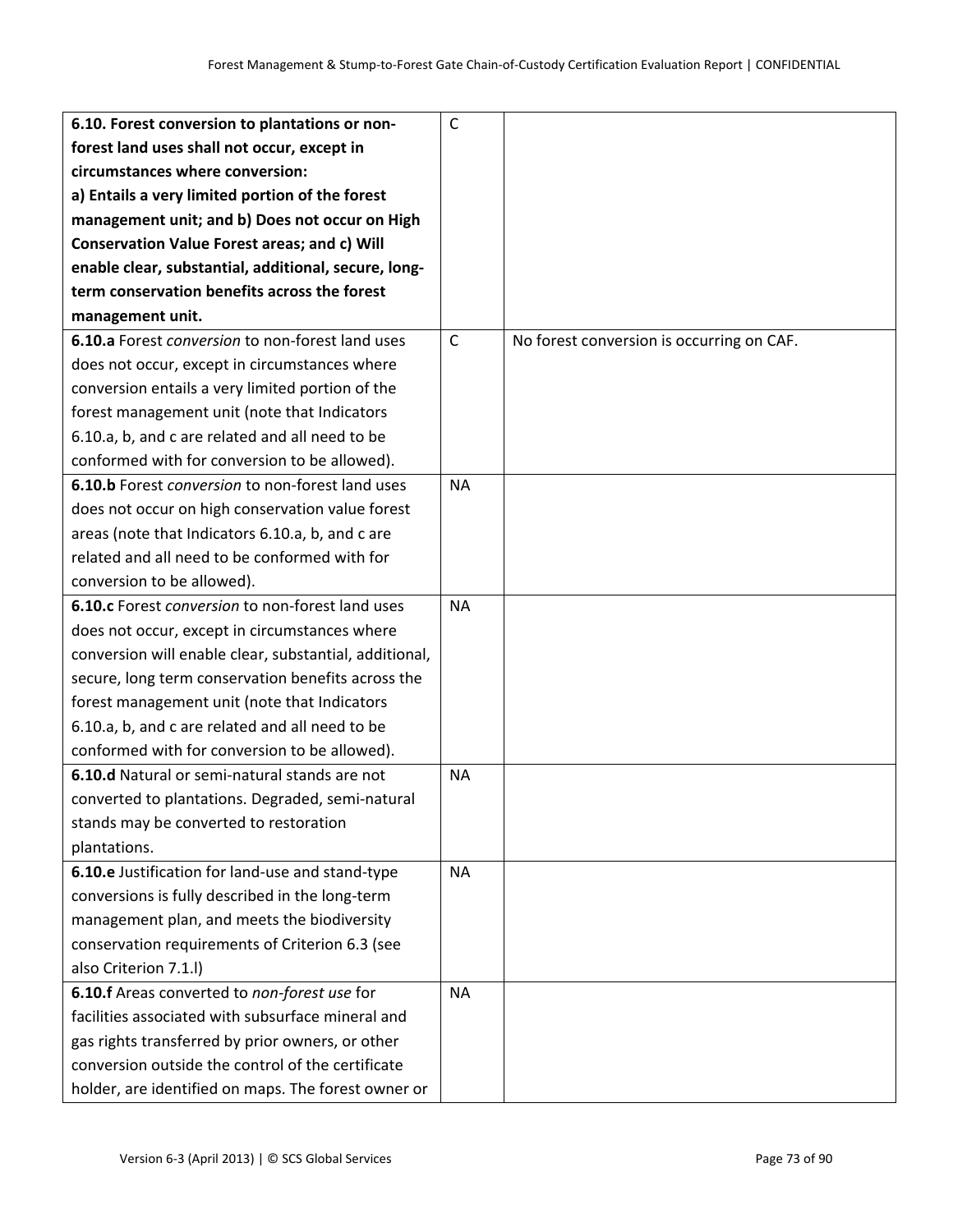| manager consults with the CB to determine if                                                            |              |                                                                                                     |
|---------------------------------------------------------------------------------------------------------|--------------|-----------------------------------------------------------------------------------------------------|
| removal of these areas from the scope of the                                                            |              |                                                                                                     |
| certificate is warranted. To the extent allowed by                                                      |              |                                                                                                     |
| these transferred rights, the forest owner or                                                           |              |                                                                                                     |
| manager exercises control over the location of                                                          |              |                                                                                                     |
| surface disturbances in a manner that minimizes                                                         |              |                                                                                                     |
| adverse environmental and social impacts. If the                                                        |              |                                                                                                     |
| certificate holder at one point held these rights,                                                      |              |                                                                                                     |
| and then sold them, then subsequent conversion of                                                       |              |                                                                                                     |
| forest to non-forest use would be subject to                                                            |              |                                                                                                     |
| Indicator 6.10.a-d.                                                                                     |              |                                                                                                     |
| Principle #7: A management plan -- appropriate to the scale and intensity of the operations -- shall be |              |                                                                                                     |
|                                                                                                         |              | written, implemented, and kept up to date. The long-term objectives of management, and the means of |
| achieving them, shall be clearly stated.                                                                |              |                                                                                                     |
| 7.1. The management plan and supporting                                                                 | $\mathsf C$  |                                                                                                     |
| documents shall provide:                                                                                |              |                                                                                                     |
| a. Management objectives. b) description of the                                                         |              |                                                                                                     |
| forest resources to be managed,                                                                         |              |                                                                                                     |
| environmental limitations, land use and                                                                 |              |                                                                                                     |
| ownership status, socio-economic conditions,                                                            |              |                                                                                                     |
| and a profile of adjacent lands.                                                                        |              |                                                                                                     |
| Description of silvicultural and/or other<br>b.                                                         |              |                                                                                                     |
| management system, based on the ecology of                                                              |              |                                                                                                     |
| the forest in question and information                                                                  |              |                                                                                                     |
| gathered through resource inventories. d)                                                               |              |                                                                                                     |
| Rationale for rate of annual harvest and                                                                |              |                                                                                                     |
| species selection. e) Provisions for monitoring                                                         |              |                                                                                                     |
| of forest growth and dynamics. f)                                                                       |              |                                                                                                     |
| Environmental safeguards based on                                                                       |              |                                                                                                     |
| environmental assessments. g) Plans for the                                                             |              |                                                                                                     |
| identification and protection of rare,                                                                  |              |                                                                                                     |
| threatened and endangered species.                                                                      |              |                                                                                                     |
| h) Maps describing the forest resource base<br>b)                                                       |              |                                                                                                     |
| including protected areas, planned                                                                      |              |                                                                                                     |
| management activities and land ownership.                                                               |              |                                                                                                     |
| i) Description and justification of harvesting                                                          |              |                                                                                                     |
| techniques and equipment to be used.                                                                    |              |                                                                                                     |
| 7.1.a The management plan identifies the                                                                | $\mathsf{C}$ | Addressed in management plan summary and SYP                                                        |
| ownership and legal status of the FMU and its                                                           |              |                                                                                                     |
| resources, including rights held by the owner and                                                       |              |                                                                                                     |
| rights held by others.                                                                                  |              |                                                                                                     |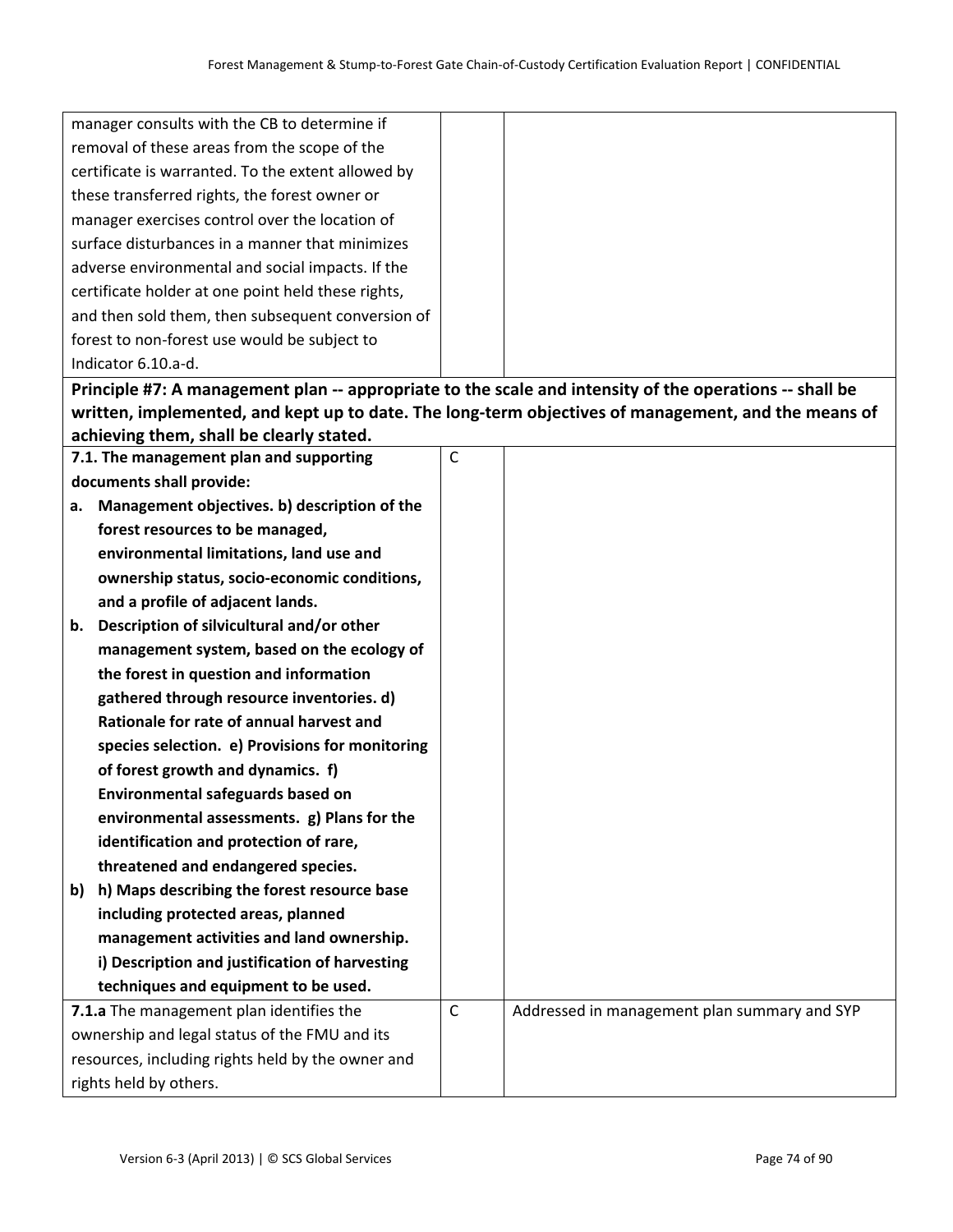| 7.1.b The management plan describes the history          | $\mathsf{C}$ | Addressed in management plan summary and SYP        |
|----------------------------------------------------------|--------------|-----------------------------------------------------|
| of land use and past management, current forest          |              |                                                     |
| types and associated development, size class             |              |                                                     |
| and/or successional stages, and natural disturbance      |              |                                                     |
| regimes that affect the FMU (see Indicator 6.1.a).       |              |                                                     |
| 7.1.c The management plan describes:                     | $\mathsf{C}$ | Extensively covered in SYP                          |
| a) current conditions of the timber and non-timber       |              |                                                     |
| forest resources being managed; b) desired future        |              |                                                     |
| conditions; c) historical ecological conditions; and     |              |                                                     |
| d) applicable management objectives and activities       |              |                                                     |
| to move the FMU toward desired future conditions.        |              |                                                     |
|                                                          |              |                                                     |
| 7.1.d The management plan includes a description         | $\mathsf{C}$ | Covered in SYP                                      |
| of the landscape within which the FMU is located         |              |                                                     |
| and describes how landscape-scale habitat                |              |                                                     |
| elements described in Criterion 6.3 will be              |              |                                                     |
| addressed.                                               |              |                                                     |
| 7.1.e The management plan includes a description         | $\mathsf{C}$ | Requirements covering management of RTE species,    |
| of the following resources and outlines activities to    |              | plant community diversity, wildlife habitats, water |
| conserve and/or protect:                                 |              | and soil resources are all addressed in the SYP.    |
| rare, threatened, or endangered species and<br>$\bullet$ |              |                                                     |
| natural communities (see Criterion 6.2);                 |              | RSA and HCVF descriptions are contained in the      |
| plant species and community diversity and<br>$\bullet$   |              | management plan summary and supporting protocol     |
| wildlife habitats (see Criterion 6.3);                   |              | document.                                           |
| water resources (see Criterion 6.5);<br>$\bullet$        |              |                                                     |
| soil resources (see Criterion 6.3);<br>٠                 |              |                                                     |
| Representative Sample Areas (see Criterion               |              |                                                     |
| $6.4$ ;                                                  |              |                                                     |
| High Conservation Value Forests (see Principle           |              |                                                     |
| 9);                                                      |              |                                                     |
| Other special management areas.                          |              |                                                     |
| 7.1.f If invasive species are present, the               | C            | Risk of invasive species has been analyzed as low   |
| management plan describes invasive species               |              | enough not to warrant a specific management plan.   |
| conditions, applicable management objectives, and        |              |                                                     |
| how they will be controlled (see Indicator 6.3.j).       |              |                                                     |
| 7.1.g The management plan describes insects and          | $\mathsf{C}$ | Individual THPs discuss pest and pathogen threat.   |
| diseases, current or anticipated outbreaks on forest     |              |                                                     |
| conditions and management goals, and how insects         |              |                                                     |
| and diseases will be managed (see Criteria 6.6 and       |              |                                                     |
| $6.8$ ).                                                 |              |                                                     |
| 7.1.h If chemicals are used, the plan describes what     | $\mathsf{C}$ | A description of chemical use strategies has been   |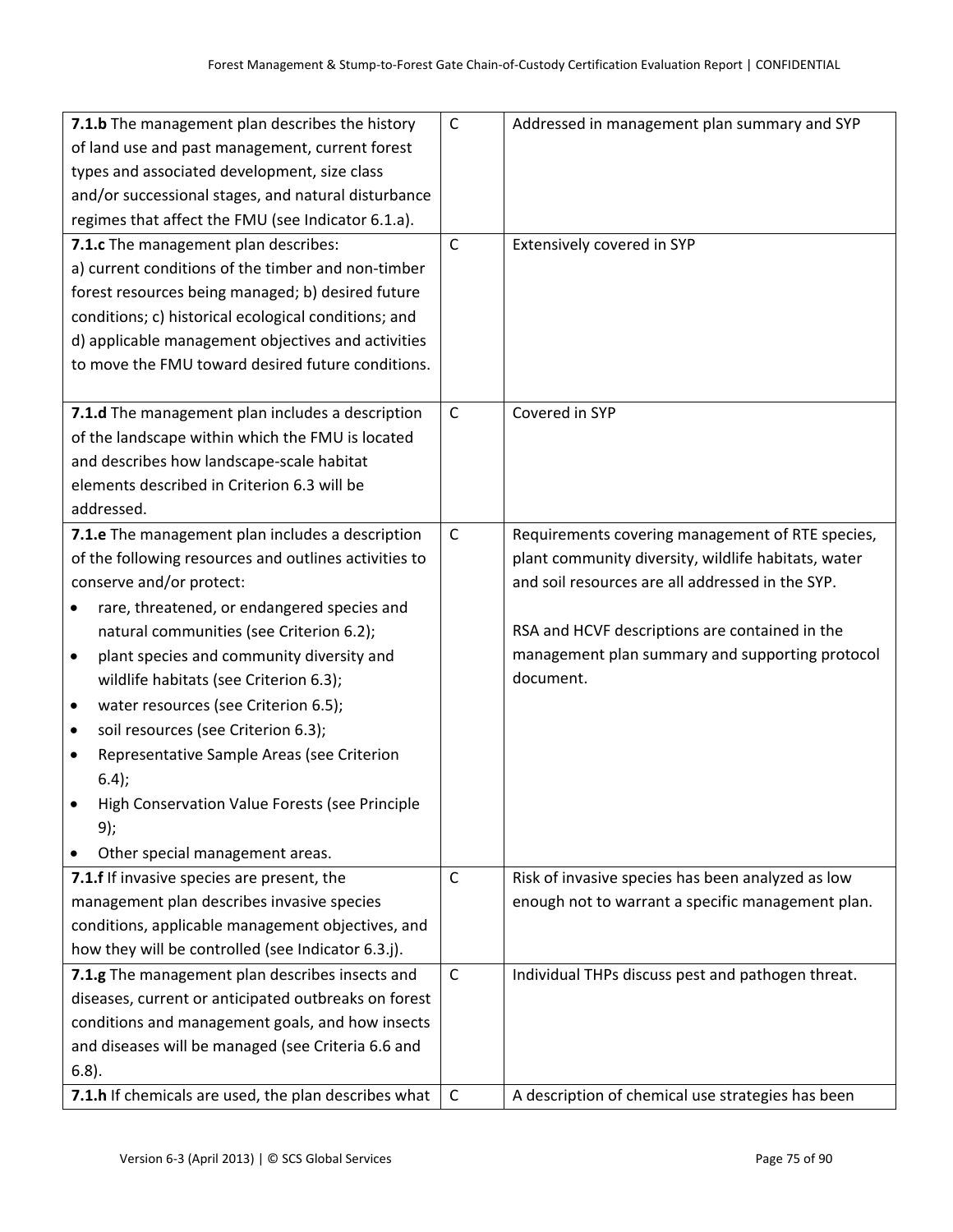| is being used, applications, and how the           |              | prepared for inclusion in THPs, although the audit   |
|----------------------------------------------------|--------------|------------------------------------------------------|
| management system conforms with Criterion 6.6.     |              | team found that written prescriptions prior to       |
|                                                    |              | pesticide use were not being prepared, see 6.6.d     |
| 7.1.i If biological controls are used, the         | $\mathsf{C}$ | No bio-controls are used.                            |
| management plan describes what is being used,      |              |                                                      |
| applications, and how the management system        |              |                                                      |
| conforms with Criterion 6.8.                       |              |                                                      |
| 7.1.j The management plan incorporates the results | $\mathsf C$  | CAF has produced a summary document "Sociological    |
| of the evaluation of social impacts, including:    |              | Impacts of the Collins Almanor Forest," which        |
| traditional cultural resources and rights of use   |              | describes the elements named in this indicator.      |
| (see Criterion 2.1);                               |              |                                                      |
| potential conflicts with customary uses and        |              |                                                      |
| use rights (see Criteria 2.2, 2.3, 3.2);           |              |                                                      |
| management of ceremonial, archeological, and       |              |                                                      |
| historic sites (see Criteria 3.3 and 4.5);         |              |                                                      |
| management of aesthetic values (see Indicator      |              |                                                      |
| 4.4.a);                                            |              |                                                      |
| public access to and use of the forest, and        |              |                                                      |
| other recreation issues;                           |              |                                                      |
| local and regional socioeconomic conditions        |              |                                                      |
| and economic opportunities, including              |              |                                                      |
| creation and/or maintenance of quality jobs        |              |                                                      |
| (see Indicators 4.1.b and 4.4.a), local            |              |                                                      |
| purchasing opportunities (see Indicator 4.1.e),    |              |                                                      |
| and participation in local development             |              |                                                      |
| opportunities (see Indicator 4.1.g).               |              |                                                      |
| 7.1.k The management plan describes the general    | $\mathsf{C}$ | CAF has a standalone forest roads management plan.   |
| purpose, condition and maintenance needs of the    |              |                                                      |
| transportation network (see Indicator 6.5.e).      |              |                                                      |
| 7.1. The management plan describes the             | $\mathsf{C}$ | Descriptions of silvicultural systems are briefly    |
| silvicultural and other management systems used    |              | presented in the summary management plan, and in     |
| and how they will sustain, over the long term,     |              | more detail in the SYP.                              |
| forest ecosystems present on the FMU.              |              |                                                      |
| 7.1.m The management plan describes how species    | $\mathsf{C}$ | Contained in SYP                                     |
| selection and harvest rate calculations were       |              |                                                      |
| developed to meet the requirements of Criterion    |              |                                                      |
| 5.6.                                               |              |                                                      |
| 7.1.n The management plan includes a description   | $\mathsf{C}$ | Summary of monitoring activities is contained in the |
| of monitoring procedures necessary to address the  |              | summary plan.                                        |
| requirements of Criterion 8.2.                     |              |                                                      |
| 7.1.0 The management plan includes maps            | $\mathsf{C}$ | Maps at various levels of detail are included in     |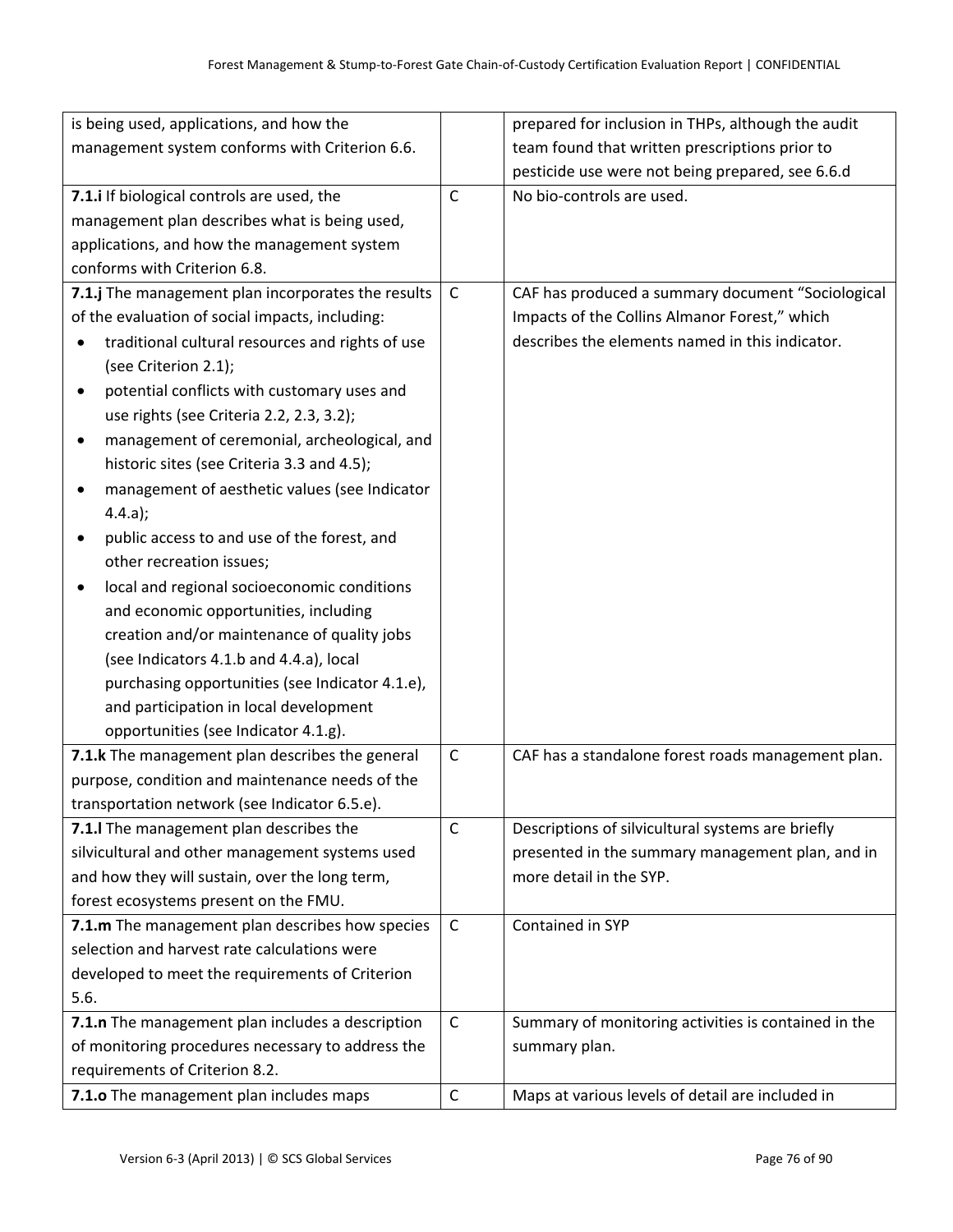| describing the resource base, the characteristics of   |              | management planning documents.                         |
|--------------------------------------------------------|--------------|--------------------------------------------------------|
| general management zones, special management           |              |                                                        |
| areas, and protected areas at a level of detail to     |              |                                                        |
| achieve management objectives and protect              |              |                                                        |
| sensitive sites.                                       |              |                                                        |
| 7.1.p The management plan describes and justifies      | $\mathsf{C}$ | Description of logging methods and equipment types     |
| the types and sizes of harvesting machinery and        |              | is described in the summary plan.                      |
| techniques employed on the FMU to minimize or          |              |                                                        |
| limit impacts to the resource.                         |              |                                                        |
| 7.1.q Plans for harvesting and other significant site- | $\mathsf{C}$ | Individual Timber Harvest Plans are prepared prior to  |
| disturbing management activities required to carry     |              | site-disturbing activities, which lay out objectives,  |
| out the management plan are prepared prior to          |              | environmental safeguards, and maps at an               |
| implementation. Plans clearly describe the activity,   |              | operational level.                                     |
| the relationship to objectives, outcomes, any          |              |                                                        |
| necessary environmental safeguards, health and         |              |                                                        |
| safety measures, and include maps of adequate          |              |                                                        |
| detail.                                                |              |                                                        |
| 7.1.r The management plan describes the                | $\mathsf{C}$ | Opportunities for public comment are described in      |
| stakeholder consultation process.                      |              | the summary plan, and occur as part of the THP         |
|                                                        |              | process.                                               |
| 7.2 The management plan shall be periodically          |              |                                                        |
| revised to incorporate the results of monitoring or    |              |                                                        |
| new scientific and technical information, as well as   |              |                                                        |
| to respond to changing environmental, social and       |              |                                                        |
| economic circumstances.                                |              |                                                        |
| 7.2.a The management plan is kept up to date. It is    | $\mathsf C$  | Management plans are kept periodically up to date.     |
| reviewed on an ongoing basis and is updated            |              | Currently CAF is revising its Sustained Yield Plan for |
| whenever necessary to incorporate the results of       |              | approval by the state in 2014.                         |
| monitoring or new scientific and technical             |              |                                                        |
| information, as well as to respond to changing         |              |                                                        |
| environmental, social and economic circumstances.      |              |                                                        |
| At a minimum, a full revision occurs every 10 years.   |              |                                                        |
| 7.3 Forest workers shall receive adequate training     |              |                                                        |
| and supervision to ensure proper implementation        |              |                                                        |
| of the management plans.                               |              |                                                        |
| 7.3.a Workers are qualified to properly implement      | $\mathsf{C}$ | Interviews with staff indicated that training was      |
| the management plan; All forest workers are            |              | occurring, both on-boarding for newer employees        |
| provided with sufficient guidance and supervision      |              | and continuing education for more experienced staff.   |
| to adequately implement their respective               |              | However, training records of employee                  |
| components of the plan.                                |              | training/education activities are not being kept. OBS  |
|                                                        |              | 2013.8 was issued.                                     |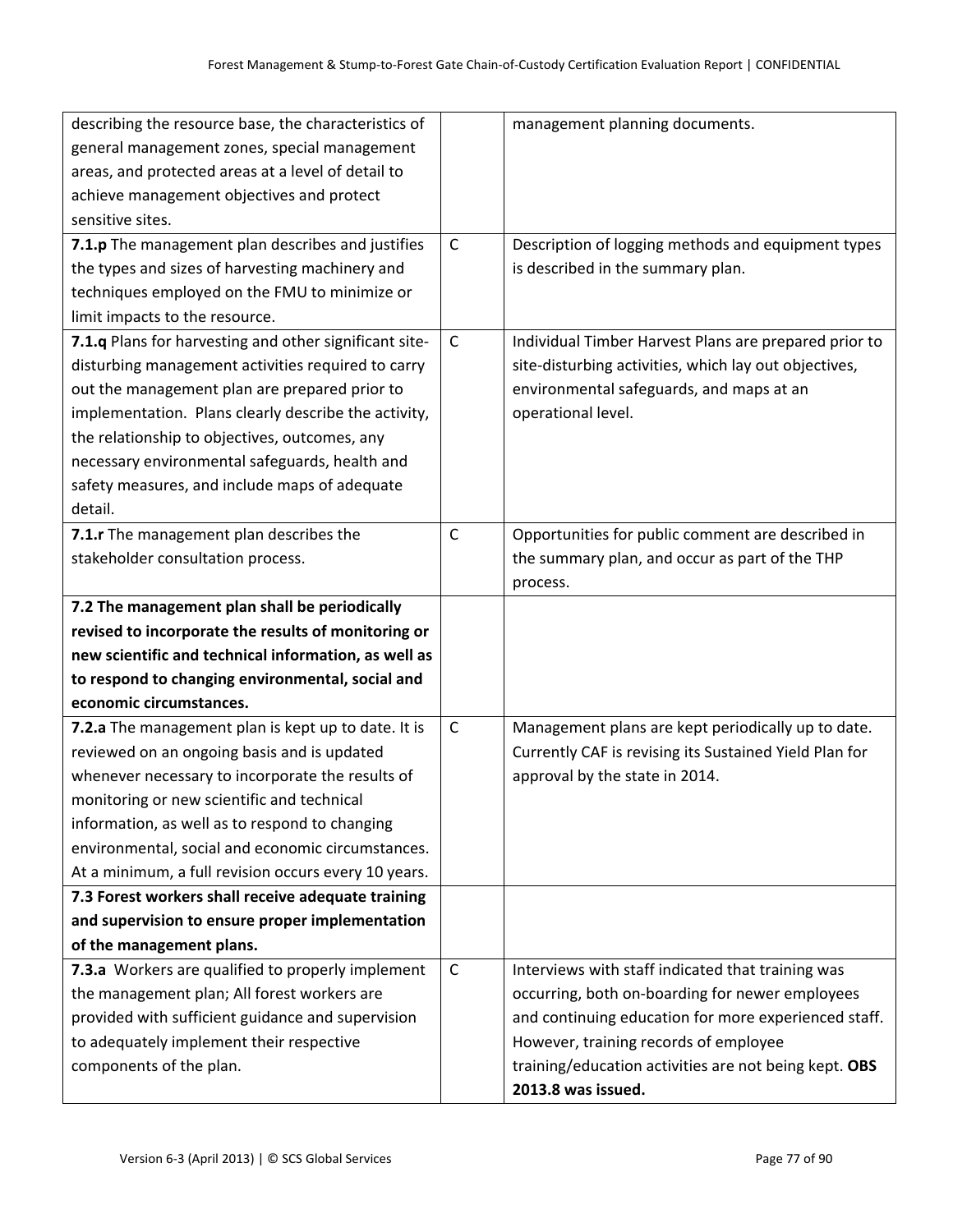| 7.4 While respecting the confidentiality of                                                                                                                                                                                       |              |                                                      |
|-----------------------------------------------------------------------------------------------------------------------------------------------------------------------------------------------------------------------------------|--------------|------------------------------------------------------|
| information, forest managers shall make publicly                                                                                                                                                                                  |              |                                                      |
| available a summary of the primary elements of                                                                                                                                                                                    |              |                                                      |
| the management plan, including those listed in                                                                                                                                                                                    |              |                                                      |
| Criterion 7.1.                                                                                                                                                                                                                    |              |                                                      |
| 7.4.a While respecting landowner confidentiality,                                                                                                                                                                                 | $\mathsf{C}$ | Public summary of the CAF management plan is         |
| the management plan or a management plan                                                                                                                                                                                          |              | available on the Collins website.                    |
| summary that outlines the elements of the plan                                                                                                                                                                                    |              |                                                      |
| described in Criterion 7.1 is available to the public                                                                                                                                                                             |              |                                                      |
| either at no charge or a nominal fee.                                                                                                                                                                                             |              |                                                      |
| 7.4.b Managers of public forests make draft                                                                                                                                                                                       | <b>NA</b>    |                                                      |
| management plans, revisions and supporting                                                                                                                                                                                        |              |                                                      |
| documentation easily accessible for public review                                                                                                                                                                                 |              |                                                      |
| and comment prior to their implementation.                                                                                                                                                                                        |              |                                                      |
| Managers address public comments and modify the                                                                                                                                                                                   |              |                                                      |
| plans to ensure compliance with this Standard.                                                                                                                                                                                    |              |                                                      |
| Principle #8: Monitoring shall be conducted -- appropriate to the scale and intensity of forest management -- to                                                                                                                  |              |                                                      |
| assess the condition of the forest, yields of forest products, chain of custody, management activities and their                                                                                                                  |              |                                                      |
| social and environmental impacts.                                                                                                                                                                                                 |              |                                                      |
| Applicability Note: On small and medium-sized forests (see Glossary), an informal, qualitative assessment may be<br>appropriate. Formal, quantitative monitoring is required on large forests and/or intensively managed forests. |              |                                                      |
| 8.1 The frequency and intensity of monitoring                                                                                                                                                                                     |              |                                                      |
| should be determined by the scale and intensity of                                                                                                                                                                                |              |                                                      |
| forest management operations, as well as, the                                                                                                                                                                                     |              |                                                      |
| relative complexity and fragility of the affected                                                                                                                                                                                 |              |                                                      |
| environment. Monitoring procedures should be                                                                                                                                                                                      |              |                                                      |
| consistent and replicable over time to allow                                                                                                                                                                                      |              |                                                      |
| comparison of results and assessment of change.                                                                                                                                                                                   |              |                                                      |
| 8.1.a Consistent with the scale and intensity of                                                                                                                                                                                  | $\mathsf C$  | CAF employs a variety of monitoring techniques       |
| management, the forest owner or manager                                                                                                                                                                                           |              | based on the applicable resource being monitored.    |
| develops and consistently implements a regular,                                                                                                                                                                                   |              | Monitoring techniques follow established protocols,  |
| comprehensive, and replicable written monitoring                                                                                                                                                                                  |              | such as the CFI plots for forest inventory, and road |
| protocol.                                                                                                                                                                                                                         |              | surveys for the transportation network.              |
| 8.2. Forest management should include the                                                                                                                                                                                         | $\mathsf{C}$ |                                                      |
| research and data collection needed to monitor,                                                                                                                                                                                   |              |                                                      |
| at a minimum, the following indicators: a) yield of                                                                                                                                                                               |              |                                                      |
| all forest products harvested, b) growth rates,                                                                                                                                                                                   |              |                                                      |
| regeneration, and condition of the forest, c)                                                                                                                                                                                     |              |                                                      |
| composition and observed changes in the flora                                                                                                                                                                                     |              |                                                      |
| and fauna, d) environmental and social impacts of                                                                                                                                                                                 |              |                                                      |
| harvesting and other operations, and e) cost,                                                                                                                                                                                     |              |                                                      |
| productivity, and efficiency of forest management.                                                                                                                                                                                |              |                                                      |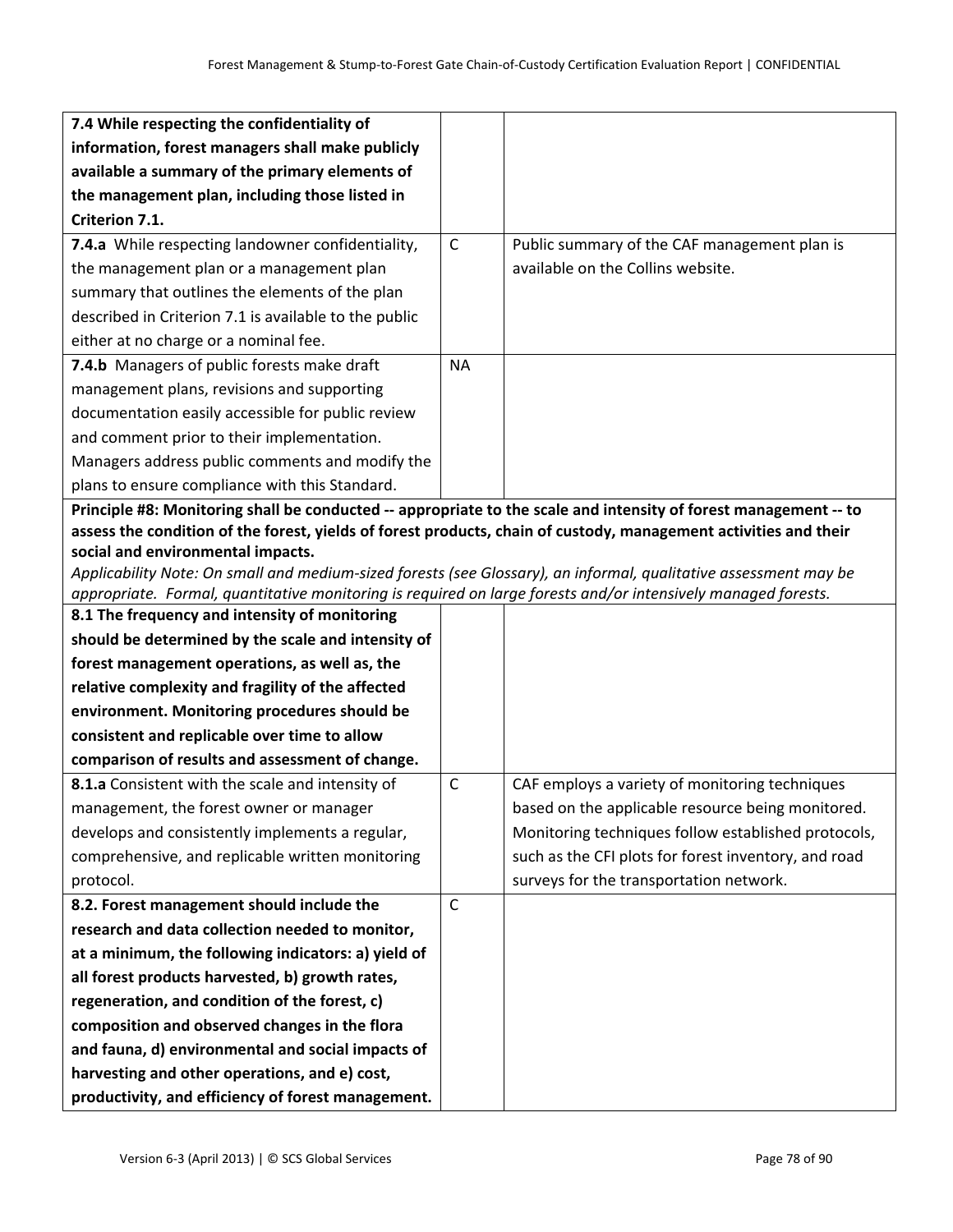| 8.2.a.1 For all commercially harvested products, an   | $\mathsf C$  | A continuous forest inventory system is set up to        |
|-------------------------------------------------------|--------------|----------------------------------------------------------|
| inventory system is maintained. The inventory         |              | capture traditional timber growth and yield              |
| system includes at a minimum: a) species, b)          |              | information, including species, volume, stocking, etc.   |
| volumes, c) stocking, d) regeneration, and e) stand   |              |                                                          |
| and forest composition and structure; and f) timber   |              |                                                          |
| quality.                                              |              |                                                          |
| 8.2.a.2 Significant, unanticipated removal or loss or | $\mathsf C$  | Loss of this type occurs most frequently due to fires.   |
| increased vulnerability of forest resources is        |              | When fires occur on CAF, impacts are evaluated in        |
| monitored and recorded. Recorded information          |              | detail and incorporated into inventory calculations.     |
| shall include date and location of occurrence,        |              |                                                          |
| description of disturbance, extent and severity of    |              |                                                          |
| loss, and may be both quantitative and qualitative.   |              |                                                          |
| 8.2.b The forest owner or manager maintains           | $\mathsf C$  | Detailed records of timber removal are kept and          |
| records of harvested timber and NTFPs (volume         |              | required under state law for tax purposes.               |
| and product and/or grade). Records must               |              |                                                          |
| adequately ensure that the requirements under         |              |                                                          |
| Criterion 5.6 are met.                                |              |                                                          |
| 8.2.c The forest owner or manager periodically        | $\mathsf{C}$ | The primary method for monitoring these elements         |
| obtains data needed to monitor presence on the        |              | occurs during the timber harvest planning process.       |
| FMU of:                                               |              | While setting up harvesting plans, the biologist and     |
| Rare, threatened and endangered species<br>6)         |              | other field staff survey areas for signs of RTE species, |
| and/or their <i>habitats</i> ;                        |              | and update their locations if found.                     |
| Common and rare plant communities and/or<br>7)        |              |                                                          |
| habitat;                                              |              | A complete habitat typing of the forest under the        |
| Location, presence and abundance of<br>8)             |              | California Wildlife Habitat System (CWHR) occurred in    |
| invasive species;                                     |              | 1994, which mapped plant communities on the              |
| Condition of protected areas, set-asides and<br>9)    |              | forest. This typing is updated during CFI and            |
| buffer zones;                                         |              | preharvest reviews.                                      |
| 10) High Conservation Value Forests (see              |              |                                                          |
| Criterion 9.4).                                       |              | Monitoring of water quality protection measures          |
|                                                       |              | occur on a routine basis as part of harvest              |
|                                                       |              | inspections.                                             |
|                                                       |              | HCVF and RSA areas have their own monitoring             |
|                                                       |              | protocols described in the HCVF document, with           |
|                                                       |              | different monitoring regimes applied based on the        |
|                                                       |              | identified habitat type.                                 |
| 8.2.d.1 Monitoring is conducted to ensure that site   | $\mathsf{C}$ | Ongoing monitoring of timber harvest operations          |
| specific plans and operations are properly            |              | occurs. Stakeholder interviews noted that CAF            |
| implemented, environmental impacts of site            |              | foresters are on-site during operations significantly    |
| disturbing operations are minimized, and that         |              | more frequently than compared to other landowners.       |
| harvest prescriptions and guidelines are effective.   |              |                                                          |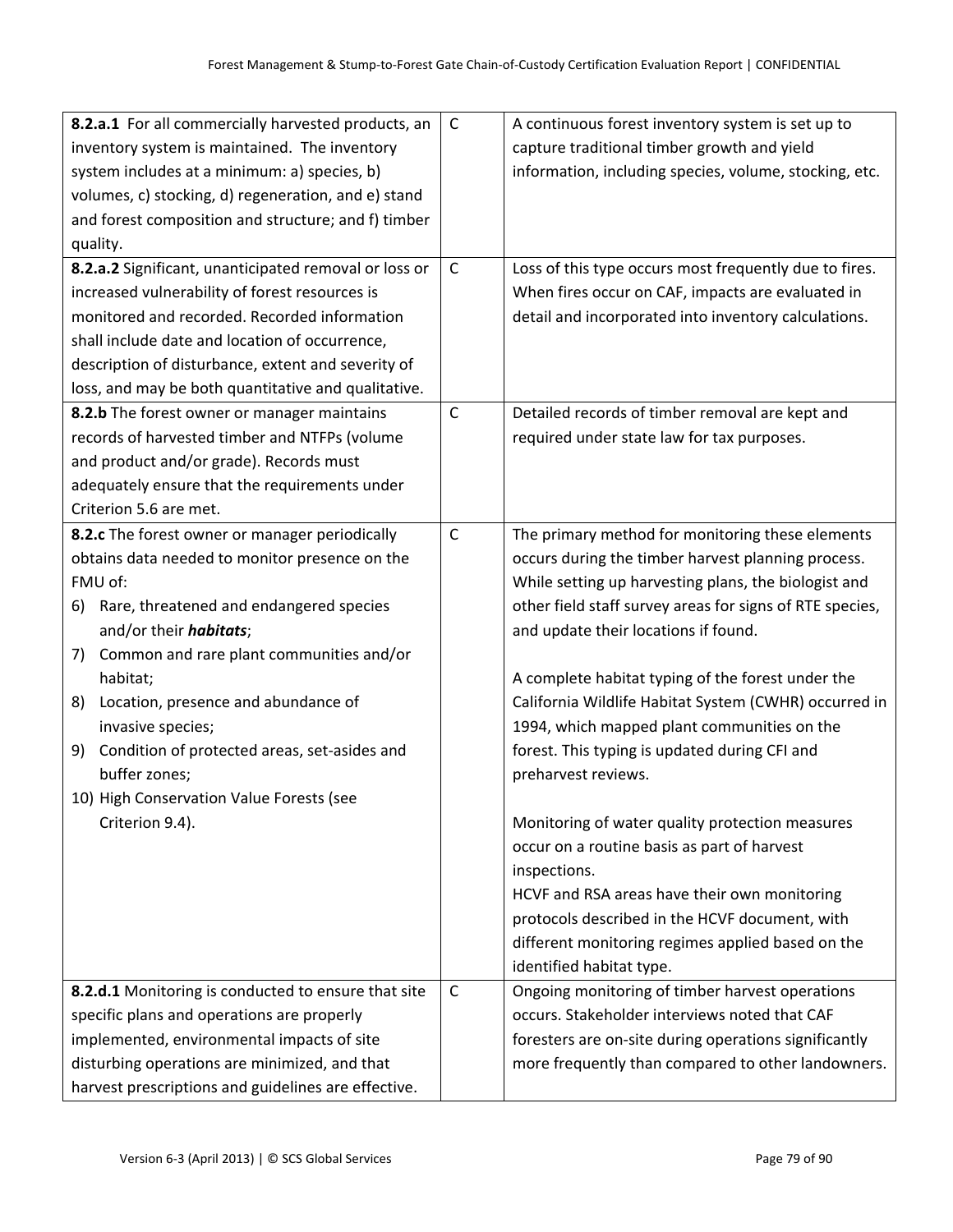| 8.2.d.2 A monitoring program is in place to assess     | $\mathsf C$  | The road management plan includes a standard           |
|--------------------------------------------------------|--------------|--------------------------------------------------------|
| the condition and environmental impacts of the         |              | annual monitoring requirement. Audit team reviewed     |
| forest-road system.                                    |              | the "CAF Roads Management Plan Verification            |
|                                                        |              | Element - 2012" which detailed maintenance             |
|                                                        |              | activities and updates to the road system.             |
| 8.2.d.3 The landowner or manager monitors              | <b>NC</b>    | CAF managers were not able to demonstrate that the     |
| relevant socio-economic issues (see Indicator          |              | socio-economic effects of their management             |
| 4.4.a), including the social impacts of harvesting,    |              | activities on the CAF are being monitored. CAR         |
| participation in local economic opportunities (see     |              | 2013.9 was issued.                                     |
| Indicator 4.1.g), the creation and/or maintenance      |              |                                                        |
| of quality job opportunities (see Indicator 4.1.b),    |              |                                                        |
| and local purchasing opportunities (see Indicator      |              |                                                        |
| 4.1.e.                                                 |              |                                                        |
| 8.2.d.4 Stakeholder responses to management            | $\mathsf{C}$ | Stakeholder comments are recorded as part of the       |
| activities are monitored and recorded as necessary.    |              | public notice process in the THP and SYP process.      |
|                                                        |              | Comments are also recorded when comments are           |
|                                                        |              | made on the CAF website.                               |
| 8.2.d.5 Where sites of cultural significance exist,    | $\mathsf C$  | Opportunity for joint monitoring has been provided     |
| the opportunity to jointly monitor sites of cultural   |              | as part of THP notice process, although such           |
| significance is offered to tribal representatives (see |              | monitoring has not taken place.                        |
| Principle 3).                                          |              |                                                        |
| 8.2.e The forest owner or manager monitors the         | $\mathsf C$  | Collins managers maintain standard cost and revenue    |
| costs and revenues of management in order to           |              | information to assess the financial viability of the   |
| assess productivity and efficiency.                    |              | operation.                                             |
| 8.3 Documentation shall be provided by the             | $\mathsf C$  |                                                        |
| forest manager to enable monitoring and                |              |                                                        |
| certifying organizations to trace each forest          |              |                                                        |
| product from its origin, a process known as the        |              |                                                        |
| "chain of custody."                                    |              |                                                        |
| 8.3.a When forest products are being sold as FSC-      | $\mathsf{C}$ | CAF has a CoC system designed to track logs and        |
| certified, the forest owner or manager has a system    |              | prevent mixing of uncertified material. The risk for   |
| that prevents mixing of FSC-certified and non-         |              | this mixing is low, as the entire forest is certified. |
| certified forest products prior to the point of sale,  |              |                                                        |
| with accompanying documentation to enable the          |              |                                                        |
| tracing of the harvested material from each            |              |                                                        |
| harvested product from its origin to the point of      |              |                                                        |
| sale.                                                  |              |                                                        |
| 8.3.b The forest owner or manager maintains            | $\mathsf C$  | Log load tickets are used to identify the origin of    |
| documentation to enable the tracing of the             |              | harvested material. Unique tracking numbers are        |
| harvested material from each harvested product         |              | assigned to each timber sale.                          |
| from its origin to the point of sale.                  |              |                                                        |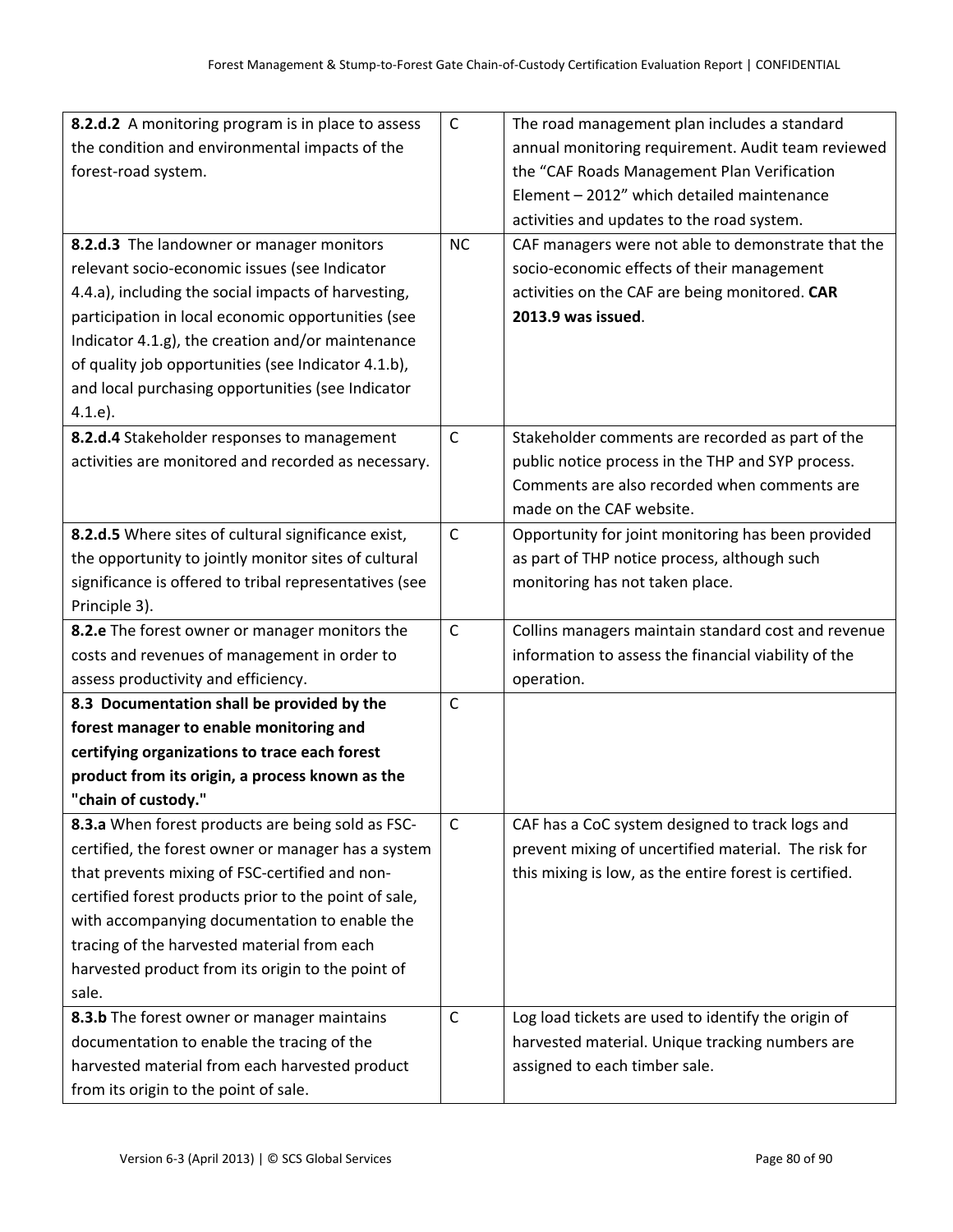| 8.4 The results of monitoring shall be incorporated      | $\mathsf{C}$ |                                                       |
|----------------------------------------------------------|--------------|-------------------------------------------------------|
| into the implementation and revision of the              |              |                                                       |
| management plan.                                         |              |                                                       |
| 8.4.a The forest owner or manager monitors and           | $\mathsf{C}$ | An annual monitoring and accomplishments report is    |
| documents the degree to which the objectives             |              | produced, which sums the monitoring activities        |
| stated in the management plan are being fulfilled,       |              | undertaken in order to compare them against the       |
| as well as significant deviations from the plan.         |              | plan.                                                 |
| 8.4.b Where monitoring indicates that                    | $\mathsf{C}$ | Monitoring results are incorporated into revisions of |
| management objectives and guidelines, including          |              | the management plan. One present example is how       |
| those necessary for conformance with this                |              | the results of past monitoring are being incorporated |
| Standard, are not being met or if changing               |              | into the draft SYP currently being prepared.          |
| conditions indicate that a change in management          |              |                                                       |
| strategy is necessary, the management plan,              |              |                                                       |
| operational plans, and/or other plan                     |              |                                                       |
| implementation measures are revised to ensure the        |              |                                                       |
| objectives and guidelines will be met. If monitoring     |              |                                                       |
| shows that the management objectives and                 |              |                                                       |
| guidelines themselves are not sufficient to ensure       |              |                                                       |
| conformance with this Standard, then the                 |              |                                                       |
| objectives and guidelines are modified.                  |              |                                                       |
| 8.5 While respecting the confidentiality of              | $\mathsf{C}$ |                                                       |
| information, forest managers shall make publicly         |              |                                                       |
| available a summary of the results of monitoring         |              |                                                       |
| indicators, including those listed in Criterion 8.2.     |              |                                                       |
| 8.5.a While protecting landowner confidentiality,        | $\mathsf C$  | An annual summary document has been prepared          |
| either full monitoring results or an up-to-date          |              | and is available upon request.                        |
| summary of the most recent monitoring                    |              |                                                       |
| information is maintained, covering the Indicators       |              |                                                       |
| listed in Criterion 8.2, and is available to the public, |              |                                                       |
| free or at a nominal price, upon request.                |              |                                                       |

**Principle #9: Management activities in high conservation value forests shall maintain or enhance the attributes which define such forests. Decisions regarding high conservation value forests shall always be considered in the context of a precautionary approach.**

**High Conservation Value Forests are those that possess one or more of the following attributes:** 

- **a) Forest areas containing globally, regionally or nationally significant: concentrations of biodiversity values (e.g., endemism, endangered species, refugia); and/or large landscape level forests, contained within, or containing the management unit, where viable populations of most if not all naturally occurring species exist in natural patterns of distribution and abundance**
- **b) Forest areas that are in or contain rare, threatened or endangered ecosystems**
- c) Forest areas that provide basic services of nature in critical situations (e.g., watershed protection, erosion **control)**
- **d) Forest areas fundamental to meeting basic needs of local communities (e.g., subsistence, health) and/or**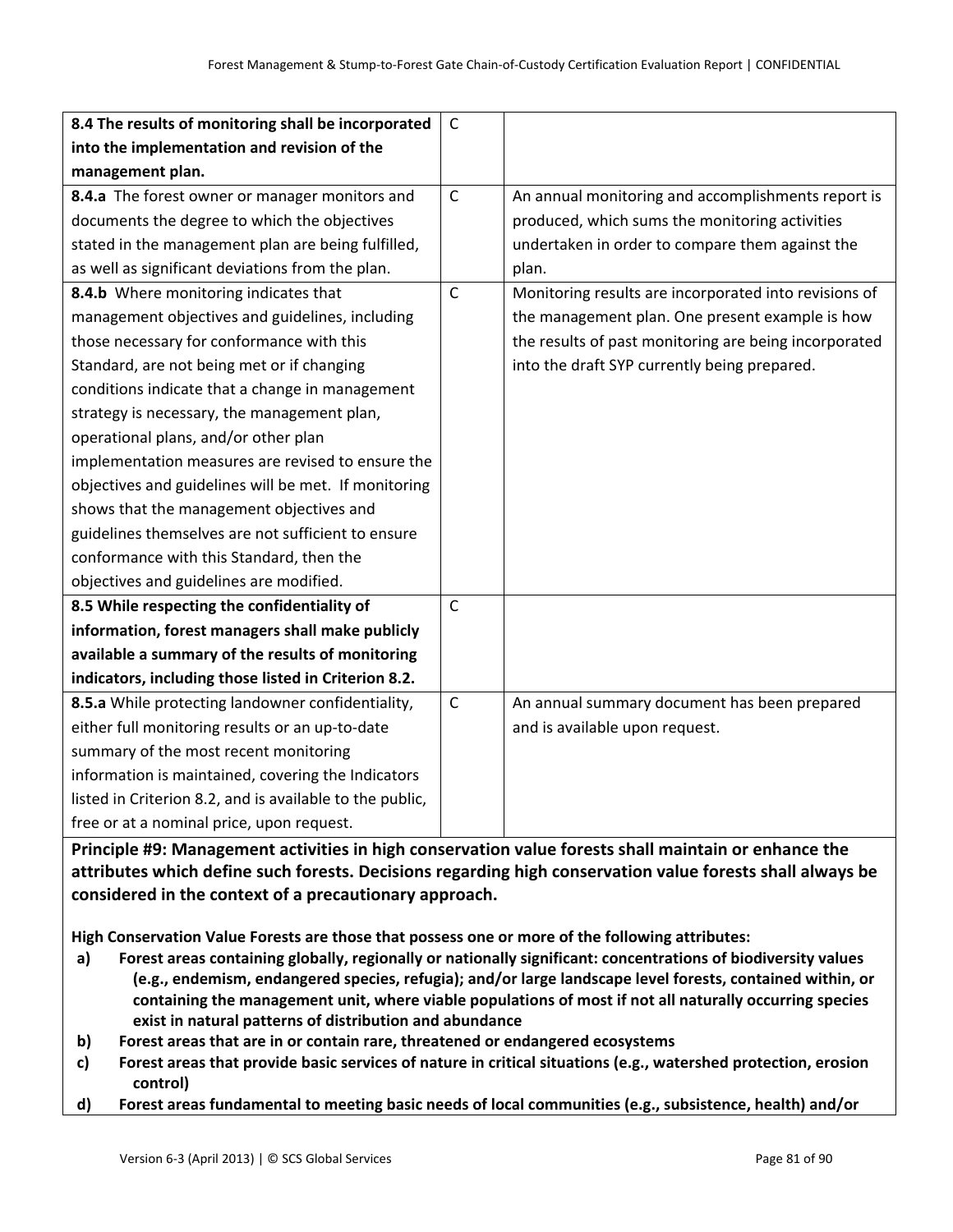**critical to local communities' traditional cultural identity (areas of cultural, ecological, economic or religious significance identified in cooperation with such local communities).** 

Examples of forest areas that may have high conservation value attributes include, but are not limited to: Central Hardwoods:

- Old growth (see Glossary) (a)
- Old forests/mixed age stands that include trees >160 years old (a)
- Municipal watersheds –headwaters, reservoirs (c)
- Rare, Threatened, and Endangered (RTE) ecosystems, as defined by GAP analysis, Natural Heritage Inventory, and/or the World Wildlife Fund's Forest Communities of Highest Conservation Concern, and/or Great Lakes Assessment (b)
- Intact forest blocks in an agriculturally dominated landscape (refugia) (a)
- Intact forests >1000 ac (valuable to interior forest species) (a)
- Protected caves (a, b, or d)
- Savannas (a, b, c, or d)
- Glades (a, b, or d)
- Barrens (a, b, or d)
- Prairie remnants (a, b, or d)

North Woods/Lake States:

- Old growth (see Glossary) (a)
- Old forests/mixed age stands that include trees >120 years old (a)
- Blocks of contiguous forest, > 500 ac, which host RTEs (b)
- Oak savannas (b)
- Hemlock‐dominated forests (b)
- Pine stands of natural origin (b)
- Contiguous blocks, >500 ac, of late successional species, that are managed to create old growth (a)
- Fens, particularly calcareous fens (c)
- Other non‐forest communities, e.g., barrens, prairies, distinctive geological land forms, vernal pools (b or c)
- Other sites as defined by GAP analysis, Natural Heritage Inventory, and/or the World Wildlife Fund's Forest Communities of Highest Conservation Concern (b)

Note: In the Lake States-Central Hardwoods region, old growth (see Glossary) is both rare and invariably an HCVF.

In the Lake States-Central Hardwoods region, cutting timber is not permitted in old-growth stands or forests.

Note: Old forests (see Glossary) may or may not be designated HCVFs. They are managed to maintain or recruit: (1) the existing abundance of old trees and (2) the landscape- and stand-level structures of old-growth forests, consistent *with the composition and structures produced by natural processes.* 

Old forests that either have or are developing old-growth attributes, but which have been previously harvested, may be designated HCVFs and may be harvested under special plans that account for the ecological attributes that make it *an HCVF.*

*Forest management maintains a mix of sub‐climax and climax old‐forest conditions in the landscape.* **9.1 Assessment to determine the presence of the** C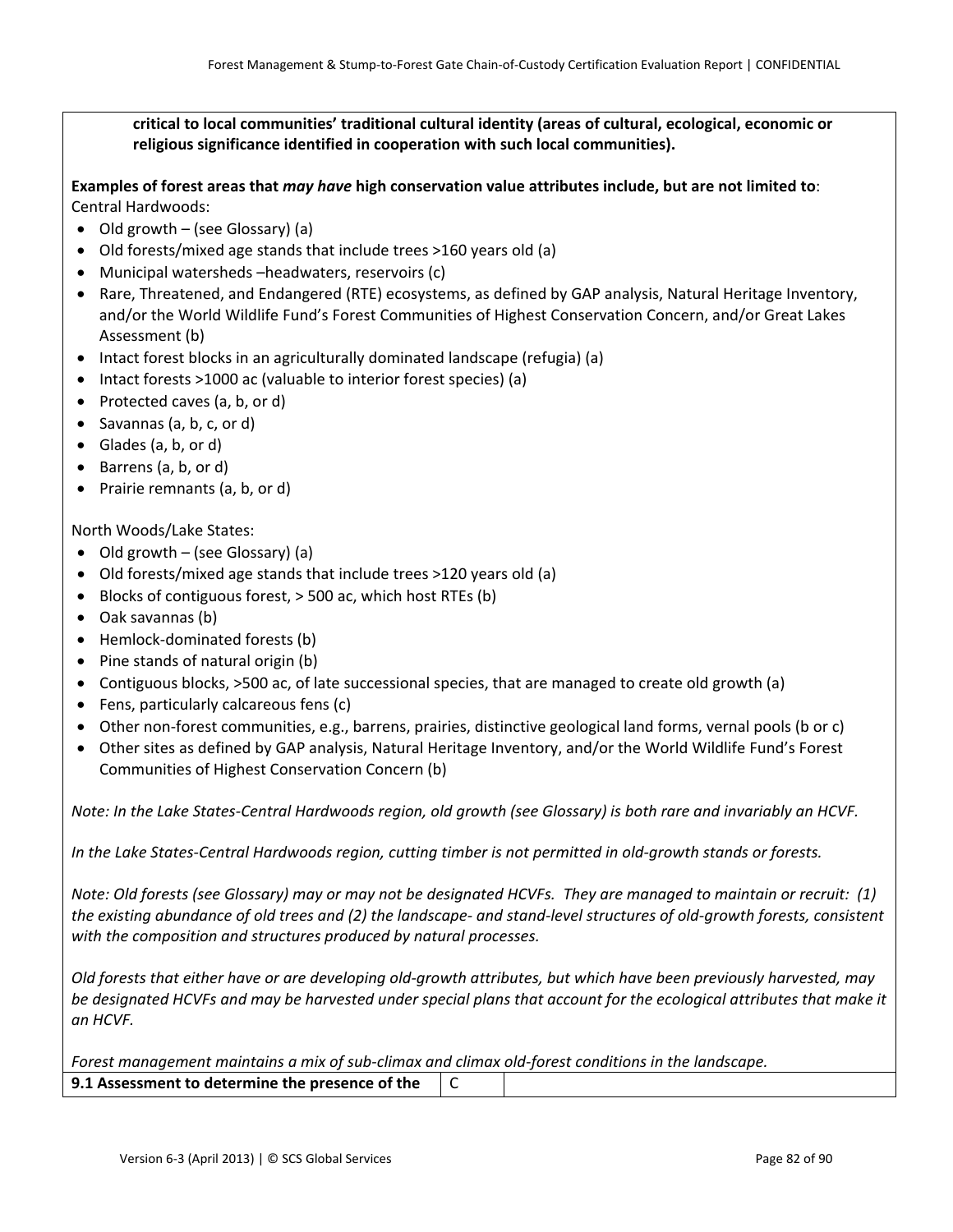| attributes consistent with High Conservation           |              |                                                       |
|--------------------------------------------------------|--------------|-------------------------------------------------------|
| Value Forests will be completed, appropriate to        |              |                                                       |
| scale and intensity of forest management.              |              |                                                       |
| 9.1.a The forest owner or manager identifies and       | $\mathsf{C}$ | HCVF forests have been identified according to the    |
| maps the presence of High Conservation Value           |              | HCVF classifications set out by the FSC. see Protocol |
| Forests (HCVF) within the FMU and, to the extent       |              | for selection of HCVF on Collins Almanor Forest.      |
| that data are available, adjacent to their FMU, in a   |              |                                                       |
| manner consistent with the assessment process,         |              |                                                       |
| definitions, data sources, and other guidance          |              |                                                       |
| described in Appendix F.                               |              |                                                       |
|                                                        |              |                                                       |
| Given the relative rarity of old growth forests in the |              |                                                       |
| contiguous United States, these areas are normally     |              |                                                       |
| designated as HCVF, and all old growth must be         |              |                                                       |
| managed in conformance with Indicator 6.3.a.3 and      |              |                                                       |
| requirements for legacy trees in Indicator 6.3.f.      |              |                                                       |
| 9.1.b In developing the assessment, the forest         | $\mathsf{C}$ | HCV areas were determined in consultation with        |
| owner or manager consults with qualified               |              | state databases such as the CA GAP and CNDDB, and     |
| specialists, independent experts, and local            |              | relevant independent experts and specialists          |
| community members who may have knowledge of            |              | including as local NGOs, regulatory agencies,         |
| areas that meet the definition of HCVs.                |              | university staff.                                     |
| 9.1.c A summary of the assessment results and          | $\mathsf{C}$ | A summary of HCVF areas is found in the public        |
| management strategies (see Criterion 9.3) is           |              | management plan summary available of the CAF          |
| included in the management plan summary that is        |              | website.                                              |
| made available to the public.                          |              |                                                       |
| 9.2 The consultative portion of the certification      | $\mathsf{C}$ |                                                       |
| process must place emphasis on the identified          |              |                                                       |
| conservation attributes, and options for the           |              |                                                       |
| maintenance thereof.                                   |              |                                                       |
| 9.2.a The forest owner or manager holds                | $\mathsf{C}$ | HCV areas were determined in consultation with        |
| consultations with stakeholders and experts to         |              | state databases such as the CA GAP and CNDDB, and     |
| confirm that proposed HCVF locations and their         |              | relevant independent experts and specialists          |
| attributes have been accurately identified, and that   |              | including as local NGOs, regulatory agencies,         |
| appropriate options for the maintenance of their       |              | university staff.                                     |
| HCV attributes have been adopted.                      |              |                                                       |
| 9.2.b On public forests, a transparent and             | <b>NA</b>    |                                                       |
| accessible public review of proposed HCV attributes    |              |                                                       |
| and HCVF areas and management is carried out.          |              |                                                       |
| Information from stakeholder consultations and         |              |                                                       |
| other public review is integrated into HCVF            |              |                                                       |
| descriptions, delineations and management.             |              |                                                       |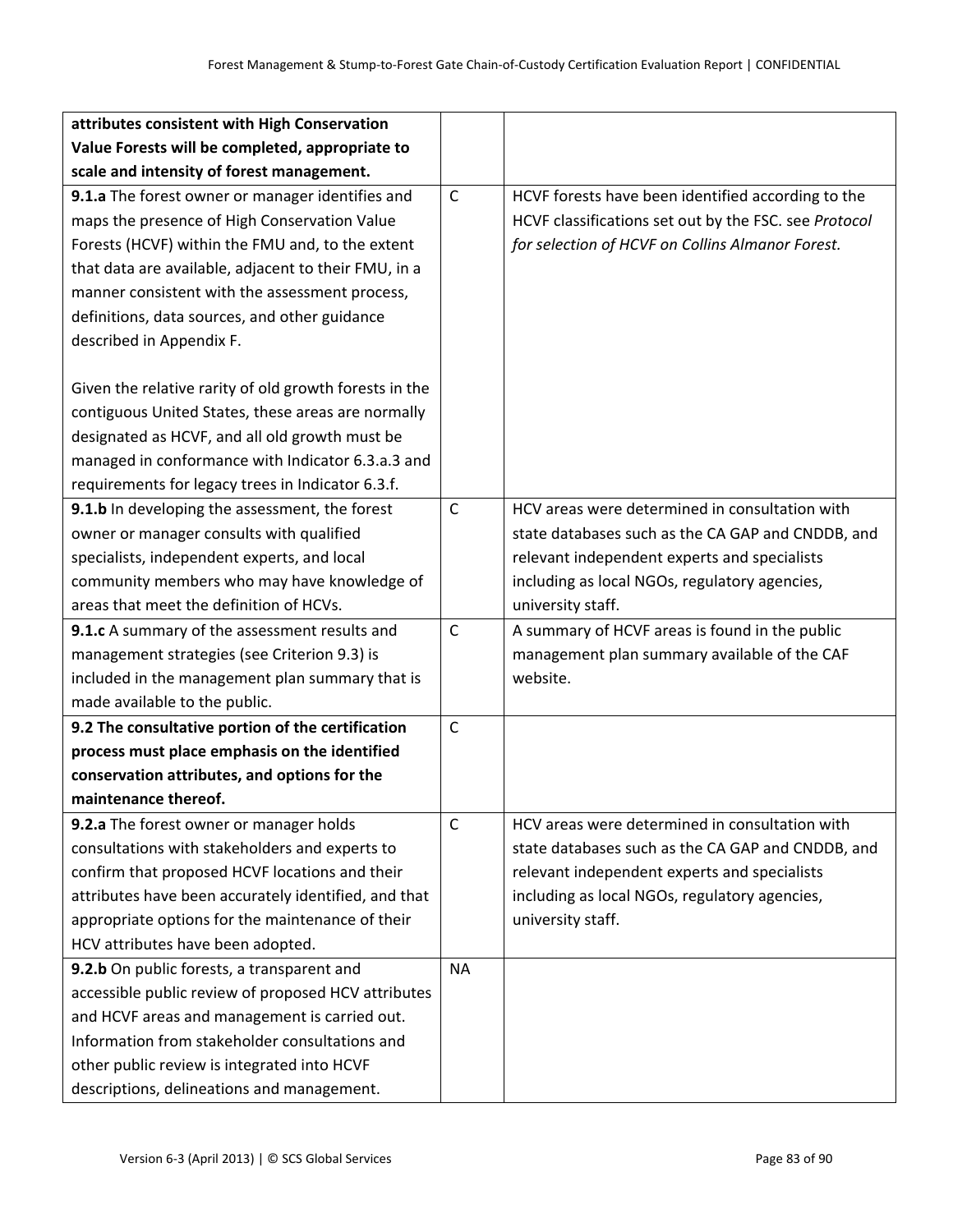| 9.3 The management plan shall include and                          | C            |                                                                                            |
|--------------------------------------------------------------------|--------------|--------------------------------------------------------------------------------------------|
| implement specific measures that ensure the                        |              |                                                                                            |
| maintenance and/or enhancement of the                              |              |                                                                                            |
| applicable conservation attributes consistent with                 |              |                                                                                            |
| the precautionary approach. These measures shall                   |              |                                                                                            |
| be specifically included in the publicly available                 |              |                                                                                            |
| management plan summary.<br>9.3.a The management plan and relevant | $\mathsf{C}$ | In HCVF Protocols document, management                                                     |
|                                                                    |              |                                                                                            |
| operational plans describe the measures necessary                  |              | recommendations and precautions are described for                                          |
| to ensure the maintenance and/or enhancement of                    |              | each identified HCVF type.                                                                 |
| all high conservation values present in all identified             |              |                                                                                            |
| HCVF areas, including the precautions required to                  |              |                                                                                            |
| avoid risks or impacts to such values (see Principle               |              |                                                                                            |
| 7). These measures are implemented.                                |              |                                                                                            |
| 9.3.b All management activities in HCVFs must                      | $\mathsf{C}$ | When management activities are proposed for HCVF                                           |
| maintain or enhance the high conservation values                   |              | areas, they are done in a way to at a minimum                                              |
| and the extent of the HCVF.                                        |              | maintain the HCVF value.                                                                   |
| 9.3.c If HCVF attributes cross ownership boundaries                | $\mathsf C$  | Outreach has been done in cases of HCVF areas that                                         |
| and where maintenance of the HCV attributes                        |              | cross ownerships. One example includes the mud                                             |
| would be improved by coordinated management,                       |              | lake wet meadow, where ownership is shared with                                            |
| then the forest owner or manager attempts to                       |              | SPI. Efforts were made to coordinate restoration                                           |
| coordinate conservation efforts with adjacent                      |              | activities, although the interest from the neighboring                                     |
| landowners.                                                        |              | owner was low.                                                                             |
| 9.4 Annual monitoring shall be conducted to                        | $\mathsf{C}$ |                                                                                            |
| assess the effectiveness of the measures                           |              |                                                                                            |
| employed to maintain or enhance the applicable                     |              |                                                                                            |
| conservation attributes.                                           |              |                                                                                            |
| 9.4.a The forest owner or manager monitors, or                     | $\mathsf{C}$ | HCFF monitoring takes a variety of forms. Photo point                                      |
| participates in a program to annually monitor, the                 |              | monitoring is used for some HCVF areas. Forest                                             |
| status of the specific HCV attributes, including the               |              | inventory data captures the HCVs that are found                                            |
| effectiveness of the measures employed for their                   |              | within the normal stands. When harvesting or other                                         |
| maintenance or enhancement. The monitoring                         |              | activities occur in HCVF areas, normal post-harvest<br>monitoring procedures are employed. |
| program is designed and implemented consistent                     |              |                                                                                            |
| with the requirements of Principle 8.                              |              |                                                                                            |
| 9.4.b When monitoring results indicate increasing                  | $\mathsf{C}$ | This situation has not occurred yet, but the HCVF                                          |
| risk to a specific HCV attribute, the forest                       |              | protocol includes a possibility that management                                            |
| owner/manager re-evaluates the measures taken                      |              | measures will be adjusted based on results of                                              |
| to maintain or enhance that attribute, and adjusts                 |              | monitoring.                                                                                |
| the management measures in an effort to reverse                    |              |                                                                                            |
| the trend.                                                         |              |                                                                                            |
|                                                                    |              |                                                                                            |

**Principle #10: Plantations shall be planned and managed in accordance with Principles and Criteria 1‐9,** and Principle 10 and its Criteria. While plantations can provide an array of social and economic benefits,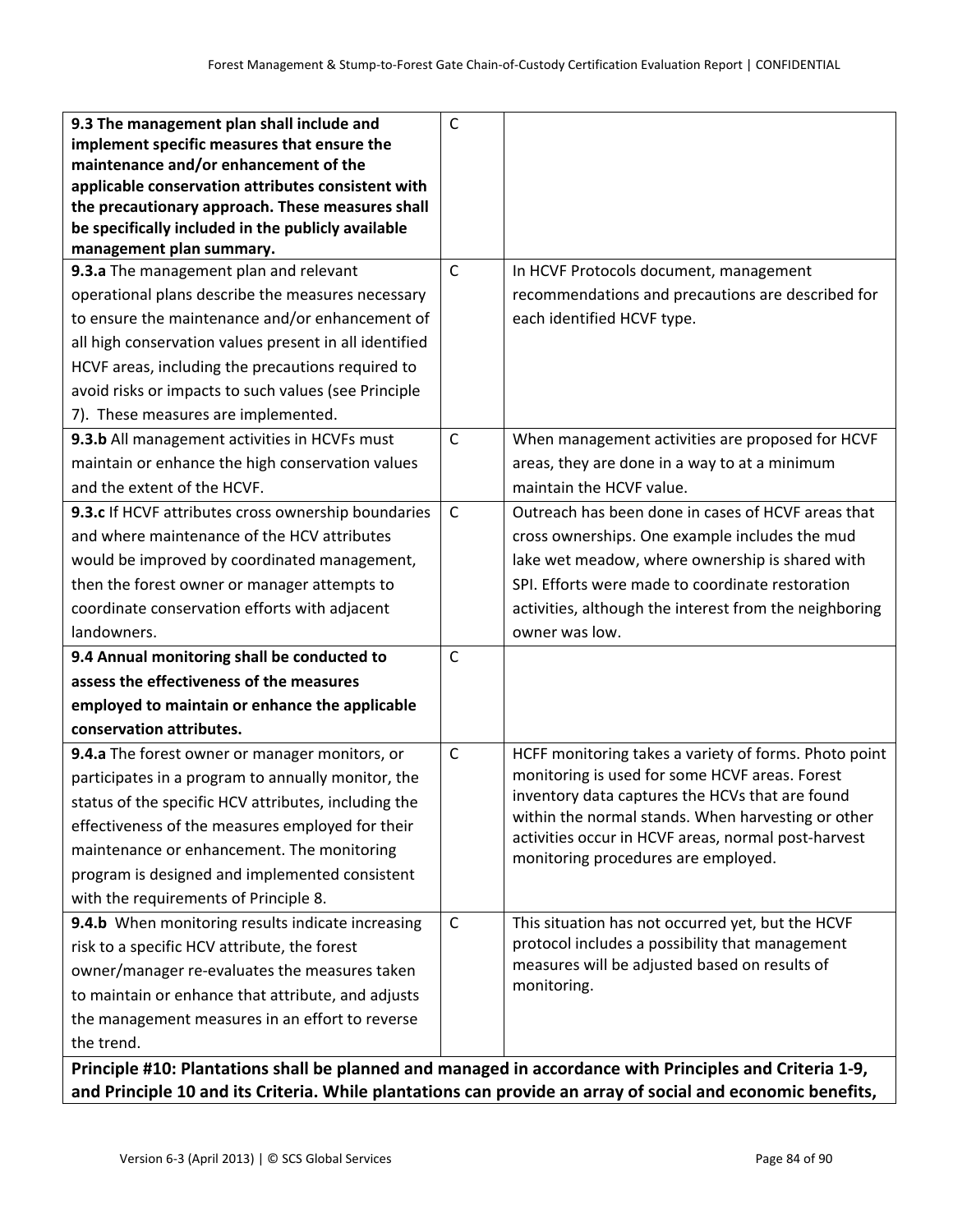**and can contribute to satisfying the world's needs for forest products, they should complement the management of, reduce pressures on, and promote the restoration and conservation of natural forests.**

As Collins Almanor Forest's management practices do not meet the definition of a plantation, this principle is inapplicable.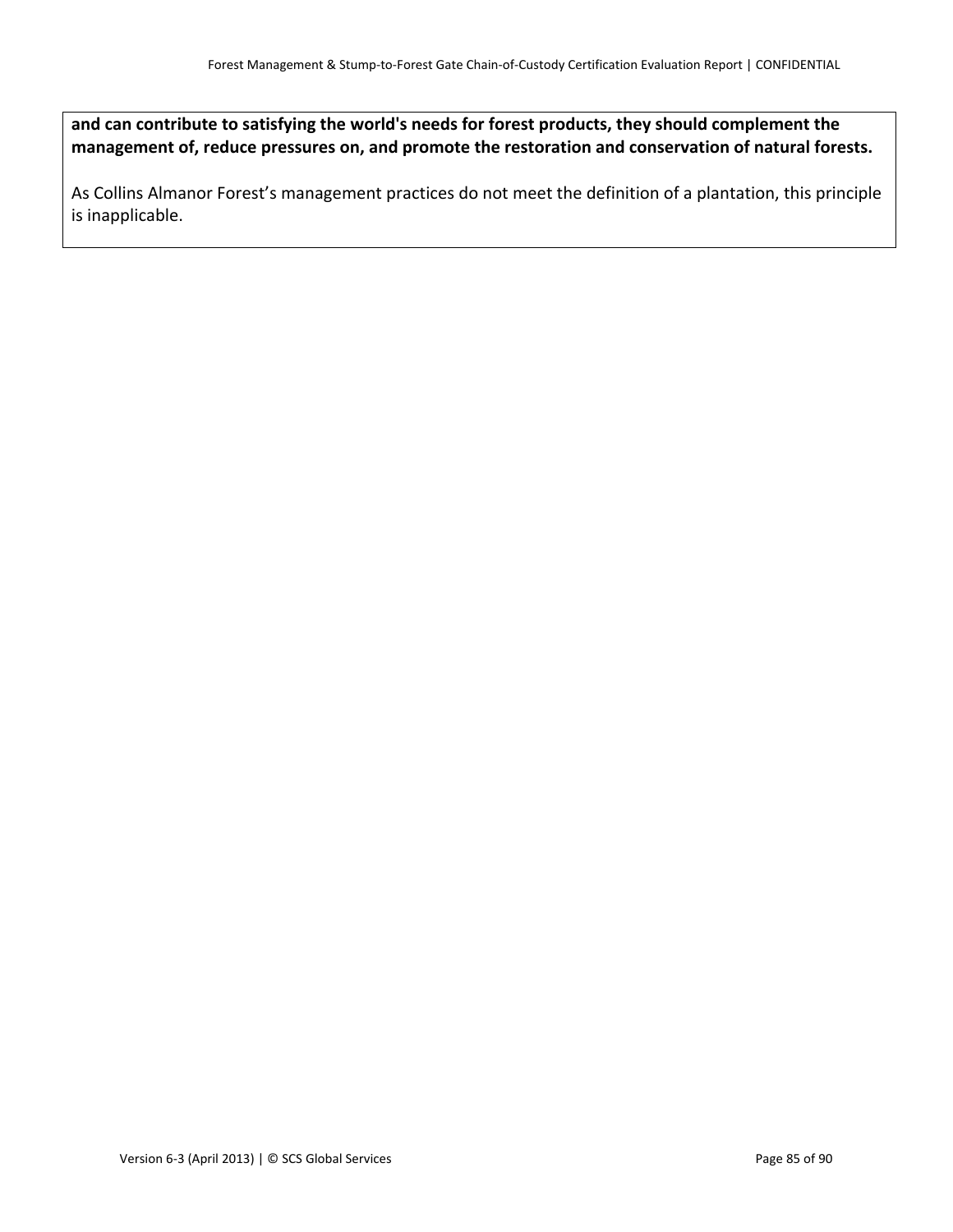## **Appendix 6 – Tracking, Tracing and Identification of Certified Products**

## **SCS FSC Chain of Custody Indicators for Forest Management Enterprises, Version 5‐0**

| <b>REQUIREMENT</b>                                                                                                                                                                                             | $\sum$      | <b>COMMENT / CAR</b>                                                                                                                                                                                                                                                                                                                                                                                                                                                                                                                                                                                                                                                                                                                                                                                                                                                                                                                                                                                                                        |
|----------------------------------------------------------------------------------------------------------------------------------------------------------------------------------------------------------------|-------------|---------------------------------------------------------------------------------------------------------------------------------------------------------------------------------------------------------------------------------------------------------------------------------------------------------------------------------------------------------------------------------------------------------------------------------------------------------------------------------------------------------------------------------------------------------------------------------------------------------------------------------------------------------------------------------------------------------------------------------------------------------------------------------------------------------------------------------------------------------------------------------------------------------------------------------------------------------------------------------------------------------------------------------------------|
| 1. Quality Management                                                                                                                                                                                          |             |                                                                                                                                                                                                                                                                                                                                                                                                                                                                                                                                                                                                                                                                                                                                                                                                                                                                                                                                                                                                                                             |
| 1.1 The organization shall appoint a<br>management representative as having overall<br>responsibility and authority for the<br>organization's compliance with all applicable<br>requirements of this standard. | $\mathsf C$ | Jay Francis has responsibility for the CoC system.                                                                                                                                                                                                                                                                                                                                                                                                                                                                                                                                                                                                                                                                                                                                                                                                                                                                                                                                                                                          |
| 1.2 The FME shall maintain complete records<br>of all FSC-related COC activities, including sales<br>and training, for at least 5 years.                                                                       | $\mathsf C$ | Sales documentation and records are<br>maintained.                                                                                                                                                                                                                                                                                                                                                                                                                                                                                                                                                                                                                                                                                                                                                                                                                                                                                                                                                                                          |
| 1.3 The FME shall define its forest gate(s)<br>(check all that apply):<br>The forest gate is defined as the point where<br>the change in ownership of the certified-forest<br>product occurs.                  |             | <b>Stump</b><br>Stumpage sale or sales of standing timber;<br>transfer of ownership of certified-forest<br>product occurs upon harvest.<br>On-site concentration yard<br>Transfer of ownership of certified-product<br>occurs at concentration yard under control<br>of FME.<br>Off-site Mill / Log Yard<br>Transfer of ownership occurs when<br>$\boldsymbol{\mathsf{x}}$<br>certified-product is unloaded at<br>purchaser's facility.<br><b>Auction house / Brokerage</b><br>Transfer of ownership occurs at a<br>government-run or private auction house /<br>brokerage.<br>Lump-sum sale / Per Unit / Pre-Paid<br><b>Agreement</b><br>A timber sale in which the buyer and seller<br>agree on a total price for marked standing<br>trees or for trees within a defined area<br>before the wood is removed $-$ the timber<br>is usually paid for before harvesting begins.<br>Similar to a per-unit sale.<br>Log landing<br>Transfer of ownership of certified-product<br>occurs at landing / yarding areas.<br>Other (Please describe): |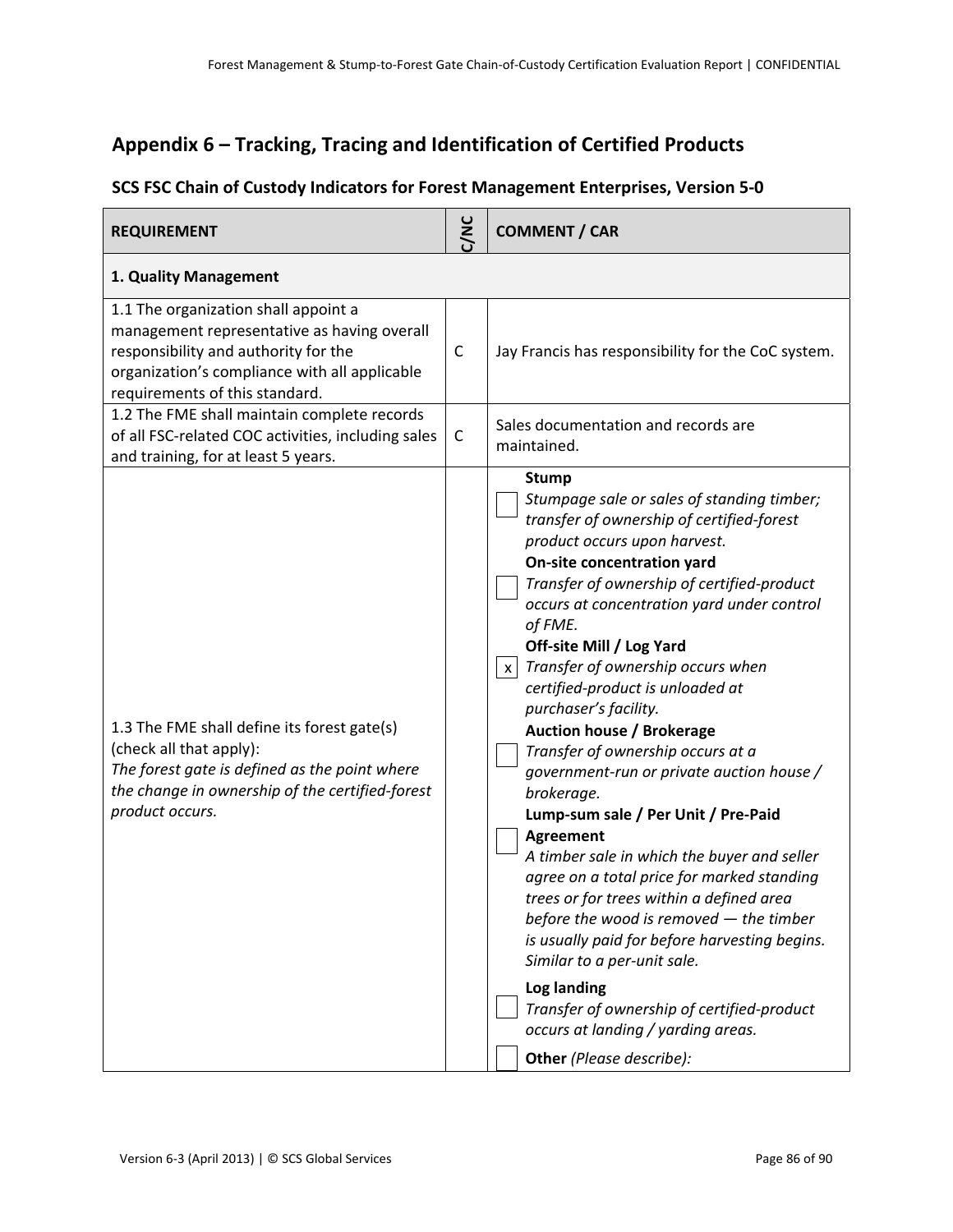| 1.4 The FME shall have sufficient control over<br>its forest gate(s) to ensure that there is no risk<br>of mixing of FSC-certified forest products<br>covered by the scope of the FM/COC<br>certificate with forest products from outside<br>of the scope prior to the transfer of |                                                                                      | $\mathsf{C}$ | CAF uses a paint and brand hammer system to<br>individually mark logs coming from them forest.<br>Each log load has a unique tracking code that<br>enables it to be traced to a particular sale. |  |  |
|------------------------------------------------------------------------------------------------------------------------------------------------------------------------------------------------------------------------------------------------------------------------------------|--------------------------------------------------------------------------------------|--------------|--------------------------------------------------------------------------------------------------------------------------------------------------------------------------------------------------|--|--|
| ownership.                                                                                                                                                                                                                                                                         |                                                                                      |              |                                                                                                                                                                                                  |  |  |
|                                                                                                                                                                                                                                                                                    | 1.5 The FME and its contractors shall not                                            |              |                                                                                                                                                                                                  |  |  |
|                                                                                                                                                                                                                                                                                    | process FSC-certified material prior to transfer                                     |              | No processing occurs within the FMU.                                                                                                                                                             |  |  |
|                                                                                                                                                                                                                                                                                    | of ownership at the forest gate without<br>conforming to applicable chain of custody |              |                                                                                                                                                                                                  |  |  |
|                                                                                                                                                                                                                                                                                    | requirements.                                                                        | $\mathsf C$  |                                                                                                                                                                                                  |  |  |
|                                                                                                                                                                                                                                                                                    | NOTE: This does not apply to log cutting or de-                                      |              |                                                                                                                                                                                                  |  |  |
|                                                                                                                                                                                                                                                                                    | barking units, small portable sawmills or on-                                        |              |                                                                                                                                                                                                  |  |  |
|                                                                                                                                                                                                                                                                                    | site processing of chips / biomass originating                                       |              |                                                                                                                                                                                                  |  |  |
|                                                                                                                                                                                                                                                                                    | from the FMU under evaluation.                                                       |              |                                                                                                                                                                                                  |  |  |
| 2. Product Control, Sales and Delivery                                                                                                                                                                                                                                             |                                                                                      |              |                                                                                                                                                                                                  |  |  |
|                                                                                                                                                                                                                                                                                    | 2.1. Products from the certified forest area                                         |              | All logs coming from CAF forest are certified, and                                                                                                                                               |  |  |
|                                                                                                                                                                                                                                                                                    | shall be identifiable as certified at the forest                                     | $\mathsf{C}$ | identified as such based on the log brands and                                                                                                                                                   |  |  |
| gate(s).<br>2.2 The FME shall maintain records of                                                                                                                                                                                                                                  |                                                                                      |              | trip ticket system.                                                                                                                                                                              |  |  |
|                                                                                                                                                                                                                                                                                    | quantities / volumes of FSC-certified                                                | C            | Records of harvested volume are maintained.                                                                                                                                                      |  |  |
| product(s).                                                                                                                                                                                                                                                                        |                                                                                      |              |                                                                                                                                                                                                  |  |  |
| 2.3. The FME shall ensure that all sales                                                                                                                                                                                                                                           |                                                                                      |              |                                                                                                                                                                                                  |  |  |
| documents issued for outputs sold with FSC                                                                                                                                                                                                                                         |                                                                                      |              |                                                                                                                                                                                                  |  |  |
| claims include the following information:                                                                                                                                                                                                                                          |                                                                                      |              |                                                                                                                                                                                                  |  |  |
| a)                                                                                                                                                                                                                                                                                 | name and contact details of the                                                      |              |                                                                                                                                                                                                  |  |  |
|                                                                                                                                                                                                                                                                                    | organization;                                                                        |              |                                                                                                                                                                                                  |  |  |
| b)                                                                                                                                                                                                                                                                                 | name and address of the customer;                                                    |              |                                                                                                                                                                                                  |  |  |
| c)                                                                                                                                                                                                                                                                                 | date when the document was issued;                                                   |              |                                                                                                                                                                                                  |  |  |
| d)<br>e)                                                                                                                                                                                                                                                                           | description of the product;<br>quantity of the products sold;                        |              |                                                                                                                                                                                                  |  |  |
| f)                                                                                                                                                                                                                                                                                 | the organization's FSC Forest                                                        |              |                                                                                                                                                                                                  |  |  |
|                                                                                                                                                                                                                                                                                    | Management (FM/COC) or FSC                                                           |              |                                                                                                                                                                                                  |  |  |
|                                                                                                                                                                                                                                                                                    | Controlled Wood (CW/FM) code;                                                        | $\mathsf C$  | See 2.4                                                                                                                                                                                          |  |  |
| g)                                                                                                                                                                                                                                                                                 | clear indication of the FSC claim for                                                |              |                                                                                                                                                                                                  |  |  |
|                                                                                                                                                                                                                                                                                    | each product item or the total                                                       |              |                                                                                                                                                                                                  |  |  |
|                                                                                                                                                                                                                                                                                    | products as follows:                                                                 |              |                                                                                                                                                                                                  |  |  |
|                                                                                                                                                                                                                                                                                    | the claim "FSC 100%" for<br>i.                                                       |              |                                                                                                                                                                                                  |  |  |
|                                                                                                                                                                                                                                                                                    | products from FSC 100%                                                               |              |                                                                                                                                                                                                  |  |  |
|                                                                                                                                                                                                                                                                                    | product groups;                                                                      |              |                                                                                                                                                                                                  |  |  |
|                                                                                                                                                                                                                                                                                    | the claim "FSC Controlled<br>ii.                                                     |              |                                                                                                                                                                                                  |  |  |
|                                                                                                                                                                                                                                                                                    | Wood" for products from FSC                                                          |              |                                                                                                                                                                                                  |  |  |
|                                                                                                                                                                                                                                                                                    | Controlled Wood product                                                              |              |                                                                                                                                                                                                  |  |  |
|                                                                                                                                                                                                                                                                                    | groups.                                                                              |              |                                                                                                                                                                                                  |  |  |
| h)                                                                                                                                                                                                                                                                                 | If separate transport documents are                                                  |              |                                                                                                                                                                                                  |  |  |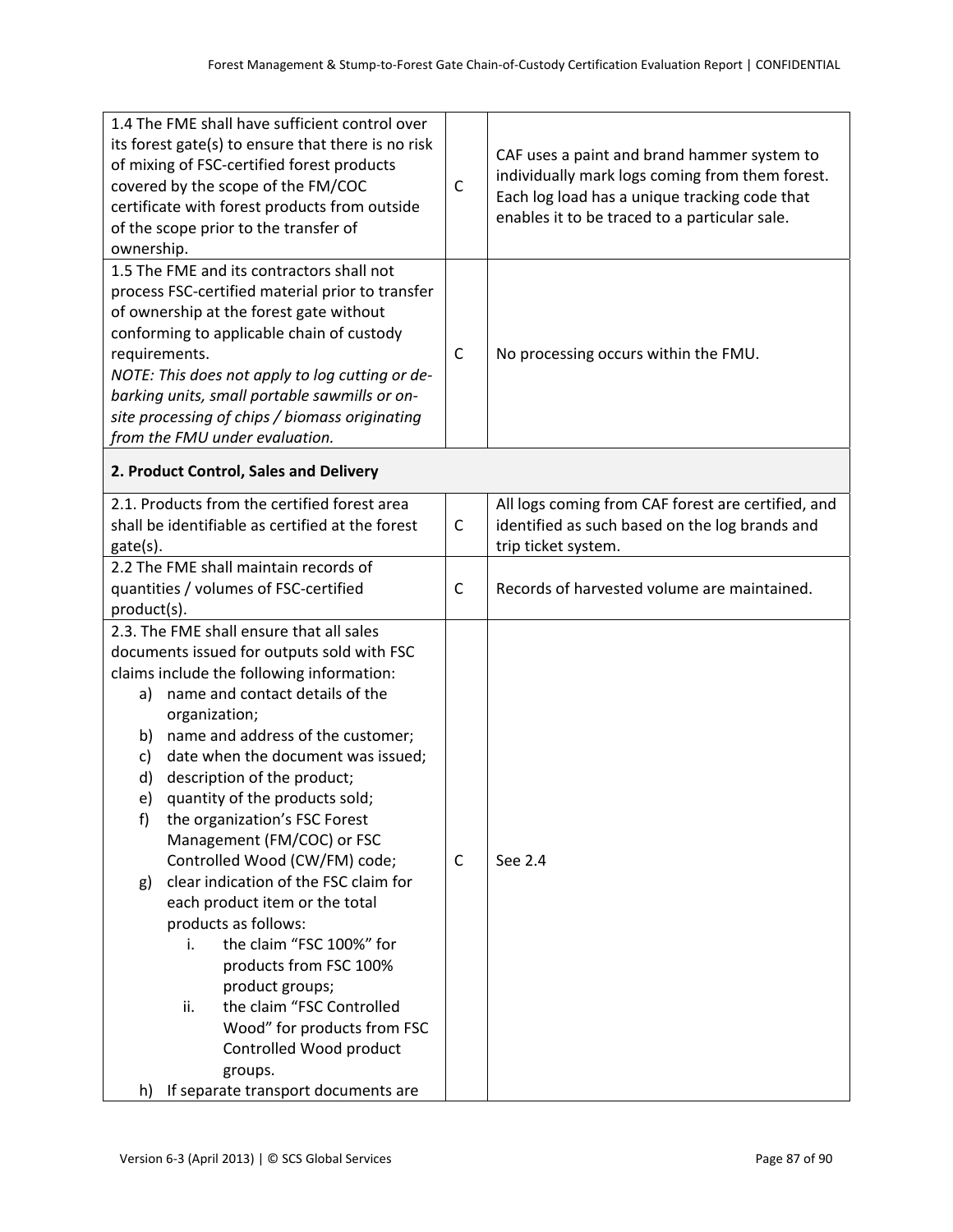| issued, information sufficient to link          |              |                                                       |  |  |
|-------------------------------------------------|--------------|-------------------------------------------------------|--|--|
| the sales document and related                  |              |                                                       |  |  |
| transport documentation to each                 |              |                                                       |  |  |
| other.                                          |              |                                                       |  |  |
| 2.4 The FME shall include the same              |              |                                                       |  |  |
| information as required in 2.3 in the related   |              | CAF is using this exemption. Load tickets that        |  |  |
| delivery documentation, if the sales document   | $\mathsf{C}$ | travel with the loads have unique identifying         |  |  |
| (or copy of it) is not included with the        |              | numbers tying them to sales documentation,            |  |  |
| shipment of the product.                        |              | which includes all the required information in        |  |  |
| Note: 2.3 and 2.4 above are based on            |              | section 2.3.                                          |  |  |
| FSC-STD-40-004 V2-1 Clause 6.1.1 and 6.1.2      |              |                                                       |  |  |
| 2.5 When the FME has demonstrated it is not     |              |                                                       |  |  |
| able to include the required FSC claim as       |              |                                                       |  |  |
| specified above in 6.1.1 and 6.1.2 in sales and |              |                                                       |  |  |
| delivery documents due to space constraints,    |              |                                                       |  |  |
| through an exception, SCS can approve the       |              |                                                       |  |  |
| required information to be provided through     |              |                                                       |  |  |
| supplementary evidence (e.g. supplementary      |              |                                                       |  |  |
| letters, a link to the own company's webpage    |              |                                                       |  |  |
| with verifiable product information). This      |              | Chance of misinterpreting which material is           |  |  |
| practice is only acceptable when SCS is         |              |                                                       |  |  |
| satisfied that the supplementary method         |              |                                                       |  |  |
| proposed by the FME complies with the           |              |                                                       |  |  |
| following criteria:                             |              | certified or not certified is legible. The entire CAF |  |  |
| There is no risk that the customer will<br>a)   |              | estate is certified as FSC 100%, so loads coming      |  |  |
| misinterpret which products are or are          | $\mathsf{C}$ | from this forest would never be in a position of      |  |  |
| not FSC certified in the document;              |              | having logs with different claims in the same         |  |  |
| The sales and delivery documents<br>b)          |              | load. Most harvested logs are delivered to Collins    |  |  |
| contain visible and understandable              |              | own mill, which has its own CoC systems in place.     |  |  |
| information so that the customer is             |              |                                                       |  |  |
| aware that the full FSC claim is                |              |                                                       |  |  |
| provided through supplementary                  |              |                                                       |  |  |
| evidence;                                       |              |                                                       |  |  |
| In cases where the sales and delivery<br>c)     |              |                                                       |  |  |
| documents contain multiple products             |              |                                                       |  |  |
| with different FSC Claims, a clear              |              |                                                       |  |  |
| identification for each product shall be        |              |                                                       |  |  |
| included to cross-reference it with the         |              |                                                       |  |  |
| associated FSC claim provided in the            |              |                                                       |  |  |
| supplementary evidence.                         |              |                                                       |  |  |
| FSC-ADVICE-40-004-05                            |              |                                                       |  |  |
| N/A<br>3. Labeling and Promotion                |              |                                                       |  |  |
| 3.1 Describe where / how the organization       |              |                                                       |  |  |
| uses the SCS and FSC trademarks for             |              | Collins uses the FSC and SCS trademarks widely        |  |  |
| promotion.                                      |              | on their website and other marketing materials.       |  |  |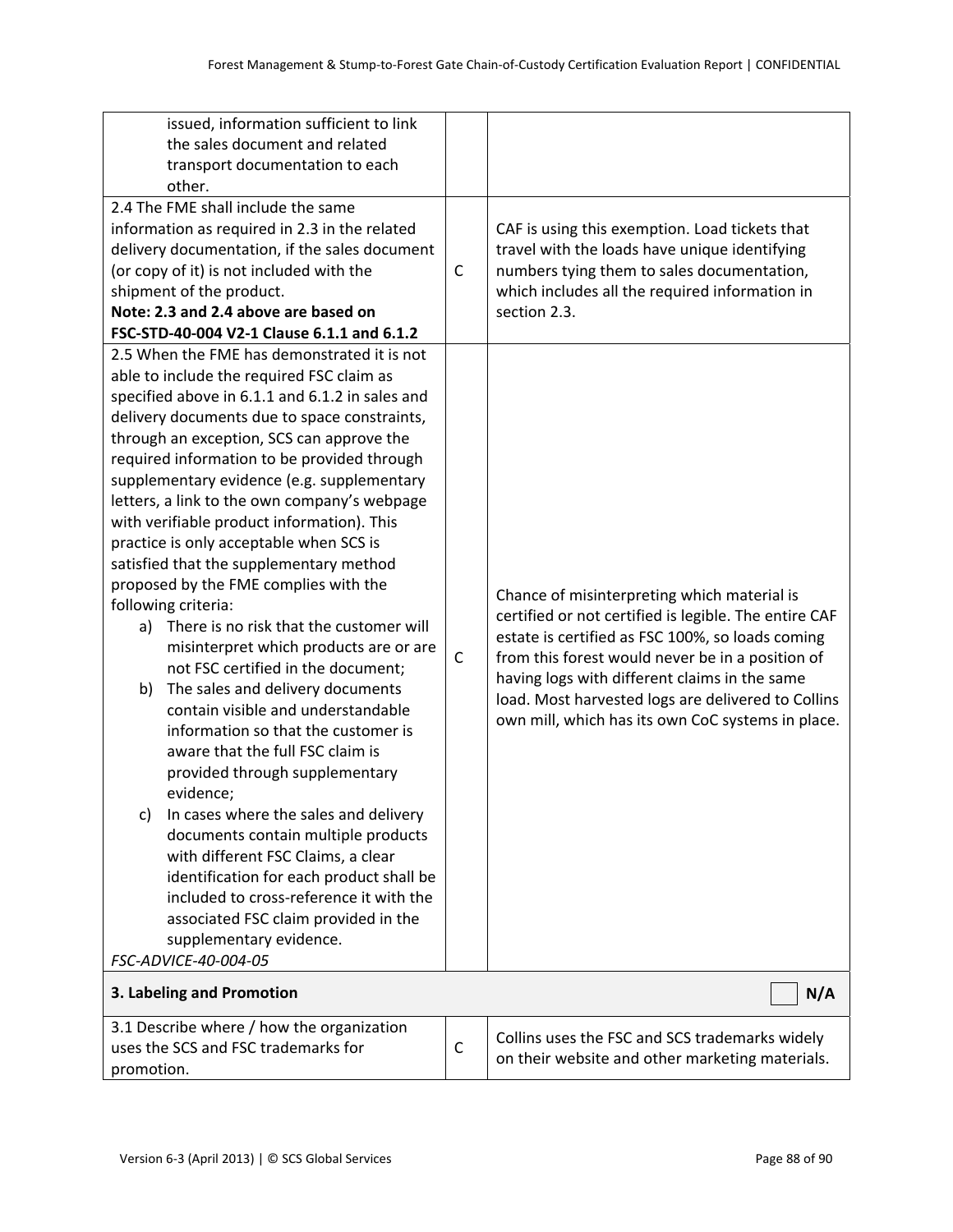| 3.2 The FME shall request authorization from<br>SCS to use the FSC on-product labels and/or<br>FSC trademarks for promotional use.                                                                                                                                                                                                                                                                                                                                                                                                                                                                                                                                                 |              | Collins is not regularly asking for approval from<br>SCS for use of FSC or SCS trademarks. The Collins<br>website contains a non-conforming logo in the<br>footer of its webpage. CAR 2013.10 was issued. |  |  |  |
|------------------------------------------------------------------------------------------------------------------------------------------------------------------------------------------------------------------------------------------------------------------------------------------------------------------------------------------------------------------------------------------------------------------------------------------------------------------------------------------------------------------------------------------------------------------------------------------------------------------------------------------------------------------------------------|--------------|-----------------------------------------------------------------------------------------------------------------------------------------------------------------------------------------------------------|--|--|--|
| 3.3 Records of SCS and/or FSC trademark use<br>authorizations shall be made available upon<br>request.                                                                                                                                                                                                                                                                                                                                                                                                                                                                                                                                                                             |              | See 3.2                                                                                                                                                                                                   |  |  |  |
| 4. Outsourcing                                                                                                                                                                                                                                                                                                                                                                                                                                                                                                                                                                                                                                                                     |              | N/A                                                                                                                                                                                                       |  |  |  |
| 4.1 The FME shall provide the names and<br>contact details of all outsourced service<br>providers.                                                                                                                                                                                                                                                                                                                                                                                                                                                                                                                                                                                 | $\mathsf{C}$ | Logging and trucking is outsourced, and details<br>were reviewed during the audit.                                                                                                                        |  |  |  |
| 4.2 The FME shall have a control system for<br>the outsourced process which ensures that:<br>a) The material used for the production<br>of FSC-certified material is traceable<br>and not mixed with any other<br>material prior to the point of transfer<br>of legal ownership;<br>b) The outsourcer keeps records of FSC-<br>certified material covered under the<br>outsourcing agreement;<br>The FME issues the final invoice for<br>C)<br>the processed or produced FSC-<br>certified material following<br>outsourcing;<br>d) The outsourcer only uses FSC<br>trademarks on products covered by<br>the scope of the outsourcing<br>agreement and not for promotional<br>use. | $\mathsf{C}$ | CAF presented evidence of outsourcing contracts<br>with their logger contractors that include<br>requirements listed here.                                                                                |  |  |  |
| 5. Training and/or Communication Strategies                                                                                                                                                                                                                                                                                                                                                                                                                                                                                                                                                                                                                                        |              |                                                                                                                                                                                                           |  |  |  |
| 5.1 All relevant FME staff and outsourcers<br>shall be trained in the FME's COC control<br>system commensurate with the scale and<br>intensity of operations and shall demonstrate<br>competence in implementing the FME's COC<br>control system.                                                                                                                                                                                                                                                                                                                                                                                                                                  |              | Informal training on CoC procedures occurs,<br>although this could be formalized as part of an<br>overall training program.                                                                               |  |  |  |
| 5.2 The FME shall maintain up-to-date records<br>of its COC training and/or communications<br>program, such as a list of trained employees,<br>completed COC trainings, the intended<br>frequency of COC training (i.e. training plan),<br>and related program materials (e.g.,<br>presentations, memos, contracts, employee<br>handbooks, etc).                                                                                                                                                                                                                                                                                                                                   |              | Training records are not being kept. CAR 2013.11<br>was issued.                                                                                                                                           |  |  |  |